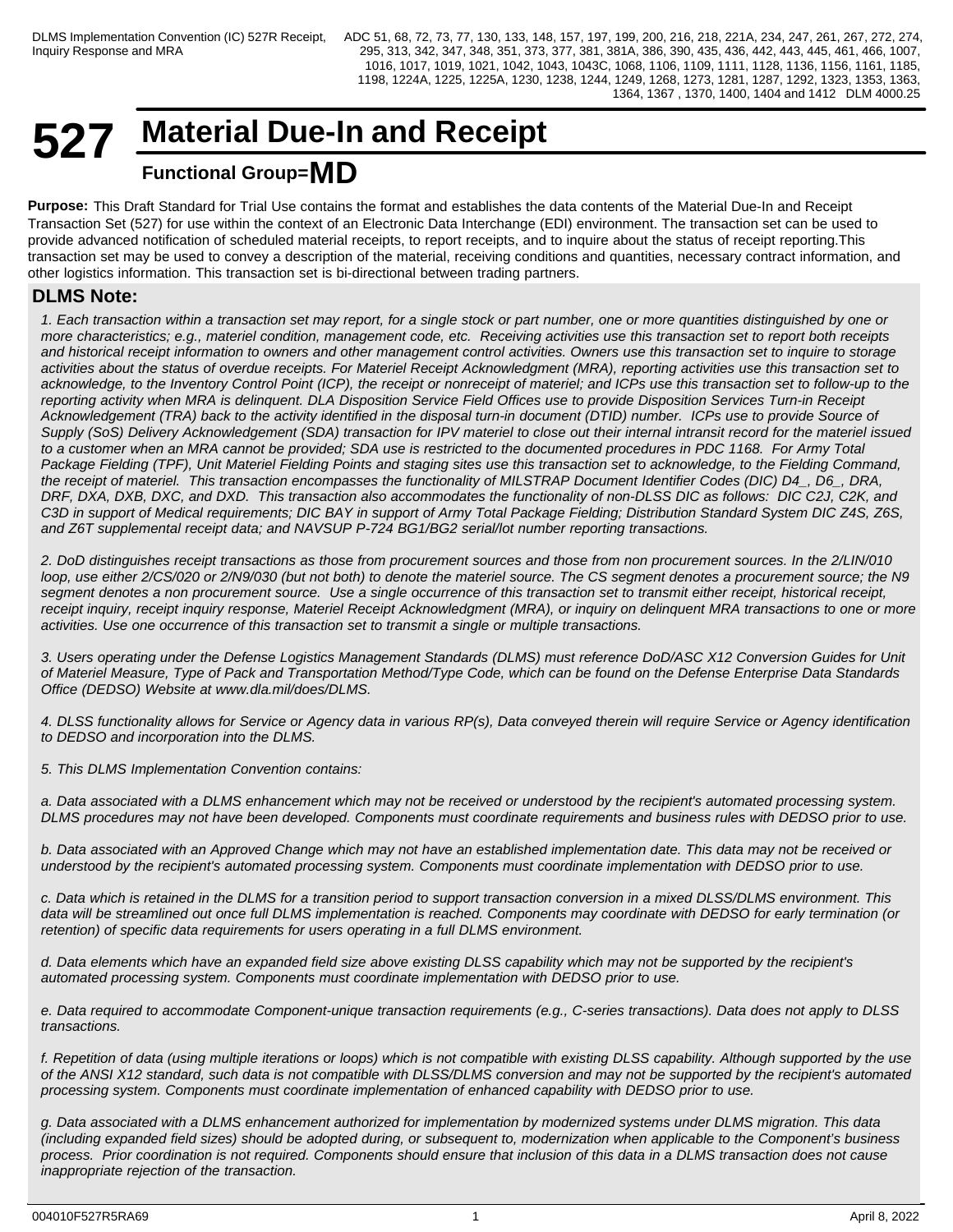Inquiry Response and MRA

DLMS Implementation Convention (IC) 527R Receipt, ADC 51, 68, 72, 73, 77, 130, 133, 148, 157, 197, 199, 200, 216, 218, 221A, 234, 247, 261, 267, 272, 274, 295, 313, 342, 347, 348, 351, 373, 377, 381, 381A, 386, 390, 435, 436, 442, 443, 445, 461, 466, 1007, 1016, 1017, 1019, 1021, 1042, 1043, 1043C, 1068, 1106, 1109, 1111, 1128, 1136, 1156, 1161, 1185, 1198, 1224A, 1225, 1225A, 1230, 1238, 1244, 1249, 1268, 1273, 1281, 1287, 1292, 1323, 1353, 1363, 1364, 1367 , 1370, 1400, 1404 and 1412 DLM 4000.25

*6. This transaction may be used on a limited scope to provide item unique identification (IUID) information in accordance with DLMS procedures and OSD Supply Policy. Loop ID REF (2/REF/250) documents the authorized uses of unique item identifier (UII) and serial number. For all other purposes the serial number and UII are placeholders for DLMS enhancements pending development of DLMS procedures and overarching OSD Supply Policy. Refer to the IUID web at URL: http://www.acq.osd.mil/dpap/pdi/uid/ for DoD policy.*

*7. This revision to the DLMS IC incorporates Proposed DLMS Change (PDC) and Approved DLMS Change (ADC) listed. PDCs/ADCs are available from the DEDSO Website: http://www.dla.mil/HQ/InformationOperations/DLMS/eLibrary/Changes/processchanges/.*

*- ADC 51, Revision to DLMS Supplements 527D and 527R in Support of Requirements for Medical Assembly Component and Prime Vendor Advance Receipt Information & Receipt Transactions*

*- ADC, 68, Revision to DS 527R Receipt, Inquiry, Response and MRA to Incorporate Standard Notes*

*- ADC, 72, Revision to DS 527R Receipt, Inquiry, Response and MRA, DLMS Business Rules Clarification*

*- ADC, 73, Revision to DS 527R Receipt, Inquiry, Response and MRA to Provide for Current Functionality of MILSTRAP Materiel Receipt Acknowledgement (MRA) Process*

*- ADC 77, Air Force Unique Management Coding for Materiel Management Aggregation Code (MMAC)*

*- ADC 130, Army/DLA Unique Changes to 527R, Material Receipt, and 856S, Shipment Status, to Support Shipment and Receipt of TPF Assets by UMFP*

*- ADC 133, Revision to DS 527R, Receipt, Inquiry, Response, and MRA to Accommodate Commodity-Unique (Mapping Products) Data - ADC 148, Inclusion of Data Supporting UID of Items in DLMS 527D Due-in, Advance Receipt, Due Verification and DLMS 527R Receipt, Inquiry, Response and MRA (Supply)*

*- ADC 157, Optional Capability for Sending Information Copy of DLMS Supplements 527D and 527R to a Component Unique Item Tracking (UIT) Registry (Supply)*

*- ADC 197, Request for New Type of Physical Inventory/Transaction History Code and Add Code to Historical Transactions (DS 527R, 867I, 940R, 945A)*

*- ADC 199, Revisions to DS 527R to Support Requirements for Tailored Vendor Relationships Materiel Receipt Acknowledgment*

*- ADC 200 Revisions to DS 527R to Support Requirements for the Army Medical Material Agreement Receipt Transactions*

*- ADC 216, Revise DS 527R Receipt in Support of Commercial Asset Visibility (CAV) and Administrative Change for Army Medical Material Agreement (AMMA).*

*- ADC 218, Revise DS 527R and MILSTRAP Receipt Transactions to Document Use of Distribution Standard System Operations Control Number and Additional Z4/Z6 Requirements*

*- ADC 221A, Revised Procedures associated with the DLMS Enhancement for Communication of Unit Price*

*- ADC 234, Identification of Intra Army Data Requirements for DLMS 527R Receipt and DLMS 527D Due-In and Advance Receipt*

*Information, and Administrative Update to Batch/Lot and Unique Item Identifier (UII) Length)*

*- ADC 247, Revise DLMS Supplement 527R to Authorize Use of Transportation Control Number (TCN) with Materiel Receipt Acknowledgment (MRA) and Receipt*

*- ADC 261, Migrate Navy Serial Number and Lot Number Transactions (NAVSUP P-724 BG1/BG2) to DLMS 527R Receipt, 867I Issue, and 947I Inventory Adjustment* 

*- ADC 267, Interim Change for DLMS 527R Receipt to Support Intra-Army Direct Support/Reparable Exchange Decapitalization Transactions*

*- ADC 272, Revise DLMS 527R and MILSTRAP Receipt Transactions to Add Discrepancy Indicator Codes for use with Intra-Army Single Stock Fund (SSF) Discrepancy Receipt Process*

*- ADC 274, DLMS and DLSS Changes to Support Army Exchange Pricing*

*- ADC 295, Use of DLMS Qualifier for Local Stock Number/Management Control Numbers* 

*- ADC 313, Revisions to DLMS 527R to Add Code for MILSTRAP DRB Functionality and to Address Enhancement for Advice Codes Used with 527R Receipt and Response to Inquiry for Materiel Receipt*

*- ADC 342, Revise DLMS 527D Advance Receipt Information and 527R Receipt in Support of Navy Enterprise Resource Program (ERP) and Commercial Asset Visibility II (CAV II) Systems with Interim Measure for CAV Detail Receipt Transaction (Supply)*

*- ADC 347, Revise DLMS Supplement (DS) 527R Receipt, 867I Issue, 945A Materiel Release Advice, and 947I Inventory Adjustment to Support Unique Item Tracking for Air Force Positive Inventory Control (PIC)*

*- ADC 348, Revise DLMS Supplement 527R and 527D in Support of Mapping Product Requirements (Supply)*

*- ADC 351, Revisions to DLMS Supplement 527R for FA2 Accounting Data Segment to Support Army Medical Material Agreement (AMMA) Receipt Processing (Supply/ Finance)*

*- Withdrawal of Approved MILSTRAP/MILSTRIP Change Letter (AMCL) 5 and 13, Date Packed/Expiration for Subsistence Items (Staffed by PMCLs 3) (Supply/MILSTRIP/MILSTRAP)*

*- ADC 373, Document Process for Material Control Tracking (MCT) Tag Number and Revise DLMS 527D, 527R, 940R, and 945A in Support of BRAC SS&D/IMSP (Supply)*

*- ADC 377, Transaction Copies Required for DLA Support of Navy BRAC SS&D/IMSP DLRs, Navy Program-Managed Materiel, and Nuclear Consumable Support Materiel*

*- ADC 381, Procedures and Additional Data Content supporting Requisitions, Requisition Alerts, and Unit of Use Requirements under Navy BRAC SS&D/IMSP*

*- Approved Addendum ADC 381A, Procedures and Additional Data Content supporting Unit of Use Requirements under Marine Corps BRAC Storage and Distribution*

*- ADC 386, Revised Data Content for DLMS Inventory Adjustment and Supply Discrepancy Report (SDR) Supporting Mapping Enterprise Business System (MEBS) and National Geospatial-Intelligence Agency (NGA) Product Code Value Update*

*- ADC 390, Revise DLMS Supplement (DS) 527R Materiel Receipt Acknowledgement (MRA) and Receipt Functions to Require the DOD Contract Number for Transactions Associated with Government Furnished Materiel (GFM) and for MRA Associated with Contractor Furnished Materiel (CFM)*

*- ADC 435, DLMS Revisions for SFIS Compliance*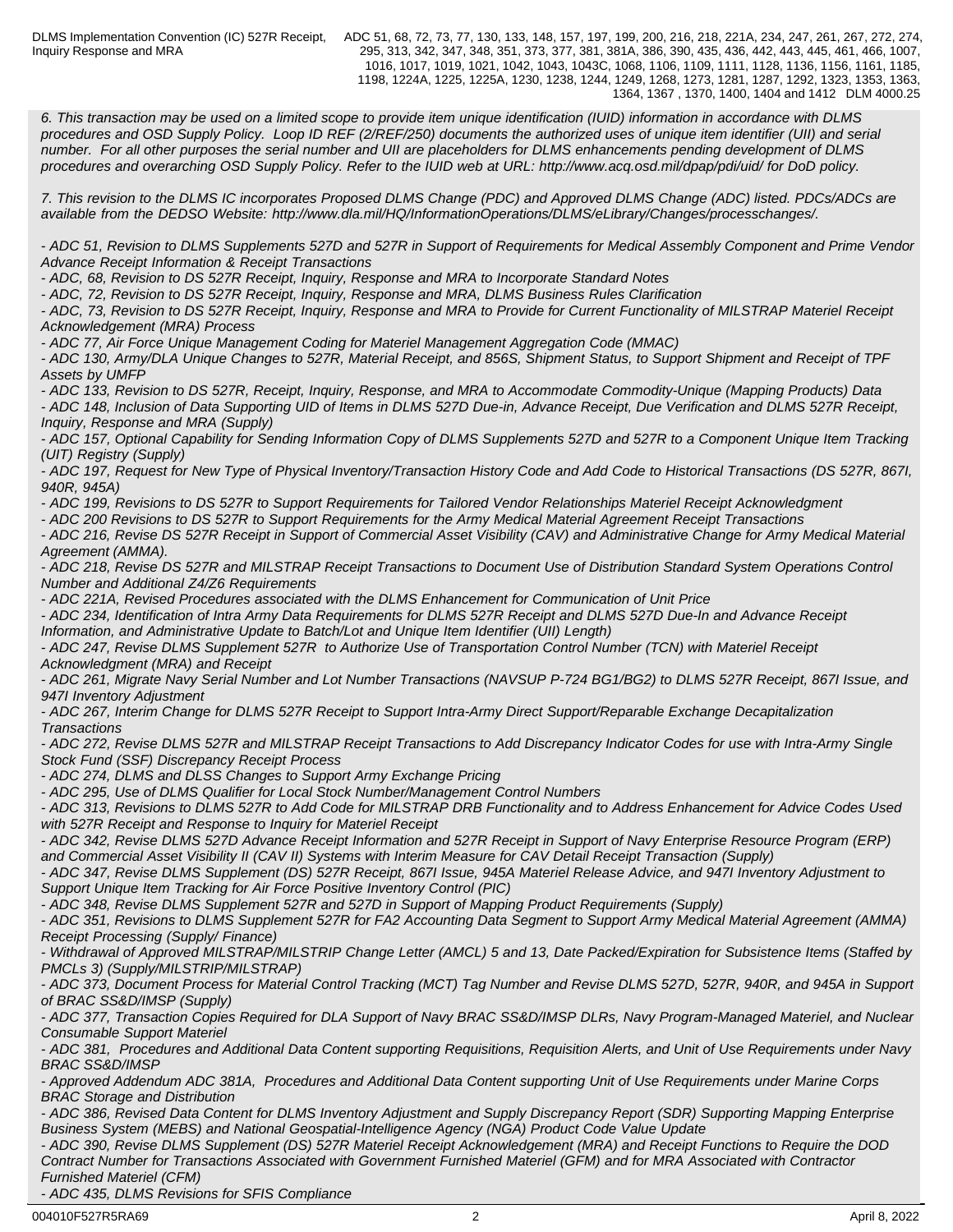Inquiry Response and MRA

DLMS Implementation Convention (IC) 527R Receipt, ADC 51, 68, 72, 73, 77, 130, 133, 148, 157, 197, 199, 200, 216, 218, 221A, 234, 247, 261, 267, 272, 274, 295, 313, 342, 347, 348, 351, 373, 377, 381, 381A, 386, 390, 435, 436, 442, 443, 445, 461, 466, 1007, 1016, 1017, 1019, 1021, 1042, 1043, 1043C, 1068, 1106, 1109, 1111, 1128, 1136, 1156, 1161, 1185, 1198, 1224A, 1225, 1225A, 1230, 1238, 1244, 1249, 1268, 1273, 1281, 1287, 1292, 1323, 1353, 1363, 1364, 1367 , 1370, 1400, 1404 and 1412 DLM 4000.25

*- ADC 436, Administrative Revisions to DLMS Supplements to Remove Obsolete Routing Identifier Code (RIC) "Streamline" Notes and Update MILSTRIP/DLMS Documentation Associated with Routing Identifiers*

*- ADC 442, Intra-DLA Revisions to Procedures and DLMS 527R Receipt for Use by DLA Disposition Services Under Reutilization Business Integration (RBI) (Supply)*

*- ADC 443, Intra-DLA Revisions to Procedures and to 527R Receipt and 947I Inventory Adjustment for the Downgrade for Scrap Process for use by DLA Disposition Services under Reutilization Business Integration (RBI) (Supply)* 

*- ADC 445, Adopt Navy Serial Number and Lot Number Transactions (NAVSUP P-724 BG1/BG2) to Air Force and Marine Corps Ammunition System Use for DLMS 527R Receipt, 846R Location Reconciliation Request, 867I Issue, and 947I Inventory Adjustment (Supply)*

*- ADC 461, Revision for Commercial Asset Visibility-Organic Repairables Module (CAV-ORM) Estimated Completion Date (ECD) field on the MILSTRAP DAC and DLMS 947I ECD transaction , and Administrative Update to 527D, 527R, 867I , 856S (Supply/MILSTRAP/MILSTRIP) - ADC 466, Revised Procedures to Support Requisitioning and Transaction Exchange associated with DLA Disposition Services under Reutilization Business Integration (RBI)*

*- ADC 1007, New DLMS 842P, PQDR Data Exchange and Enhanced Exhibit Tracking via Standard Logistics Transactions*

*- ADC 1016, Intra-DLA Change: New Disposition Services Indicator for Controlled Property Branch Verified, for DLA Disposition Services use with DLMS 527R Receipt Transaction under Reutilization Business Integration (RBI)*

*- ADC 1017, Intra-DLA Change: Revisions to Procedures and to DLMS 527R Receipt and 947I Inventory Adjustment, and MILSTRIP to Support the Upgrade from Scrap Process used by DLA Disposition Services under Reutilization Business Integration (RBI)*

*- ADC 1019, Small Arms/Light Weapons (SA/LW) Local Stock Number (LSN) Assignment for use by DLA Disposition Services in DLMS 527R, 846C, 846R, and 947I, under Reutilization Business Integration (RBI) (Supply)*

*- ADC 1021, Intra-DLA Revision to Procedures and DLMS 527D Pre-Positioned Materiel Receipt to Add Container Detail Supporting Relocation of Materiel between DLA Disposition Services Field Offices under Reutilization Business Integration (RBI), and Administrative Update to DLM 511R, 527R, and 940R (Supply)*

*- ADC 1042, Revise Wide Area Workflow (WAWF) Advance Shipment Notice (ASN) to Accommodate DLA Interface for Reparable Government Furnished Property (GFP)*

*- ADC 1043, DLMS Revisions for Department of Defense (DOD) Standard Line of Accounting (SLOA)/Accounting Classification*

*- ADC 1043C, Administrative Corrections for SLOA Data in the 810L Logistics Bill and other DLMS ICs*

*- ADC 1068, Enhanced Procedures for Requisitioning via DOD EMALL and GSA Internet Ordering: Component Verification of Funds Availability and Materiel Identification using the Supplier-Assigned Part Number and/or Supplier Commercial and Government Entity (CAGE) Code*

*- ADC 1106, Intra-DLA Change: New Disposition Services Term Sales Code to use with DLMS 527R Receipt for Commercial Venture (CV) and Modification of DLMS 940R Materiel Release Order for associated Delivery Order Term Sales Contract Number (Supply)*

*- ADC 1109, Intra-DLA Change: Revise DLA Disposition Services Upgrade from Scrap Procedures and DLMS 527R Receipt to Allow use of Local Stock Number (Supply)*

*- Organizational Name and Other Non-Substantive (Administrative) Updates Completed on March 27, 2014.*

*- ADC 1111, Revise Procedures for Intransit Control of Materiel Turned In To DLA Disposition Services and Establish use of the DLMS 527R for a New Disposition Services Turn-In Receipt Acknowledgement (TRA) Transaction (Supply/MILSTRIP)*

*- ADC 1128, Revise DLMS 527D Prepositioned Materiel Receipt (PMR) and 527R Receipt and Associated Procedures to Support Marine Corps BRAC Storage and Distribution Interface (SDI) (Supply)*

*- ADC 1136, Revise Unique Item Tracking (UIT) Procedures to support DODM 4140.01 UIT Policy and Clarify Requirements (Supply)*

*- ADC 1156, DLA Disposition Services Procedures for the Foreign Military Sales (FMS) Case Number and New Indicators for FMS Freeze Information under Distribution Disposition Process Alignment (DDPA) Initiative*

*- ADC 1161, Update uniform Procurement Instrument Identifier (PIID) numbering system in the Federal/DLMS Implementation Conventions and DLMS Manuals (Supply/Contract Administration)*

*- ADC 1185, Intra-Air Force Use of Ship-From DoD Activity Address Code (DoDAAC) in DLMS 527R Receipt Transactions for Intra-Air Force Shipments (Supply/MILSTRAP)*

*- ADC 1198, Establishing Visibility of Capital Equipment for Service Owned Assets Stored at DLA Distribution Centers*

*- Administrative Update to Reflect Realignment to Recognize DLMS Program Office Completed on November 28, 2016*

*- ADC 1224A, Requirements for Air Force Government Furnished Property (GFP) Accountability including Identification of the Contractor Inventory Control Point (CICP), the Physical Location of Property, the Authorizing Procurement Instrument Identifier (PIID), Disposal Information in the Issue Transaction, and Enhanced Data Content in Inventory-Related Transactions*

*- ADC 1225, Revise DLMS 527R Receipt Transaction for Intra-Air Force Government Furnished Property (GFP) Accountability to include Identification of the Contractor Inventory Control Points (CICP), Addition of Moving Average Cost (MAC), and Authorization to use Latest Acquisition Cost (LAC) and Acceptance Date*

*- ADC 1225A, Approved Addendum to ADC 1225 Accommodate Moving Average Cost and Latest Acquisition Cost in Materiel Receipts - ADC 1230, Revise Balance Affecting Transactions to Authorize Air Force Contractor Inventory Control Points (CICP) use of Batch Number, Serial Number, and Unique Item Identifier (UII) for Air Force Government Furnished Property (GFP) Accountability (GFP-A) (Supply/Finance)*

*- ADC 1238, Revise DLMS 527R Materiel Receipt Acknowledgement (MRA) and Disposition Services Turn-In Receipt Acknowledgement (TRA) Transactions to Allow Air Force Contractor Inventory Control Points (CICPs) to Forward Transaction Images in support of Air Force Government Furnished Property (GFP) Accountability*

*- ADC 1244, Establishing Visibility of Unique Item Tracking (UIT) Program Items for Service-Owned Assets Stored at DLA Distribution Centers and Corresponding Revisions to Inventory Procedures Related to Capital Equipment*

*- ADC 1249, Revised Procedures for Directed Return of Discrepant/ Deficient Materiel including New Document Number Assignment for Return Shipment*

*- ADC 1268, Supply Discrepancy Report (SDR) Enhancements for Procurement Instrument Identifier (PIID)-Related Functionality Including Base Contract Number for WebSDR and Contract Number and Secondary Document Number in Prepositioned Materiel Receipt (PMR)/Receipt/SDR for Commercial Returns*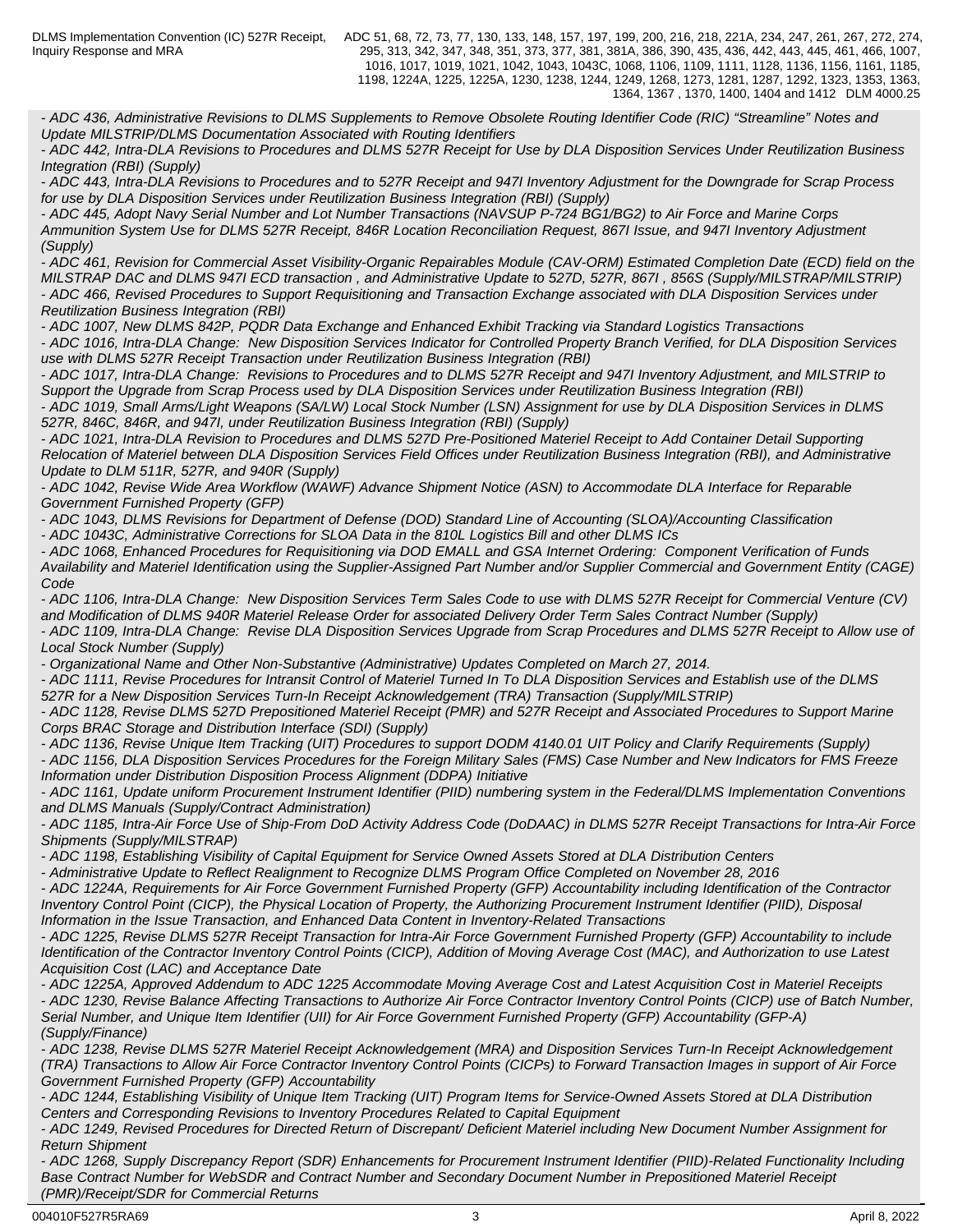DLMS Implementation Convention (IC) 527R Receipt, Inquiry Response and MRA

ADC 51, 68, 72, 73, 77, 130, 133, 148, 157, 197, 199, 200, 216, 218, 221A, 234, 247, 261, 267, 272, 274, 295, 313, 342, 347, 348, 351, 373, 377, 381, 381A, 386, 390, 435, 436, 442, 443, 445, 461, 466, 1007, 1016, 1017, 1019, 1021, 1042, 1043, 1043C, 1068, 1106, 1109, 1111, 1128, 1136, 1156, 1161, 1185, 1198, 1224A, 1225, 1225A, 1230, 1238, 1244, 1249, 1268, 1273, 1281, 1287, 1292, 1323, 1353, 1363, 1364, 1367 , 1370, 1400, 1404 and 1412 DLM 4000.25

*- ADC 1273, SDR Disposition Instructions Authorizing Receipt Reversal for Receipts and SDRs Submitted to the Wrong Owner and Use of Reason for Reversal Code on Receipt Transaction*

*- ADC 1281, Align Materiel Receipt Acknowledgement (MRA) Procedures in DLM 4000.25, Volume 2 with DLM 4000.25-2 (Supply)*

*- ADC 1287, DLMS Implementation Convention (IC) Revisions for Data Element Mapping (Form Stock Number and Manufacturer's Part Number), Removal of Plant Equipment Number, and Administrative Updates* 

*- ADC 1292, Images of Receipt Transaction for DAAS and System Generated Materiel Receipt Acknowledges (MRA) (Supply/MILSTRAP) - Administrative Update to Reflect Realignment of DLMS Program Office to Enterprise Business Standards Office (EBSO) - Completed on October 31, 2018*

*- ADC 1323, Receipt Reversal Use and Expansion of Reason for Reversal Codes in Support of DLA Disposition Services*

*- ADC 1353, Transportation Method and Transportation Mode Codes on all DLMS ICs*

*- ADC 1363, Administrative Update to Change Material Safety Data Sheet (MSDS) to Safety Data Sheet (SDS) in DLMS Implementation Conventions 527R and 856W DLMS Notes*

*- ADC 1364, Withdrawal of ADC 246, Revise DLMS Supplement (DS) 527R and MILSTRAP Receipt Transactions to Document Use of Navy Materiel Turned Into Store (MTIS) Indicator*

*- ADC 1367, Administrative Update to Convert Federal Notes to DLMS Notes within DLMS Implementation Conventions* 

*- ADC 1370, Administrative Update to Change Data Element N106 Usage from Must Use to Used*

*- ADC 1400, Air Force 947I Inventory Adjustment Transaction Cost Elements*

*- Administrative Update to Reflect Realignment of Enterprise Business Standards Office (EBSO) to Defense Enterprise Data Standards Office (DEDSO) - Completed on January 14, 2022*

*- ADC 1404, DLA Disposition Services Recycling Control Point (RCP) Removal*

*- ADC 1412, Replacement of Data Universal Numbering System Number with Unique Entity Identifier and Electronic Funds Transfer Indicator to Wide Area Workflow*

## **Heading:**

| <u>Pos</u>     | <u>ld</u>      | <b>Segment Name</b>                                 | <b>Req</b> | <b>Max Use</b> | <b>Repeat</b> | <b>Notes</b> | <b>Usage</b> |
|----------------|----------------|-----------------------------------------------------|------------|----------------|---------------|--------------|--------------|
| 010            | <b>ST</b>      | Transaction Set Header                              | M          |                |               |              | Must use     |
| 020            | BR             | <b>Beginning Segment for Material</b><br>Management | M          |                |               |              | Must use     |
| $LOOP$ ID - N1 |                |                                                     |            |                | 20            | N1/070L      |              |
| 070            | N <sub>1</sub> | Name                                                | М          |                |               | N1/070       | Must use     |

## **Detail:**

| Pos                  | $\underline{\mathsf{Id}}$ | <b>Segment Name</b>                 | Req | <b>Max Use</b> | Repeat              | <b>Notes</b> | <b>Usage</b> |
|----------------------|---------------------------|-------------------------------------|-----|----------------|---------------------|--------------|--------------|
| <b>LOOP ID - LIN</b> |                           |                                     |     |                | $\geq$ <sup>1</sup> |              |              |
| 010                  | <b>LIN</b>                | Item Identification                 | M   |                |                     |              | Must use     |
| 020                  | <b>CS</b>                 | <b>Contract Summary</b>             | O   |                |                     | N2/020       | Used         |
| 030                  | N <sub>9</sub>            | Reference Identification            | O   | 10             |                     | N2/030       | Used         |
| <b>LOOP ID - RCD</b> |                           |                                     |     |                | $\geq 1$            |              |              |
| 040                  | <b>RCD</b>                | <b>Receiving Conditions</b>         | M   | 1              |                     |              | Must use     |
| 050                  | G62                       | Date/Time                           | O   | 10             |                     |              | Used         |
| 060                  | GF                        | <b>Furnished Goods and Services</b> | O   |                |                     |              | Used         |
| 090                  | N <sub>9</sub>            | Reference Identification            | O   | 5              |                     | N2/090       | Used         |
| 100                  | <b>AMT</b>                | Monetary Amount                     | O   |                |                     |              | Used         |
| 110                  | <b>NTE</b>                | Note/Special Instruction            | O   | 5              |                     |              | Used         |
| 115                  | G66                       | Transportation Instructions         | O   | 5              |                     |              | Used         |
| <b>LOOP ID - LM</b>  |                           |                                     |     |                | 25                  | N2/120L      |              |
| 120                  | LM                        | Code Source Information             | O   |                |                     | N2/120       | Used         |
| 130                  | LQ                        | <b>Industry Code</b>                | M   | 100            |                     |              | Must use     |
| <b>LOOP ID - N1</b>  |                           |                                     |     |                | 25                  | N2/210L      |              |
| 210                  | N <sub>1</sub>            | Name                                | O   |                |                     | N2/210       | Used         |
| <b>LOOP ID - REF</b> |                           |                                     |     |                | $\geq 1$            | N2/250L      |              |
| 250                  | <b>REF</b>                | Reference Identification            | O   |                |                     | N2/250       | Used         |
| 260                  | G62                       | Date/Time                           | O   | 10             |                     |              | Used         |
| 270                  | N <sub>9</sub>            | Reference Identification            | O   | >1             |                     |              | Used         |
| <b>LOOP ID - QTY</b> |                           |                                     |     |                | >1                  | N2/310L      |              |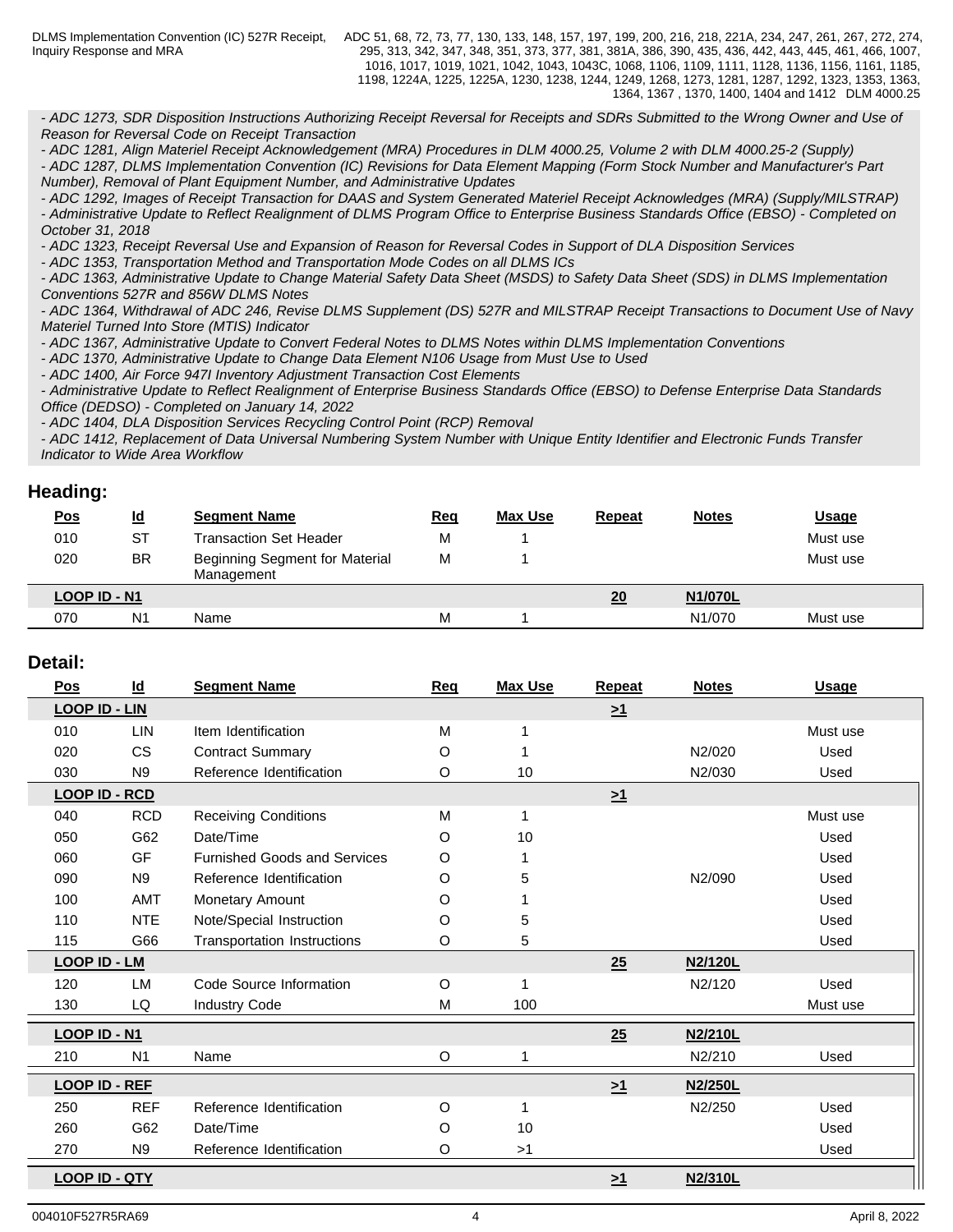DLMS Implementation Convention (IC) 527R Receipt, Inquiry Response and MRA

ADC 51, 68, 72, 73, 77, 130, 133, 148, 157, 197, 199, 200, 216, 218, 221A, 234, 247, 261, 267, 272, 274, 295, 313, 342, 347, 348, 351, 373, 377, 381, 381A, 386, 390, 435, 436, 442, 443, 445, 461, 466, 1007, 1016, 1017, 1019, 1021, 1042, 1043, 1043C, 1068, 1106, 1109, 1111, 1128, 1136, 1156, 1161, 1185, 1198, 1224A, 1225, 1225A, 1230, 1238, 1244, 1249, 1268, 1273, 1281, 1287, 1292, 1323, 1353, 1363, 1364, 1367 , 1370, 1400, 1404 and 1412 DLM 4000.25

| <u>Pos</u> | $\underline{\mathsf{Id}}$ |                 | <b>Segment Name</b>               | <u>Req</u> | <b>Max Use</b> | <b>Repeat</b> | <b>Notes</b> | <b>Usage</b> |
|------------|---------------------------|-----------------|-----------------------------------|------------|----------------|---------------|--------------|--------------|
| 310        |                           | QTY             | Quantitv                          |            |                |               | N2/310       | Used         |
|            | LOOP ID - FA1             |                 |                                   |            |                | <u>&gt;1</u>  |              |              |
| 345        |                           | FA <sub>1</sub> | Type of Financial Accounting Data | O          |                |               |              | Used         |
| 346        |                           | FA <sub>2</sub> | <b>Accounting Data</b>            | М          |                |               |              | Must use     |
| 350        |                           | <b>SE</b>       | Transaction Set Trailer           | М          |                |               |              | Must use     |

## **Notes:**

- 1/070L The N1 loop identifies name and or address information common to the entire transaction set.
- 1/070 The N1 loop identifies name and or address information common to the entire transaction set.
- 2/020 The CS segment identifies data related to material obtained from procurement sources.
- 2/030 The N9 segment identifies data related to material obtained from non-procurement sources.
- 2/090 The N9 segment identifies shipment identification information.
- 2/120L The LM loop identifies logistics data unique to each use of the RCD loop.
- 2/120 The LM loop identifies logistics data unique to each use of the RCD loop.
- 2/210L The N1 loop identifies name and or address information unique to each use of the RCD loop.
- 2/210 The N1 loop identifies name and or address information unique to each use of the RCD loop.
- 2/250L The REF loop conveys serial number, lot number and inventory data.
- 2/250 The REF loop conveys serial number, lot number and inventory data.
- 2/310L The QTY loop stratifies the RCD02 quantity based on unique logistic and receiving location data.
- 2/310 The QTY loop stratifies the RCD02 quantity based on unique logistic and receiving location data.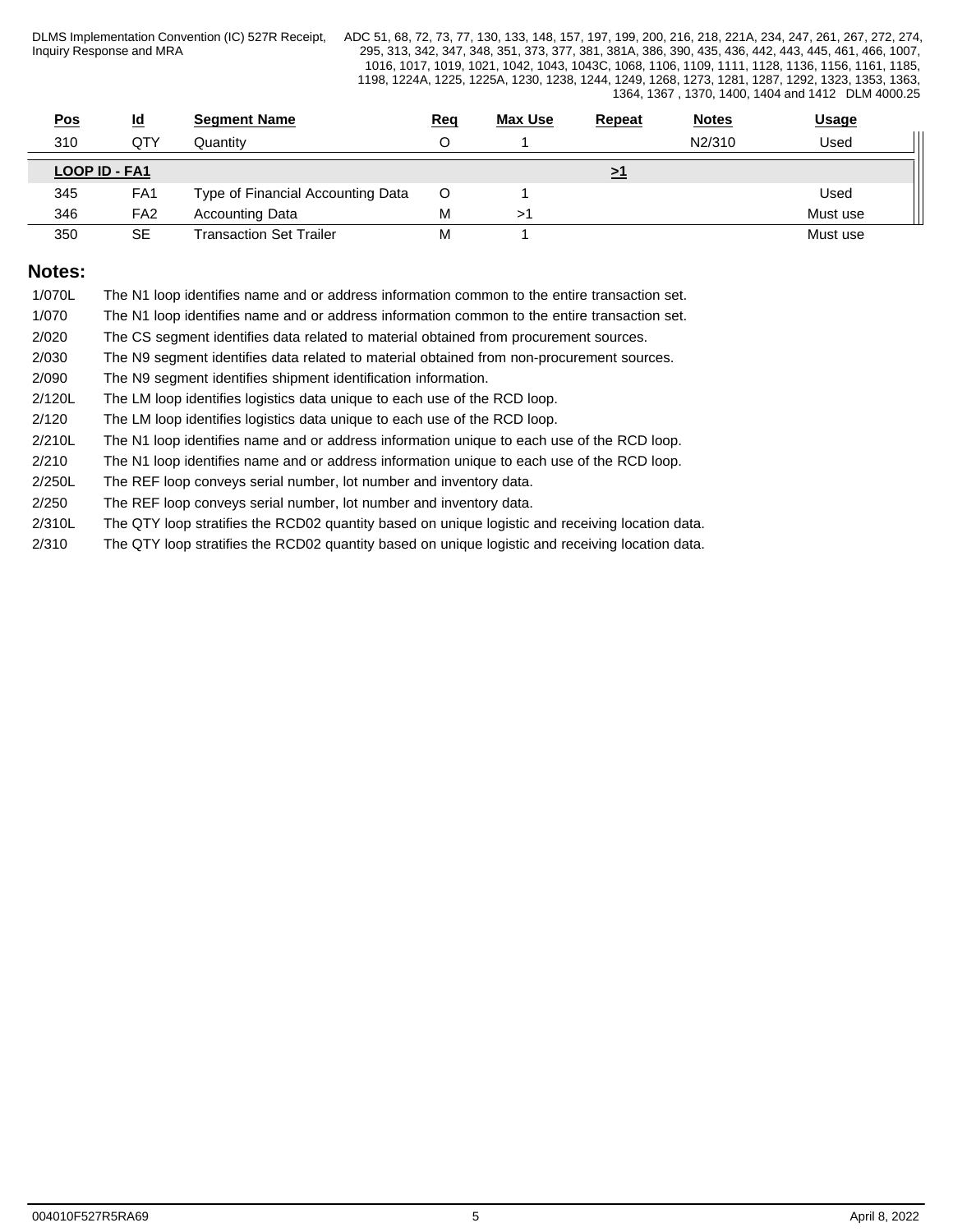## **ST Transaction Set Header**

| IPos: 010 | Max: 1 I                   |
|-----------|----------------------------|
|           | <b>Heading - Mandatory</b> |
| Loop: N/A | Elements: 2                |

## **User Option (Usage):** Must use

**Purpose:** To indicate the start of a transaction set and to assign a control number

## **Semantics:**

1. The transaction set identifier (ST01) used by the translation routines of the interchange partners to select the appropriate transaction set definition (e.g., 810 selects the Invoice Transaction Set).

| ST <sub>01</sub><br>3/3<br>м<br>143<br><b>Transaction Set Identifier Code</b><br>ID<br>Must use<br>Description: Code uniquely identifying a Transaction Set<br>Code Name<br>527<br>Material Due-In and Receipt<br>4/9<br>ST <sub>02</sub><br><b>Transaction Set Control Number</b><br>м<br>329<br>AN<br>Must use<br><b>Description:</b> Identifying control number that must be unique within the transaction set functional group assigned<br>by the originator for a transaction set | $Ref$ | <u>ld</u> | <b>Element Name</b> | <u>Req</u> | <u>Type</u> | Min/Max | <u>Usage</u> | <u>Rep</u> |  |  |  |
|----------------------------------------------------------------------------------------------------------------------------------------------------------------------------------------------------------------------------------------------------------------------------------------------------------------------------------------------------------------------------------------------------------------------------------------------------------------------------------------|-------|-----------|---------------------|------------|-------------|---------|--------------|------------|--|--|--|
|                                                                                                                                                                                                                                                                                                                                                                                                                                                                                        |       |           |                     |            |             |         |              |            |  |  |  |
|                                                                                                                                                                                                                                                                                                                                                                                                                                                                                        |       |           |                     |            |             |         |              |            |  |  |  |
|                                                                                                                                                                                                                                                                                                                                                                                                                                                                                        |       |           |                     |            |             |         |              |            |  |  |  |
|                                                                                                                                                                                                                                                                                                                                                                                                                                                                                        |       |           |                     |            |             |         |              |            |  |  |  |
|                                                                                                                                                                                                                                                                                                                                                                                                                                                                                        |       |           |                     |            |             |         |              |            |  |  |  |
| <b>DLMS Note:</b> A unique number assigned by the originator of the transaction set, or the originator's application<br>program.                                                                                                                                                                                                                                                                                                                                                       |       |           |                     |            |             |         |              |            |  |  |  |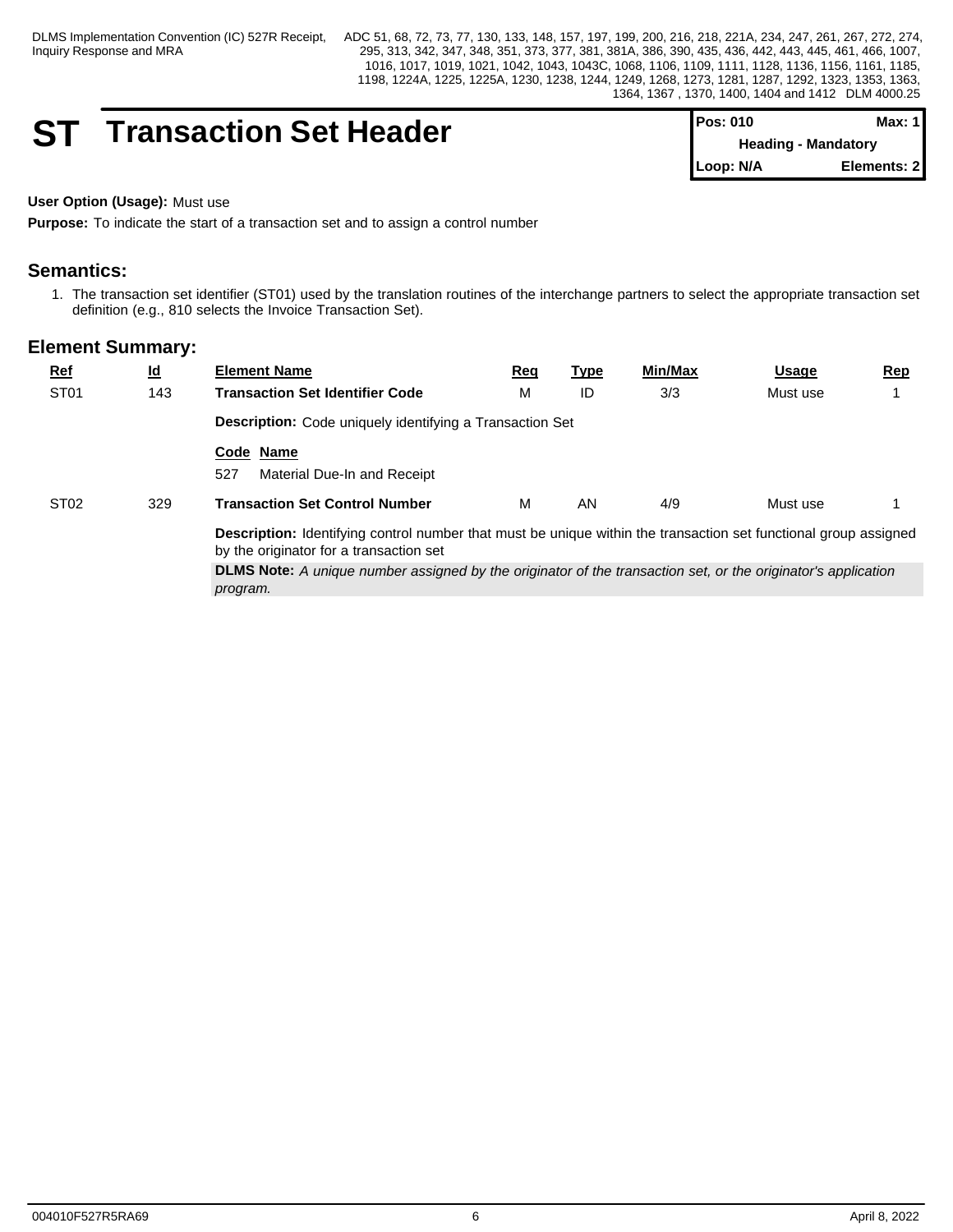## **BR** Beginning Segment for Material Pos: 020 Meading - Mandatory **Management**

| <b>I</b> Pos: 020          | Max: 1      |
|----------------------------|-------------|
| <b>Heading - Mandatory</b> |             |
| Loop: N/A                  | Elements: 5 |
|                            |             |

**User Option (Usage):** Must use

**Purpose:** To indicate the beginning of a material management transaction and transmit identifying numbers and dates

## **Syntax Rules:**

- 1. C0504 If BR05 is present, then BR04 is required.
- 2. P0708 If either BR07 or BR08 is present, then the other is required.
- 3. P1011 If either BR10 or BR11 is present, then the other is required.

## **Semantics:**

- 1. BR03 is the date of the transaction set preparation.
- 2. BR09 is the time of the transaction set preparation

| Ref         | $\underline{\mathsf{Id}}$ |                                                             | <b>Element Name</b>                                                                                                                                                                                                                                                                                                                                                               | Req | <u>Type</u> | <b>Min/Max</b> | Usage    | Rep         |  |  |  |
|-------------|---------------------------|-------------------------------------------------------------|-----------------------------------------------------------------------------------------------------------------------------------------------------------------------------------------------------------------------------------------------------------------------------------------------------------------------------------------------------------------------------------|-----|-------------|----------------|----------|-------------|--|--|--|
| <b>BR01</b> | 353                       |                                                             | <b>Transaction Set Purpose Code</b>                                                                                                                                                                                                                                                                                                                                               | м   | ID          | 2/2            | Must use | $\mathbf 1$ |  |  |  |
|             |                           |                                                             | Description: Code identifying purpose of transaction set                                                                                                                                                                                                                                                                                                                          |     |             |                |          |             |  |  |  |
|             |                           |                                                             | Code Name                                                                                                                                                                                                                                                                                                                                                                         |     |             |                |          |             |  |  |  |
|             |                           | 00                                                          | Original                                                                                                                                                                                                                                                                                                                                                                          |     |             |                |          |             |  |  |  |
|             |                           | 77                                                          | <b>Simulation Exercise</b>                                                                                                                                                                                                                                                                                                                                                        |     |             |                |          |             |  |  |  |
|             |                           |                                                             | <b>DLMS Note:</b>                                                                                                                                                                                                                                                                                                                                                                 |     |             |                |          |             |  |  |  |
|             |                           |                                                             | Use to identify a simulated mobilization exercise transaction set. Activities initiating simulated<br>mobilization exercises must ensure complete coordination with all activities involved. All transaction set<br>recipients must use extreme caution to ensure that individual transactions do not process as action<br>documents which affect accountable records.            |     |             |                |          |             |  |  |  |
|             |                           | ZZ                                                          | <b>Mutually Defined</b>                                                                                                                                                                                                                                                                                                                                                           |     |             |                |          |             |  |  |  |
|             |                           |                                                             | <b>DLMS Note:</b>                                                                                                                                                                                                                                                                                                                                                                 |     |             |                |          |             |  |  |  |
|             |                           |                                                             | 1. Use to identify the Unit of Use Indicator. When included, the quantity and unit of measure values<br>associated with this transaction are applicable to the unit of use.                                                                                                                                                                                                       |     |             |                |          |             |  |  |  |
|             |                           |                                                             | 2. Authorized DLMS enhancement under DLA industrial activity support agreement. Refer to ADC 381.                                                                                                                                                                                                                                                                                 |     |             |                |          |             |  |  |  |
|             |                           |                                                             | 3. Authorized DLMS enhancement for DLA Disposition Services use with receipt and historical receipt<br>transactions. Refer to ADC 442.                                                                                                                                                                                                                                            |     |             |                |          |             |  |  |  |
| <b>BR02</b> | 640                       |                                                             | <b>Transaction Type Code</b>                                                                                                                                                                                                                                                                                                                                                      | M   | ID          | 2/2            | Must use | 1           |  |  |  |
|             |                           | <b>Description:</b> Code specifying the type of transaction |                                                                                                                                                                                                                                                                                                                                                                                   |     |             |                |          |             |  |  |  |
|             |                           |                                                             | Code Name                                                                                                                                                                                                                                                                                                                                                                         |     |             |                |          |             |  |  |  |
|             |                           | CJ                                                          | Confirmation                                                                                                                                                                                                                                                                                                                                                                      |     |             |                |          |             |  |  |  |
|             |                           |                                                             | <b>DLMS Note:</b>                                                                                                                                                                                                                                                                                                                                                                 |     |             |                |          |             |  |  |  |
|             |                           |                                                             | 1. Use to identify a Disposition Services Turn-In Receipt Acknowledgement (TRA) transaction. The<br>DLA Disposition Services Field Office uses to acknowledge receipt of materiel turned in to DLA<br>Disposition Services. The DLA Disposition Service Field Office sends the TRA transaction back to the<br>activity identified in the disposal turn-in document (DTID) number. |     |             |                |          |             |  |  |  |
|             |                           |                                                             | 2. The TRA transaction is an authorized DLMS enhancement with no corresponding legacy DLSS DIC.<br>Refer to ADC 1111.                                                                                                                                                                                                                                                             |     |             |                |          |             |  |  |  |
|             |                           | D4                                                          | Receipt                                                                                                                                                                                                                                                                                                                                                                           |     |             |                |          |             |  |  |  |
|             |                           |                                                             | <b>DLMS Note:</b>                                                                                                                                                                                                                                                                                                                                                                 |     |             |                |          |             |  |  |  |
|             |                           |                                                             | Use when reporting a receipt of materiel into DoD inventory. (MILSTRAP legacy DIC D4_/D6_<br>functionality)                                                                                                                                                                                                                                                                       |     |             |                |          |             |  |  |  |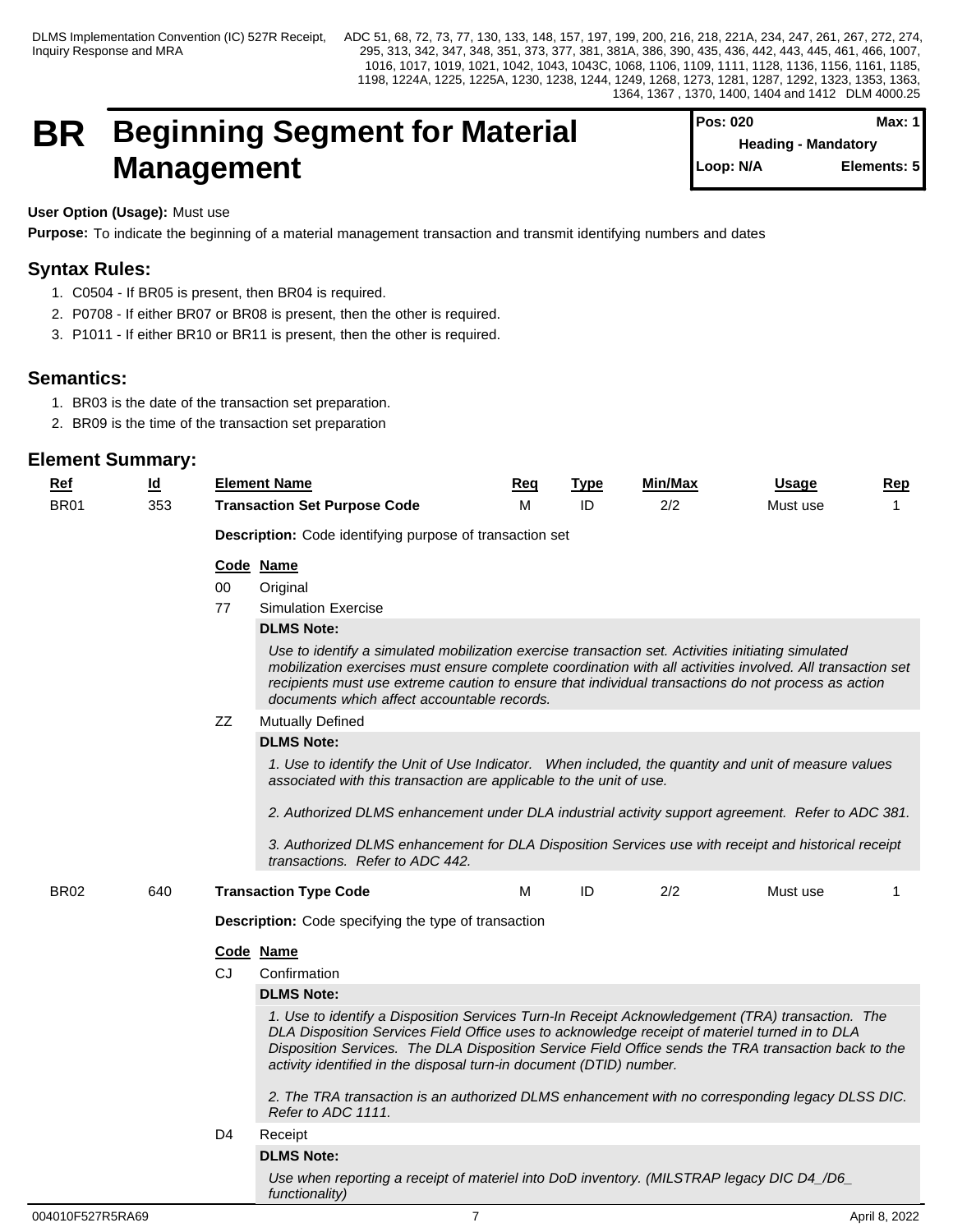|                  |                                                                                                                                                                                                                                                                                                                            | Code Name                                          |                                                                                                                                                                                                                                                                                                                                                                                                                                                                                                                                                                                                                  |         |    |     |          |   |  |  |  |
|------------------|----------------------------------------------------------------------------------------------------------------------------------------------------------------------------------------------------------------------------------------------------------------------------------------------------------------------------|----------------------------------------------------|------------------------------------------------------------------------------------------------------------------------------------------------------------------------------------------------------------------------------------------------------------------------------------------------------------------------------------------------------------------------------------------------------------------------------------------------------------------------------------------------------------------------------------------------------------------------------------------------------------------|---------|----|-----|----------|---|--|--|--|
|                  |                                                                                                                                                                                                                                                                                                                            | DG.                                                | Response                                                                                                                                                                                                                                                                                                                                                                                                                                                                                                                                                                                                         |         |    |     |          |   |  |  |  |
|                  |                                                                                                                                                                                                                                                                                                                            |                                                    | <b>DLMS Note:</b>                                                                                                                                                                                                                                                                                                                                                                                                                                                                                                                                                                                                |         |    |     |          |   |  |  |  |
|                  |                                                                                                                                                                                                                                                                                                                            |                                                    | Use when responding to an inquiry regarding an over-due receipt. (MILSTRAP legacy DIC DXC/DXD<br>functionality)                                                                                                                                                                                                                                                                                                                                                                                                                                                                                                  |         |    |     |          |   |  |  |  |
|                  |                                                                                                                                                                                                                                                                                                                            | IN                                                 | Inquiry                                                                                                                                                                                                                                                                                                                                                                                                                                                                                                                                                                                                          |         |    |     |          |   |  |  |  |
|                  |                                                                                                                                                                                                                                                                                                                            |                                                    | <b>DLMS Note:</b>                                                                                                                                                                                                                                                                                                                                                                                                                                                                                                                                                                                                |         |    |     |          |   |  |  |  |
|                  |                                                                                                                                                                                                                                                                                                                            |                                                    | Use when initiating an inquiry for receipt information. (MILSTRAP legacy DIC DXA/DXB functionality)                                                                                                                                                                                                                                                                                                                                                                                                                                                                                                              |         |    |     |          |   |  |  |  |
|                  |                                                                                                                                                                                                                                                                                                                            | TG                                                 | Receipt Acknowledgment Inquiry                                                                                                                                                                                                                                                                                                                                                                                                                                                                                                                                                                                   |         |    |     |          |   |  |  |  |
|                  |                                                                                                                                                                                                                                                                                                                            |                                                    | <b>DLMS Note:</b>                                                                                                                                                                                                                                                                                                                                                                                                                                                                                                                                                                                                |         |    |     |          |   |  |  |  |
|                  |                                                                                                                                                                                                                                                                                                                            |                                                    | Use for a Follow-up for Delinquent MRA. (MILSTRAP legacy DIC DRF functionality)                                                                                                                                                                                                                                                                                                                                                                                                                                                                                                                                  |         |    |     |          |   |  |  |  |
|                  |                                                                                                                                                                                                                                                                                                                            | TH                                                 | Receipt Acknowledgment Advice                                                                                                                                                                                                                                                                                                                                                                                                                                                                                                                                                                                    |         |    |     |          |   |  |  |  |
|                  |                                                                                                                                                                                                                                                                                                                            |                                                    | <b>DLMS Note:</b>                                                                                                                                                                                                                                                                                                                                                                                                                                                                                                                                                                                                |         |    |     |          |   |  |  |  |
|                  |                                                                                                                                                                                                                                                                                                                            |                                                    | MRA Transaction. Use for MRA to acknowledge the receipt or nonreceipt of materiel (MILSTRAP<br>legacy DIC DRA functionality). Use in conjunction with BR06 Action Code V-Respond when sending<br>MRA in response to a Follow-up for Delinquent MRA (MILSTRAP legacy DIC DRB functionality.)                                                                                                                                                                                                                                                                                                                      |         |    |     |          |   |  |  |  |
| <b>BR03</b>      | 373                                                                                                                                                                                                                                                                                                                        | Date                                               |                                                                                                                                                                                                                                                                                                                                                                                                                                                                                                                                                                                                                  | м       | DT | 8/8 | Must use | 1 |  |  |  |
|                  |                                                                                                                                                                                                                                                                                                                            |                                                    | <b>Description:</b> Date expressed as CCYYMMDD                                                                                                                                                                                                                                                                                                                                                                                                                                                                                                                                                                   |         |    |     |          |   |  |  |  |
|                  |                                                                                                                                                                                                                                                                                                                            |                                                    | <b>DLMS Note:</b> This date corresponds to the Universal Time Coordinate (UTC).                                                                                                                                                                                                                                                                                                                                                                                                                                                                                                                                  |         |    |     |          |   |  |  |  |
| <b>BR06</b>      | 306                                                                                                                                                                                                                                                                                                                        | <b>Action Code</b>                                 |                                                                                                                                                                                                                                                                                                                                                                                                                                                                                                                                                                                                                  | $\circ$ | ID | 1/2 | Used     | 1 |  |  |  |
|                  |                                                                                                                                                                                                                                                                                                                            | <b>Description:</b> Code indicating type of action |                                                                                                                                                                                                                                                                                                                                                                                                                                                                                                                                                                                                                  |         |    |     |          |   |  |  |  |
|                  |                                                                                                                                                                                                                                                                                                                            | Code Name                                          |                                                                                                                                                                                                                                                                                                                                                                                                                                                                                                                                                                                                                  |         |    |     |          |   |  |  |  |
|                  |                                                                                                                                                                                                                                                                                                                            | V                                                  | Respond                                                                                                                                                                                                                                                                                                                                                                                                                                                                                                                                                                                                          |         |    |     |          |   |  |  |  |
|                  |                                                                                                                                                                                                                                                                                                                            |                                                    | <b>DLMS Note:</b>                                                                                                                                                                                                                                                                                                                                                                                                                                                                                                                                                                                                |         |    |     |          |   |  |  |  |
|                  |                                                                                                                                                                                                                                                                                                                            |                                                    | MRA Response to follow-up Transaction. Use in conjunction with BR02 Transaction Type Code TH<br>when sending an MRA in response to a Follow-up for Delinquent MRA. (MILSTRAP legacy DIC DRB<br>functionality.) Refer to ADC 313.                                                                                                                                                                                                                                                                                                                                                                                 |         |    |     |          |   |  |  |  |
|                  |                                                                                                                                                                                                                                                                                                                            | FI                                                 | File                                                                                                                                                                                                                                                                                                                                                                                                                                                                                                                                                                                                             |         |    |     |          |   |  |  |  |
|                  |                                                                                                                                                                                                                                                                                                                            |                                                    | <b>DLMS Note:</b>                                                                                                                                                                                                                                                                                                                                                                                                                                                                                                                                                                                                |         |    |     |          |   |  |  |  |
|                  |                                                                                                                                                                                                                                                                                                                            |                                                    | 1. Authorized for Air Force and DSS use with PIC Nuclear Weapons-Related Material (NWRM) unique<br>Item Tracking (UIT). Use with BR02 Code D4 to identify a receipt image transaction where the original<br>receipt transaction has bypassed the normal DAAS transaction flow. All transaction set recipients must<br>use extreme caution to ensure individual transactions with this code do not process as action<br>documents which affect accountable records. Must use with 2/N101/210 code 'KK' and 2/N106/210<br>code 'PK'. There will be no 2/N106/210 code 'TO' for this transaction. Refer to ADC 347. |         |    |     |          |   |  |  |  |
|                  |                                                                                                                                                                                                                                                                                                                            |                                                    | 2. Authorized for Air Force contractor inventory control point (CICP) use to provide an image of the MRA<br>or TRA to the Air Force accountable property system record (APSR) to update the inventory intransit<br>balance. Refer to ADC 1238.                                                                                                                                                                                                                                                                                                                                                                   |         |    |     |          |   |  |  |  |
|                  |                                                                                                                                                                                                                                                                                                                            |                                                    | 3. Must use when transmitting an image of receipt transactions to DAAS as required by DoDM 4140.01<br>Volume 5. Refer to ADC 1292.                                                                                                                                                                                                                                                                                                                                                                                                                                                                               |         |    |     |          |   |  |  |  |
|                  |                                                                                                                                                                                                                                                                                                                            | W1                                                 | <b>Reconcile Historical Records</b>                                                                                                                                                                                                                                                                                                                                                                                                                                                                                                                                                                              |         |    |     |          |   |  |  |  |
|                  |                                                                                                                                                                                                                                                                                                                            |                                                    | <b>DLMS Note:</b>                                                                                                                                                                                                                                                                                                                                                                                                                                                                                                                                                                                                |         |    |     |          |   |  |  |  |
|                  |                                                                                                                                                                                                                                                                                                                            |                                                    | 1. Use to indicate the submission of historical information on previously reported receipts. Recipients<br>may not reject these transactions.                                                                                                                                                                                                                                                                                                                                                                                                                                                                    |         |    |     |          |   |  |  |  |
|                  |                                                                                                                                                                                                                                                                                                                            |                                                    | 2. DLMS enhancement; see introductory DLMS note 5a.                                                                                                                                                                                                                                                                                                                                                                                                                                                                                                                                                              |         |    |     |          |   |  |  |  |
| BR <sub>09</sub> | 337                                                                                                                                                                                                                                                                                                                        | Time                                               |                                                                                                                                                                                                                                                                                                                                                                                                                                                                                                                                                                                                                  | $\circ$ | TM | 4/8 | Must use |   |  |  |  |
|                  | Description: Time expressed in 24-hour clock time as follows: HHMM, or HHMMSS, or HHMMSSD, or<br>HHMMSSDD, where H = hours (00-23), M = minutes (00-59), S = integer seconds (00-59) and DD = decimal<br>seconds; decimal seconds are expressed as follows: $D = \text{tenths} (0.9)$ and $DD = \text{hundredths} (00.99)$ |                                                    |                                                                                                                                                                                                                                                                                                                                                                                                                                                                                                                                                                                                                  |         |    |     |          |   |  |  |  |

**DLMS Note:** *1. Express the originating activity's time in UTC.*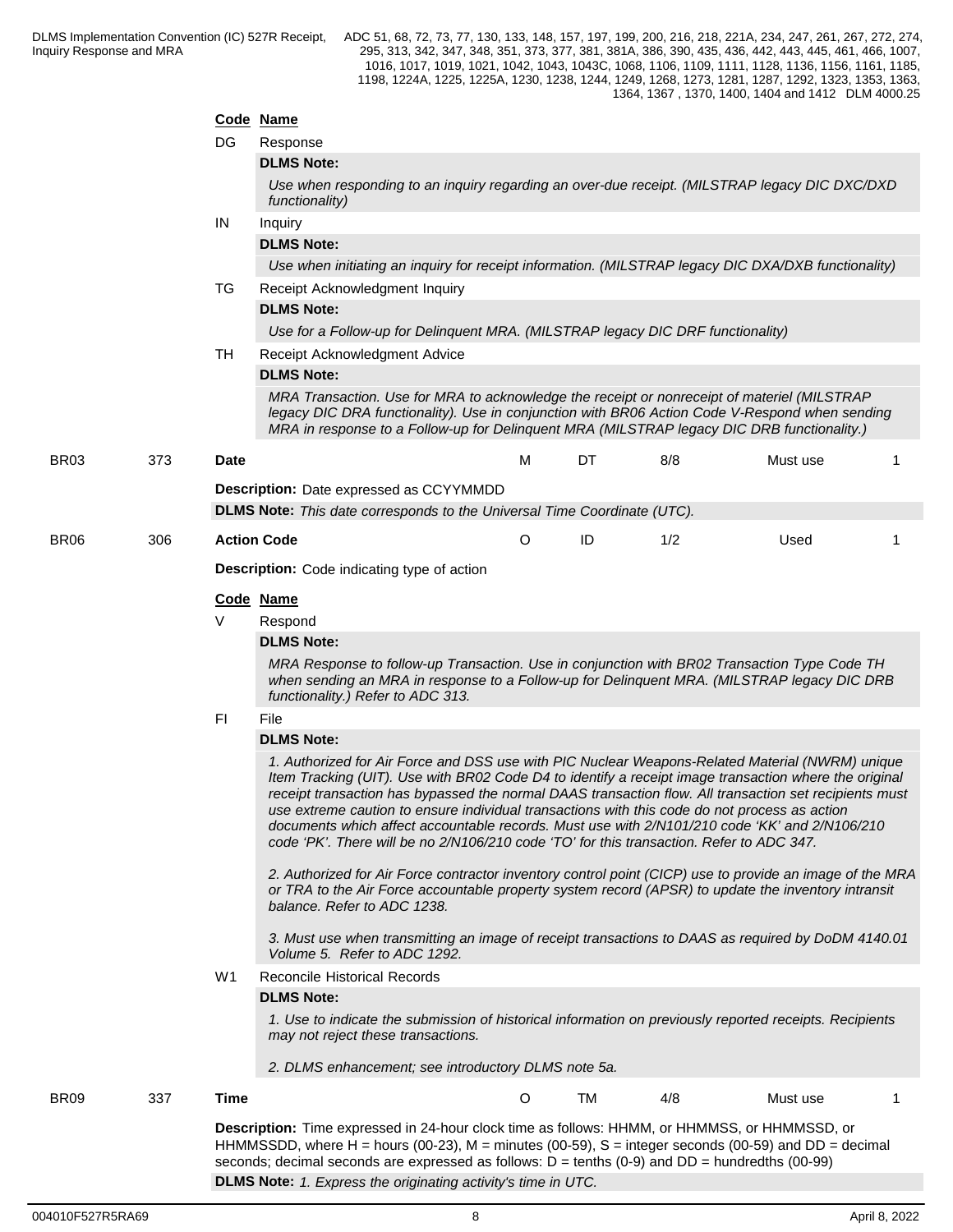| DLMS Implementation Convention (IC) 527R Receipt, | ADC 51, 68, 72, 73, 77 |
|---------------------------------------------------|------------------------|
| Inquiry Response and MRA                          | 295, 313, 342, 347,    |

| Rei                                            | ıc<br>_ | Element Name | Rea | <b>Tvpe</b> | Min/Max | Jsage | Rep |  |
|------------------------------------------------|---------|--------------|-----|-------------|---------|-------|-----|--|
| Express time in a four-position (HHMM) format. |         |              |     |             |         |       |     |  |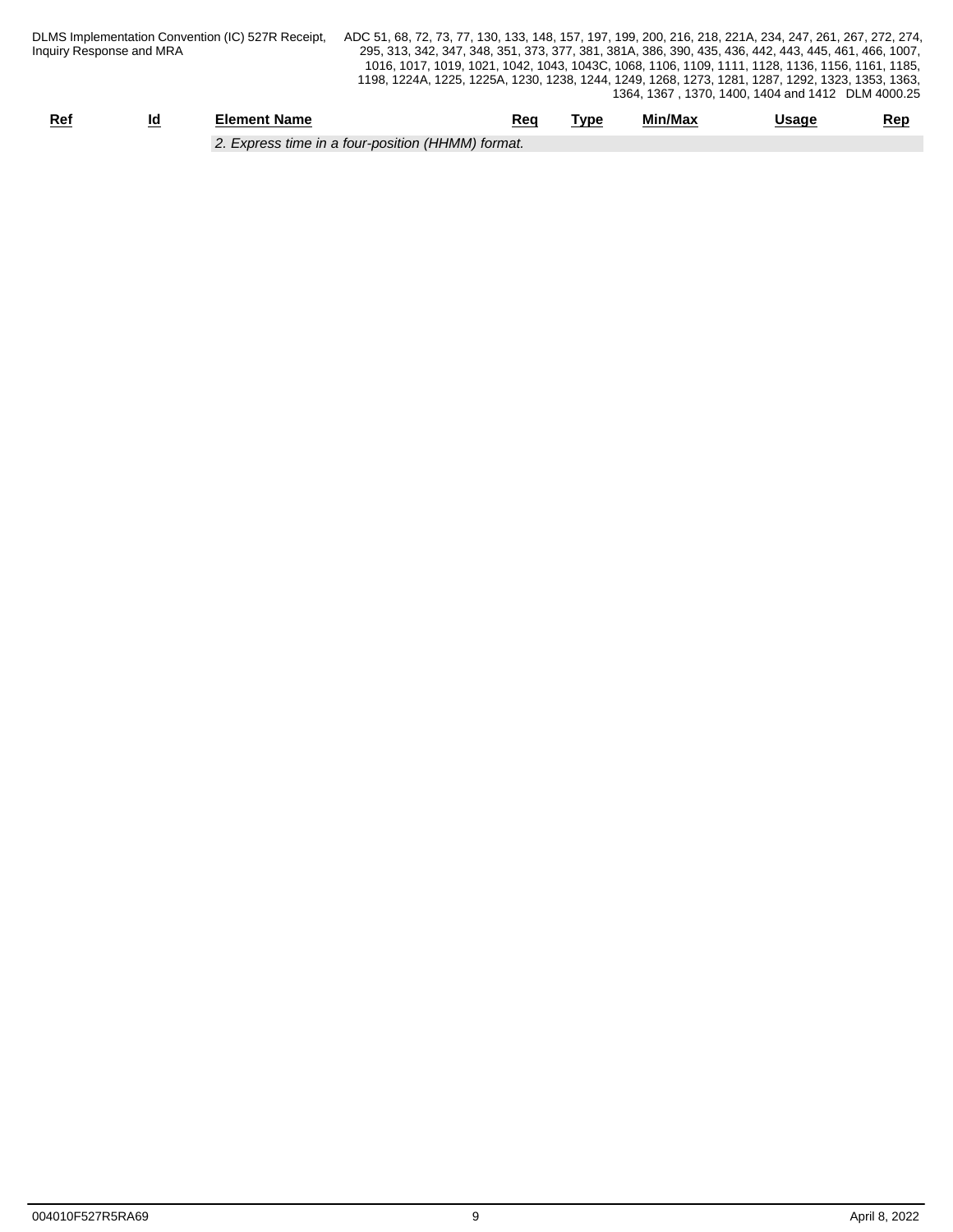| <b>N1</b> | <b>Name</b> | <b>Pos: 070</b>            | Max: 1 <i>'</i> |  |
|-----------|-------------|----------------------------|-----------------|--|
|           |             | <b>Heading - Mandatory</b> |                 |  |
|           |             | Loop: N1                   | Elements: 4     |  |

**User Option (Usage):** Must use

**Purpose:** To identify a party by type of organization, name, and code

## **Syntax Rules:**

- 1. R0203 At least one of N102 or N103 is required.
- 2. P0304 If either N103 or N104 is present, then the other is required.

## **Comments:**

- 1. This segment, used alone, provides the most efficient method of providing organizational identification. To obtain this efficiency the "ID Code" (N104) must provide a key to the table maintained by the transaction processing party.
- 2. N105 and N106 further define the type of entity in N101.

## **DLMS Note:**

*1. Must use this N1 loop to identify the organization originating the transaction set.*

*2. Use additional iterations to identify other organizations associated with the transaction.*

| Ref              | <u>Ιd</u> |           | <b>Element Name</b>                                                                                                                                                                                                                                                             | Req      | <b>Type</b> | Min/Max | <b>Usage</b> | Rep |  |  |  |
|------------------|-----------|-----------|---------------------------------------------------------------------------------------------------------------------------------------------------------------------------------------------------------------------------------------------------------------------------------|----------|-------------|---------|--------------|-----|--|--|--|
| N <sub>101</sub> | 98        |           | <b>Entity Identifier Code</b>                                                                                                                                                                                                                                                   | M        | ID          | 2/3     | Must use     |     |  |  |  |
|                  |           |           | Description: Code identifying an organizational entity, a physical location, property or an individual                                                                                                                                                                          |          |             |         |              |     |  |  |  |
|                  |           |           | DLMS Note: Use only one of codes 41, RC or Z4.                                                                                                                                                                                                                                  |          |             |         |              |     |  |  |  |
|                  |           |           | Code Name                                                                                                                                                                                                                                                                       |          |             |         |              |     |  |  |  |
|                  |           | 41        | Submitter                                                                                                                                                                                                                                                                       |          |             |         |              |     |  |  |  |
|                  |           |           | <b>DLMS Note:</b>                                                                                                                                                                                                                                                               |          |             |         |              |     |  |  |  |
|                  |           |           | 1. Use in MRAs to identify the reporting activity.                                                                                                                                                                                                                              |          |             |         |              |     |  |  |  |
|                  |           |           | 2. Used in Commercial Asset Visibility (CAV) receipts to identify the repair contractor submitting the<br>receipt. CAV expresses the repair contractor as a DODAAC (N103 code 10).                                                                                              |          |             |         |              |     |  |  |  |
|                  |           | <b>RC</b> | Receiving Location                                                                                                                                                                                                                                                              |          |             |         |              |     |  |  |  |
|                  |           |           | <b>DLMS Note:</b>                                                                                                                                                                                                                                                               |          |             |         |              |     |  |  |  |
|                  |           |           | 1. Use only in receipts, responses concerning overdue receipts, and historical receipt submissions to<br>indicate the organization receiving or designated to receive materiel. Use N104 code M4 Routing<br>Identifier Code (RIC) for the activity unless otherwise authorized. |          |             |         |              |     |  |  |  |
|                  |           |           | 2. DLA Disposition Services Field Office uses with the Disposition Services Turn-In Receipt<br>Acknowledgment transaction. Used in conjunction with N106 code FR.                                                                                                               |          |             |         |              |     |  |  |  |
|                  |           |           | 3. For Air Force GFP accountability, use to identify the CICP as the responsible custodial activity.<br>Refer to ADC 1225.                                                                                                                                                      |          |             |         |              |     |  |  |  |
|                  |           | Z4        | Owning Inventory Control Point                                                                                                                                                                                                                                                  |          |             |         |              |     |  |  |  |
|                  |           |           | <b>DLMS Note:</b>                                                                                                                                                                                                                                                               |          |             |         |              |     |  |  |  |
|                  |           |           | 1. Use to identify the supply source.                                                                                                                                                                                                                                           |          |             |         |              |     |  |  |  |
|                  |           |           | 2. For Air Force GFP accountability, use to identify the Air Force CICP forwarding an MRA or TRA<br>image transaction (identified by 1/BR06/020 Code FI) to the APSR. Refer to ADC 1238.                                                                                        |          |             |         |              |     |  |  |  |
| N <sub>103</sub> | 66        |           | <b>Identification Code Qualifier</b>                                                                                                                                                                                                                                            | $\times$ | ID          | 1/2     | Must use     | 1   |  |  |  |
|                  |           |           | Description: Code designating the system/method of code structure used for Identification Code (67)                                                                                                                                                                             |          |             |         |              |     |  |  |  |
|                  |           |           | Code Name                                                                                                                                                                                                                                                                       |          |             |         |              |     |  |  |  |
|                  |           |           |                                                                                                                                                                                                                                                                                 |          |             |         |              |     |  |  |  |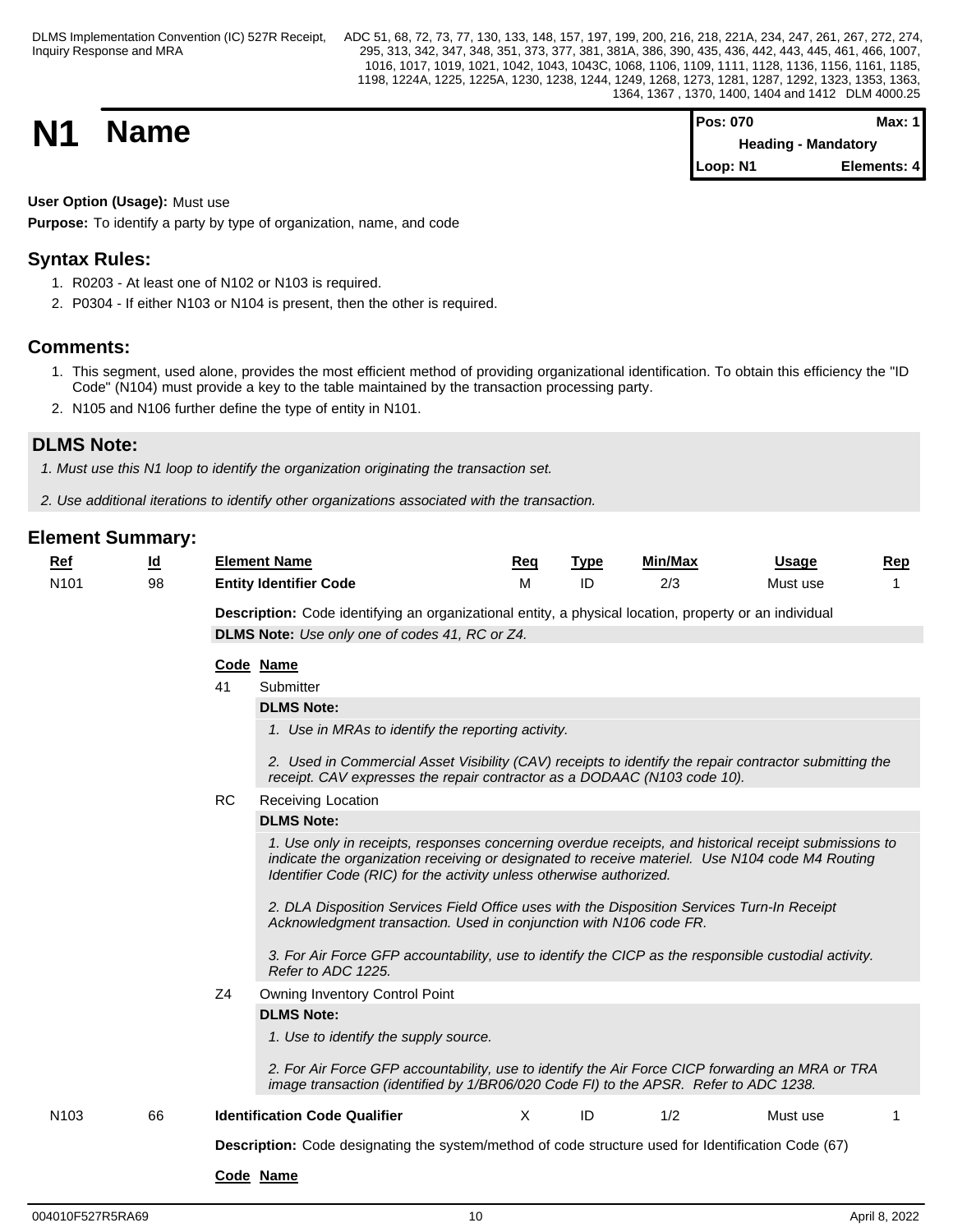|                  |    | Code      | Name                                                                                                                                        |   |    |      |          |  |
|------------------|----|-----------|---------------------------------------------------------------------------------------------------------------------------------------------|---|----|------|----------|--|
|                  |    | 10        | Department of Defense Activity Address Code (DODAAC)                                                                                        |   |    |      |          |  |
|                  |    |           | <b>DLMS Note:</b>                                                                                                                           |   |    |      |          |  |
|                  |    |           | 1. DLMS enhancement; see introductory DLMS note 5a.                                                                                         |   |    |      |          |  |
|                  |    |           | 2. CAV uses for receipts in conjunction with N101 code 41 to identify the DODAAC of the repair<br>contractor submitting the receipt to CAV. |   |    |      |          |  |
|                  |    | M4        | Department of Defense Routing Identifier Code (RIC)                                                                                         |   |    |      |          |  |
| N <sub>104</sub> | 67 |           | <b>Identification Code</b>                                                                                                                  | X | AN | 2/80 | Must use |  |
|                  |    |           | <b>Description:</b> Code identifying a party or other code                                                                                  |   |    |      |          |  |
| N <sub>106</sub> | 98 |           | <b>Entity Identifier Code</b>                                                                                                               | O | ID | 2/3  | Used     |  |
|                  |    |           | Description: Code identifying an organizational entity, a physical location, property or an individual                                      |   |    |      |          |  |
|                  |    |           | Code Name                                                                                                                                   |   |    |      |          |  |
|                  |    | <b>FR</b> | Message From                                                                                                                                |   |    |      |          |  |
|                  |    |           | <b>DLMS Note:</b>                                                                                                                           |   |    |      |          |  |

*Must use with the appropriate 1/N101/070 code to indicate the organization cited in N104 is originating the transaction set.*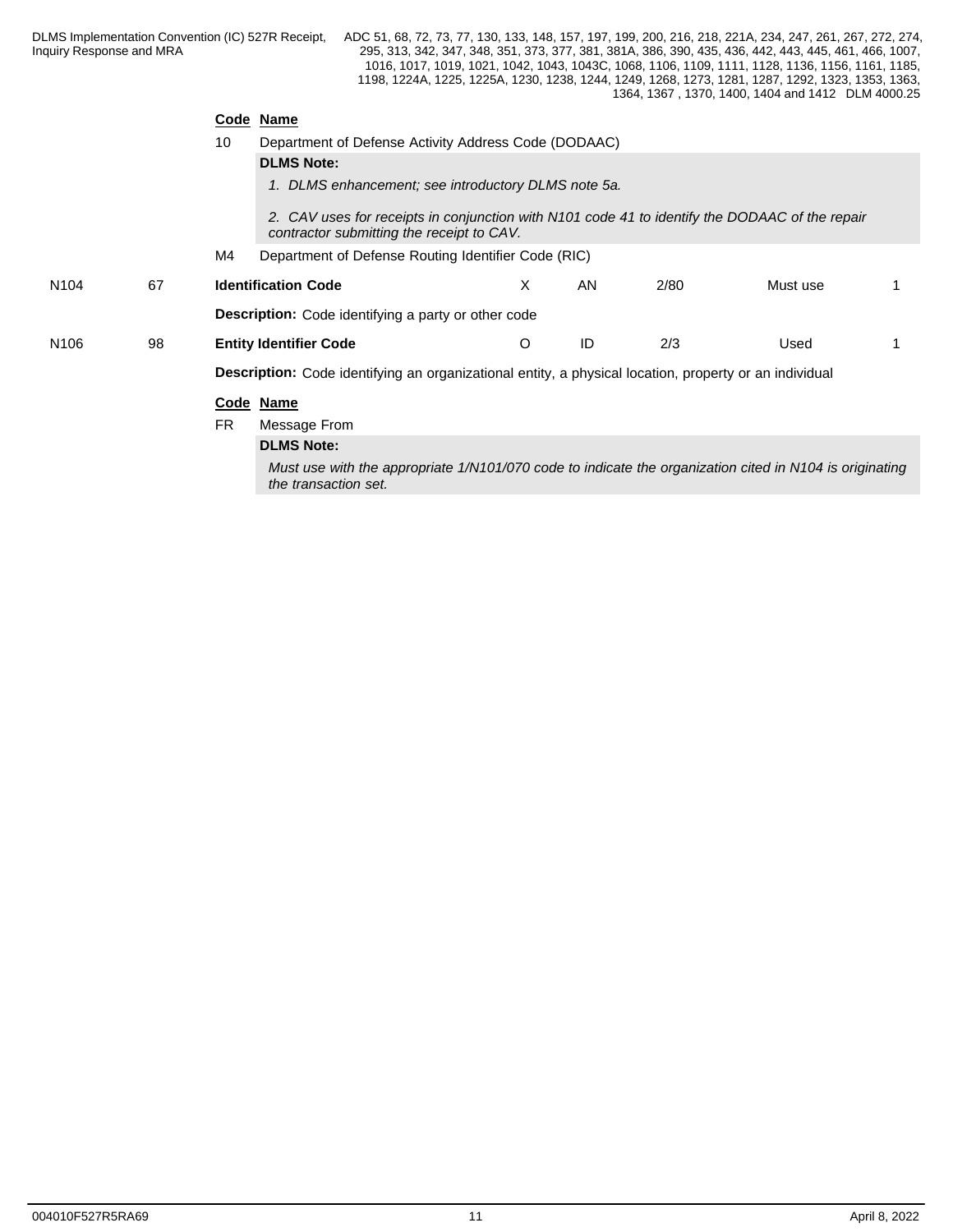## **LIN** Item Identification

| <b>Pos: 010</b>           | Max: $1$     |  |
|---------------------------|--------------|--|
| <b>Detail - Mandatory</b> |              |  |
| Loop: LIN                 | Elements: 17 |  |

**User Option (Usage):** Must use **Purpose:** To specify basic item identification data

## **Syntax Rules:**

- 1. P0405 If either LIN04 or LIN05 is present, then the other is required.
- 2. P0607 If either LIN06 or LIN07 is present, then the other is required.
- 3. P0809 If either LIN08 or LIN09 is present, then the other is required.
- 4. P1011 If either LIN10 or LIN11 is present, then the other is required.
- 5. P1213 If either LIN12 or LIN13 is present, then the other is required.
- 6. P1415 If either LIN14 or LIN15 is present, then the other is required.
- 7. P1617 If either LIN16 or LIN17 is present, then the other is required.
- 8. P1819 If either LIN18 or LIN19 is present, then the other is required.
- 9. P2021 If either LIN20 or LIN21 is present, then the other is required.
- 10. P2223 If either LIN22 or LIN23 is present, then the other is required.
- 11. P2425 If either LIN24 or LIN25 is present, then the other is required.
- 12. P2627 If either LIN26 or LIN27 is present, then the other is required.
- 13. P2829 If either LIN28 or LIN29 is present, then the other is required.
- 14. P3031 If either LIN30 or LIN31 is present, then the other is required.

## **Semantics:**

1. LIN01 is the line item identification

## **Comments:**

- 1. See the Data Dictionary for a complete list of IDs.
- 2. LIN02 through LIN31 provide for fifteen different product/service IDs for each item. For example: Case, Color, Drawing No., U.P.C. No., ISBN No., Model No., or SKU.

## **DLMS Note:**

Use either the 2/CS/020 segment or the 2/N9/030 segment (but not both) for each 2/LIN/010 loop.

| Ref |                   | <u>ld</u> | <b>Element Name</b>                                                                                                                                                                                                                                                                                                                                                                                                                                                                                                                     | Reg | <u>Type</u> | Min/Max | Usage | $\mathbf{Rep}$ |  |  |  |  |  |  |
|-----|-------------------|-----------|-----------------------------------------------------------------------------------------------------------------------------------------------------------------------------------------------------------------------------------------------------------------------------------------------------------------------------------------------------------------------------------------------------------------------------------------------------------------------------------------------------------------------------------------|-----|-------------|---------|-------|----------------|--|--|--|--|--|--|
|     | LIN <sub>01</sub> | 350       | <b>Assigned Identification</b>                                                                                                                                                                                                                                                                                                                                                                                                                                                                                                          | O   | AN          | 1/20    | Used  |                |  |  |  |  |  |  |
|     |                   |           | Description: Alphanumeric characters assigned for differentiation within a transaction set                                                                                                                                                                                                                                                                                                                                                                                                                                              |     |             |         |       |                |  |  |  |  |  |  |
|     |                   |           | DLMS Note: 1. Must use the appropriate capitalized alphabetic code in each receipt and historical receipt<br>transaction to identify the source of the materiel received or returned; otherwise, do not use.                                                                                                                                                                                                                                                                                                                            |     |             |         |       |                |  |  |  |  |  |  |
|     |                   |           | 2. A - Receipt to inventory as a result of purchase from commercial sources. Applicable only to procurement<br>source transactions.                                                                                                                                                                                                                                                                                                                                                                                                     |     |             |         |       |                |  |  |  |  |  |  |
|     |                   |           | 3. B - Receipt to inventory as a result of purchase or requisitioning from another DoD activity.                                                                                                                                                                                                                                                                                                                                                                                                                                        |     |             |         |       |                |  |  |  |  |  |  |
|     |                   |           | 4. C - Receipt to inventory as a result of purchase or requisitioning from a non-DoD activity.                                                                                                                                                                                                                                                                                                                                                                                                                                          |     |             |         |       |                |  |  |  |  |  |  |
|     |                   |           | 5. D - Receipt to inventory of assembled items, components from disassembled or reclaimed items, or converted<br>or modified items, originally issued to a commercial or government activity for assembly, disassembly,<br>reclamation, conversion, or modification. Applicable to both procurement and nonprocurement source<br>transactions. Includes the return of government owned materiel furnished for incorporation in the deliverable item<br>but not so incorporated (applicable to nonprocurement source transactions only). |     |             |         |       |                |  |  |  |  |  |  |
|     |                   |           | 6. E - Receipt to inventory of items previously issued to a commercial or government activity for repair or<br>nondestructive test/evaluation.                                                                                                                                                                                                                                                                                                                                                                                          |     |             |         |       |                |  |  |  |  |  |  |
|     |                   |           | 7. F - Return to inventory of unused items originally issued to a commercial or government activity for destructive<br>test/evaluation. Applicable only to nonprocurement source transactions.                                                                                                                                                                                                                                                                                                                                          |     |             |         |       |                |  |  |  |  |  |  |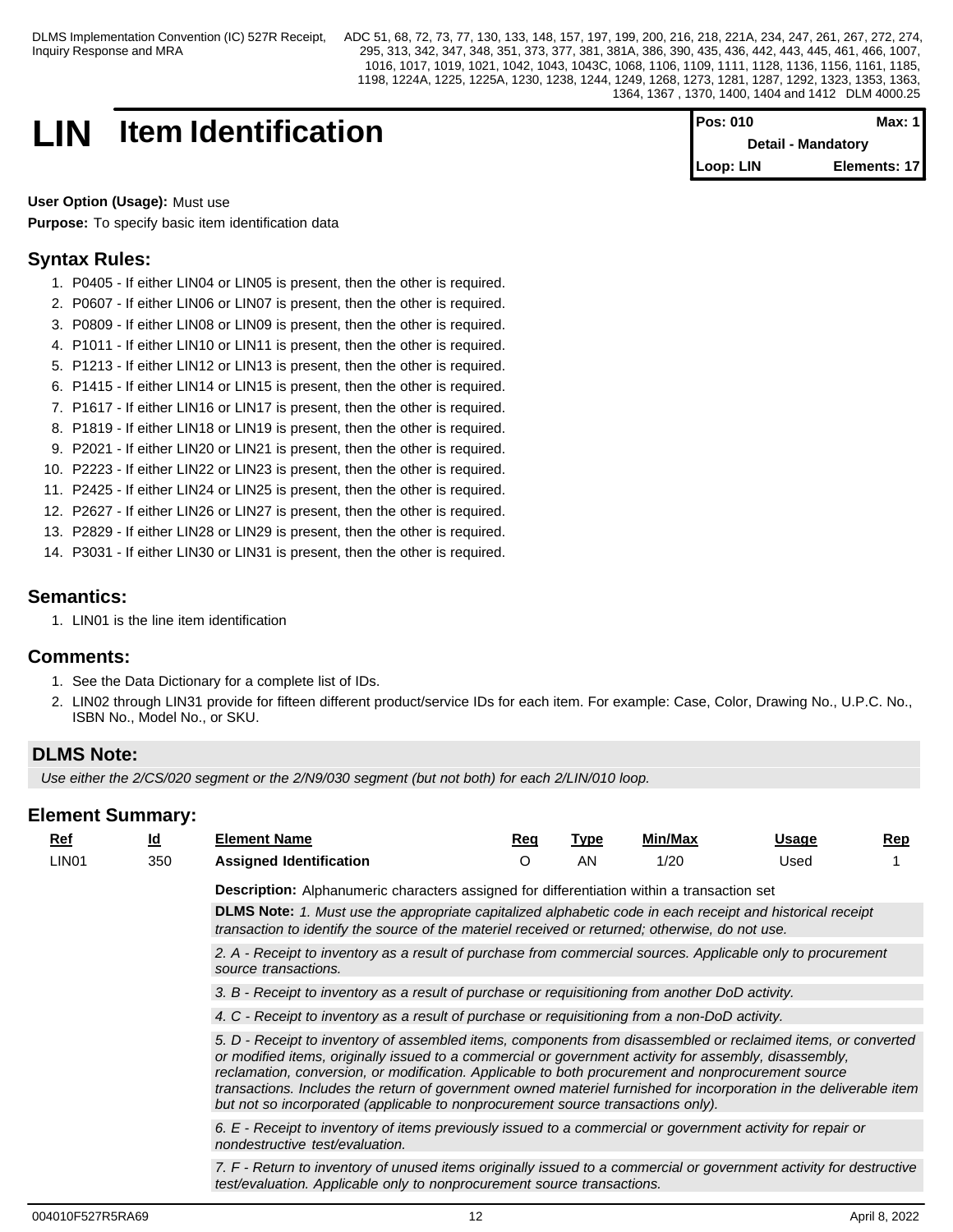*8. G - Return to inventory of government owned materiel previously furnished to a commercial or government activity for consumption during the manufacturing or maintenance process, but not so consumed or expended. Applicable only to nonprocurement source transactions.*

*9. H - Return to inventory, from an authorized commercial or noncommercial activity, of materiel on loan. Includes the return of government owned equipment furnished to a commercial or noncommercial, activity for use in performing a contract. Applicable only to nonprocurement source transactions.*

*10. I - Return to inventory from own Service/Agency users. Applicable only to nonprocurement source transactions.*

*11. J - Return to inventory from other DoD activity users. Applicable only to nonprocurement source transactions.*

*12. K - Return to inventory from non-DoD activity users. Applicable only to nonprocurement source transactions.*

*13. L - Return to inventory from Military Assistance Program (MAP) Grant Aid users. Applicable only to nonprocurement source transactions.*

*14. M - Return to inventory from Foreign Military Sales (FMS) users. Applicable only to nonprocurement source transactions.*

*15. N - Return to inventory of materiel relocated between storage activities without change in ownership. Applicable only to nonprocurement source transactions.*

*16. P - Return to inventory from reutilization and marketing. Applicable only to nonprocurement source transactions.*

*17. Q - Return to inventory of designated principal item/weapon system. Applicable only to nonprocurement source transactions.*

*18. R - Exchange Item. Exchange of Service/Agency designated item to inventory, when a like item is issued on an exchange basis. Applicable only to nonprocurement source transactions. (DIC D6R functionality)*

*19. S - Return to inventory as a result of requisitioning from own Service/Agency. Applicable only to nonprocurement source transactions.*

*20. T- Memorandum notification from the LIM to the GIM of anticipated receipt, or return to inventory, which is scheduled to be logistically reassigned to the GIM when received.*

*21. U - Receipt to inventory or assembly area as a result of purchase from a USAMMA Medical Prime Vendor. Applicable only to procurement source transactions. DLMS Note: DLMS Component-unique enhancement. See introductory DLMS note 5e.*

*22. V - Upgrade from Scrap. Receipt as a result of DLA Disposition Services process, authorized by DoD 4160.21-M, to upgrade materiel from scrap subsequent to the initial receipt of materiel. There is no corresponding MILSTRAP legacy DIC for this use. Authorized DLMS enhancement for DLA Disposition Services only. Refer to ADC 1017.*

*23. W - Downgrade to Scrap. Receipt as a result of DLA Disposition Services process, authorized by DoD 4160.21-M, to downgrade materiel to scrap subsequent to the initial receipt of materiel. There is no corresponding MILSTRAP legacy DIC for this use. Authorized DLMS enhancement for DLA Disposition Services only. Refer to ADC 443.*

*24. X - For temporary use in intra-Army transactions to record Decapitalization/Capitalization of assets between funding types. Army authorized DLMS migration enhancement for interim use until implementation of Army Exchange Pricing (estimated to be April 2009). 'X' will be deleted from 527R at that time. This is associated with Intra-Army use of DIC D6X when rp 73 = X. Refer to ADC 267.*

*25. Y - CAV Detail Record. Authorized for INTERIM USE by Navy as a flag to identify CAV non-balance affecting 'detail' receipt transactions. The balance affecting CAV "summary" receipt transaction must use the appropriate standard LIN01 code. Value 'Y' is nonstandard and is authorized for intra-Navy interim use pending implementation of "detail" information within a standard DLMS receipt through looping structure. Navy will address CAV becoming compliant with DLMS standard after Navy ERP completes the Single Supply Solution Release 1.1 implementation in 2012. LIN01 code 'Y' will be deleted from 527R at that time. Refer to ADC 342.*

*26. Z - For use with returns not identified by other codes. Requires use of 2/NTE/110 which will require manual intervention. Avoid use except under extraordinary circumstances.*

LIN02 235 **Product/Service ID Qualifier** M ID 2/2 Must use 1

- -

**Description:** Code identifying the type/source of the descriptive number used in Product/Service ID (234) **DLMS Note:** *1. Use only one of codes A2, A4, FB, FS, FT, MG, NN, SW, YP, ZR or ZZ to identify the materiel. Must use National Stock Number (NSN) when known, except when appropriate brand name subsistence items are identified by the Subsistence Identification Number or when maintenance/industrial activity materiel is identified by Local Stock Number or Material Control Tracking (MCT) Tag Number. An exception is also*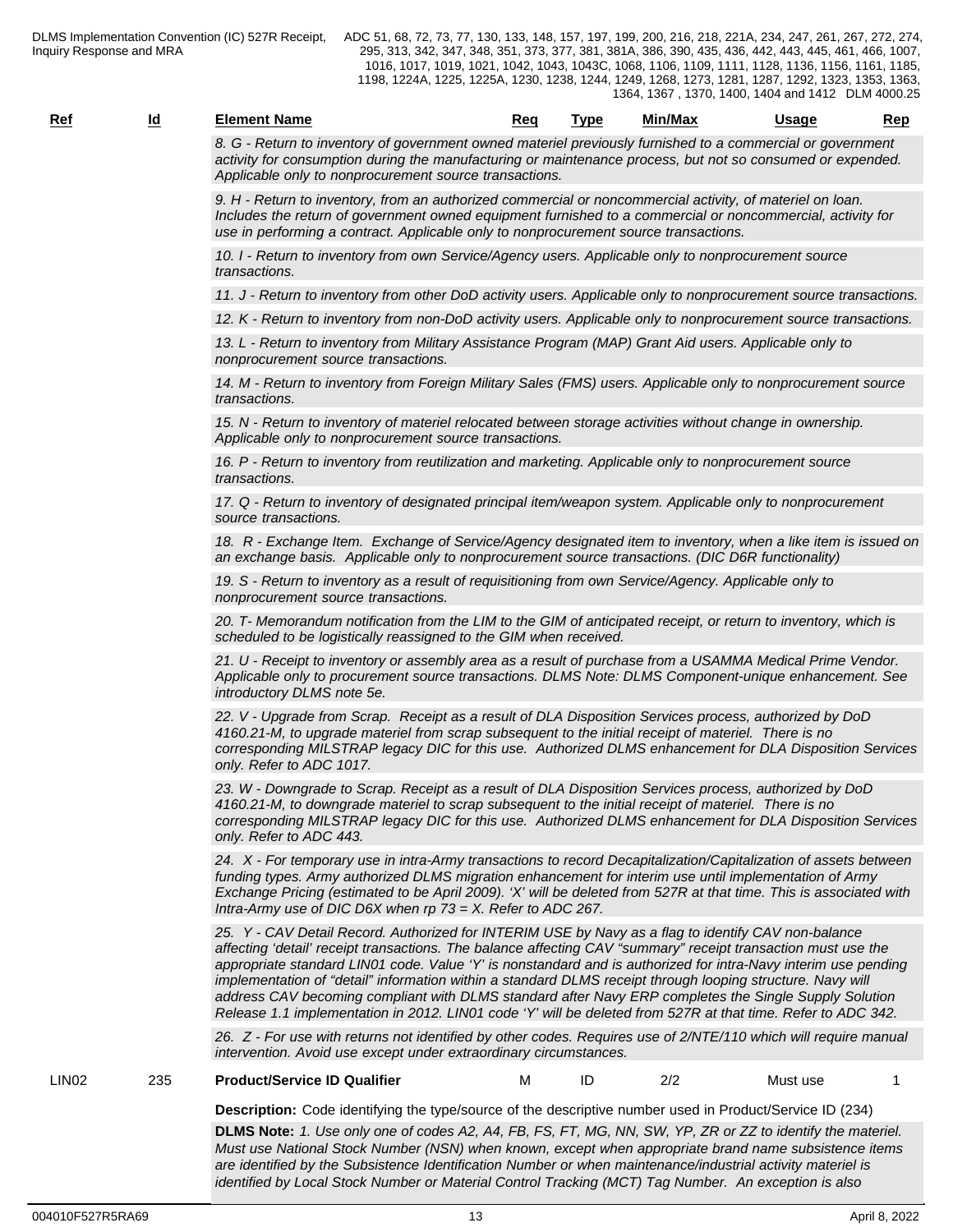## **Ref Id Element Name Req Type Min/Max Usage Rep**

*authorized for CAV where materiel may be identified by the National Item Identification Number (NIIN) when the Federal Supply Code (FSC) is not available.*

*2. The following codes are authorized.*

## **Code Name**

A2 Department of Defense Identification Code (DoDIC)

### **DLMS Note:**

*1. Use to identify ammunition items.*

#### *2. DLMS enhancement; see introductory DLMS note 5a.*

A3 Locally Assigned Control Number

## **DLMS Note:**

*1. Defense Medical Logistics Standard Support (DMLSS)/Theater Enterprise-Wide Logistics System (TEWLS) use to cite their Local Catalog Identification which can reference multiple prime vendor part numbers for a specific site.*

*2. DLMS enhancement. See introductory DLMS note 5a.*

A4 Subsistence Identification Number

## **DLMS Note:**

*Use to identify subsistence items.* 

FB Form Number

#### **DLMS Note:**

*1. Use to identify the form stock number.*

*2. DLMS enhancement; see introductory DLMS note 5a.*

- FS National Stock Number
- FT Federal Supply Classification

#### **DLMS Note:**

*1. Use to identify the FSC of the nonstandard materiel when a part number is not available and materiel can only be ordered by description (e.g., non-NSN lumber products).*

*2. DLMS enhancement. See introductory DLMS note 5a.*

## MG Manufacturer's Part Number

## **DLMS Note:**

*1. Use to identify nonstandard materiel.*

*2. May be used to identify the supplier-assigned part number when applicable to a DoD EMALL or GSA Advantage/Global internet order from a vendor catalog. Refer to ADC 1068.*

## NN National Item Identification Number

## **DLMS Note:**

*1. Use only for CAV when the NSN (FSC plus NIIN) is not available. Refer to ADC 342.*

*2. Qualifier NN is a migration code approved for use in X12 version 5020. This is an authorized DLMS enhancement for use by CAV and by CAV trading partners by mutual agreement.*

PR Process Number

#### **DLMS Note:**

*Only for use with Materiel Receipt Acknowledgement transactions (1/BR02/020 Code TH) when stock or part number is unknown. Use only: (1) when the item acknowledgement cannot be identified (must also cite Discrepancy Indicator Code 'A' in 2/LQ02/130 or (2) during DLSS to DLMS conversion when the stock or part number was blank in the DLSS Document Identifier Code DRA/DRB (this second use will be streamlined out once full DLMS implementation is reached).*

#### SW Stock Number

#### **DLMS Note:**

*1. Use to identify the local stock number (LSN). Authorized DLMS migration enhancement.*

*2. When used for a unit of use LSN applicable to NSN materiel, the applicable NSN will be included for*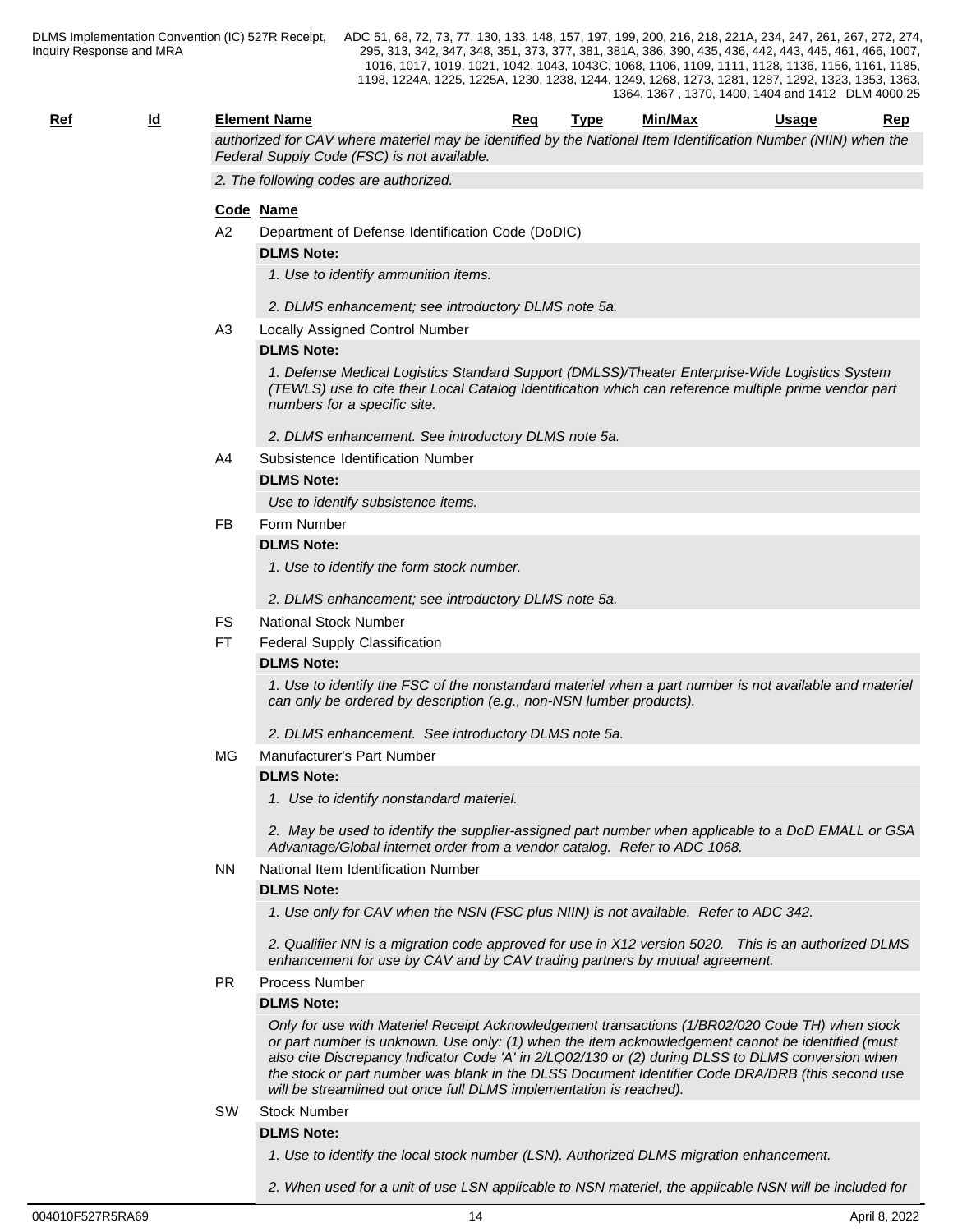## **Code Name**

#### *cross-reference.*

*3. When used for a unit of use LSN applicable to part numbered items, the original part-numbered item LSN will also be included for cross-reference.*

*4. Authorized DLMS enhancement under DLA industrial activity support agreement. Refer to ADC 381/Approved Addendum 381A.*

*5. DLA Disposition Services uses with disposition services turn-in receipt acknowledgement (TRA) transaction to cite the Service LSN used on the disposal turn-in document (DTID). The disposition services LSN, or an NSN if applicable, used in the corresponding receipt transaction to receipt the item, is provided at LIN16/LIN17 for a cross reference audit trail. Refer to ADC 1111.*

#### YP Publication Number

## **DLMS Note:**

*1. Use to identify the publication stock number.*

*2. DLMS enhancement; see DLMS introductory note 5a.*

ZR Service Control Identification

## **DLMS Note:**

*Use to identify Material Control Tracking (MCT) tag number. The MCT tag number is authorized for DLA industrial activity support agreement only. Refer to ADC 373.*

## ZZ Mutually Defined

## **DLMS Note:**

*1. Use to identify nonstandard materiel when all other authorized codes do not apply or cannot be determined (includes management control numbers and locally assigned control numbers). May be used for DLSS-to-DLMS conversion when the translator cannot determine a more appropriate code.*

*2. Use when a management control number (MCN) is provided. This includes the MCN assigned by the DoD small arms/light weapons (SA/LW) Registry for the DoD SA/LW Serialization Program, IAW DLM 4000.25, DLMS, Volume 2.*

**Description:** Identifying number for a product or service **DLMS Note:** *When LIN02 qualifier PR is used, cite "Z" in LIN03 to satisfy ANSI syntax requirement.*

LIN04 235 **Product/Service ID Qualifier** X ID 2/2 Used 1

**Description:** Code identifying the type/source of the descriptive number used in Product/Service ID (234)

**DLMS Note:** *1. Either code N4, VC, or VP must be used for the USAMMA DoD Medical Prime Vendor program (LIN01 code "U").*

*2. The following codes are authorized.*

## **Code Name**

CN Commodity Name

## **DLMS Note:**

*Use only with LIN02 code FT to identify the materiel name or description.* 

FS National Stock Number

## **DLMS Note:**

*1. Use to identify the NSN.* 

*2. The NSN is provided as a cross-reference when unit of use indicator is included and the Local Stock Number (LSN) is identified as the primary materiel identification. Authorized DLMS enhancement under DLA industrial activity support agreement and for DLA Disposition Services (refer to ADC 381 and ADC 442 respectively)*

N4 National Drug Code in 5-4-2 Format

## **DLMS Note:**

*1. "Use only with LIN01 code 'U' to identify the National Drug Code. NSN must be identified in LIN02/03".*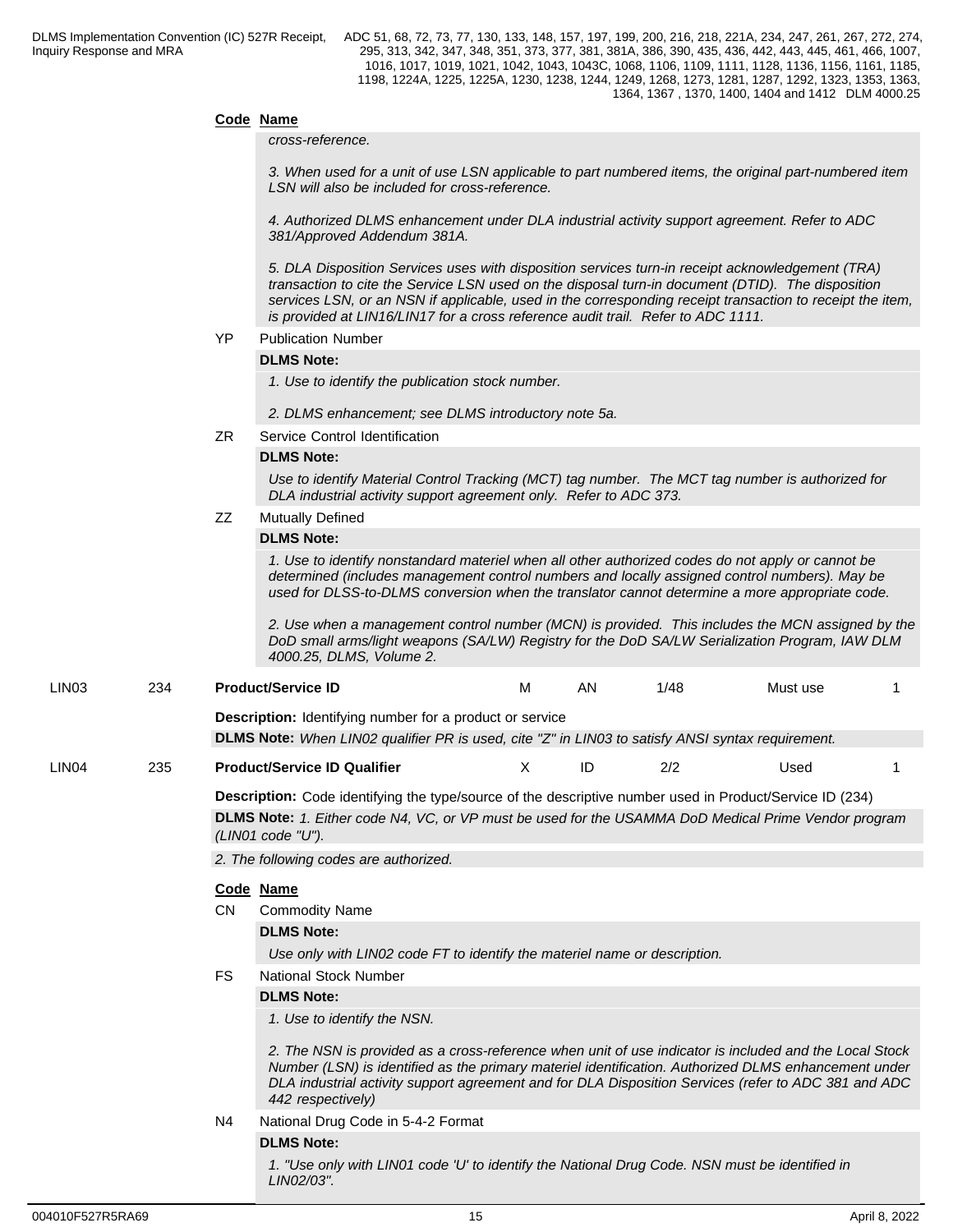## **Code Name**

*2. DLMS Component-unique enhancement. See introductory DLMS note 5e.*

SW Stock Number

**DLMS Note:**

*1. Use to identify the local stock number (LSN).*

*2. The LSN is provided as a cross-reference when unit of use indicator is included and the unit of use LSN is identified as the primary materiel identification. Authorized DLMS enhancement under DLA industrial activity support agreement.*

*3. DLA Disposition Services uses with receipt and historical receipt transactions, for confiscated or captured foreign weapons, to identify the disposition LSN in addition to the SA/LW MCN cited in LIN02/LIN03 by qualifier ZZ. Authorized DLMS enhancement for DLA Disposition Services. DLA Disposition Services requires the disposition LSN for internal DLA processing only. Refer to ADC 1019.*

VC Vendor's (Seller's) Catalog Number

#### **DLMS Note:**

*1. "Use only with LIN01 code 'U' to identify the Prime Vendor Catalog Number. NSN must be cited in LIN02/03."*

*2. DLMS Component-unique enhancement. See introductory DLMS note 5e.*

VP Vendor's (Seller's) Part Number

## **DLMS Note:**

*1. "Use only with LIN01 code 'U' to identify the Prime Vendor Part Number. NSN must be cited in LIN02/03."*

*2. DLMS Component-unique enhancement. See introductory DLMS note 5e.*

ZB Commercial and Government Entity (CAGE) Code

#### **DLMS Note:**

*1. Use with LIN02 code MG to uniquely identify a manufacturer's (or supplier's) part number.*

*2. May be used to identify the supplier CAGE when applicable to a DoD EMALL or GSA Advantage/Global internet order from a vendor catalog.*

| <b>LIN05</b>      | 234 | <b>Product/Service ID</b>                                       | AN | 1/48 | Used |  |
|-------------------|-----|-----------------------------------------------------------------|----|------|------|--|
|                   |     | <b>Description:</b> Identifying number for a product or service |    |      |      |  |
| LIN <sub>06</sub> | 235 | <b>Product/Service ID Qualifier</b>                             |    | 2/2  | Used |  |

**Description:** Code identifying the type/source of the descriptive number used in Product/Service ID (234) **DLMS Note:** *The following codes are authorized.*

#### **Code Name**

SW Stock Number

#### **DLMS Note:**

*DLA Disposition Services uses with Receipt and historical Receipt transactions to identify the Service local stock number (LSN). Used to track the Services' materiel numbers, which will not be stored in EBS. DLA Disposition Services will use this number for marketing purposes only. The primary materiel identification will be at the LIN02/LIN03. The only materiel identification that can be sent to DLA Disposition Services ICP (EBS) in LIN02/LIN03 is an NSN, Disposition Services LSN, or the "R" Less than Unit of Use LSN. Authorized DLMS enhancement for DLA Disposition Services. Refer to ADC 442.*

| LIN <sub>07</sub> | 234 | <b>Product/Service ID</b>                                       | ΑN | 1/48 | Used |  |
|-------------------|-----|-----------------------------------------------------------------|----|------|------|--|
|                   |     | <b>Description:</b> Identifying number for a product or service |    |      |      |  |
| LIN <sub>08</sub> | 235 | <b>Product/Service ID Qualifier</b>                             | ID | 2/2  | Used |  |

**Description:** Code identifying the type/source of the descriptive number used in Product/Service ID (234) **DLMS Note:** *1. DLA Disposition Services uses the Reference Materiel Number for the downgrade to scrap process, when materiel turned into a DLA Disposition Services Field Office was determined to be scrap at initial receipt and/or downgraded after receipt, and a DLA Disposition Services scrap LSN was cited at LIN02/LIN03. The NSN or LSN that the generator identified when materiel was turned in will be populated as the Reference*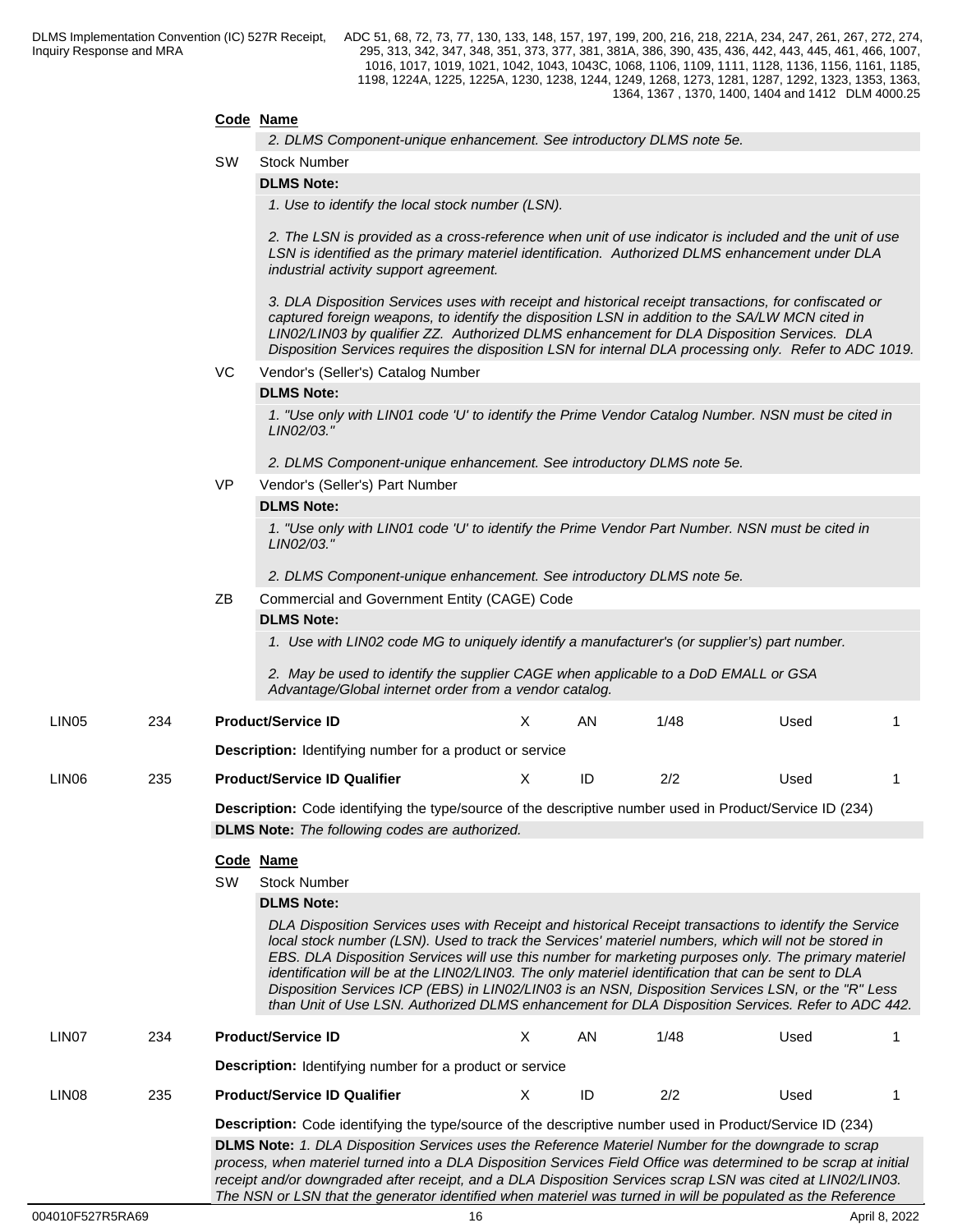| <b>Ref</b>        | <u>ld</u> | <b>Element Name</b>                                                                                                                                                                                                                                                                                                                                                                                | Req      | <b>Type</b> | <b>Min/Max</b> | <u>Usage</u> | Rep |  |  |  |  |
|-------------------|-----------|----------------------------------------------------------------------------------------------------------------------------------------------------------------------------------------------------------------------------------------------------------------------------------------------------------------------------------------------------------------------------------------------------|----------|-------------|----------------|--------------|-----|--|--|--|--|
|                   |           | Materiel Number at LIN08/LIN09. Authorized DLMS enhancement for use by DLA Disposition Services in receipt<br>and historical receipt transactions for downgrade to scrap (LIN01 code W). Refer to ADC 443.                                                                                                                                                                                         |          |             |                |              |     |  |  |  |  |
|                   |           | 2. DLA Disposition Services uses for their upgrade from scrap process, to cite the original scrap LSN for the item<br>that was upgraded. The NSN or LSN for the upgraded item is cited at LIN02/LIN03. Authorized DLMS<br>enhancement for use by DLA Disposition Services in receipt and historical receipt transactions for upgrade from<br>scrap (LIN01 code V). Refer to ADC 1017 and ADC 1109. |          |             |                |              |     |  |  |  |  |
|                   |           | 3. The following codes are authorized.                                                                                                                                                                                                                                                                                                                                                             |          |             |                |              |     |  |  |  |  |
|                   |           | Code Name                                                                                                                                                                                                                                                                                                                                                                                          |          |             |                |              |     |  |  |  |  |
|                   |           | <b>FS</b><br><b>National Stock Number</b>                                                                                                                                                                                                                                                                                                                                                          |          |             |                |              |     |  |  |  |  |
|                   |           | <b>SW</b><br><b>Stock Number</b>                                                                                                                                                                                                                                                                                                                                                                   |          |             |                |              |     |  |  |  |  |
|                   |           | <b>DLMS Note:</b>                                                                                                                                                                                                                                                                                                                                                                                  |          |             |                |              |     |  |  |  |  |
|                   |           | Use to identify the Local Stock Number (LSN).                                                                                                                                                                                                                                                                                                                                                      |          |             |                |              |     |  |  |  |  |
| LIN <sub>09</sub> | 234       | <b>Product/Service ID</b>                                                                                                                                                                                                                                                                                                                                                                          | X        | AN          | 1/48           | Used         |     |  |  |  |  |
|                   |           | <b>Description:</b> Identifying number for a product or service                                                                                                                                                                                                                                                                                                                                    |          |             |                |              |     |  |  |  |  |
| <b>LIN10</b>      | 235       | <b>Product/Service ID Qualifier</b>                                                                                                                                                                                                                                                                                                                                                                | X        | ID          | 2/2            | Used         |     |  |  |  |  |
|                   |           | Description: Code identifying the type/source of the descriptive number used in Product/Service ID (234)                                                                                                                                                                                                                                                                                           |          |             |                |              |     |  |  |  |  |
|                   |           | <b>DLMS Note:</b> The following codes are authorized.                                                                                                                                                                                                                                                                                                                                              |          |             |                |              |     |  |  |  |  |
|                   |           | Code Name                                                                                                                                                                                                                                                                                                                                                                                          |          |             |                |              |     |  |  |  |  |
|                   |           | EM<br><b>Equipment Identification Number</b><br><b>DLMS Note:</b>                                                                                                                                                                                                                                                                                                                                  |          |             |                |              |     |  |  |  |  |
|                   |           | Use to identify the Industrial Plant Equipment Report Number. Authorized DLMS enhancement for use<br>by DLA Disposition Services in receipt, historical receipt, and TRA transactions. Refer to ADC 442 and<br>ADC 1111.                                                                                                                                                                           |          |             |                |              |     |  |  |  |  |
| <b>LIN11</b>      | 234       | <b>Product/Service ID</b>                                                                                                                                                                                                                                                                                                                                                                          | $\times$ | AN          | 1/48           | Used         |     |  |  |  |  |
|                   |           | <b>Description:</b> Identifying number for a product or service                                                                                                                                                                                                                                                                                                                                    |          |             |                |              |     |  |  |  |  |
| <b>LIN12</b>      | 235       | <b>Product/Service ID Qualifier</b>                                                                                                                                                                                                                                                                                                                                                                | X        | ID          | 2/2            | Used         |     |  |  |  |  |
|                   |           | Description: Code identifying the type/source of the descriptive number used in Product/Service ID (234)                                                                                                                                                                                                                                                                                           |          |             |                |              |     |  |  |  |  |
|                   |           | <b>DLMS Note:</b> The following codes are authorized.                                                                                                                                                                                                                                                                                                                                              |          |             |                |              |     |  |  |  |  |
|                   |           | Code Name                                                                                                                                                                                                                                                                                                                                                                                          |          |             |                |              |     |  |  |  |  |
|                   |           | <b>MN</b><br>Model Number                                                                                                                                                                                                                                                                                                                                                                          |          |             |                |              |     |  |  |  |  |
|                   |           | <b>DLMS Note:</b>                                                                                                                                                                                                                                                                                                                                                                                  |          |             |                |              |     |  |  |  |  |
|                   |           | Use to identify the Industrial Plant Equipment (IPE) model number. Use only in conjunction with IPE<br>Report Number (LIN10 code EM). Authorized DLMS enhancement for DLA Disposition Services use in<br>receipt and historical receipt transactions. Refer to ADC 442.                                                                                                                            |          |             |                |              |     |  |  |  |  |
| LIN <sub>13</sub> | 234       | <b>Product/Service ID</b>                                                                                                                                                                                                                                                                                                                                                                          | Χ        | AN          | 1/48           | Used         |     |  |  |  |  |
|                   |           | <b>Description:</b> Identifying number for a product or service                                                                                                                                                                                                                                                                                                                                    |          |             |                |              |     |  |  |  |  |
| LIN <sub>14</sub> | 235       | <b>Product/Service ID Qualifier</b>                                                                                                                                                                                                                                                                                                                                                                | X        | ID          | 2/2            | Used         |     |  |  |  |  |
|                   |           | Description: Code identifying the type/source of the descriptive number used in Product/Service ID (234)                                                                                                                                                                                                                                                                                           |          |             |                |              |     |  |  |  |  |
|                   |           | <b>DLMS Note:</b> The following codes are authorized.                                                                                                                                                                                                                                                                                                                                              |          |             |                |              |     |  |  |  |  |
|                   |           | Code Name                                                                                                                                                                                                                                                                                                                                                                                          |          |             |                |              |     |  |  |  |  |
|                   |           | <b>RY</b><br>Record Keeping or Model Year                                                                                                                                                                                                                                                                                                                                                          |          |             |                |              |     |  |  |  |  |
|                   |           | <b>DLMS Note:</b>                                                                                                                                                                                                                                                                                                                                                                                  |          |             |                |              |     |  |  |  |  |
|                   |           | Use to identify the Industrial Plant Equipment (IPE) year of manufacture. Use only in conjunction with<br>IPE Report Number (LIN10 code EM). Authorized DLMS enhancement for use by DLA Disposition<br>Services in receipt and historical receipt transactions. Refer to ADC 442.                                                                                                                  |          |             |                |              |     |  |  |  |  |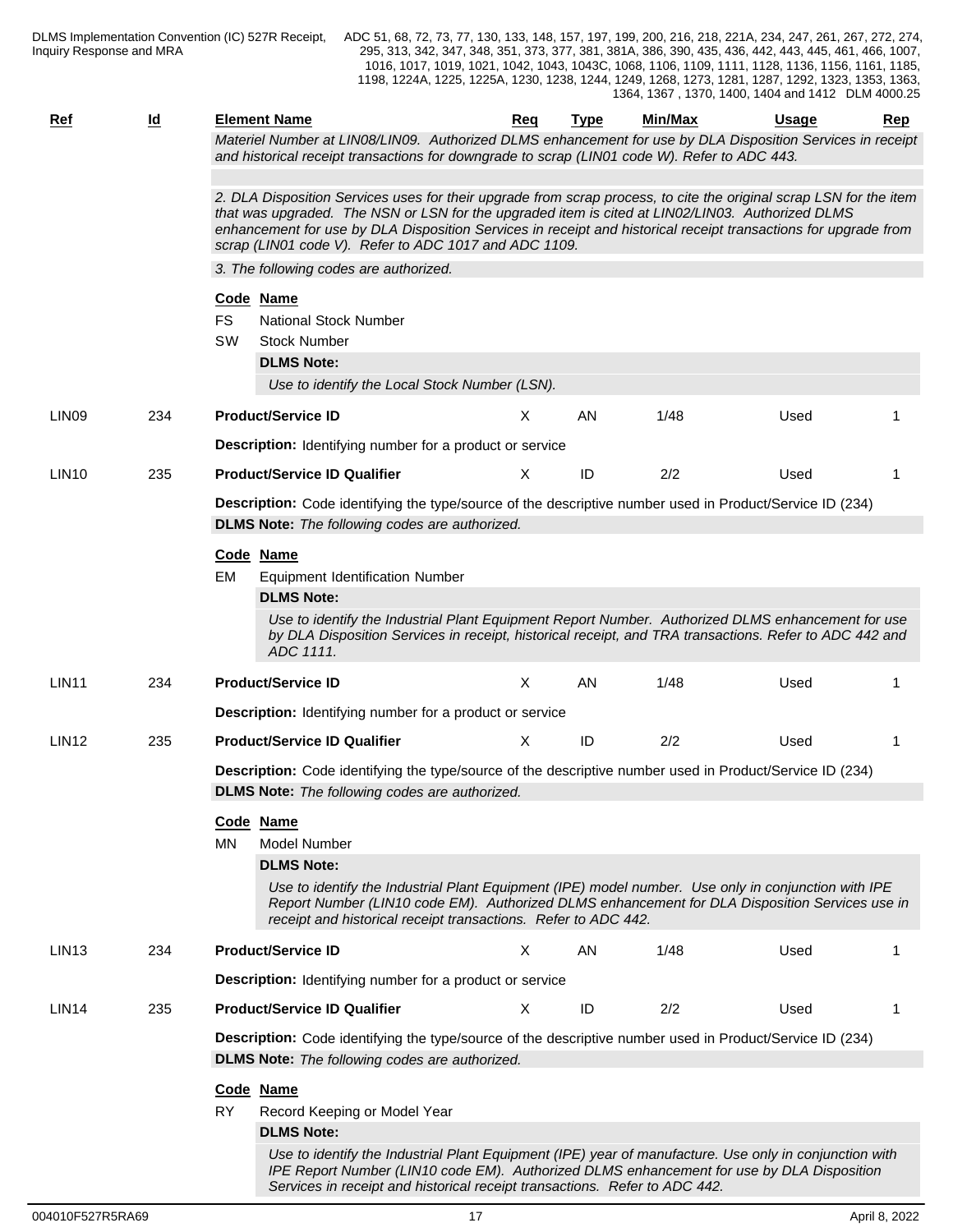| LIN15 | 234 | <b>Product/Service ID</b>                                        |   | AN | 1/48 | Used |  |
|-------|-----|------------------------------------------------------------------|---|----|------|------|--|
|       |     | <b>Description:</b> Identifying number for a product or service  |   |    |      |      |  |
|       |     | <b>DLMS Note:</b> Use to convey the 4-digit year of manufacture. |   |    |      |      |  |
| LIN16 | 235 | <b>Product/Service ID Qualifier</b>                              | ∧ | ID | 2/2  | Used |  |

**Description:** Code identifying the type/source of the descriptive number used in Product/Service ID (234)

**DLMS Note:** *1. DLA Disposition Services Field Office uses with disposition services turn-in receipt acknowledgement (TRA) transactions to cite the materiel identification that disposition services field office used in the corresponding receipt transaction, when different from the materiel identification on the DTID (which is cited at LIN02/LIN03 in the TRA transaction). Provides a cross-reference audit trail between the Receipt and the corresponding TRA transaction. Authorized DLMS enhancement. Refer to ADC 1111.*

*2. The following codes are authorized.*

#### **Code Name**

FS National Stock Number

#### **DLMS Note:**

*When applicable, DLA Disposition Services uses with TRA transactions to identify the NSN that was used in the corresponding Receipt transaction, when different from the materiel identification cited on the DTID.*

SW Stock Number

#### **DLMS Note:**

*When applicable, DLA Disposition Services uses with TRA transactions to identify the disposition services LSN, scrap LSN, or unit of use LSN, that was used in the corresponding Receipt transaction.*

## ZZ Mutually Defined

## **DLMS Note:**

*DLA Disposition Services uses with TRA transactions to identify the MCN assigned by the DoD small arms/light weapons (SA/LW) Registry for the DoD SA/LW Serialization Program, when the SA/LW was turned in with a Service-assigned LSN as materiel identification on the DTID.*

## LIN17 234 **Product/Service ID** X AN 1/48 Used 1

**Description:** Identifying number for a product or service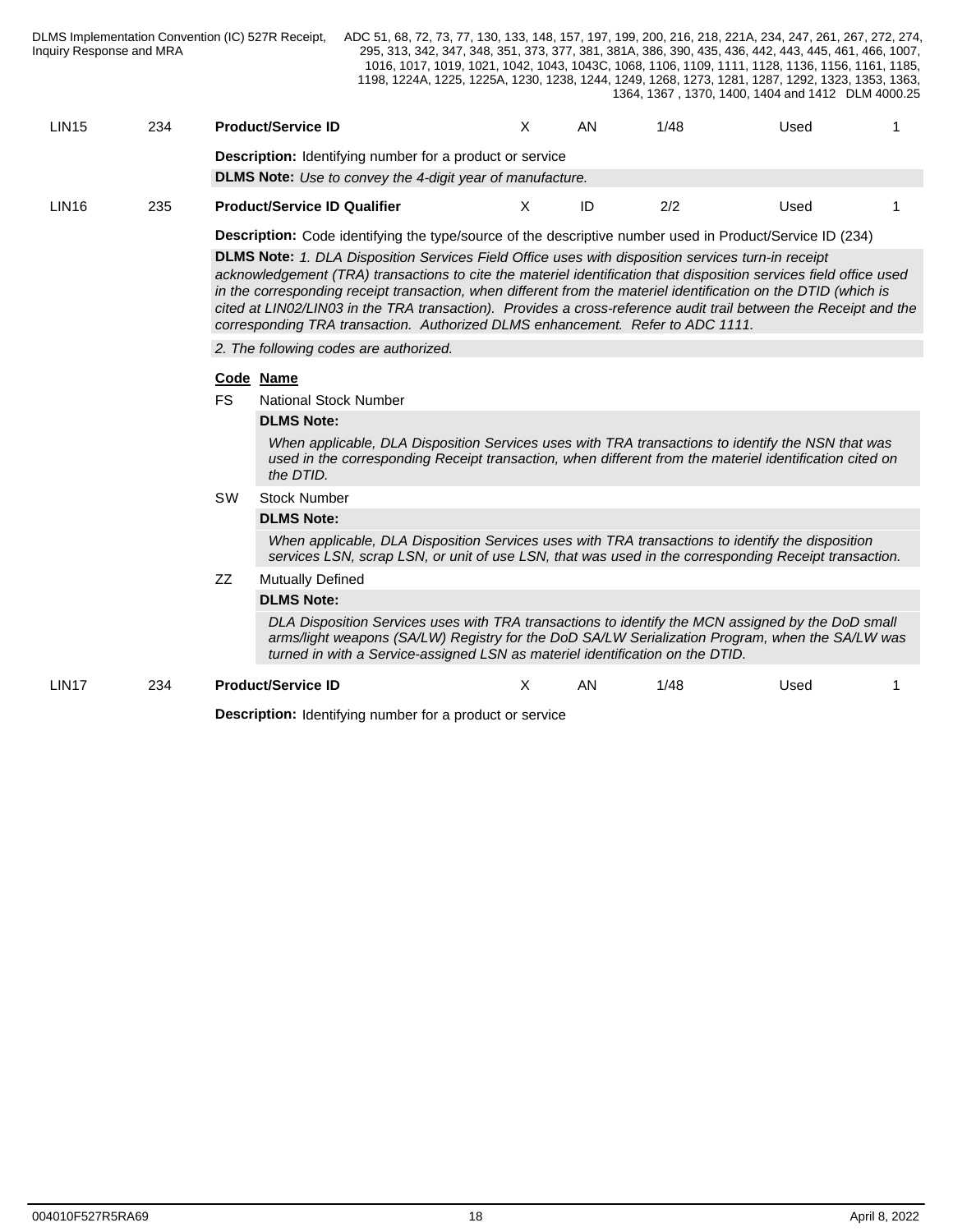# **CS** Contract Summary

| <b>Pos: 020</b> | Max: $1$          |  |
|-----------------|-------------------|--|
|                 | Detail - Optional |  |
| Loop: LIN       | Elements: 6       |  |

## **User Option (Usage):** Used

**Purpose:** To provide information about a contract

## **Syntax Rules:**

1. P0405 - If either CS04 or CS05 is present, then the other is required.

## **Semantics:**

- 1. CS09 is the permissible overage as a percentage of the total contract line item number (CLIN) quantity.
- 2. CS10 is the permissible shortage as a percentage of the total contract line item number (CLIN) quantity.
- 3. CS11 is the permissible overage dollar value specified by the contract above which discrepancy action is taken.
- 4. CS14 is the Unit of Measure stipulated in the contract.
- 5. CS15 is the contract line item number (CLIN) unit price specified in the contract.
- 6. CS17 conveys the Critical Application Indicator. A "Y" indicates that a Critical Application Indicator is specified in the contract; an "N" indicates that no Critical Application Indicator is specified in the contract.
- 7. CS18 conveys the Special Requirements Indicator. A "Y" indicates that a Special Requirements Indicator (requiring special testing and or evaluation) is specified in the contract; an "N" indicates that no Special Requirements Indicator is specified in the contract.

## **Comments:**

- 1. CS04 may be used to identify the Contract Line Item Number (CLIN) or Extended (or Exhibit) Line Item Number (ELIN).
- 2. CS07 and CS13 can be used to indicate two different types of special services required.

## **DLMS Note:**

*1. Must use for all procurement source transactions.*

*2. Do not use for MRA or inquiries on delinquent MRA, except for Tailored Vendor Relationships (TVR) MRA. TVR MRA requires use of the contract number, call, and line item numbers to uniquely identify lines. Additionally, TVR MRA requires the contract unit price.*

*3. Do not use with disposition services turn-in receipt acknowledgement (TRA) transactions.*

| Ref              | $\underline{\mathsf{Id}}$ | <b>Element Name</b>                                                                                                                                                                                                                                                                                                                 | Req | <b>Type</b> | <b>Min/Max</b> | Usage    | Rep |
|------------------|---------------------------|-------------------------------------------------------------------------------------------------------------------------------------------------------------------------------------------------------------------------------------------------------------------------------------------------------------------------------------|-----|-------------|----------------|----------|-----|
| CS <sub>01</sub> | 367                       | <b>Contract Number</b>                                                                                                                                                                                                                                                                                                              | O   | AN          | 1/30           | Must use |     |
|                  |                           | <b>Description: Contract number</b>                                                                                                                                                                                                                                                                                                 |     |             |                |          |     |
|                  |                           | <b>DLMS Note:</b> Use to identify the procurement instrument identifier (PIID). Use the legacy procurement<br>instrument identification number (PIIN) pending transition to the PIID. When procurement is authorized under a<br>PIID call/order number (F in 9th position), provide the value in the PIID field. Refer to ADC 1161. |     |             |                |          |     |
| CS <sub>02</sub> | 327                       | <b>Change Order Sequence Number</b>                                                                                                                                                                                                                                                                                                 | O   | AN          | 1/8            | Used     |     |
|                  |                           | <b>Description:</b> Number assigned by the orderer identifying a specific change or revision to a previously<br>transmitted transaction set                                                                                                                                                                                         |     |             |                |          |     |
|                  |                           | <b>DLMS Note:</b> Use to identify a modification number to the cited procurement instrument. This is the<br>Supplementary Procurement Instrument Identifier (Supplementary PIID). Refer to ADC 1161.                                                                                                                                |     |             |                |          |     |
| CS <sub>03</sub> | 328                       | <b>Release Number</b>                                                                                                                                                                                                                                                                                                               | O   | AN          | 1/30           | Used     |     |
|                  |                           | Description: Number identifying a release against a Purchase Order previously placed by the parties involved in<br>the transaction                                                                                                                                                                                                  |     |             |                |          |     |
|                  |                           | DLMS Note: 1. Use to identify the legacy four positon call/order number associated with the PIIN.                                                                                                                                                                                                                                   |     |             |                |          |     |
|                  |                           | 2. Do not use for the PIID call/order number. The PIID call/order number is mapped to CS01. Refer to ADC<br>1161.                                                                                                                                                                                                                   |     |             |                |          |     |
| CS <sub>04</sub> | 128                       | <b>Reference Identification Qualifier</b>                                                                                                                                                                                                                                                                                           | X   | ID          | 2/3            | Used     |     |
|                  |                           |                                                                                                                                                                                                                                                                                                                                     |     |             |                |          |     |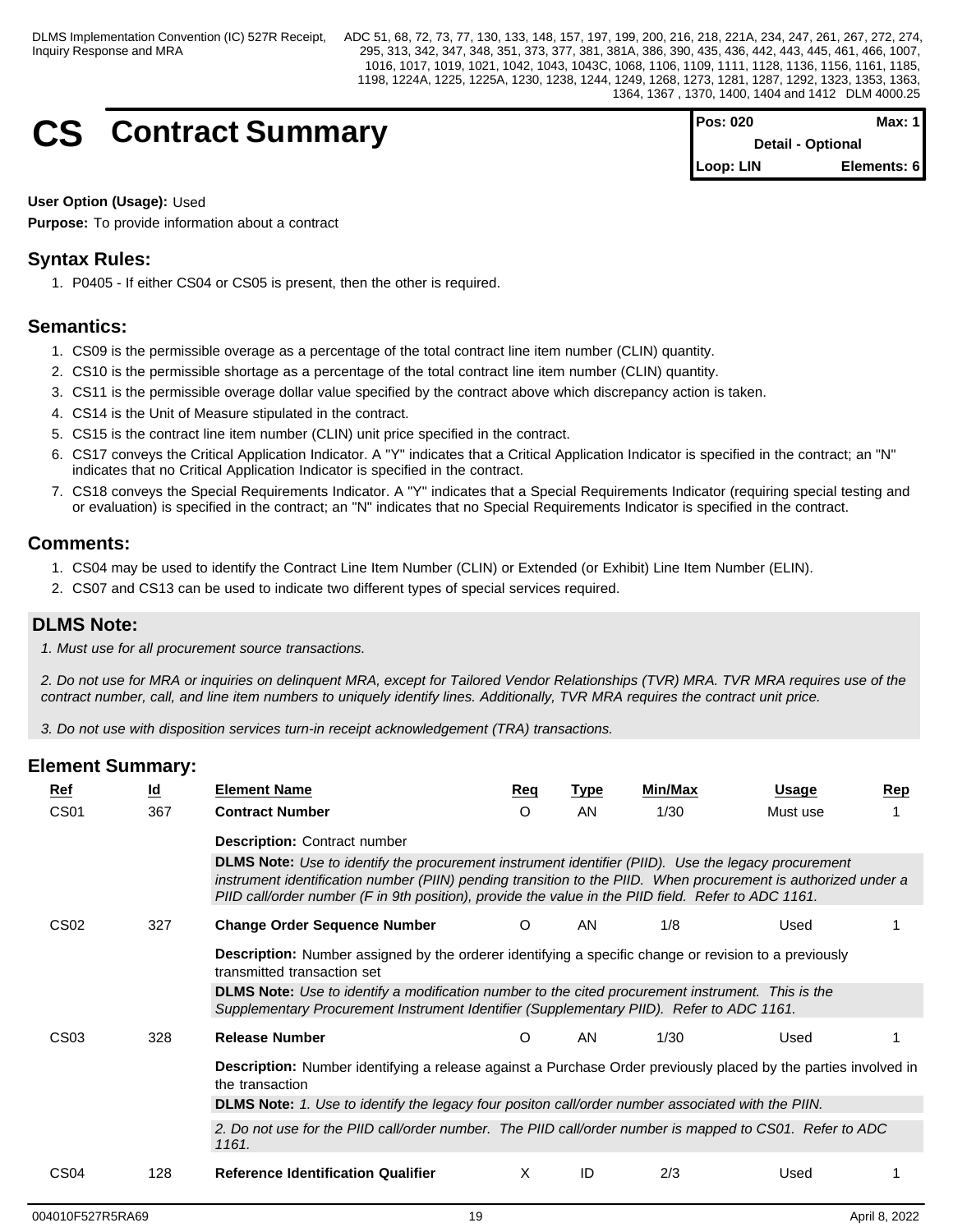| <b>Ref</b>       | Id  |                                                                          | <b>Element Name</b>                                                                                                                                                                                                    | Req     | <b>Type</b> | Min/Max | <b>Usage</b> | Rep |  |  |  |  |  |  |
|------------------|-----|--------------------------------------------------------------------------|------------------------------------------------------------------------------------------------------------------------------------------------------------------------------------------------------------------------|---------|-------------|---------|--------------|-----|--|--|--|--|--|--|
|                  |     |                                                                          | Description: Code qualifying the Reference Identification                                                                                                                                                              |         |             |         |              |     |  |  |  |  |  |  |
|                  |     | are known.                                                               | DLMS Note: 1. Use the appropriate code, based on the CS01 information, when the Exhibit Line Item Number<br>(ELIN), Contract Line Item Number (CLIN), Agreement Line Item Number (ALIN), or delivery order line number |         |             |         |              |     |  |  |  |  |  |  |
|                  |     |                                                                          | 2. The following codes are authorized.                                                                                                                                                                                 |         |             |         |              |     |  |  |  |  |  |  |
|                  |     | Code Name                                                                |                                                                                                                                                                                                                        |         |             |         |              |     |  |  |  |  |  |  |
|                  |     | 83                                                                       | Extended (or Exhibit) Line Item Number (ELIN)                                                                                                                                                                          |         |             |         |              |     |  |  |  |  |  |  |
|                  |     |                                                                          | <b>DLMS Note:</b>                                                                                                                                                                                                      |         |             |         |              |     |  |  |  |  |  |  |
|                  |     |                                                                          | Use to identify the ELIN, or the ELIN including the Sub Exhibit Line Item Number (SUBELIN), as<br>appropriate.                                                                                                         |         |             |         |              |     |  |  |  |  |  |  |
|                  |     | C <sub>7</sub>                                                           | <b>Contract Line Item Number</b>                                                                                                                                                                                       |         |             |         |              |     |  |  |  |  |  |  |
|                  |     |                                                                          | <b>DLMS Note:</b>                                                                                                                                                                                                      |         |             |         |              |     |  |  |  |  |  |  |
|                  |     |                                                                          | Use to identify the CLIN, the CLIN including the Sub Contract Line Item Number (SUBCLIN), or the<br>agreement line item number (ALIN), as appropriate.                                                                 |         |             |         |              |     |  |  |  |  |  |  |
|                  |     | FJ                                                                       | Line Item Control Number                                                                                                                                                                                               |         |             |         |              |     |  |  |  |  |  |  |
|                  |     |                                                                          | <b>DLMS Note:</b>                                                                                                                                                                                                      |         |             |         |              |     |  |  |  |  |  |  |
|                  |     |                                                                          | 1. Use to identify the delivery order line item number for TVR MRA to differentiate the lines on the<br>delivery order.                                                                                                |         |             |         |              |     |  |  |  |  |  |  |
|                  |     |                                                                          | 2. Authorized DLMS migration enhancement. See DLMS introductory note 5g.                                                                                                                                               |         |             |         |              |     |  |  |  |  |  |  |
| CS <sub>05</sub> | 127 |                                                                          | <b>Reference Identification</b>                                                                                                                                                                                        | X       | AN          | 1/30    | Used         |     |  |  |  |  |  |  |
|                  |     |                                                                          | Description: Reference information as defined for a particular Transaction Set or as specified by the Reference<br><b>Identification Qualifier</b>                                                                     |         |             |         |              |     |  |  |  |  |  |  |
| <b>CS15</b>      | 212 | <b>Unit Price</b>                                                        |                                                                                                                                                                                                                        | $\circ$ | R.          | 1/17    | Used         |     |  |  |  |  |  |  |
|                  |     |                                                                          | Description: Price per unit of product, service, commodity, etc.                                                                                                                                                       |         |             |         |              |     |  |  |  |  |  |  |
|                  |     |                                                                          | <b>DLMS Note:</b> 1. Use only for TVR MRA transactions.                                                                                                                                                                |         |             |         |              |     |  |  |  |  |  |  |
|                  |     | 2. Authorized DLMS migration enhancement. See DLMS introductory note 5g. |                                                                                                                                                                                                                        |         |             |         |              |     |  |  |  |  |  |  |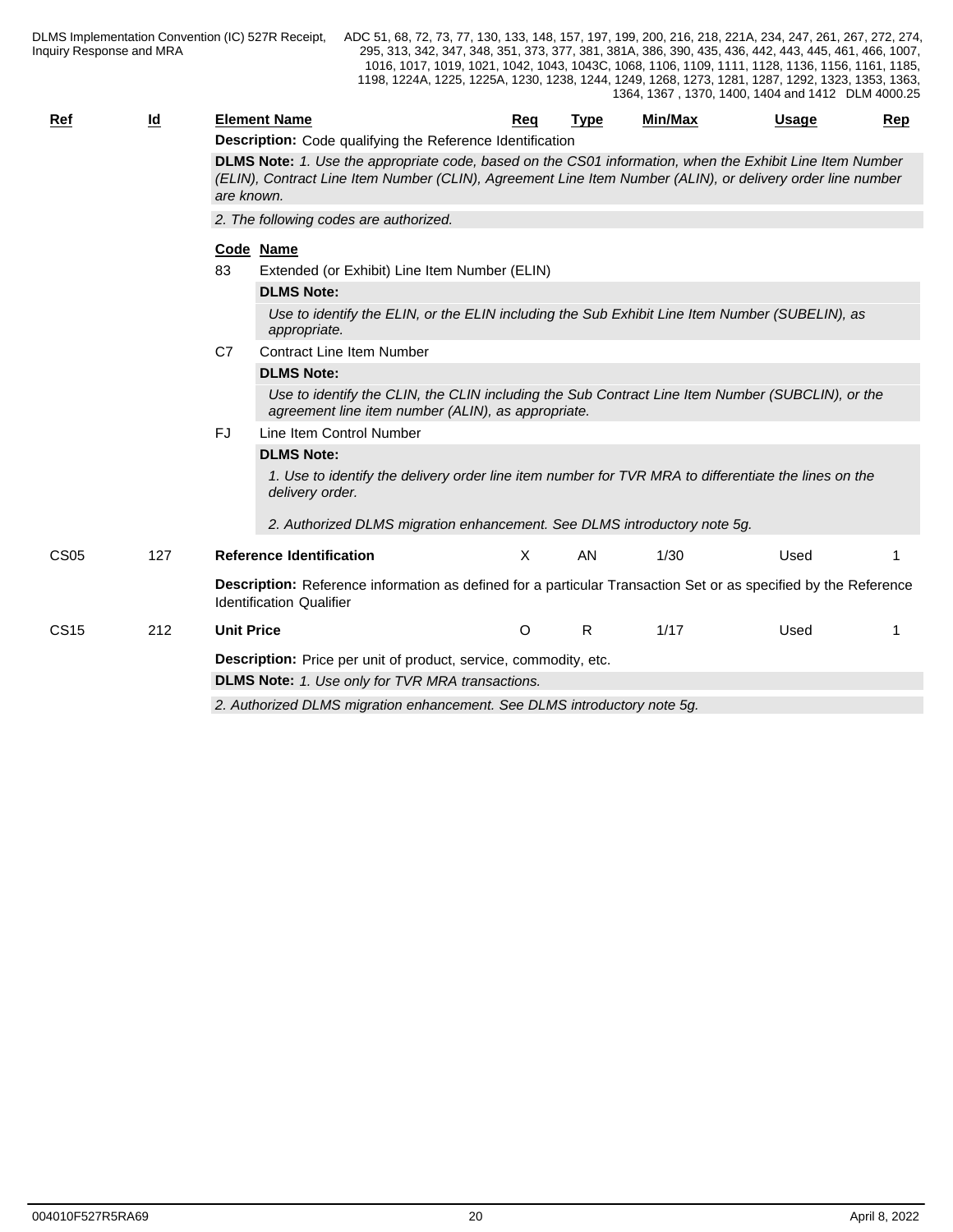## **N9** Reference Identification

| IPos: 030                | Max: 10     |  |
|--------------------------|-------------|--|
| <b>Detail - Optional</b> |             |  |
| Loop: LIN                | Elements: 3 |  |

## **User Option (Usage):** Used

**Purpose:** To transmit identifying information as specified by the Reference Identification Qualifier

## **Syntax Rules:**

- 1. R0203 At least one of N902 or N903 is required.
- 2. C0605 If N906 is present, then N905 is required.

## **Semantics:**

- 1. N906 reflects the time zone which the time reflects.
- 2. N907 contains data relating to the value cited in N902.

## **DLMS Note:**

*Must use for all nonprocurement source transactions (which includes all MRA, follow-up on delinquent MRA, and disposition services turn-in receipt acknowledgement (TRA) transactions) to identify the document number.*

## **Element Summary:**

| . .<br><u>is re</u>         | <br>ـــ | Element Name                                         | Rec | Tvp. | ---<br>Min/Max | Usaɑe              | Rep |
|-----------------------------|---------|------------------------------------------------------|-----|------|----------------|--------------------|-----|
| $\cdots$<br>ווסוח<br>$\sim$ | 128     | Qualifier<br>.<br>: Identification<br>Jataranca<br>᠁ |     |      | הו ה<br>–,     | N /I 1<br>Must use |     |

**Description:** Code qualifying the Reference Identification

### **Code Name**

11 Account Number

## **DLMS Note:**

*1. Use only for Army Medical Materiel Agreement (AMMA) purchase card receipts to identify the Purchase Card Account Number. This is NOT a credit card number. This number is used to cross reference to a credit card number. Use with N907 code 5B.*

*2. This number will be used by DLA BSM to help reconcile purchase card issues with Defense Medical Logistics Standard Support (DMLSS). Since there is no contract number or document number associated with purchase card receipt transactions, this number, along with the purchase card call number (2/N907/30 code 5B), provides for unique identification of the transaction.*

*3. Authorized DLMS migration enhancement. See DLMS introductory note 5g.*

#### 6L Agent Contract Number

#### **DLMS Note:**

*1. Use for Air Force GFP accountability when forwarding an MRA or TRA image transaction (identified by BR06 Code FI) to the APSR to identify the procurement instrument identifier (PIID) applicable to the contract authorizing Air Force CICP custody of GFP. Use the legacy procurement instrument identification number (PIIN) pending transition to the PIID.*

*2. If GFP is authorized under a PIID call/order number (F in 9th position), provide the PIID call/order number in the PIID field.* 

*3. Authorized DLMS enhancement. Refer to ADC 1224A.*

DO Delivery Order Number

## **DLMS Note:**

*1. Use in conjunction with the PIIN (Code 6L) for GFP-related transactions to identify the legacy four position call/order number associated with the PIIN applicable to the contract authorizing the contractor to have custody of GFP.*

*2. Do not use for the PIID call/order number. The PIID call/order number is mapped to Code 6L.*

*3. Authorized DLMS enhancement. Refer to ADC 1224A.*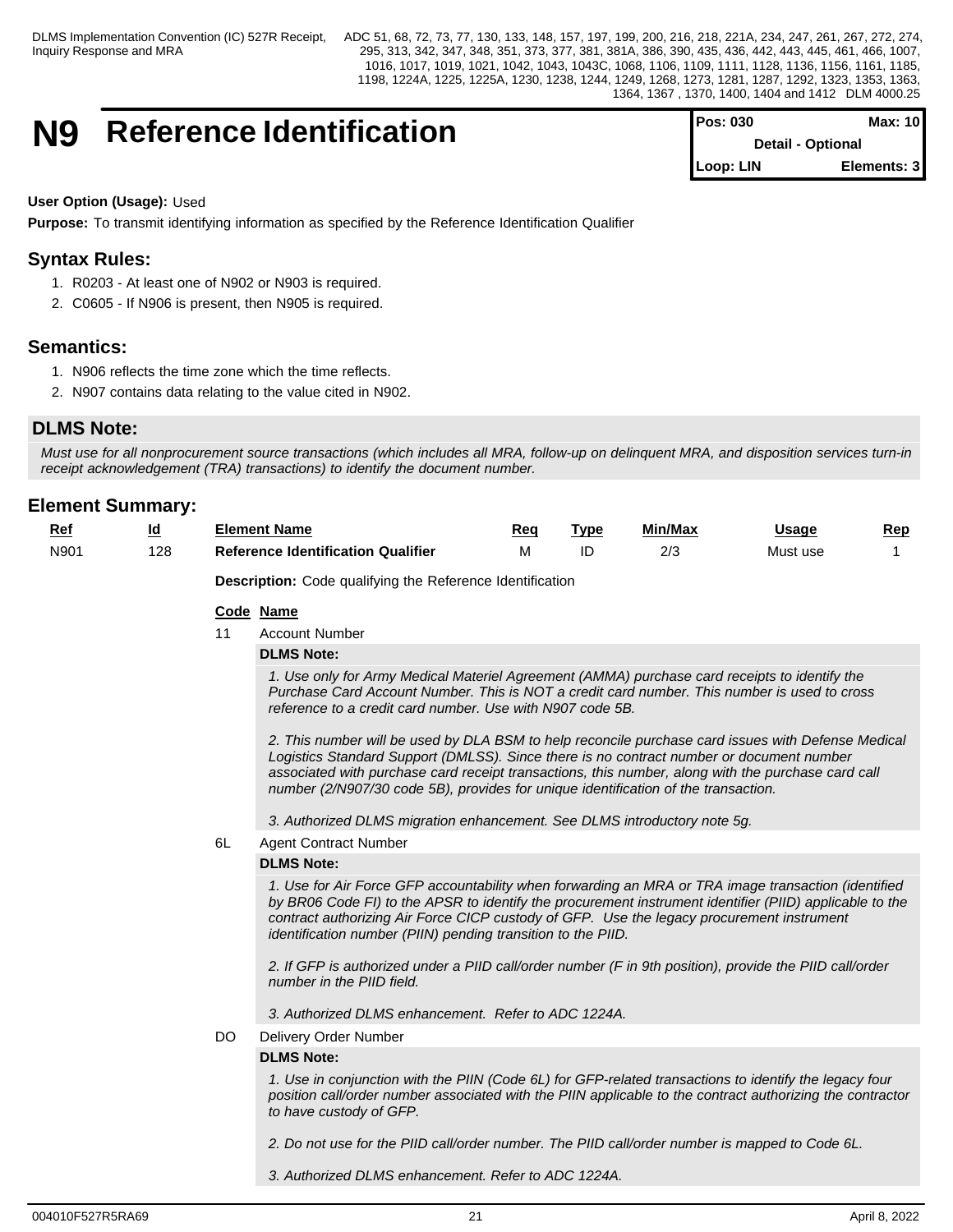## **Code Name**

|  | MS | Manufacturer's Material Safety Data Sheet Number |  |
|--|----|--------------------------------------------------|--|
|--|----|--------------------------------------------------|--|

#### **DLMS Note:**

*1. Use to identify the Safety Data Sheet (SDS) number. Authorized DLMS enhancement for use by DLA Disposition Services in receipt and historical receipt transactions. Identify additional SDS numbers, when required for this receipt, in the composite at N907. Refer to ADC 442.*

*2.The SDS number is used to determine/confirm the disposition category of a property. It will also need to be sent to the Reutilization, Transfer, and Donation (RTD) web in order for RTD customer to view the SDS number(s) tied to a specific DTID number that is eligible to be requisitioned. In order to send this to the RTD web, EBS will need to store this information. EBS can receive up to four SDS numbers per receipt.* 

TN Transaction Reference Number

## **DLMS Note:**

*Use to identify the transaction document number.*

EVI Event Identification

#### **DLMS Note:**

*1. Use for DLA Disposition Services Field Office receipt of FMS requisitioned materiel with associated freeze action pending approval. The only applicable value for this transaction is Code F=Freeze Indicator. Refer to ADC 1156.*

*2. Qualifier EVI is a migration code approved for use in X12 version 4030.*

N902 127 **Reference Identification** X AN 1/30 Used 1 **Description:** Reference information as defined for a particular Transaction Set or as specified by the Reference Identification Qualifier N907 C040 **Reference Identifier** O Comp Used 1 **Description:** To identify one or more reference numbers or identification numbers as specified by the Reference Qualifier **Syntax:**  1. P0304 - If either C04003 or C04004 is present, then the other is required. 2. P0506 - If either C04005 or C04006 is present, then the other is required. N907-01 128 **Reference Identification Qualifier** M ID 2/3 Must use 1 **Description:** Code qualifying the Reference Identification **DLMS Note:** *1. Use the appropriate code, based on the CS01 information, when the Exhibit Line Item Number (ELIN), Contract Line Item Number (CLIN), Agreement Line Item Number (ALIN), or delivery order line number are known. 2. The following codes are authorized.* **Code Name** 5B Supplemental Account Number **DLMS Note:** *1. Use with N901 code 11. Use only for Army Medical Materiel Agreement (AMMA) purchase card receipts to identify the Purchase Card Call Number associated with the Purchase Card Account Number (N901 code 11). The combination of the two fields provides for unique identification of the transaction. 2. Authorized DLMS migration enhancement. See DLMS introductory note 5g.* MS Manufacturer's Material Safety Data Sheet Number **DLMS Note:** *Use to identify the Safety Data Sheet (SDS) number when two SDS numbers are required. Use in conjunction with N901 code MS. Authorized DLMS enhancement for use by DLA Disposition Services in receipt and historical receipt transactions. Refer to ADC 442.*

> W1 Disposal Turn-In Document Number **DLMS Note:**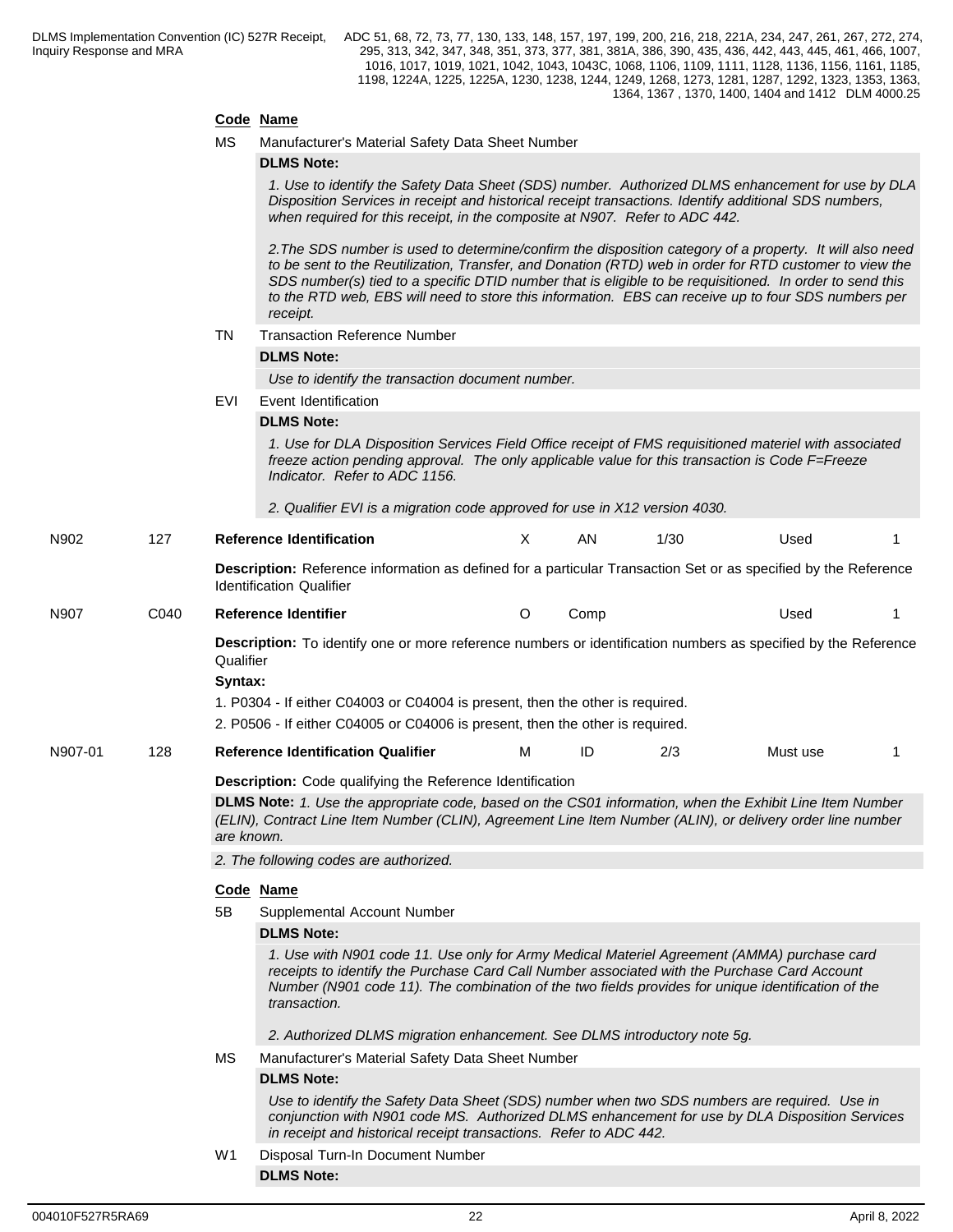### **Code Name**

*1. Use to identify the Disposal Turn-In Document (DTID) Number when provided as a secondary reference number. The DTID number is used by DLA Disposition Services as a unique number to identify property that was turned into a DLA Disposition Service Field Office. The value of the DTID maybe the original turn-in document number or may be a unique control number (UCN) assigned by the Field Office during receipt processing when the original DTID number is not adequate to uniquely identify the property.*

*2. The DTID, as a secondary reference number, will be populated when a turn-in is split into multiple shipments when sent to the Field Office (DSS). DLA Disposition Services requires each split shipment results in creation of a new Unique Control Number (UCN) upon receipt at the Field Office (DSS). When this occurs, the original DTID number will be populated 2/N901/030/TN as controlling document number with the associated suffix at 2/N901/90. The UCN will be populated in the DTID field as a secondary reference.*

*3. The DTID, as a secondary reference number, may also be populated when a receipt expected in one SCC is received in multiple SCCs; DLA Disposition Services requires each receipt differentiated by creation of a new Unique Control Number (UCN) upon receipt at the Field Office (DSS). When this occurs, the original DTID number will be populated 2/N901/030/TN as controlling document number. The UCN will be populated in the DTID field. (DLA Disposition Services uses this UCN process in place of the MILSTRAP Receipt Suffix Code whereby a receipt suffix code is assigned when all data elements are the same, except the SCC of materiel, for materiel being received).*

*4. Used with TRA transaction for a cross reference audit trail when the UCN is applicable. The TRA recipient would not recognize the UCN. The original DTID number will be populated at 2/N901/030/TN as controlling document number for the TRA transaction, with the associated suffix at 2/N901/90.*

*5. Authorized for DLA Disposition Services use in receipt, historical receipt, and TRA transactions. Use in conjunction with the controlling document number cited at 2/N901/030/TN. Refer to ADC 442 and ADC 1111.*

| N907-02 | 127 |    | <b>Reference Identification</b>                                                                                                                                                                                                                                                                                                                                                                                                                                                                                                                                                                                                 | м | ΑN | 1/30 | Must use |  |
|---------|-----|----|---------------------------------------------------------------------------------------------------------------------------------------------------------------------------------------------------------------------------------------------------------------------------------------------------------------------------------------------------------------------------------------------------------------------------------------------------------------------------------------------------------------------------------------------------------------------------------------------------------------------------------|---|----|------|----------|--|
|         |     |    | Description: Reference information as defined for a particular Transaction Set or as specified by the Reference<br><b>Identification Qualifier</b>                                                                                                                                                                                                                                                                                                                                                                                                                                                                              |   |    |      |          |  |
| N907-03 | 128 |    | <b>Reference Identification Qualifier</b>                                                                                                                                                                                                                                                                                                                                                                                                                                                                                                                                                                                       | X | ID | 2/3  | Used     |  |
|         |     |    | Description: Code qualifying the Reference Identification                                                                                                                                                                                                                                                                                                                                                                                                                                                                                                                                                                       |   |    |      |          |  |
|         |     |    | Code Name                                                                                                                                                                                                                                                                                                                                                                                                                                                                                                                                                                                                                       |   |    |      |          |  |
|         |     | 60 | <b>Account Suffix Code</b>                                                                                                                                                                                                                                                                                                                                                                                                                                                                                                                                                                                                      |   |    |      |          |  |
|         |     |    | <b>DLMS Note:</b>                                                                                                                                                                                                                                                                                                                                                                                                                                                                                                                                                                                                               |   |    |      |          |  |
|         |     |    | Use in conjunction with the DTID Number (N907-01 Code W1) to identify the DTID Suffix Code, when<br>applicable, when code Q5 for a UCN is not required. If using N907-03/04 to provide code Q5, then<br>enter the DTID Suffix Code in N907-05/06. DLMS enhancement, see ADC 466.                                                                                                                                                                                                                                                                                                                                                |   |    |      |          |  |
|         |     | МS | Manufacturer's Material Safety Data Sheet Number                                                                                                                                                                                                                                                                                                                                                                                                                                                                                                                                                                                |   |    |      |          |  |
|         |     |    | <b>DLMS Note:</b>                                                                                                                                                                                                                                                                                                                                                                                                                                                                                                                                                                                                               |   |    |      |          |  |
|         |     |    | Use to identify the Safety Data Sheet (SDS) number as needed when three SDS numbers are required.<br>Use in conjunction with N901 code MS and N907-01 code MS. Authorized DLMS enhancement for use<br>by DLA Disposition Services in receipt and historical receipt transactions. Refer to ADC 442.                                                                                                                                                                                                                                                                                                                             |   |    |      |          |  |
|         |     | Q5 | <b>Property Control Number</b>                                                                                                                                                                                                                                                                                                                                                                                                                                                                                                                                                                                                  |   |    |      |          |  |
|         |     |    | <b>DLMS Note:</b>                                                                                                                                                                                                                                                                                                                                                                                                                                                                                                                                                                                                               |   |    |      |          |  |
|         |     |    | 1. This is used to represent a DLA Disposition Services Unique Control Number assigned to prevent<br>DTID re-use. This is used with shipments to a DEMIL facility, when a Traffic Management Office<br>partialed a shipment of materiel and there are three document numbers associated with the receipt<br>transaction at the DEMIL facility. Used in conjunction with the original 940R Materiel Release Order<br>(MRO) document number serving as the controlling document number for the receipt, and the original<br>DTID from the losing DLA Disposition Services Field Office. All three numbers will be reported on the |   |    |      |          |  |

*2. Authorized for DLA Disposition Services use in receipt and historical receipt transactions. Use in conjunction with the controlling document number cited at 2/N901/030/TN and the DTID cited at 2/N907-01/030/W1.*

*DLMS 527R when applicable. Refer to ADC 442.*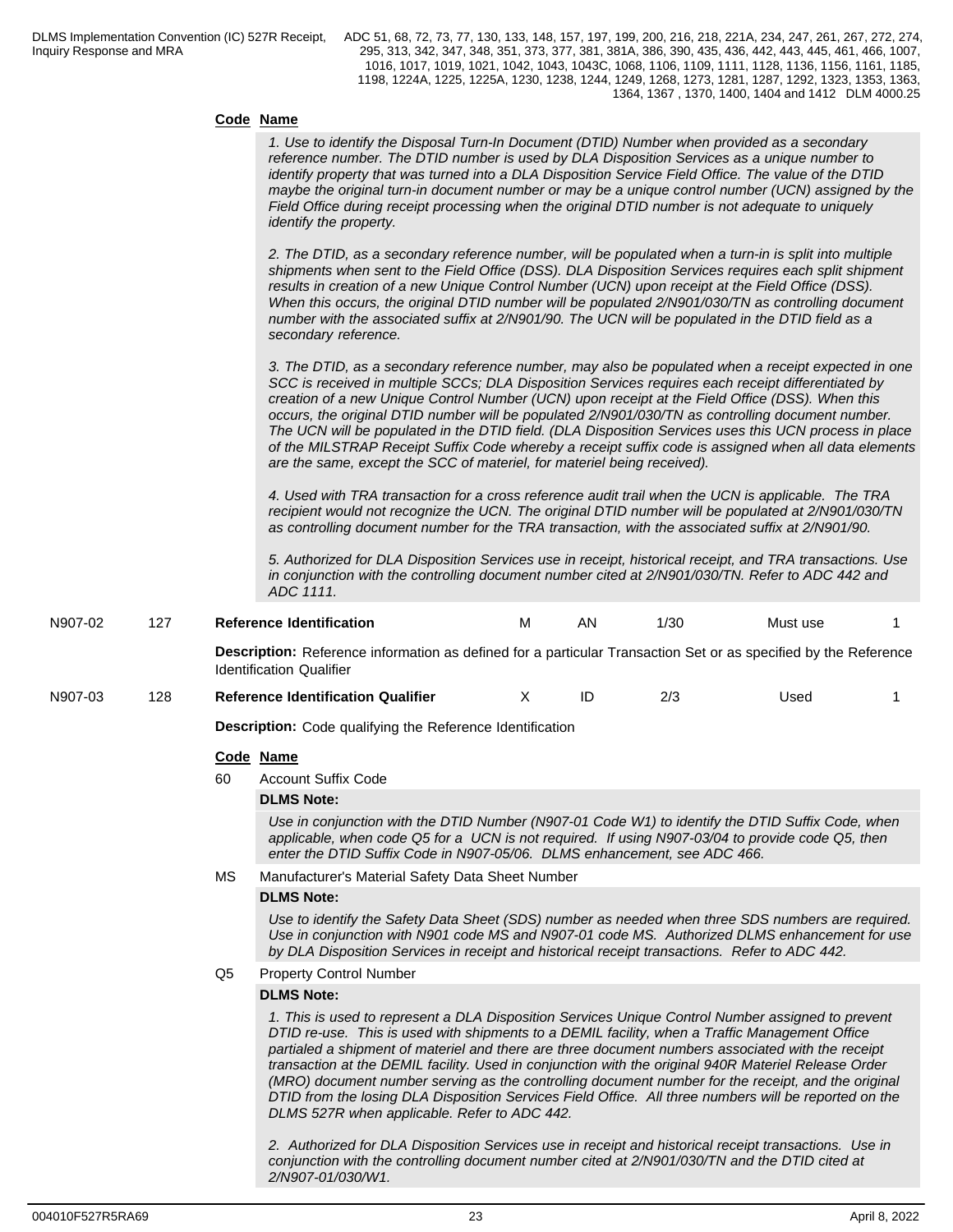| Inquiry Response and MRA |     | DLMS Implementation Convention (IC) 527R Receipt, | ADC 51, 68, 72, 73, 77, 130, 133, 148, 157, 197, 199, 200, 216, 218, 221A, 234, 247, 261, 267, 272, 274,                                                                                                                                                                                            |    |     |      | 295, 313, 342, 347, 348, 351, 373, 377, 381, 381A, 386, 390, 435, 436, 442, 443, 445, 461, 466, 1007,<br>1016, 1017, 1019, 1021, 1042, 1043, 1043C, 1068, 1106, 1109, 1111, 1128, 1136, 1156, 1161, 1185,<br>1198, 1224A, 1225, 1225A, 1230, 1238, 1244, 1249, 1268, 1273, 1281, 1287, 1292, 1323, 1353, 1363,<br>1364, 1367, 1370, 1400, 1404 and 1412 DLM 4000.25 |  |
|--------------------------|-----|---------------------------------------------------|-----------------------------------------------------------------------------------------------------------------------------------------------------------------------------------------------------------------------------------------------------------------------------------------------------|----|-----|------|---------------------------------------------------------------------------------------------------------------------------------------------------------------------------------------------------------------------------------------------------------------------------------------------------------------------------------------------------------------------|--|
| N907-04                  | 127 | <b>Reference Identification</b>                   |                                                                                                                                                                                                                                                                                                     | X. | AN. | 1/30 | Used                                                                                                                                                                                                                                                                                                                                                                |  |
|                          |     | <b>Identification Qualifier</b>                   | <b>Description:</b> Reference information as defined for a particular Transaction Set or as specified by the Reference                                                                                                                                                                              |    |     |      |                                                                                                                                                                                                                                                                                                                                                                     |  |
| N907-05                  | 128 |                                                   | <b>Reference Identification Qualifier</b>                                                                                                                                                                                                                                                           | X  | ID  | 2/3  | Used                                                                                                                                                                                                                                                                                                                                                                |  |
|                          |     |                                                   | <b>Description:</b> Code qualifying the Reference Identification                                                                                                                                                                                                                                    |    |     |      |                                                                                                                                                                                                                                                                                                                                                                     |  |
|                          |     | Code Name                                         |                                                                                                                                                                                                                                                                                                     |    |     |      |                                                                                                                                                                                                                                                                                                                                                                     |  |
|                          |     | 60                                                | <b>Account Suffix Code</b>                                                                                                                                                                                                                                                                          |    |     |      |                                                                                                                                                                                                                                                                                                                                                                     |  |
|                          |     |                                                   |                                                                                                                                                                                                                                                                                                     |    |     |      |                                                                                                                                                                                                                                                                                                                                                                     |  |
|                          |     | <b>DLMS Note:</b>                                 |                                                                                                                                                                                                                                                                                                     |    |     |      |                                                                                                                                                                                                                                                                                                                                                                     |  |
|                          |     |                                                   | Use in conjunction with the DTID Number (N907-01 Code W1) to identify the DTID Suffix Code, when<br>applicable. DLMS enhancement, see ADC 466.                                                                                                                                                      |    |     |      |                                                                                                                                                                                                                                                                                                                                                                     |  |
|                          |     | <b>MS</b>                                         | Manufacturer's Material Safety Data Sheet Number                                                                                                                                                                                                                                                    |    |     |      |                                                                                                                                                                                                                                                                                                                                                                     |  |
|                          |     | <b>DLMS Note:</b>                                 |                                                                                                                                                                                                                                                                                                     |    |     |      |                                                                                                                                                                                                                                                                                                                                                                     |  |
|                          |     |                                                   | Use to identify the Safety Data Sheet (SDS) number as needed when four SDS numbers are required.<br>Use in conjunction with N901, N907-01 and N907-03 code MS. Authorized DLMS enhancement for use<br>by DLA Disposition Services in receipt and historical receipt transactions. Refer to ADC 442. |    |     |      |                                                                                                                                                                                                                                                                                                                                                                     |  |
| N907-06                  | 127 | <b>Reference Identification</b>                   |                                                                                                                                                                                                                                                                                                     | X. | AN  | 1/30 | Used                                                                                                                                                                                                                                                                                                                                                                |  |
|                          |     |                                                   |                                                                                                                                                                                                                                                                                                     |    |     |      |                                                                                                                                                                                                                                                                                                                                                                     |  |
|                          |     |                                                   | Description: Reference information as defined for a particular Transaction Set or as specified by the Reference                                                                                                                                                                                     |    |     |      |                                                                                                                                                                                                                                                                                                                                                                     |  |

Identification Qualifier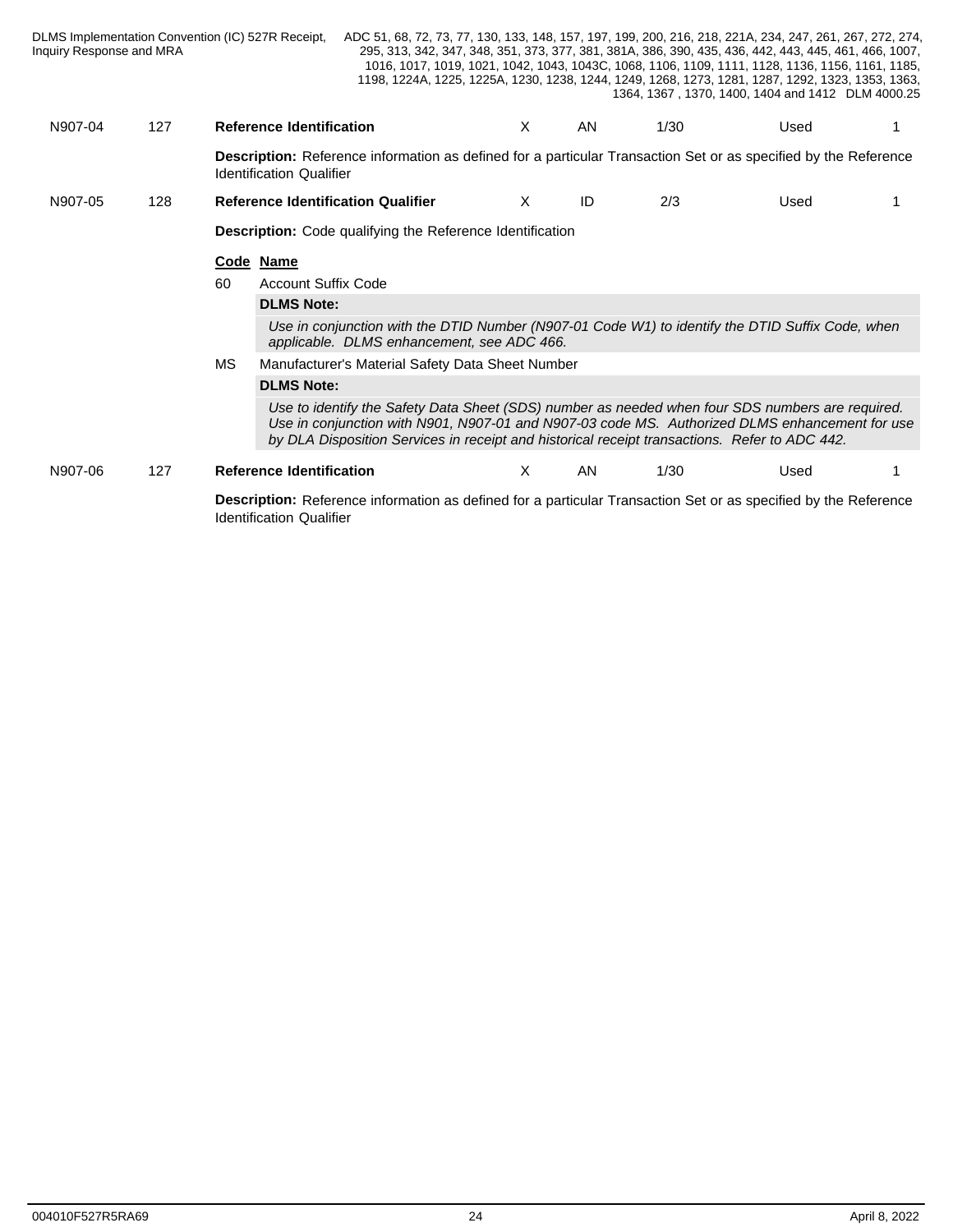> **Detail - Mandatory Loop: RCD Elements: 6**

## **RCD** Receiving Conditions **Pos: 040 Max: 1 Pos: 040 Max: 1**

**User Option (Usage):** Must use

**Purpose:** To report receiving conditions and specify contested quantities

## **Syntax Rules:**

- 1. R020406 At least one of RCD02, RCD04 or RCD06 is required.
- 2. P0203 If either RCD02 or RCD03 is present, then the other is required.
- 3. P0405 If either RCD04 or RCD05 is present, then the other is required.
- 4. P060708 If either RCD06, RCD07 or RCD08 are present, then the others are required.
- 5. P091011 If either RCD09, RCD10 or RCD11 are present, then the others are required.
- 6. P121314 If either RCD12, RCD13 or RCD14 are present, then the others are required.
- 7. P151617 If either RCD15, RCD16 or RCD17 are present, then the others are required.
- 8. P181920 If either RCD18, RCD19 or RCD20 are present, then the others are required.

## **Semantics:**

- 1. RCD01 is the receiving advice line item identification.
- 2. RCD21 is the cumulative quantity of goods received for a specific time period.

## **Comments:**

- 1. See the Data Element Dictionary for a complete list of receiving condition IDs.
- 2. RCD06 through RCD20 provide for five different quantities whose condition upon receipt is under question.

## **DLMS Note:**

*1. Use a separate 2/RCD/040 loop whenever characteristics identified in the 2/RCD/040 and 2/LM/120 loops differ for quantities reported in RCD02.*

*2. May use RCD Looping to report multiple quantities distinguished by characteristics identified through coding cited in the 2/LM/120 loop. May use RCD looping in receipt, historical receipt, receipt inquiry, receipt inquiry response, or MRA. Use of looping in this manner is a DLMS enhancement. See introductory DLMS note 5f.*

*3. Associate each iteration of the 2/RCD/040 loop with the item referenced in the 2/LIN/010 segment, and the controlling number referenced in either the 2/CS/020 segment (for procurement source transactions) or the 2/N9/030 segment (for nonprocurement source transactions), and the assignment number cited in 2/RCD01/040.*

*4. DLMS enhancement.*

| Ref               | ld  | <b>Element Name</b>                                                                                                                                                                                                                                                                                                                                                                                                                             | Req | Type | Min/Max | <b>Usage</b> | Rep |
|-------------------|-----|-------------------------------------------------------------------------------------------------------------------------------------------------------------------------------------------------------------------------------------------------------------------------------------------------------------------------------------------------------------------------------------------------------------------------------------------------|-----|------|---------|--------------|-----|
| RCD <sub>01</sub> | 350 | <b>Assigned Identification</b>                                                                                                                                                                                                                                                                                                                                                                                                                  |     | AN.  | 1/20    | Used         |     |
|                   |     | <b>Description:</b> Alphanumeric characters assigned for differentiation within a transaction set                                                                                                                                                                                                                                                                                                                                               |     |      |         |              |     |
|                   |     | DLMS Note: 1. Use with receipt, historical receipt, and disposition services turn-in receipt acknowledgement<br>(TRA) transactions to assign a sequential number for each 2/RCD/040 loop iteration. Cite a 1 in the first iteration;<br>increase incrementally by one in each subsequent iteration. Use in conjunction with the controlling number in<br>either the 2/CS/020 segment or the 2/N9/030 segment to uniquely identify each receipt. |     |      |         |              |     |
|                   |     | 2. When reversing a receipt transaction, cite the original unique previously assigned number in the original<br>receipt transaction.                                                                                                                                                                                                                                                                                                            |     |      |         |              |     |
|                   |     | 3. Authorized DLMS migration enhancement; see introductory DLMS note 5g.                                                                                                                                                                                                                                                                                                                                                                        |     |      |         |              |     |
| RCD <sub>02</sub> | 663 | <b>Quantity Units Received or Accepted</b>                                                                                                                                                                                                                                                                                                                                                                                                      | X.  | R    | 1/9     | Must use     |     |
|                   |     | <b>Description:</b> Number of Units Received or Accepted                                                                                                                                                                                                                                                                                                                                                                                        |     |      |         |              |     |
|                   |     | <b>DLMS Note:</b> 1. Express as a whole number with no decimals.                                                                                                                                                                                                                                                                                                                                                                                |     |      |         |              |     |
|                   |     | 2. For receipts and historical receipts, RCD02 represents the quantity received; for inquiries on overdue receipts                                                                                                                                                                                                                                                                                                                              |     |      |         |              |     |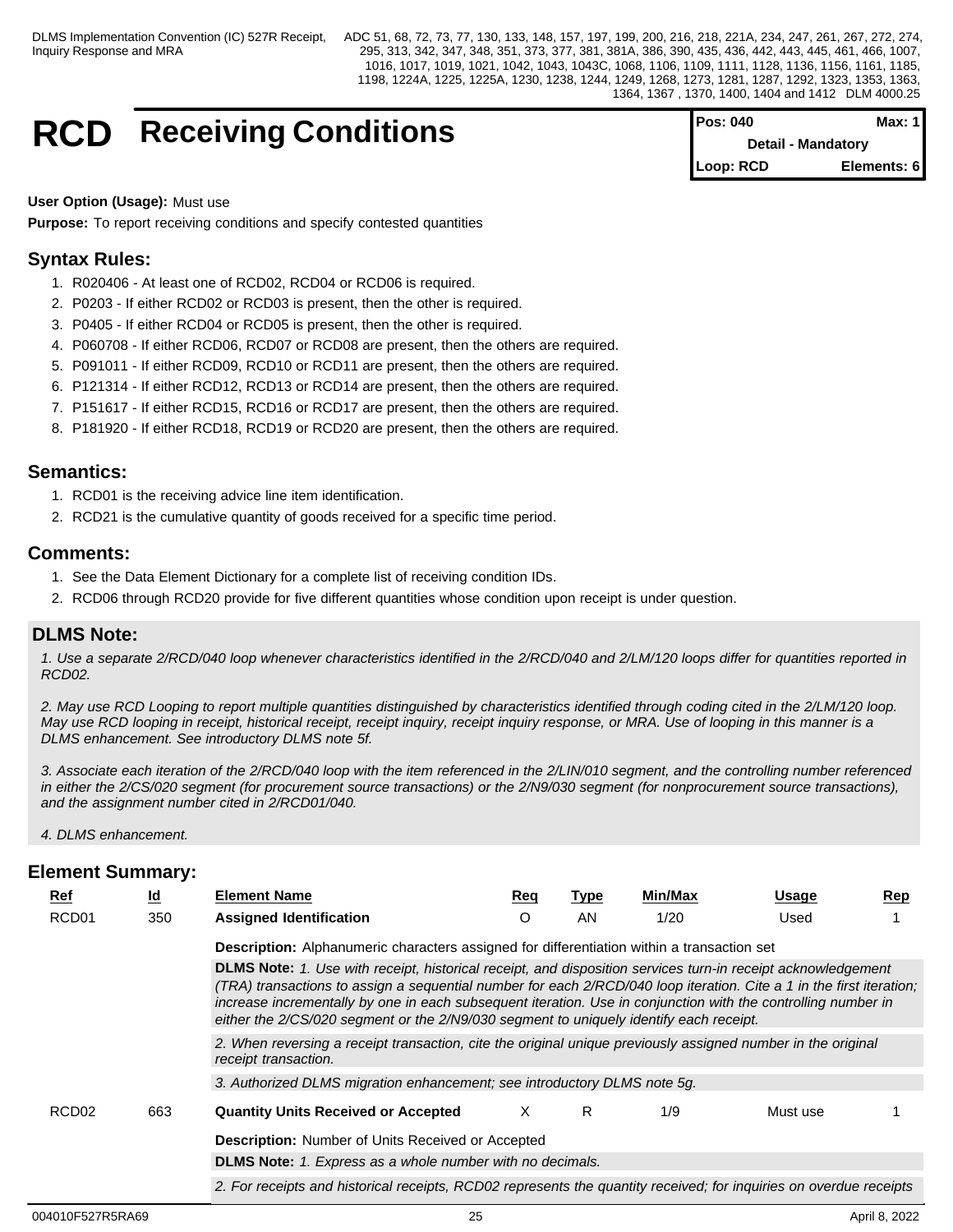| Ref               | $\underline{\mathsf{Id}}$ | <b>Element Name</b>                                                                                                                                                                                                                                                                                                                                                                                                                                                                                                                                    | Reg | <b>Type</b> | Min/Max | <b>Usage</b> | Rep |
|-------------------|---------------------------|--------------------------------------------------------------------------------------------------------------------------------------------------------------------------------------------------------------------------------------------------------------------------------------------------------------------------------------------------------------------------------------------------------------------------------------------------------------------------------------------------------------------------------------------------------|-----|-------------|---------|--------------|-----|
|                   |                           | or responses concerning overdue receipts when the materiel has not been received, RCD02 represents the<br>quantity still due in; for MRAs, RCD02 represents the quantity received or, for nonreceipt, the missing quantity<br>(cite Discrepancy Indicator Code F in the 2/LM/120 loop); for inquiries on delinguent MRA, RCD02 represents<br>the quantity of the shipment which has not been acknowledged or reported as not received. For TRA<br>transactions, RCD02 represents the quantity that the DLA Disposition Services Field Office received. |     |             |         |              |     |
|                   |                           | 3. To reverse all or part of a receipt transaction, use a minus sign in front of the quantity to be reversed. Do not<br>reverse inquiries, responses, MRAs, inquiries on delinquent MRA, or TRA transactions.                                                                                                                                                                                                                                                                                                                                          |     |             |         |              |     |
|                   |                           | 4. A field size exceeding 5 positions (seven for FSG 13, ammunition) may not be received or understood by<br>recipient's automated processing system. See introductory DLMS note 5d.                                                                                                                                                                                                                                                                                                                                                                   |     |             |         |              |     |
| RCD <sub>03</sub> | C001                      | <b>Composite Unit of Measure</b>                                                                                                                                                                                                                                                                                                                                                                                                                                                                                                                       | X   | Comp        |         | Must use     |     |
|                   |                           | <b>Description:</b> To identify a composite unit of measure(See Figures Appendix for examples of use)                                                                                                                                                                                                                                                                                                                                                                                                                                                  |     |             |         |              |     |
|                   |                           | <b>Comments:</b>                                                                                                                                                                                                                                                                                                                                                                                                                                                                                                                                       |     |             |         |              |     |
|                   |                           | 1. If C001-02 is not used, its value is to be interpreted as 1.                                                                                                                                                                                                                                                                                                                                                                                                                                                                                        |     |             |         |              |     |
|                   |                           | 2. If C001-03 is not used, its value is to be interpreted as 1.                                                                                                                                                                                                                                                                                                                                                                                                                                                                                        |     |             |         |              |     |
|                   |                           | 3. If C001-05 is not used, its value is to be interpreted as 1.                                                                                                                                                                                                                                                                                                                                                                                                                                                                                        |     |             |         |              |     |
|                   |                           | 4. If C001-06 is not used, its value is to be interpreted as 1.                                                                                                                                                                                                                                                                                                                                                                                                                                                                                        |     |             |         |              |     |
|                   |                           | 5. If C001-08 is not used, its value is to be interpreted as 1.                                                                                                                                                                                                                                                                                                                                                                                                                                                                                        |     |             |         |              |     |
|                   |                           | 6. If C001-09 is not used, its value is to be interpreted as 1.                                                                                                                                                                                                                                                                                                                                                                                                                                                                                        |     |             |         |              |     |
|                   |                           | 7. If C001-11 is not used, its value is to be interpreted as 1.                                                                                                                                                                                                                                                                                                                                                                                                                                                                                        |     |             |         |              |     |
|                   |                           | 8. If C001-12 is not used, its value is to be interpreted as 1.                                                                                                                                                                                                                                                                                                                                                                                                                                                                                        |     |             |         |              |     |
|                   |                           | 9. If C001-14 is not used, its value is to be interpreted as 1.                                                                                                                                                                                                                                                                                                                                                                                                                                                                                        |     |             |         |              |     |
|                   |                           | 10. If C001-15 is not used, its value is to be interpreted as 1.                                                                                                                                                                                                                                                                                                                                                                                                                                                                                       |     |             |         |              |     |
| RCD03-01          | 355                       | Unit or Basis for Measurement Code                                                                                                                                                                                                                                                                                                                                                                                                                                                                                                                     | м   | ID          | 2/2     | Must use     |     |
|                   |                           | <b>Description:</b> Code specifying the units in which a value is being expressed, or manner in which a measurement<br>has been taken                                                                                                                                                                                                                                                                                                                                                                                                                  |     |             |         |              |     |
|                   |                           | DLMS Note: Use to identify the unit of issue for the materiel. DLMS users see the Unit of Issue and Purchase<br>Unit Conversion Table for available codes.                                                                                                                                                                                                                                                                                                                                                                                             |     |             |         |              |     |
| RCD <sub>06</sub> | 667                       | <b>Quantity in Question</b>                                                                                                                                                                                                                                                                                                                                                                                                                                                                                                                            | X   | R           | 1/9     | Used         |     |
|                   |                           | <b>Description:</b> Number of units contested because of physical condition or status of units                                                                                                                                                                                                                                                                                                                                                                                                                                                         |     |             |         |              |     |
|                   |                           | DLMS Note: 1. Use with receipt and historical receipt transactions to identify the shortage quantity. Use in<br>conjunction with RCD08 qualifier '02-Quantity Short'. Authorized DLMS enhancement under DLA industrial<br>activity support agreement with Marine Corps only. Refer to ADC 1128.                                                                                                                                                                                                                                                        |     |             |         |              |     |
|                   |                           | 2. Express as whole number with no decimals.                                                                                                                                                                                                                                                                                                                                                                                                                                                                                                           |     |             |         |              |     |
|                   |                           | 3. A field size exceeding 5 positions (seven for FSG 13, ammunition) may not be received or understood by<br>recipient's automated processing system. See introductory DLMS note 5d.                                                                                                                                                                                                                                                                                                                                                                   |     |             |         |              |     |
| RCD <sub>07</sub> | C001                      | <b>Composite Unit of Measure</b>                                                                                                                                                                                                                                                                                                                                                                                                                                                                                                                       | X   | Comp        |         | Used         |     |
|                   |                           | Description: To identify a composite unit of measure(See Figures Appendix for examples of use)                                                                                                                                                                                                                                                                                                                                                                                                                                                         |     |             |         |              |     |
|                   |                           | <b>DLMS Note:</b> 1. Use to identify the unit of issue for the materiel.                                                                                                                                                                                                                                                                                                                                                                                                                                                                               |     |             |         |              |     |
|                   |                           | 2. DLMS users see the Unit of Issue and Purchase Unit Conversion Table for available codes.                                                                                                                                                                                                                                                                                                                                                                                                                                                            |     |             |         |              |     |
|                   |                           | <b>Comments:</b>                                                                                                                                                                                                                                                                                                                                                                                                                                                                                                                                       |     |             |         |              |     |
|                   |                           | 1. If C001-02 is not used, its value is to be interpreted as 1.                                                                                                                                                                                                                                                                                                                                                                                                                                                                                        |     |             |         |              |     |
|                   |                           | 2. If C001-03 is not used, its value is to be interpreted as 1.                                                                                                                                                                                                                                                                                                                                                                                                                                                                                        |     |             |         |              |     |
|                   |                           | 3. If C001-05 is not used, its value is to be interpreted as 1.                                                                                                                                                                                                                                                                                                                                                                                                                                                                                        |     |             |         |              |     |
|                   |                           | 4. If C001-06 is not used, its value is to be interpreted as 1.                                                                                                                                                                                                                                                                                                                                                                                                                                                                                        |     |             |         |              |     |
|                   |                           | 5. If C001-08 is not used, its value is to be interpreted as 1.                                                                                                                                                                                                                                                                                                                                                                                                                                                                                        |     |             |         |              |     |
|                   |                           | 6. If C001-09 is not used, its value is to be interpreted as 1.                                                                                                                                                                                                                                                                                                                                                                                                                                                                                        |     |             |         |              |     |
|                   |                           | 7. If C001-11 is not used, its value is to be interpreted as 1.                                                                                                                                                                                                                                                                                                                                                                                                                                                                                        |     |             |         |              |     |
|                   |                           | 8. If C001-12 is not used, its value is to be interpreted as 1.                                                                                                                                                                                                                                                                                                                                                                                                                                                                                        |     |             |         |              |     |

9. If C001-14 is not used, its value is to be interpreted as 1.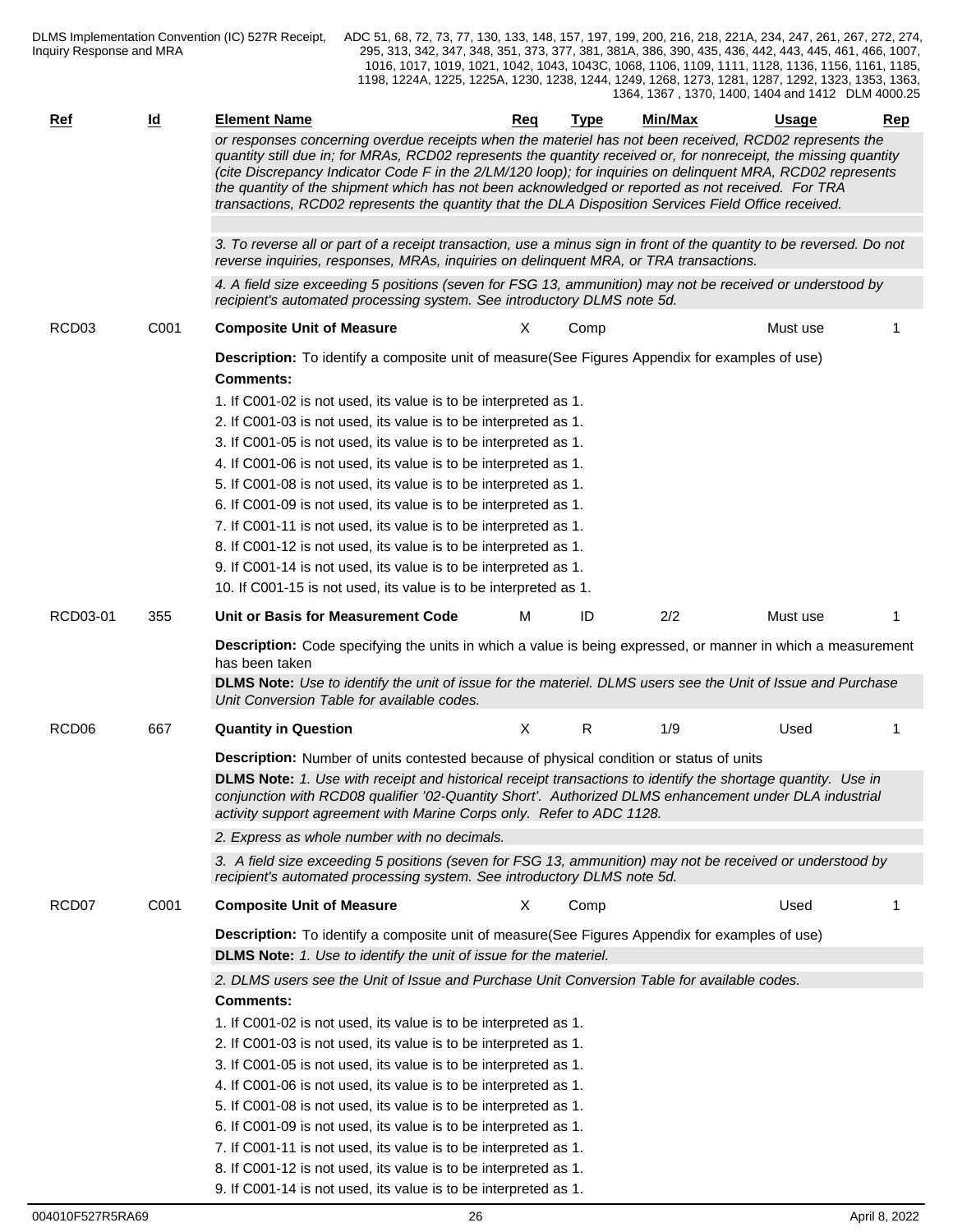| Inquiry Response and MRA |                           | DLMS Implementation Convention (IC) 527R Receipt,                                                                                     |            |             |         | ADC 51, 68, 72, 73, 77, 130, 133, 148, 157, 197, 199, 200, 216, 218, 221A, 234, 247, 261, 267, 272, 274,<br>295, 313, 342, 347, 348, 351, 373, 377, 381, 381A, 386, 390, 435, 436, 442, 443, 445, 461, 466, 1007,<br>1016, 1017, 1019, 1021, 1042, 1043, 1043C, 1068, 1106, 1109, 1111, 1128, 1136, 1156, 1161, 1185,<br>1198, 1224A, 1225, 1225A, 1230, 1238, 1244, 1249, 1268, 1273, 1281, 1287, 1292, 1323, 1353, 1363,<br>1364, 1367, 1370, 1400, 1404 and 1412 DLM 4000.25 |            |
|--------------------------|---------------------------|---------------------------------------------------------------------------------------------------------------------------------------|------------|-------------|---------|---------------------------------------------------------------------------------------------------------------------------------------------------------------------------------------------------------------------------------------------------------------------------------------------------------------------------------------------------------------------------------------------------------------------------------------------------------------------------------|------------|
| <b>Ref</b>               | $\underline{\mathsf{Id}}$ | <b>Element Name</b><br>10. If C001-15 is not used, its value is to be interpreted as 1.                                               | <u>Req</u> | <u>Type</u> | Min/Max | <u>Usage</u>                                                                                                                                                                                                                                                                                                                                                                                                                                                                    | <u>Rep</u> |
| RCD07-01                 | 355                       | Unit or Basis for Measurement Code                                                                                                    | м          | ID          | 2/2     | Must use                                                                                                                                                                                                                                                                                                                                                                                                                                                                        |            |
|                          |                           | <b>Description:</b> Code specifying the units in which a value is being expressed, or manner in which a measurement<br>has been taken |            |             |         |                                                                                                                                                                                                                                                                                                                                                                                                                                                                                 |            |
| RCD <sub>08</sub>        | 412                       | <b>Receiving Condition Code</b>                                                                                                       | X          | ID          | 2/2     | Used                                                                                                                                                                                                                                                                                                                                                                                                                                                                            |            |
|                          |                           | <b>Description:</b> Code designating physical condition or status of units received in a specific shipment                            |            |             |         |                                                                                                                                                                                                                                                                                                                                                                                                                                                                                 |            |
|                          |                           | Code Name                                                                                                                             |            |             |         |                                                                                                                                                                                                                                                                                                                                                                                                                                                                                 |            |
|                          |                           | 02<br><b>Quantity Short</b>                                                                                                           |            |             |         |                                                                                                                                                                                                                                                                                                                                                                                                                                                                                 |            |
|                          |                           | <b>DLMS Note:</b>                                                                                                                     |            |             |         |                                                                                                                                                                                                                                                                                                                                                                                                                                                                                 |            |
|                          |                           | Authorized DLMS enhancement under DLA industrial activity support agreement with Marine Corps<br>only. Refer to ADC 1128              |            |             |         |                                                                                                                                                                                                                                                                                                                                                                                                                                                                                 |            |
|                          |                           |                                                                                                                                       |            |             |         |                                                                                                                                                                                                                                                                                                                                                                                                                                                                                 |            |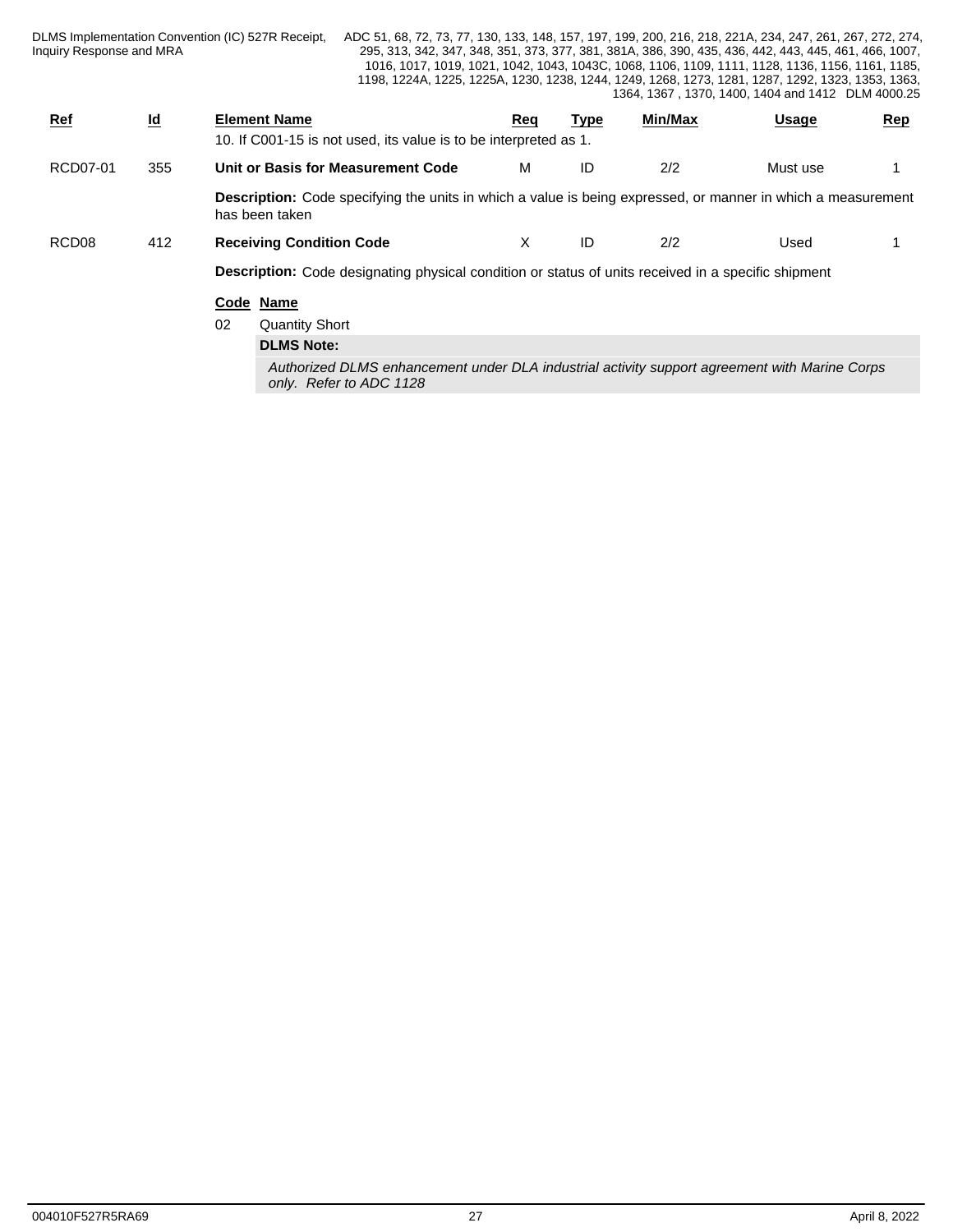## **G62 Date/Time**

| <b>Pos: 050</b>          | Max: $10$   |  |
|--------------------------|-------------|--|
| <b>Detail - Optional</b> |             |  |
| $\mathsf{Loop: RCD}$     | Elements: 5 |  |

**User Option (Usage):** Used

**Purpose:** To specify pertinent dates and times

## **Syntax Rules:**

- 1. R0103 At least one of G6201 or G6203 is required.
- 2. P0102 If either G6201 or G6202 is present, then the other is required.
- 3. P0304 If either G6203 or G6204 is present, then the other is required.

## **DLMS Note:**

*Use multiple repetitions to define unique dates associated with the transaction.* 

| <u>Ref</u> | <u>ld</u> |     | <b>Element Name</b>                                                                                                                                                                                  | <u>Req</u> | <b>Type</b> | Min/Max | <b>Usage</b> | <u>Rep</u> |
|------------|-----------|-----|------------------------------------------------------------------------------------------------------------------------------------------------------------------------------------------------------|------------|-------------|---------|--------------|------------|
| G6201      | 432       |     | <b>Date Qualifier</b>                                                                                                                                                                                | X          | ID          | 2/2     | Must use     | 1          |
|            |           |     | Description: Code specifying type of date                                                                                                                                                            |            |             |         |              |            |
|            |           |     | <b>DLMS Note:</b> The following codes are authorized.                                                                                                                                                |            |             |         |              |            |
|            |           |     | Code Name                                                                                                                                                                                            |            |             |         |              |            |
|            |           | 07  | <b>Effective Date</b>                                                                                                                                                                                |            |             |         |              |            |
|            |           |     | <b>DLMS Note:</b>                                                                                                                                                                                    |            |             |         |              |            |
|            |           |     | For receipt of mapping products, use to identify the map effective date. Authorized DLMS migration<br>enhancement. See DLMS introductory note 5g.                                                    |            |             |         |              |            |
|            |           | 11  | Shipped on This Date                                                                                                                                                                                 |            |             |         |              |            |
|            |           |     | <b>DLMS Note:</b>                                                                                                                                                                                    |            |             |         |              |            |
|            |           |     | Must use in inquiries on delinquent MRA; use in MRA transactions for security assistance shipments<br>when the mode of shipment is identified in the 2/G66/115 segment; otherwise, do not use.       |            |             |         |              |            |
|            |           | 17  | <b>Estimated Delivery Date</b>                                                                                                                                                                       |            |             |         |              |            |
|            |           |     | <b>DLMS Note:</b>                                                                                                                                                                                    |            |             |         |              |            |
|            |           |     | Must use in each inquiry on an overdue receipt; otherwise do not use.                                                                                                                                |            |             |         |              |            |
|            |           | 35  | Delivered on This Date                                                                                                                                                                               |            |             |         |              |            |
|            |           |     | <b>DLMS Note:</b>                                                                                                                                                                                    |            |             |         |              |            |
|            |           |     | Use in each receipt, historical receipt, and disposition services turn-in receipt acknowledgement (TRA)<br>transaction to identify the date the carrier released the materiel; otherwise do not use. |            |             |         |              |            |
|            |           | 52  | Ordered                                                                                                                                                                                              |            |             |         |              |            |
|            |           |     | <b>DLMS Note:</b>                                                                                                                                                                                    |            |             |         |              |            |
|            |           |     | Use in Commercial Asset Visibility (CAV) receipts to indicate an Order Date.                                                                                                                         |            |             |         |              |            |
|            |           | BB. | <b>Transaction Control Date</b>                                                                                                                                                                      |            |             |         |              |            |
|            |           |     | <b>DLMS Note:</b>                                                                                                                                                                                    |            |             |         |              |            |
|            |           |     | Must use to cite the date the transaction was prepared.                                                                                                                                              |            |             |         |              |            |
|            |           | BC  | <b>Publication Date</b>                                                                                                                                                                              |            |             |         |              |            |
|            |           |     | <b>DLMS Note:</b>                                                                                                                                                                                    |            |             |         |              |            |
|            |           |     | For receipt of mapping products, use to identify the map edition date. Authorized DLMS migration<br>enhancement. See DLMS introductory note 5g.                                                      |            |             |         |              |            |
|            |           | BG  | <b>Backorder Release Date</b>                                                                                                                                                                        |            |             |         |              |            |
|            |           |     | <b>DLMS Note:</b>                                                                                                                                                                                    |            |             |         |              |            |
|            |           |     | 1. Use in receipt and historical receipt transactions only.                                                                                                                                          |            |             |         |              |            |
|            |           |     | 2. DLMS enhancement; see introductory DLMS note 5a.                                                                                                                                                  |            |             |         |              |            |
|            |           |     |                                                                                                                                                                                                      |            |             |         |              |            |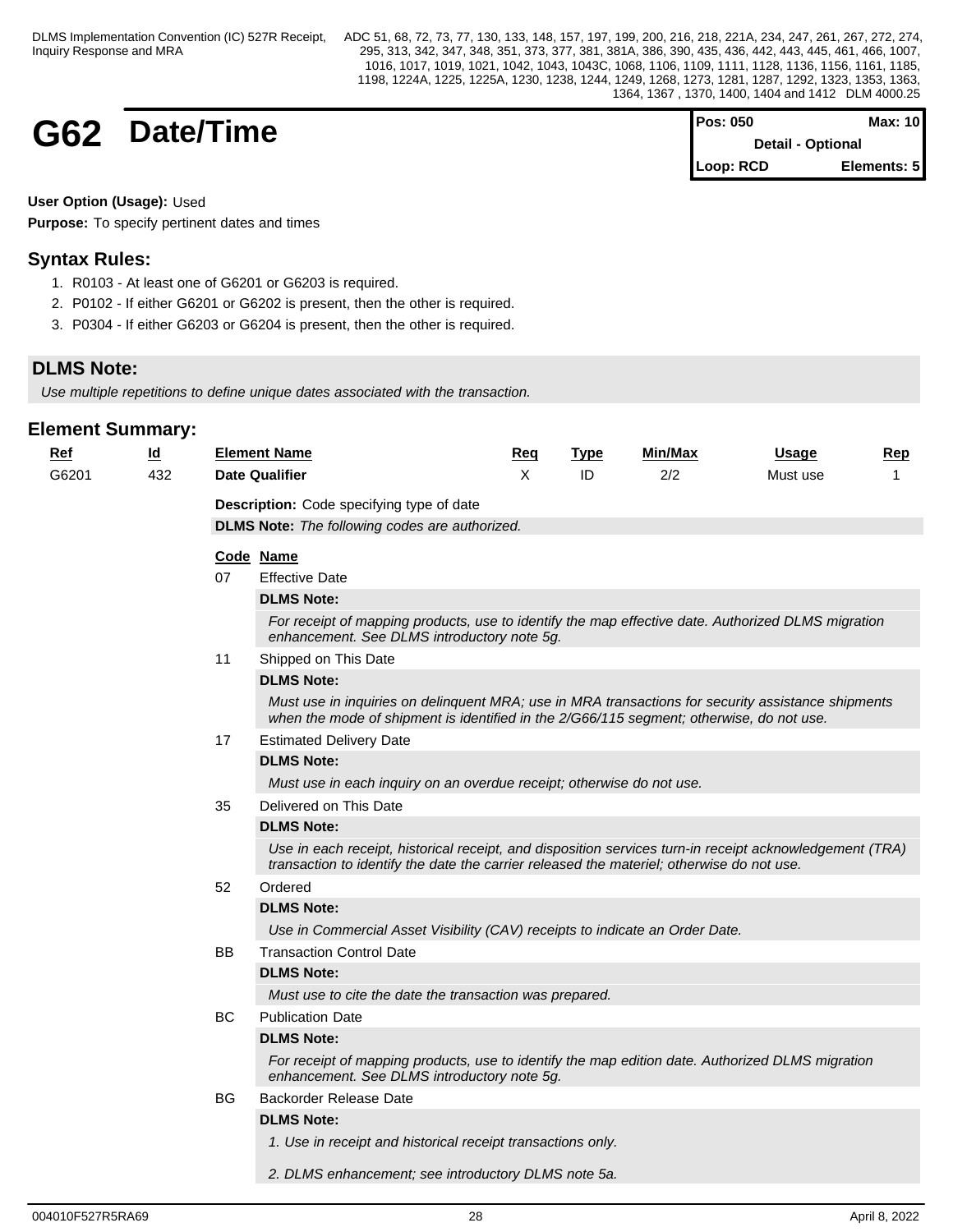## **Code Name**

BH Offered for Delivery

#### **DLMS Note:**

*1. Use only in each receipt and historical receipt transaction, to identify the date the carrier offered materiel to the storage activity for delivery when it differs from the date materiel was released by the carrier.*

*2. DLMS enhancement; see introductory DLMS note 5a.*

## **BI** Inspection

## **DLMS Note:**

*1. Use only in receipt and historical receipt transactions to identify the date inspected when the contract requires inspection by the storage activity prior to payment.*

*2. DLMS enhancement; see introductory DLMS note 5a.*

#### BT Acceptance

#### **DLMS Note:**

*1. Use only in receipt and historical receipt transactions to identify the date accepted when the contract requires acceptance. This date is included in receipt transactions for information only; acceptance is separate and distinct from the receipt and cannot be accomplished by this transaction.*

*2. Except as noted below, this is a DLMS enhancement; see introductory DLMS note 5a.*

*3. Authorized enhancement for intra-Air Force use in receipts of property by Air Force CICPs. Refer to ADC 1225*

## BV Recorded

## **DLMS Note:**

*1. Use in receipt, historical receipt, and TRA transactions to cite the date receipt is posted to the Total Item Property record; use in MRA transactions for U.S. forces to cite the date receipt is posted to the stock record/property account or equivalent; otherwise do not use. Authorized DLMS migration enhancement; see introductory DLMS note 5g.* 

*2. Use in Army Total Package Fielding receipts to identify the date materiel was received by unit Materiel Fielding Points (UMFP) or staging sites.*

| G6202 | 373 | <b>Date</b>      |                                                                                                                                                                                                                                                                                                                                             | X  | DT        | 8/8 | Must use |  |
|-------|-----|------------------|---------------------------------------------------------------------------------------------------------------------------------------------------------------------------------------------------------------------------------------------------------------------------------------------------------------------------------------------|----|-----------|-----|----------|--|
|       |     |                  | <b>Description:</b> Date expressed as CCYYMMDD                                                                                                                                                                                                                                                                                              |    |           |     |          |  |
| G6203 | 176 |                  | <b>Time Qualifier</b>                                                                                                                                                                                                                                                                                                                       | X  | ID        | 1/2 | Used     |  |
|       |     |                  | <b>Description:</b> Code specifying the reported time                                                                                                                                                                                                                                                                                       |    |           |     |          |  |
|       |     | W                | Code Name<br><b>Effective Time</b>                                                                                                                                                                                                                                                                                                          |    |           |     |          |  |
|       |     |                  | <b>DLMS Note:</b><br>1. Use in conjunction with qualifiers 35, BH, and BV only.<br>2. For qualifiers 35 and BH, express time in a four position (HHMM) format. For qualifier BV, express<br>time in a four position (HHMM) format for receipt transactions; express time in a six position (HHMMSS)<br>format for TRA transactions.         |    |           |     |          |  |
| G6204 | 337 | Time             |                                                                                                                                                                                                                                                                                                                                             | X. | <b>TM</b> | 4/8 | Used     |  |
|       |     |                  | Description: Time expressed in 24-hour clock time as follows: HHMM, or HHMMSS, or HHMMSSD, or<br>HHMMSSDD, where H = hours (00-23), M = minutes (00-59), S = integer seconds (00-59) and DD = decimal<br>seconds; decimal seconds are expressed as follows: $D = \text{tenths} (0.9)$ and $DD = \text{hundredths} (00.99)$                  |    |           |     |          |  |
| G6205 | 623 | <b>Time Code</b> |                                                                                                                                                                                                                                                                                                                                             | O  | ID        | 2/2 | Used     |  |
|       |     |                  | Description: Code identifying the time. In accordance with International Standards Organization standard 8601,<br>time can be specified by a + or - and an indication in hours in relation to Universal Time Coordinate (UTC) time;<br>since $+$ is a restricted character, $+$ and $-$ are substituted by P and M in the codes that follow |    |           |     |          |  |
|       |     |                  |                                                                                                                                                                                                                                                                                                                                             |    |           |     |          |  |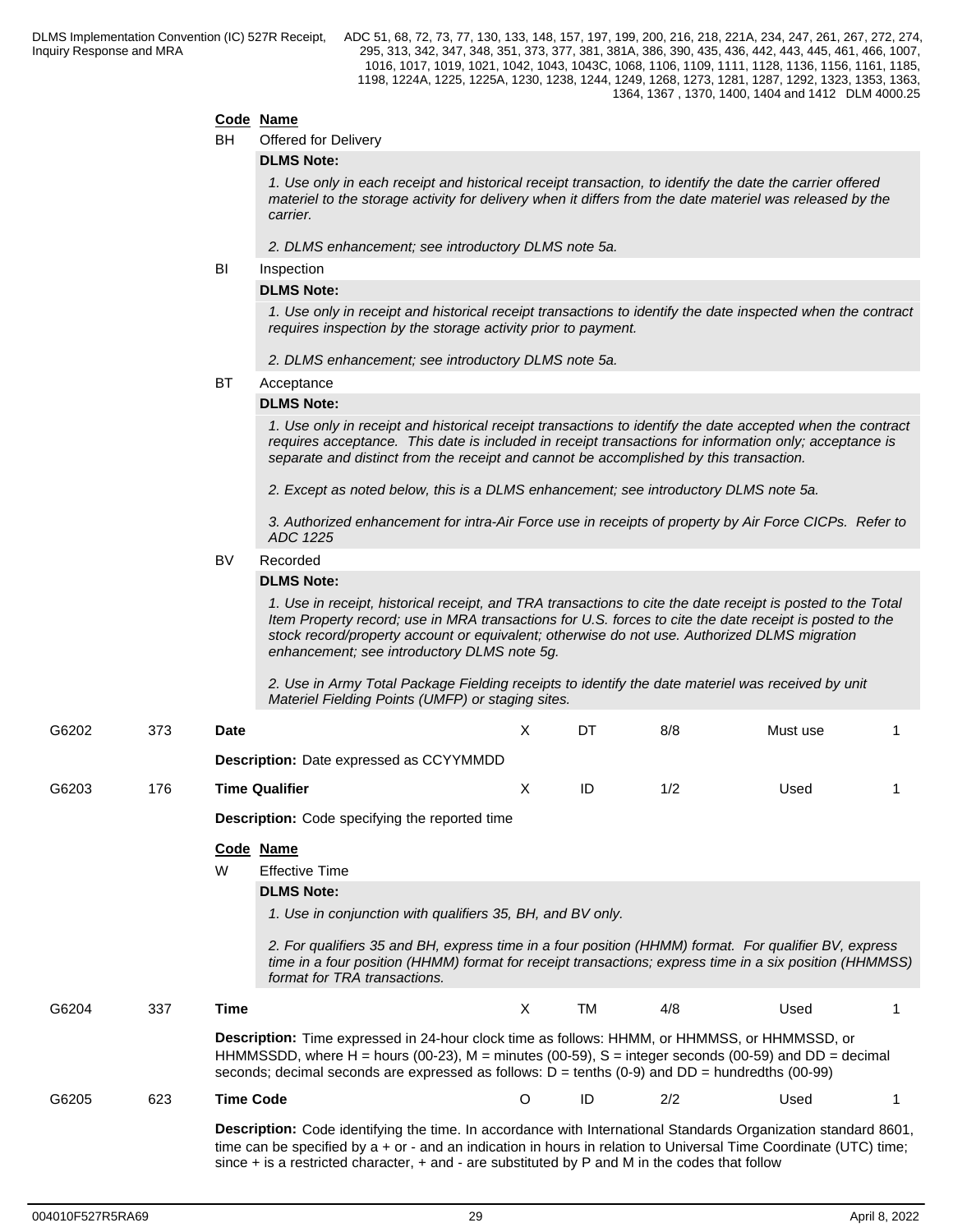DLMS Implementation Convention (IC) 527R Receipt, Inquiry Response and MRA

ADC 51, 68, 72, 73, 77, 130, 133, 148, 157, 197, 199, 200, 216, 218, 221A, 234, 247, 261, 267, 272, 274, 295, 313, 342, 347, 348, 351, 373, 377, 381, 381A, 386, 390, 435, 436, 442, 443, 445, 461, 466, 1007, 1016, 1017, 1019, 1021, 1042, 1043, 1043C, 1068, 1106, 1109, 1111, 1128, 1136, 1156, 1161, 1185, 1198, 1224A, 1225, 1225A, 1230, 1238, 1244, 1249, 1268, 1273, 1281, 1287, 1292, 1323, 1353, 1363, 1364, 1367 , 1370, 1400, 1404 and 1412 DLM 4000.25

## **Code Name**

LT Local Time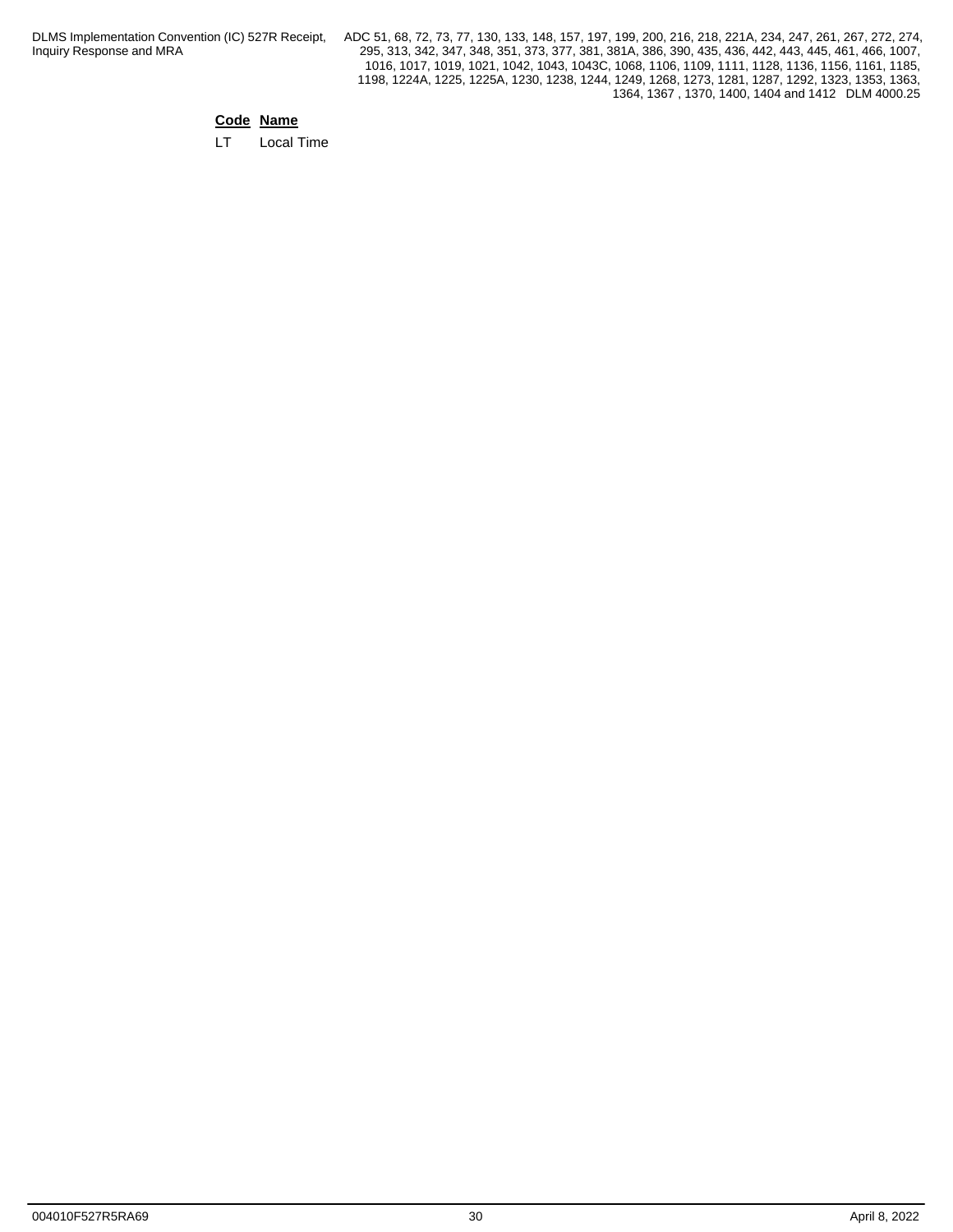## **GF** Furnished Goods and Services

| <b>IPos: 060</b> | Max: 1 I          |
|------------------|-------------------|
|                  | Detail - Optional |
| Loop: RCD        | Elements: 3       |

## **User Option (Usage):** Used

**Purpose:** To specify information related to furnished material, equipment, property, information, and services

## **Syntax Rules:**

- 1. P0102 If either GF01 or GF02 is present, then the other is required.
- 2. P0506 If either GF05 or GF06 is present, then the other is required.
- 3. P0809 If either GF08 or GF09 is present, then the other is required.

## **Semantics:**

1. GF04 is the value of government-furnished property.

## **DLMS Note:**

*1. On an intra-Air Force basis only, Air Force CICPs will use this segment to provide the moving average cost (MAC). Refer to ADC 1225A.*

*2. Use only with nonprocurement source receipt (MILSTRAP legacy DIC D6\_ functionality) and MRA transactions. Use only with those MRA and Receipt transactions associated with materiel issued to contractors as government furnished materiel (GFM), and with MRA transactions associated with Contractor Furnished Materiel (CFM) obtained from government supply sources. Identify the controlling document number in 2/N9/030. This restriction is not applicable to Air Force CICPs that use this segment to provide the moving average cost. Authorized DLMS enhancement. Refer to ADC 390.*

|                  |                                                                                                                                                                                                                                                                                                                                                                                                                                                 | <b>Element Name</b>                                                                                                                      |            |             | Min/Max |              |            |  |  |  |  |
|------------------|-------------------------------------------------------------------------------------------------------------------------------------------------------------------------------------------------------------------------------------------------------------------------------------------------------------------------------------------------------------------------------------------------------------------------------------------------|------------------------------------------------------------------------------------------------------------------------------------------|------------|-------------|---------|--------------|------------|--|--|--|--|
| <u>Ref</u>       | $\underline{\mathsf{Id}}$                                                                                                                                                                                                                                                                                                                                                                                                                       |                                                                                                                                          | <u>Req</u> | <b>Type</b> |         | <u>Usage</u> | <u>Rep</u> |  |  |  |  |
| GF <sub>03</sub> | 367                                                                                                                                                                                                                                                                                                                                                                                                                                             | <b>Contract Number</b>                                                                                                                   | O          | AN          | 1/30    | Must use     |            |  |  |  |  |
|                  |                                                                                                                                                                                                                                                                                                                                                                                                                                                 | <b>Description: Contract number</b>                                                                                                      |            |             |         |              |            |  |  |  |  |
|                  | DLMS Note: 1. Must use with MRA and Receipt transactions associated with materiel issued to contractors as<br>GFM, and with MRA associated with CFM, to cite the PIID of the DoD procurement instrument which authorized<br>the contractor to receive GFM or CFM as applicable. Use the legacy PIIN pending transition to the PIID.<br>Establishes an audit trail between the MRA or Receipt and the procurement instrument. Refer to ADC 1161. |                                                                                                                                          |            |             |         |              |            |  |  |  |  |
|                  |                                                                                                                                                                                                                                                                                                                                                                                                                                                 | 2. When GFM is authorized under a PIID call/order number (F in 9th position), provide the value in the PIID field.                       |            |             |         |              |            |  |  |  |  |
| GF <sub>04</sub> | 782                                                                                                                                                                                                                                                                                                                                                                                                                                             | <b>Monetary Amount</b>                                                                                                                   | O          | R           | 1/18    | Used         |            |  |  |  |  |
|                  |                                                                                                                                                                                                                                                                                                                                                                                                                                                 | <b>Description:</b> Monetary amount                                                                                                      |            |             |         |              |            |  |  |  |  |
|                  |                                                                                                                                                                                                                                                                                                                                                                                                                                                 | DLMS Note: For intra-Air Force use only. Air Force CICPs will enter the moving average cost (MAC) when<br>available. Refer to ADC 1225A. |            |             |         |              |            |  |  |  |  |
| GF <sub>07</sub> | 328                                                                                                                                                                                                                                                                                                                                                                                                                                             | <b>Release Number</b>                                                                                                                    | O          | AN          | 1/30    | Used         |            |  |  |  |  |
|                  |                                                                                                                                                                                                                                                                                                                                                                                                                                                 | Description: Number identifying a release against a Purchase Order previously placed by the parties involved in<br>the transaction       |            |             |         |              |            |  |  |  |  |
|                  |                                                                                                                                                                                                                                                                                                                                                                                                                                                 | DLMS Note: 1. Use to identify the legacy four position call/order number associated with the PIIN.                                       |            |             |         |              |            |  |  |  |  |
|                  |                                                                                                                                                                                                                                                                                                                                                                                                                                                 | 2. Do not use for the PIID call/order number. The PIID call/order number is mapped to GF03. Refer to ADC<br>1161.                        |            |             |         |              |            |  |  |  |  |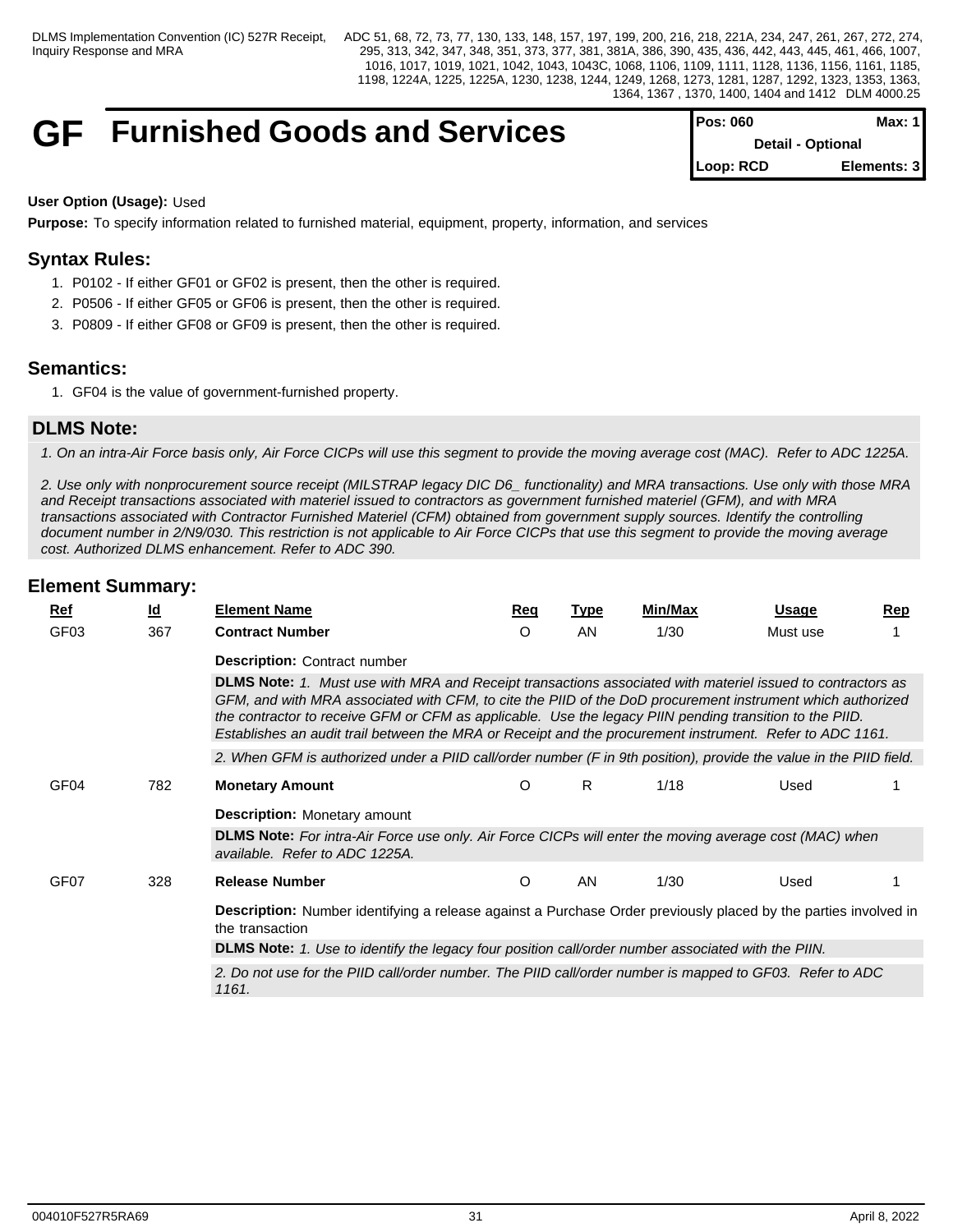## **N9** Reference Identification

| <b>IPos: 090</b>         | Max: 51     |  |
|--------------------------|-------------|--|
| <b>Detail - Optional</b> |             |  |
| Loop: RCD                | Elements: 4 |  |

## **User Option (Usage):** Used

**Purpose:** To transmit identifying information as specified by the Reference Identification Qualifier

## **Syntax Rules:**

- 1. R0203 At least one of N902 or N903 is required.
- 2. C0605 If N906 is present, then N905 is required.

## **Semantics:**

- 1. N906 reflects the time zone which the time reflects.
- 2. N907 contains data relating to the value cited in N902.

## **DLMS Note:**

*Use multiple repetitions as needed to define unique data associated with the transaction.* 

## **Element Summary:**

| <b>Ref</b> | $\underline{\mathsf{Id}}$ |                                                           | <b>Element Name</b>                                                                                                                                                                                                       | <b>Reg</b> | <b>Type</b> | Min/Max | <b>Usage</b> | Rep |  |  |  |
|------------|---------------------------|-----------------------------------------------------------|---------------------------------------------------------------------------------------------------------------------------------------------------------------------------------------------------------------------------|------------|-------------|---------|--------------|-----|--|--|--|
| N901       | 128                       |                                                           | <b>Reference Identification Qualifier</b>                                                                                                                                                                                 | M          | ID          | 2/3     | Must use     |     |  |  |  |
|            |                           | Description: Code qualifying the Reference Identification |                                                                                                                                                                                                                           |            |             |         |              |     |  |  |  |
|            |                           |                                                           | DLMS Note: 1. Use codes TG and SI (when applicable) in inquiries on delinquent MRA to identify the shipment                                                                                                               |            |             |         |              |     |  |  |  |
|            |                           | unit.                                                     |                                                                                                                                                                                                                           |            |             |         |              |     |  |  |  |
|            |                           |                                                           | 2. The following codes are authorized.                                                                                                                                                                                    |            |             |         |              |     |  |  |  |
|            |                           |                                                           | Code Name                                                                                                                                                                                                                 |            |             |         |              |     |  |  |  |
|            |                           | 16                                                        | Military Interdepartmental Purchase Request (MIPR) Number                                                                                                                                                                 |            |             |         |              |     |  |  |  |
|            |                           |                                                           | <b>DLMS Note:</b>                                                                                                                                                                                                         |            |             |         |              |     |  |  |  |
|            |                           |                                                           | 1. Use for receipts to identify the MIPR number for tracking in-process maintenance, otherwise, do not<br>use.                                                                                                            |            |             |         |              |     |  |  |  |
|            |                           |                                                           | 2. DLMS enhancement; see introductory DLMS note 5a.                                                                                                                                                                       |            |             |         |              |     |  |  |  |
|            |                           | 43                                                        | <b>Supporting Document Number</b>                                                                                                                                                                                         |            |             |         |              |     |  |  |  |
|            |                           |                                                           | <b>DLMS Note:</b>                                                                                                                                                                                                         |            |             |         |              |     |  |  |  |
|            |                           |                                                           | 1. Use in receipt and historical receipt transactions to identify the Receipted Materiel Reference<br>Document Number. Authorized DLMS enhancement under DLA industrial activity support agreement.<br>Refer to ADC 1128. |            |             |         |              |     |  |  |  |
|            |                           |                                                           | 2. Use in procurement source receipt and historical receipt transactions when a document number is<br>needed in addition to the contract number. Identify the controlling contract number in the 2/CS/020<br>segment.     |            |             |         |              |     |  |  |  |
|            |                           |                                                           | 3. Authorized DLMS enhancement for commercial repair returns shipped on a Reparable Receiving<br>Report with a MILSTRIP document number. DLMS enhancement; see introductory DLMS note 5b.<br>Refer to ADC 1268.           |            |             |         |              |     |  |  |  |
|            |                           | 55                                                        | Sequence Number                                                                                                                                                                                                           |            |             |         |              |     |  |  |  |
|            |                           |                                                           | <b>DLMS Note:</b>                                                                                                                                                                                                         |            |             |         |              |     |  |  |  |
|            |                           |                                                           | 1. For USAMMA Medical use in ARI/receipt transactions to identify the sort sequence number.                                                                                                                               |            |             |         |              |     |  |  |  |
|            |                           |                                                           | 2. DLMS Component-unique enhancement. See introductory DLMS note 5e.                                                                                                                                                      |            |             |         |              |     |  |  |  |
|            |                           | 6E                                                        | Map Reference                                                                                                                                                                                                             |            |             |         |              |     |  |  |  |
|            |                           |                                                           | <b>DLMS Note:</b>                                                                                                                                                                                                         |            |             |         |              |     |  |  |  |
|            |                           |                                                           | For receipt of mapping products, use to identify the National Geospatial-Intelligence Agency (NGA)<br>Reference Number (NRN). Use with due-in and ARI/PMR for mapping products, Authorized DLMS                           |            |             |         |              |     |  |  |  |

*migration enhancement. See DLMS introductory note 5g.*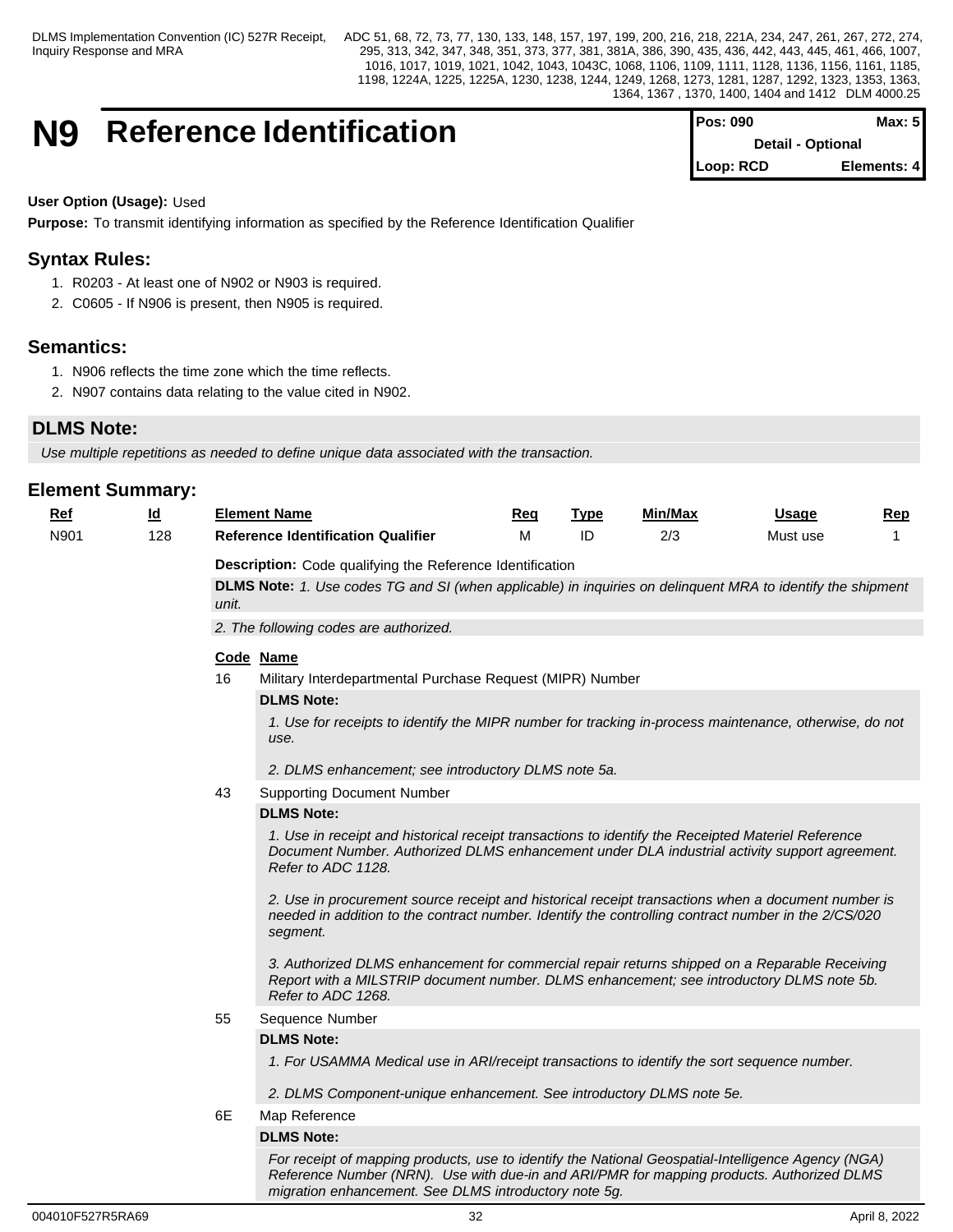## **Code Name**

6G Map Number

## **DLMS Note:**

*For receipt of mapping products, use to identify the map edition number. Authorized DLMS migration enhancement. See DLMS introductory note 5g.*

6R Provider Control Number

## **DLMS Note:**

*Used in receipt, and historical receipt, transactions to identify the Distribution Standard System Operations Control Number. Authorized DLMS migration enhancement. See DLMS introductory note 5g.*

74 Work Breakdown Structure (WBS)

## **DLMS Note:**

*Use in receipt and historical receipt transactions. Authorized DLMS enhancement under DLA industrial activity support agreement. Refer to ADC 1128.*

77 Work Package

## **DLMS Note:**

*Use in receipt and historical receipt transactions to identify a maintenance work order number. Authorized DLMS enhancement under DLA industrial activity support agreement. Refer to ADC 1128.*

## 86 Operation Number

#### **DLMS Note:**

*1. Use to identify the Key Operation (KO) Number associated with the JO.* 

*2. Authorized DLMS enhancement under DLA industrial activity support agreement. Refer to ADC 381.*

98 Container/Packaging Specification Number

#### **DLMS Note:**

*This is used to represent DLMS data element "Disposition Services Container Identification (ID)". Authorized DLMS enhancement for use by DLA Disposition Services in receipt and historical receipt transactions. Refer to ADC 442.*

## 9R Job Order Number

#### **DLMS Note:**

*1. Use to identify Job Order (JO) Number.* 

*2. Authorized DLMS enhancement under DLA industrial activity support agreement. Refer to ADC 381.*

A3 Assignment Number

## **DLMS Note:**

*Assign a sequential number to receipt transactions for each 2/RCD/40 loop iteration used with the controlling number identified in either the 2/CS/20 segment or 2/N9/30 segment. In the first 2/RCD/40 loop iteration for a single controlling number, cite numeric 1; increase incrementally by one in each subsequent loop iteration for that controlling number. When reversing a receipt transaction, must cite the previously assigned number in the original receipt transaction in conjunction with the controlling number, for the RCD loop being reversed. This use is an authorized DLMS migration enhancement. See DLMS introductory note 5g.*

## AH Agreement Number

#### **DLMS Note:**

*1. Use as needed for receipts to identify the Depot Maintenance Inter-Service Support Agreement (DMISA) number for tracking in-process maintenance, otherwise, do not use.*

*2. DLMS enhancement; see introductory DLMS note 5a.*

CO Customer Order Number

## **DLMS Note:**

**DLMS Note:**

*1. Use to identify the Customer Order Acceptance Record (COAR) applicable to the Job Order Number.*

*2. Authorized DLMS enhancement under DLA industrial activity support agreement. Refer to ADC 381 (or as applicable).*

CR Customer Reference Number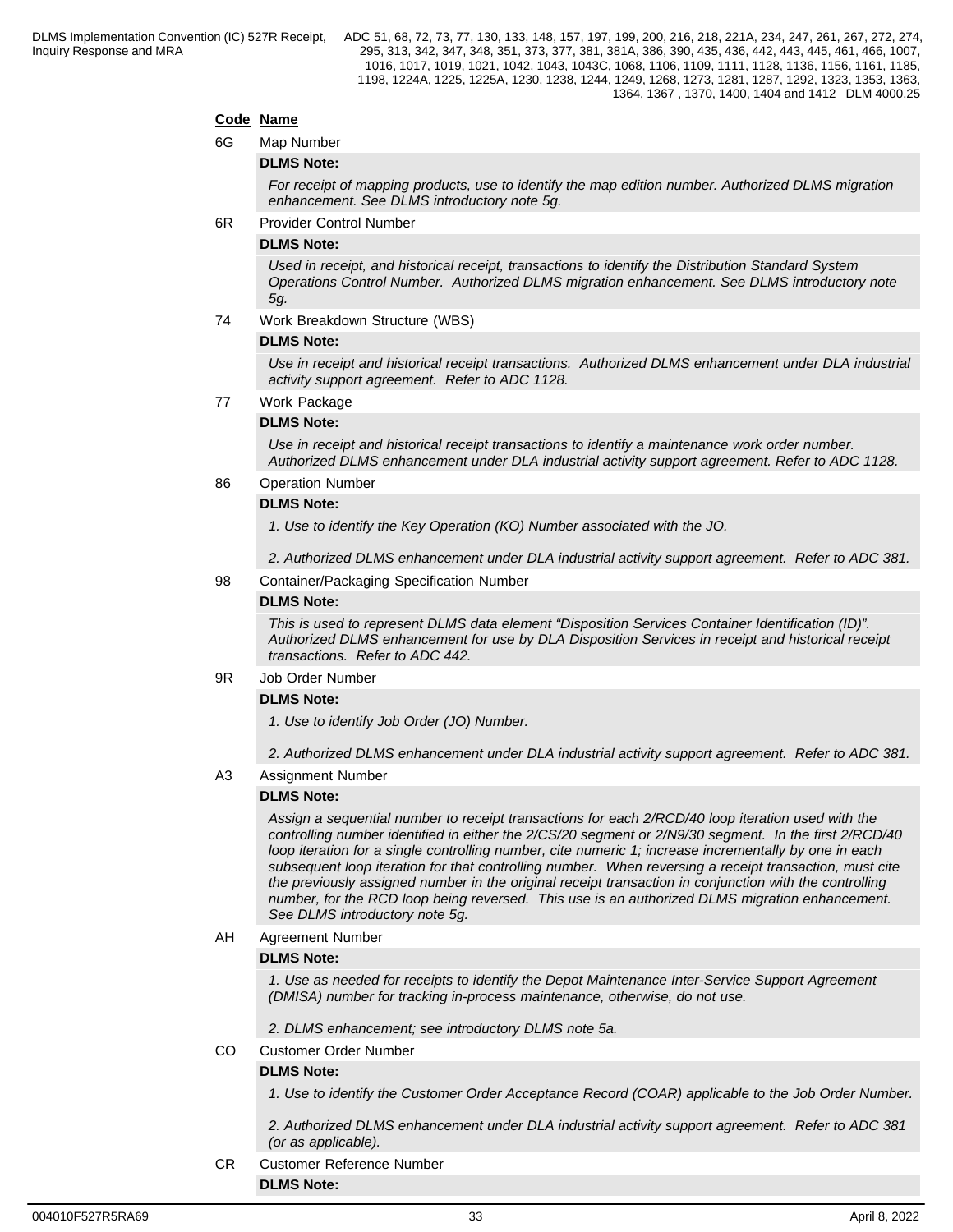## **Code Name**

*1. Use in Receipt transactions to perpetuate the Customer Reference Number from the PMR to cross-reference to the requisition number under which the materiel was ordered, when it differs from the turn-in/return document number used with Code TN. This is applicable to directed return of discrepant/deficient materiel, and other types of retrograde shipments.*

*2. DLMS enhancement. Refer to ADC 1249.*

CT Contract Number

## **DLMS Note:**

*1. Use with nonprocurement source transactions when a procurement instrument identifier (PIID) is needed in addition to the transaction number for transaction tracking purposes. Use the legacy PIIN pending transition to the PIID. Identify the controlling transaction number in 2/N9/030.*

*2. When procurement is authorized under a PIID call/order number (F in 9th position), provide the value in the PIID field. Refer to ADC 1161.*

#### FS Final Sequence Number

#### **DLMS Note:**

*1. Use only for TVR MRAs and AMMA receipts as a final receipt indicator. Cite Z in N902 as the Final Receipt Indicator.*

*2. The Final Receipt Indicator is used for TVR MRA and AMMA receipts to communicate that customer/site does not expect additional receipts. The customer knows additional receipts are not expected because the total order quantity has been receipted, the remaining quantity has been cancelled by the customer, or the customer and vendor are otherwise in agreement regarding a quantity lower than the order quantity.*

*3. Authorized DLMS migration enhancement. See DLMS introductory note 5g.*

## IF Issue Number

## **DLMS Note:**

*Use in receipt and historical receipt transactions to identify the Original Issue Document Number. Authorized DLMS enhancement under DLA industrial activity support agreement. Refer to ADC 1128.*

## OR Order/Paragraph Number

## **DLMS Note:**

*1. For use with CAV receipt, to identify the legacy 4-position call/order number associated with a PIIN. Authorized DLMS migration enhancement for CAV use. See DLMS introductory note 5g.*

*2. Do not use for the PIID call/order number. Refer to ADC 1161.*

#### Q9 Repair Order Number

#### **DLMS Note:**

*Identifies the Associated Commercial Asset Visibility (CAV) Repair Document Number. Use to cite the appropriate repair document number (i.e., CAV Repair Cycle Document Number or CAV-Organic Repair Module (CAV-ORM) Repair Component Document Number), depending upon applicability. CAV uses with CAV Detail record, which is Navy CAV nonstandard use of a receipt transaction for a non balance affecting transaction. Only authorized for use with LIN01 code 'Y-CAV Detail Record'. Refer to ADC 342 and ADC 461.*

QQ Unit Number

## **DLMS Note:**

*1. For Medical use in receipt transactions to identify the Assembly Control Number for medical/surgical component assembly.*

*2. The Assembly Control Number is used to identify the specific medical assembly. It is permanently assigned to each Assembly Set by the requisitioning service for identification and control. Authorized DLMS migration enhancement. See DLMS introductory note 5g.*

*3. A data maintenance action was approved in version 5010. The approved code/name is "CNA -Assembly Control Number".*

## QR Quality Report Number

**DLMS Note:**

*1. When applicable, use to cite the associated PQDR report control number (RCN) for exhibit tracking.*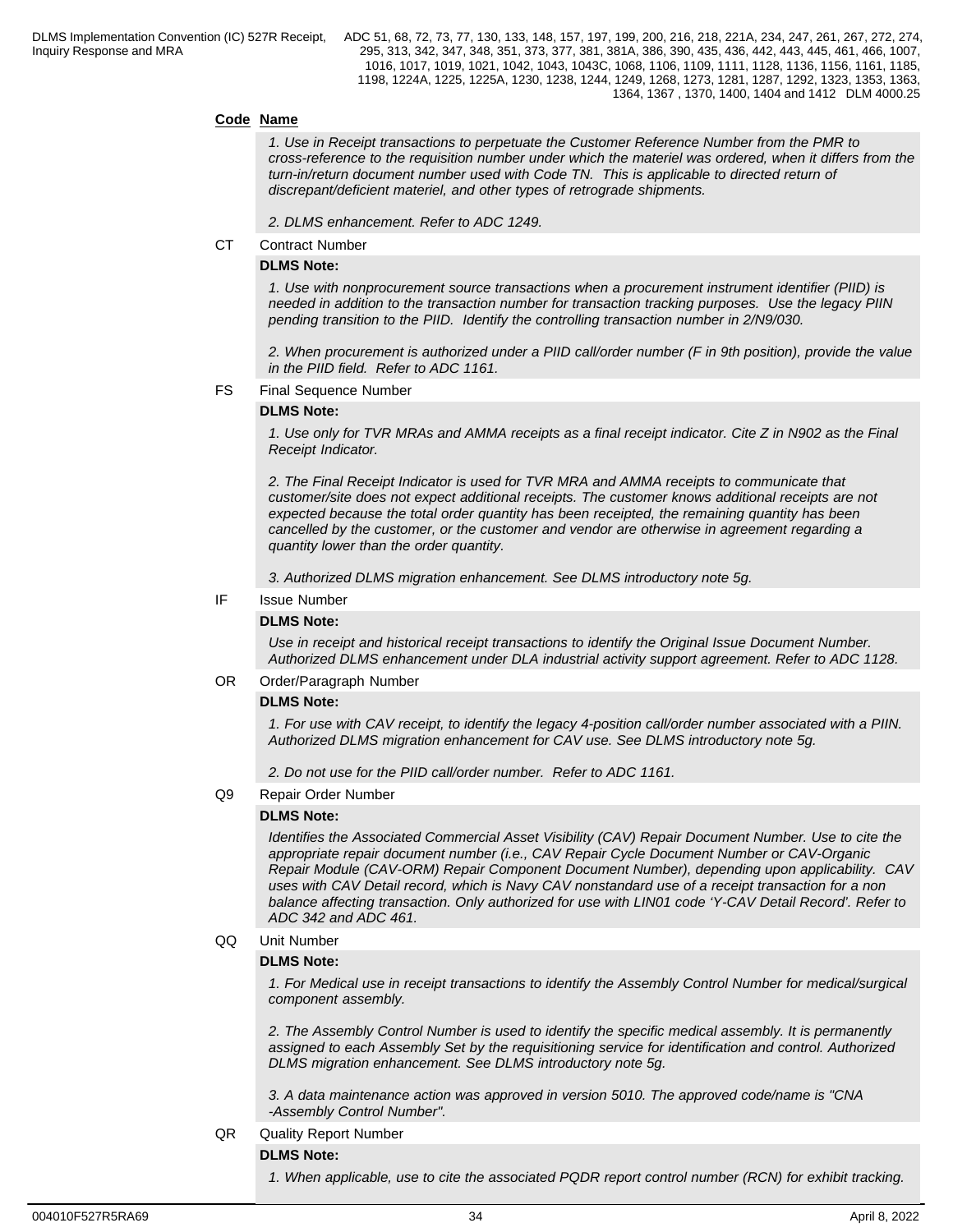## **Code Name**

*2. Authorized DLMS enhancement. Refer to ADC 1007.*

SI Shipper's Identifying Number for Shipment (SID)

#### **DLMS Note:**

*Use in procurement source receipt and historical receipt transactions to cite the vendor's shipment number shown on the shipping documentation. Use in inquiries on procurement source receipts to cite the vendor shipment number when known.*

#### SS Split Shipment Number

#### **DLMS Note:**

*1. Use in receipts and MRAs to identify the partial shipment indicator previously assigned when a line item was consigned as split or partial shipment.*

- *2. DLMS enhancement; see introductory DLMS note 5a.*
- TG Transportation Control Number (TCN)

### **DLMS Note:**

*1. Must use TCN with inquiries on delinquent MRA.*

*2. Use with MRA and receipt transactions when available. Authorized DLMS migration enhancement; see introductory DLMS note 5g.*

*3. DLA Disposition Services Field Offices must include the TCN provided in the 856S Shipment Status, or on the shipment documentation (e.g., Military Shipping Label, Bill of Lading), in the receipt, historical receipt, and TRA transaction. Refer to ADC 442 and ADC 1111.*

#### UV Range Number

## **DLMS Note:**

*CAV uses with receipt transactions to cite the CAV Repair Cycle Document Number (RCDN) range. The RCDN range is a 28 position field. The first 14 positions identify the RCDN Range Start. The remaining 14 positions identify the RCDN Range End. Refer to ADC 342.*

#### VR Vendor ID Number

#### **DLMS Note:**

*1. Use only for AMMA purchase card receipts. Use to identify the Vendor Reference Number (i.e., the CARE (Customer Automation and Reporting Environment) invoice number that will be populated on AMMA purchase card receipts). This value will help with issue resolution and reconciliation. CARE is a web-based electronic access system developed by U. S. Bank that will invoice BSM for purchase card transactions.*

*2. Authorized DLMS migration enhancement. See DLMS introductory note 5g.*

## W1 Disposal Turn-In Document Number

## **DLMS Note:**

*1. Use only in receipt and historical receipt transactions to identify the transaction number assigned to materiel which is condemned upon receipt and then sent directly to disposal.*

*2. DLMS enhancement; see introductory DLMS note 5a.*

#### W8 Suffix **Suffix Suffix Suffix Suffix Suffix Suffix SUFFIX SUFFIX SUFFIX**

#### **DLMS Note:**

*Use in conjunction with the transaction document number cited at 2/N901/030 Code TN Use in non-procurement source receipts, MRAs, inquiries for delinquent MRA, and TRA transactions, to identify the suffix code assigned when a partial supply action previously occurred.*

## WO Work Order Number

#### **DLMS Note:**

*1. For Medical use in ARI/Receipt transactions to identify the Build Directive Number (BDN) for medical/surgical component assembly.*

*2. A BDN identifies a given Build Directive. The BDN is used to identify a specific initiative to build medical set A first position of 1 or 2 indicates a locally established Build Directive, while a 7 or 8 indicates a DEPMEDS Build established by the Assembly Manager. A first position of 1 or 7 identifies minor BDN's while a 2 or 8 identifies major BDN's An alpha in the first position identifies an assembly of components which were not packed in the original major BDN.*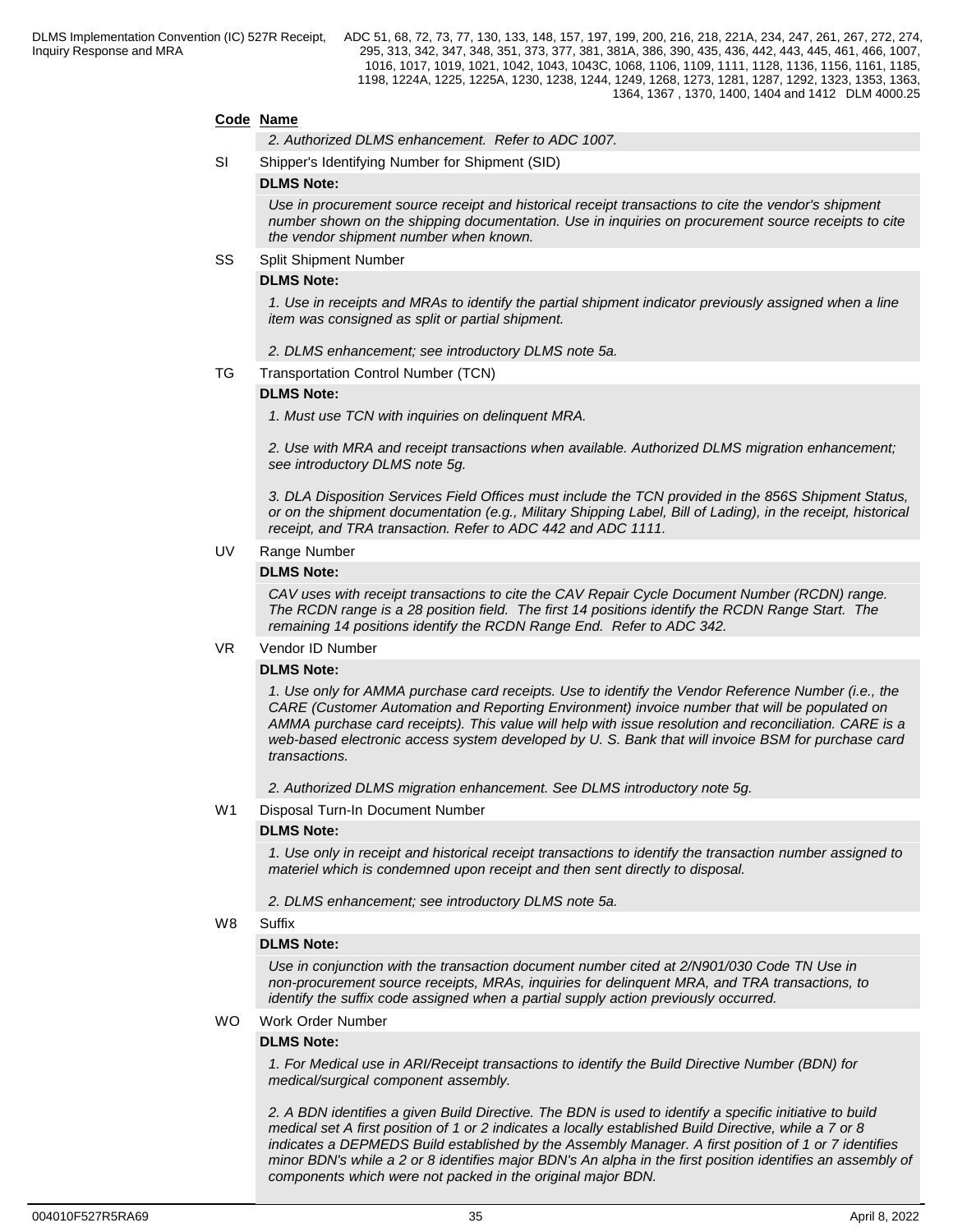## **Code Name**

*3. A data maintenance action was approved in version 5010. The approved code/name is "BDN - Build Directive Number".*

*4. DLMS Component-unique enhancement. See introductory DLMS note 5e.*

X8 Secondary Suffix Code Indicator

#### **DLMS Note:**

*1. This is the suffix code used in MILSTRAP receipt transactions to differentiate transactions when all data elements, other than quantity, are the same except for the Supply Condition Code (SCC) of the materiel being received. When required, consecutive receipt suffix codes are assigned beginning with A. Use of multiple RCD loops, rather than multiple transactions with suffix codes, should be planned for future implementations.* 

*2. Future streamlined data; see introductory DLMS note 5c. Under DLMS, the RCD loop can be used to accommodate multiple SCCs within a single receipt transaction, rather than use multiple transactions with suffix codes.*

X9 Internal Control Number

#### **DLMS Note:**

*1. DSS uses to identify the document number associated with Army local procurement receipts (per DLA DSS DIC Z4S). The controlling contract number is in 2/CS/20. This use is an authorized DLMS migration enhancement. See DLMS introductory note 5g.*

*2. Contractor's Reference Number is used to indicate the unique number used by the CAV II System to identify and track EDI transactions. Refer to ADC 342.*

#### YM Resource Screening Reference

#### **DLMS Note:**

*This is used to represent DLMS data element "Disposition Services Accumulation Number". Accumulations are groups of reutilization eligible materiel received at DRMOs over a span of a week. Accumulations enable reutilization eligible materiel to move through the DLA Disposition Services screening cycles in groups and help facilitate walk-in screening. This number must be passed on receipt transactions so that the DLA Disposition Services ICP can age the inventory properly, thereby ensuring that the property is made available for requisitioning to the right groups of people at the right times according to Disposition Services logic. Authorized DLMS enhancement for use by DLA Disposition Services in receipt and historical receipt transactions. Refer to ADC 442.*

#### FCN Assigned Contract Number

#### **DLMS Note:**

*This is used to represent DLMS Data element ''Sales Contract Number.'' DLA Disposition Services Field Office uses this number to associate property to a sales contract.*

#### PWC Preliminary Work Candidate Number

#### **DLMS Note:**

*1. Use to identify a Requisition Alert Document Number.* 

*2. Used by Navy Shipyards to associate the requisition follow-up with a previously submitted requisition alert.* 

*3. Authorized DLMS enhancement under DLA industrial activity support agreement. Refer to ADC 381.*

N904 373 **Date** O DT 8/8 Used 1

N902 127 **Reference Identification** X AN 1/30 Must use 1 **Description:** Reference information as defined for a particular Transaction Set or as specified by the Reference

Identification Qualifier

|  | <b>Description:</b> Date expressed as CCYYMMDD |  |  |  |
|--|------------------------------------------------|--|--|--|
|  |                                                |  |  |  |

**DLMS Note:** *Use with 2/N901/090 code SI in CAV transactions to indicate the DD250 date.* 

N907 C040 **Reference Identifier** O Comp Used 1

**Description:** To identify one or more reference numbers or identification numbers as specified by the Reference Qualifier **Syntax:**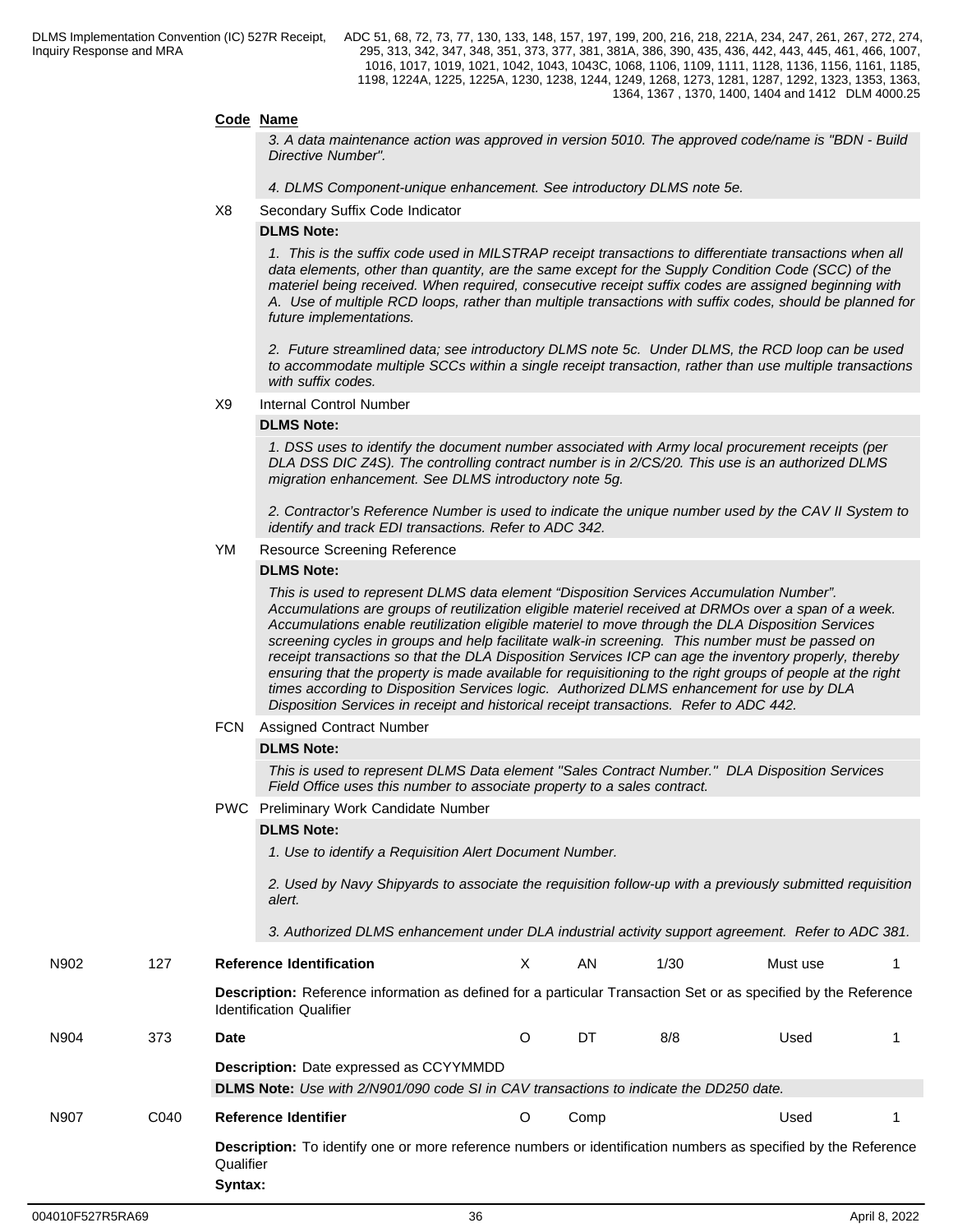| DLMS Implementation Convention (IC) 527R Receipt,<br>Inquiry Response and MRA |                           |                |                                                                               |                                                                        |     |      |         | ADC 51, 68, 72, 73, 77, 130, 133, 148, 157, 197, 199, 200, 216, 218, 221A, 234, 247, 261, 267, 272, 274,<br>295, 313, 342, 347, 348, 351, 373, 377, 381, 381A, 386, 390, 435, 436, 442, 443, 445, 461, 466, 1007,<br>1016, 1017, 1019, 1021, 1042, 1043, 1043C, 1068, 1106, 1109, 1111, 1128, 1136, 1156, 1161, 1185,<br>1198, 1224A, 1225, 1225A, 1230, 1238, 1244, 1249, 1268, 1273, 1281, 1287, 1292, 1323, 1353, 1363,<br>1364, 1367, 1370, 1400, 1404 and 1412 DLM 4000.25                             |                |
|-------------------------------------------------------------------------------|---------------------------|----------------|-------------------------------------------------------------------------------|------------------------------------------------------------------------|-----|------|---------|-------------------------------------------------------------------------------------------------------------------------------------------------------------------------------------------------------------------------------------------------------------------------------------------------------------------------------------------------------------------------------------------------------------------------------------------------------------------------------------------------------------|----------------|
| <u>Ref</u>                                                                    | $\underline{\mathsf{Id}}$ |                | <b>Element Name</b>                                                           |                                                                        | Req | Type | Min/Max | Usage                                                                                                                                                                                                                                                                                                                                                                                                                                                                                                       | $\mathbf{Rep}$ |
|                                                                               |                           |                | 1. P0304 - If either C04003 or C04004 is present, then the other is required. |                                                                        |     |      |         |                                                                                                                                                                                                                                                                                                                                                                                                                                                                                                             |                |
|                                                                               |                           |                | 2. P0506 - If either C04005 or C04006 is present, then the other is required. |                                                                        |     |      |         |                                                                                                                                                                                                                                                                                                                                                                                                                                                                                                             |                |
| N907-01                                                                       | 128                       |                | <b>Reference Identification Qualifier</b>                                     |                                                                        | м   | ID   | 2/3     | Must use                                                                                                                                                                                                                                                                                                                                                                                                                                                                                                    | 1              |
|                                                                               |                           |                | Description: Code qualifying the Reference Identification                     |                                                                        |     |      |         |                                                                                                                                                                                                                                                                                                                                                                                                                                                                                                             |                |
|                                                                               |                           |                | SI to identify secondary transportation numbers.                              |                                                                        |     |      |         | DLMS Note: 1. Use one or more of codes 08, 97, AW, BL, BM, IZ, K1, K2, K3, WY, or ZH with N901 Code TG or                                                                                                                                                                                                                                                                                                                                                                                                   |                |
|                                                                               |                           |                | 2. The following codes are authorized.                                        |                                                                        |     |      |         |                                                                                                                                                                                                                                                                                                                                                                                                                                                                                                             |                |
|                                                                               |                           |                | 3. The following codes are DLMS enhancements; see introductory DLMS note 5a.  |                                                                        |     |      |         |                                                                                                                                                                                                                                                                                                                                                                                                                                                                                                             |                |
|                                                                               |                           |                | Code Name                                                                     |                                                                        |     |      |         |                                                                                                                                                                                                                                                                                                                                                                                                                                                                                                             |                |
|                                                                               |                           | 08             | Carrier Assigned Package Identification Number                                |                                                                        |     |      |         |                                                                                                                                                                                                                                                                                                                                                                                                                                                                                                             |                |
|                                                                               |                           |                | <b>DLMS Note:</b>                                                             |                                                                        |     |      |         |                                                                                                                                                                                                                                                                                                                                                                                                                                                                                                             |                |
|                                                                               |                           |                |                                                                               | Use to identify the shipment unit small package identification number. |     |      |         |                                                                                                                                                                                                                                                                                                                                                                                                                                                                                                             |                |
|                                                                               |                           | 1Y             | <b>Repair Action Number</b>                                                   |                                                                        |     |      |         |                                                                                                                                                                                                                                                                                                                                                                                                                                                                                                             |                |
|                                                                               |                           |                | <b>DLMS Note:</b>                                                             |                                                                        |     |      |         |                                                                                                                                                                                                                                                                                                                                                                                                                                                                                                             |                |
|                                                                               |                           |                | applicable.                                                                   |                                                                        |     |      |         | 1. Use in conjunction with N901 code AH for receipts to identify the DMISA line number when                                                                                                                                                                                                                                                                                                                                                                                                                 |                |
|                                                                               |                           |                |                                                                               | Increment 1.1, scheduled for February 2009.                            |     |      |         | 2. For Commercial Asset Visibility (CAV) receipts, temporary use of qualifier '1Y' to identify the<br>CLIN/SUBCLIN is acknowledged for CAV systems which have already programmed for '1Y'. New and<br>future CAV implementations should use 2/N907/90 qualifier C7 to identify CLIN/SUBCLIN. Current CAV<br>users of 1Y shall transition to qualifier C7 as soon as possible, and 1Y shall no longer be used for<br>CLIN/SUBCLIN. Navy anticipates CAV II DLMS changes will be incorporated in the Navy ERP |                |
|                                                                               |                           | 97             | Package Number                                                                |                                                                        |     |      |         |                                                                                                                                                                                                                                                                                                                                                                                                                                                                                                             |                |
|                                                                               |                           |                | <b>DLMS Note:</b>                                                             |                                                                        |     |      |         |                                                                                                                                                                                                                                                                                                                                                                                                                                                                                                             |                |
|                                                                               |                           |                |                                                                               | Use to identify the shipment unit package identification number.       |     |      |         |                                                                                                                                                                                                                                                                                                                                                                                                                                                                                                             |                |
|                                                                               |                           | AW             | Air Waybill Number                                                            |                                                                        |     |      |         |                                                                                                                                                                                                                                                                                                                                                                                                                                                                                                             |                |
|                                                                               |                           | BL             | Government Bill of Lading                                                     |                                                                        |     |      |         |                                                                                                                                                                                                                                                                                                                                                                                                                                                                                                             |                |
|                                                                               |                           | BM             | <b>Bill of Lading Number</b>                                                  |                                                                        |     |      |         |                                                                                                                                                                                                                                                                                                                                                                                                                                                                                                             |                |
|                                                                               |                           | C7             | <b>Contract Line Item Number</b>                                              |                                                                        |     |      |         |                                                                                                                                                                                                                                                                                                                                                                                                                                                                                                             |                |
|                                                                               |                           |                | <b>DLMS Note:</b>                                                             |                                                                        |     |      |         |                                                                                                                                                                                                                                                                                                                                                                                                                                                                                                             |                |
|                                                                               |                           |                | note 5g.                                                                      |                                                                        |     |      |         | For use in Commercial Asset Visibility (CAV) receipts to identify the CLIN/SUBCLIN. Use in conjunction<br>with N901 code CT. Authorized DLMS migration enhancement for CAV use. See DLMS introductory                                                                                                                                                                                                                                                                                                       |                |
|                                                                               |                           | IZ             | Insured Parcel Post Number                                                    |                                                                        |     |      |         |                                                                                                                                                                                                                                                                                                                                                                                                                                                                                                             |                |
|                                                                               |                           |                | <b>DLMS Note:</b>                                                             |                                                                        |     |      |         |                                                                                                                                                                                                                                                                                                                                                                                                                                                                                                             |                |
|                                                                               |                           |                |                                                                               | Use to identify the shipment unit registered mail number.              |     |      |         |                                                                                                                                                                                                                                                                                                                                                                                                                                                                                                             |                |
|                                                                               |                           | K1             | Foreign Military Sales Notice Number                                          |                                                                        |     |      |         |                                                                                                                                                                                                                                                                                                                                                                                                                                                                                                             |                |
|                                                                               |                           | K <sub>2</sub> | <b>Certified Mail Number</b>                                                  |                                                                        |     |      |         |                                                                                                                                                                                                                                                                                                                                                                                                                                                                                                             |                |
|                                                                               |                           | K3             | <b>Registered Mail Number</b>                                                 |                                                                        |     |      |         |                                                                                                                                                                                                                                                                                                                                                                                                                                                                                                             |                |
|                                                                               |                           |                | <b>DLMS Note:</b>                                                             |                                                                        |     |      |         |                                                                                                                                                                                                                                                                                                                                                                                                                                                                                                             |                |
|                                                                               |                           |                |                                                                               | Use to identify the shipment unit registered mail number.              |     |      |         |                                                                                                                                                                                                                                                                                                                                                                                                                                                                                                             |                |
|                                                                               |                           | W8             | Suffix                                                                        |                                                                        |     |      |         |                                                                                                                                                                                                                                                                                                                                                                                                                                                                                                             |                |
|                                                                               |                           |                | <b>DLMS Note:</b>                                                             |                                                                        |     |      |         |                                                                                                                                                                                                                                                                                                                                                                                                                                                                                                             |                |
|                                                                               |                           |                |                                                                               |                                                                        |     |      |         | When used in association with the Requisition Alert Document Number (Qualifier PWC, above), this will<br>be the requisition alert document suffix. The Requisition Alert Document Number Suffix is an<br>Authorized DLMS enhancement under DLA industrial activity support agreement. Refer to ADC 381.                                                                                                                                                                                                     |                |
|                                                                               |                           | WY.            | Waybill Number                                                                |                                                                        |     |      |         |                                                                                                                                                                                                                                                                                                                                                                                                                                                                                                             |                |
|                                                                               |                           | ZH             | Carrier Assigned Reference Number                                             |                                                                        |     |      |         |                                                                                                                                                                                                                                                                                                                                                                                                                                                                                                             |                |
|                                                                               |                           |                | <b>DLMS Note:</b>                                                             |                                                                        |     |      |         |                                                                                                                                                                                                                                                                                                                                                                                                                                                                                                             |                |
|                                                                               |                           |                |                                                                               | Use to identify the shipment unit express mail number.                 |     |      |         |                                                                                                                                                                                                                                                                                                                                                                                                                                                                                                             |                |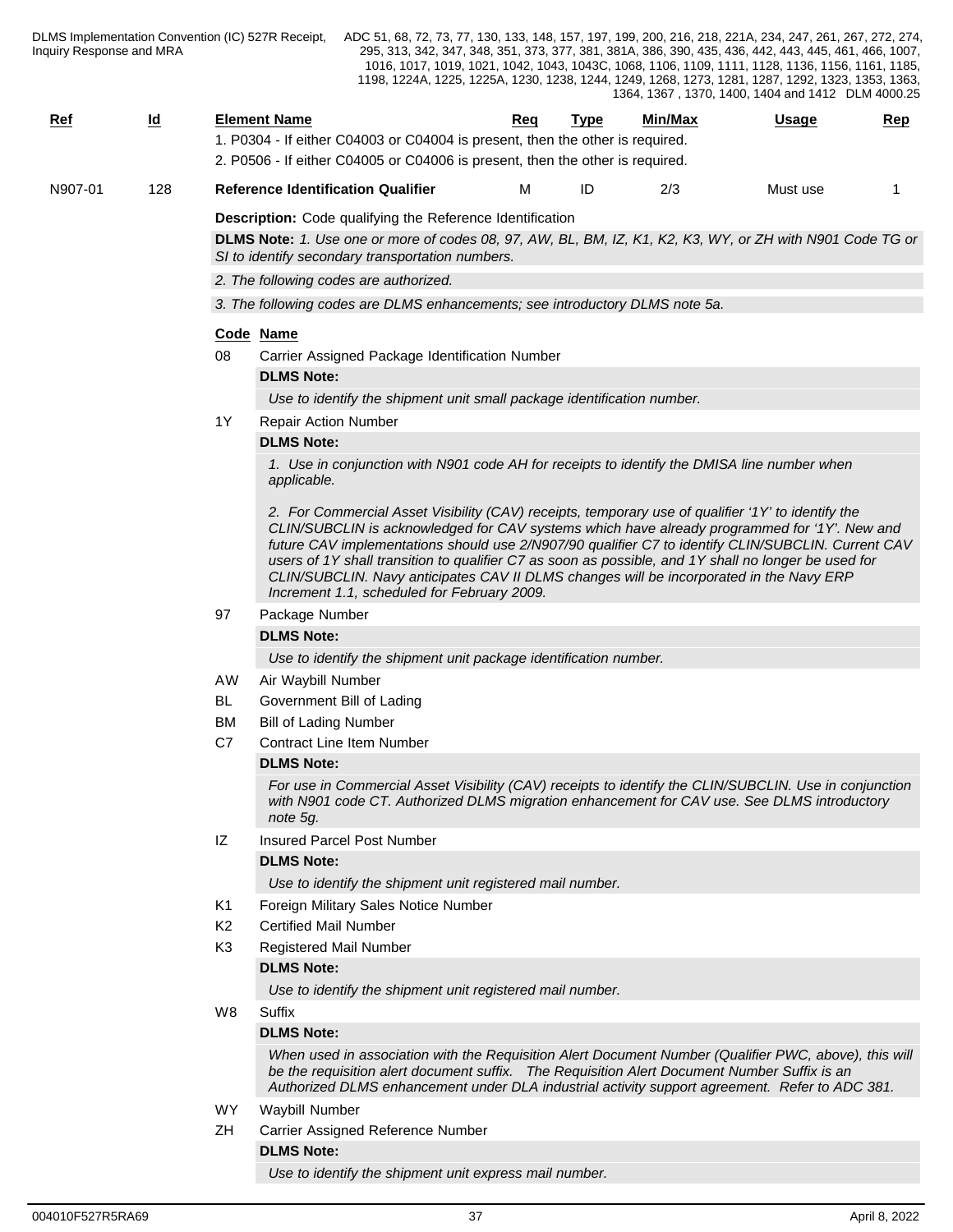## **Code Name**

|         |     | <b>BCI</b> | <b>Basic Contract Line Item Number</b>                                                                                                                                           |    |      |          |  |
|---------|-----|------------|----------------------------------------------------------------------------------------------------------------------------------------------------------------------------------|----|------|----------|--|
|         |     |            | <b>DLMS Note:</b>                                                                                                                                                                |    |      |          |  |
|         |     |            | This is used to represent DLMS Data element "Sales Contract Line Item Number". DLA Disposition<br>Services uses in conjunction with the Sales Contract Number at 2/N901/090/FCN. |    |      |          |  |
| N907-02 | 127 |            | <b>Reference Identification</b>                                                                                                                                                  | ΑN | 1/30 | Must use |  |
|         |     |            |                                                                                                                                                                                  |    |      |          |  |

**Description:** Reference information as defined for a particular Transaction Set or as specified by the Reference Identification Qualifier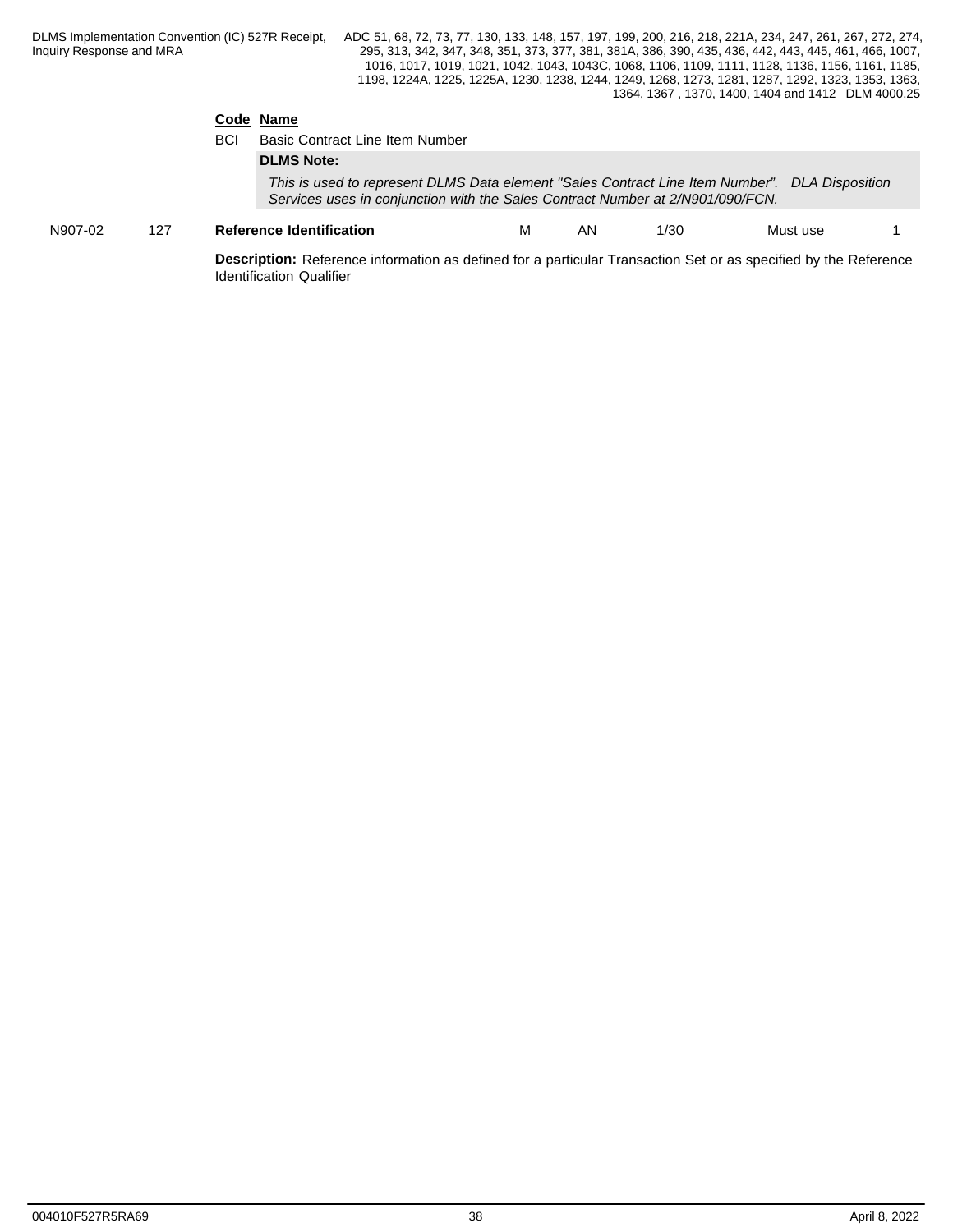## **AMT** Monetary Amount

| $Pos: 100$               | Max: 1       |
|--------------------------|--------------|
| <b>Detail - Optional</b> |              |
| Loop: RCD                | Elements: 21 |

**User Option (Usage):** Used

**Purpose:** To indicate the total monetary amount

## **DLMS Note:**

*Use as needed in receipt and historical receipt transactions for Army Medical Materiel Agreement (AMMA), for Commercial Asset Visibility (CAV), and when agreed to by trading partners. For intra-Air Force use with receipts and historical receipts to provide Latest Acquisition Cost (LAC). Use of this segment as noted is an authorized DLMS migration enhancement. See introductory DLMS note 5g.*

## **Element Summary:**

| <u>Re.</u>        | - 14<br>المستحدة | <b>Element Name</b>          | Req | Tvp. | Min/Max | <u>Usage</u> | Rep |
|-------------------|------------------|------------------------------|-----|------|---------|--------------|-----|
| AMT0 <sup>-</sup> | E O O<br>522     | <b>Amount Qualifier Code</b> | .   | IC   | ں ،     | Must use     |     |

**Description:** Code to qualify amount

**DLMS Note:** *1. DLMS transactions authorize an expanded unit price field size of 9 digits for dollars and 2 digits for cents. This is expressed as "R9.2" (R is the data element type indicating a decimal numeric data element). The decimal point is passed within the transaction; leading and trailing zeros are not transmitted. Use of the expanded field size is an authorized DLMS migration enhancement. See DLMS introductory note 5g.*

*2. If conversion to MILS legacy format is required, unit prices exceeding the legacy field size constraint will not be perpetuated. Refer to ADC 221A.*

*3. For DLMS use only the following codes are authorized.*

## **Code Name**

29 Estimated Price

## **DLMS Note:**

*Use when needed in receipt and historical receipt transactions to cite the estimated unit price of the item received.*

JJ Cost Basis

## **DLMS Note:**

*1. Use to identify the Latest Acquisition Cost (LAC). Under DLMS, express the latest acquisition cost as R9.2. R is the data element type indicating a decimal numeric data element. Pass the decimal point within the transaction; do not transmit leading and trailing zeros.*

*2. Except as noted below, this is a DLMS enhancement; see introductory DLMS note 5a.*

*3. Use for AMMA receipts to identify the acquisition unit price of the materiel. This price will allow valuation of inventory for receipts not against a purchase order.*

*4. For intra-Air Force use in wholesale receipts of property by the Air Force CICP to identify the updated latest acquisition cost for the item received.* 

NT Unit Value

## **DLMS Note:**

*1. Use when needed in receipt and historical receipt transactions to cite the standard unit price of the item received.*

*2. CAV temporarily uses 2/FA201/346 qualifier ZZ to identify the standard unit price, but this use conflicts with the intended DLMS purpose for qualifier ZZ. CAV shall transition to use of the AMT segment for standard unit price in lieu of 2/FA201/346/ ZZ.*

*3. Use as needed for DLA industrial activity support agreement. Refer to ADC 1128.*

AMT02 782 **Monetary Amount** M R 1/18 Must use 1

**Description:** Monetary amount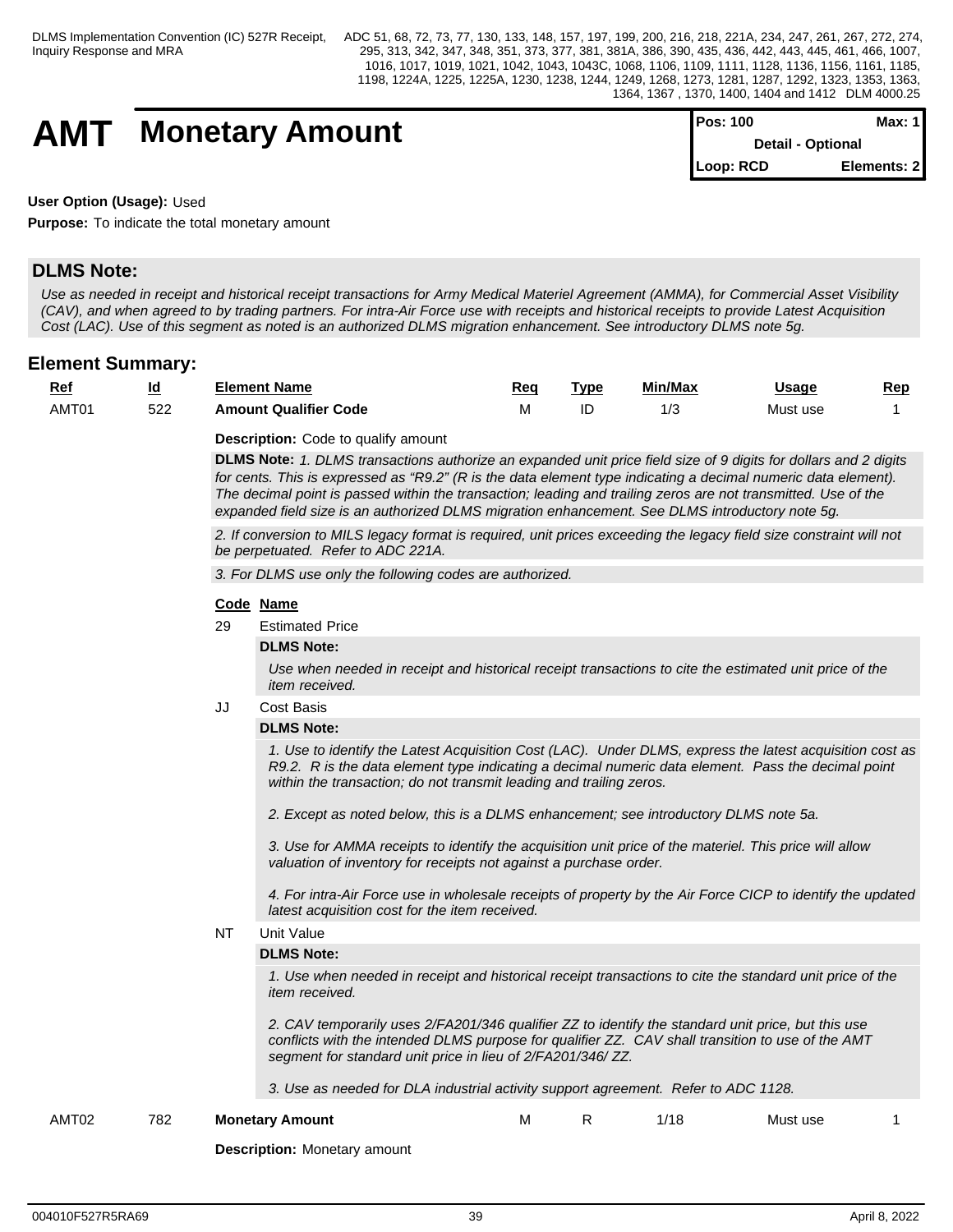## **NTE** Note/Special Instruction

| <b>IPos: 110</b> | Max: 5I                  |
|------------------|--------------------------|
|                  | <b>Detail - Optional</b> |
| Loop: RCD        | Elements: 2              |

## **User Option (Usage):** Used

**Purpose:** To transmit information in a free-form format, if necessary, for comment or special instruction

## **Comments:**

1. The NTE segment permits free-form information/data which, under ANSI X12 standard implementations, is not machine processable. The use of the NTE segment should therefore be avoided, if at all possible, in an automated environment.

## **DLMS Note:**

*1. Use of this segment requires manual intervention and should only be used in extraordinary circumstances.*

*2. The 2/NTE/110 segment is a DLMS enhancement. See introductory DLMS note 5a. Except as noted below, use only with 2/LIN01/010 Code Z.*

*3. Use of the NTE segment is an authorized DLMS enhancement for DLA Disposition Services in receipt and historical receipt transactions.*

## **Element Summary:**

| <u>Rei</u>        | Id<br>-- | Element Name             | Red | Type | Min/Max | Usage | Rep |
|-------------------|----------|--------------------------|-----|------|---------|-------|-----|
| NTE <sub>01</sub> | 363      | Note<br>. Reference Code |     | ID   | ں اں    | Used  |     |

**Description:** Code identifying the functional area or purpose for which the note applies

#### **Code Name**

NPD Nameplate Data

#### **DLMS Note:**

*DLA Disposition Services Field Office uses to provide the item name. The field office uses one repetition of the NTE segment to provide item name in the disposition services turn-in receipt acknowledgement (TRA) transaction to identify property received. Item name can be up to 48 characters. Authorized DLMS enhancement. Refer to ADC 1111.*

OCA Other Current Asset Description

#### **DLMS Note:**

*DLA Disposition Services users may use up to 5 repetitions of the NTE segment to provide a description of Disposal Turn-in document (DTID) materiel. DLA Disposition Services uses with receipt and historical receipt transactions. Not used with TRA transactions. Authorized DLMS enhancement for use by DLA Disposition Services. Refer to ADC 442 and ADC 1111.*

OTH Other Instructions

## NTE02 352 **Description** M AN 1/80 Must use 1

**Description:** A free-form description to clarify the related data elements and their content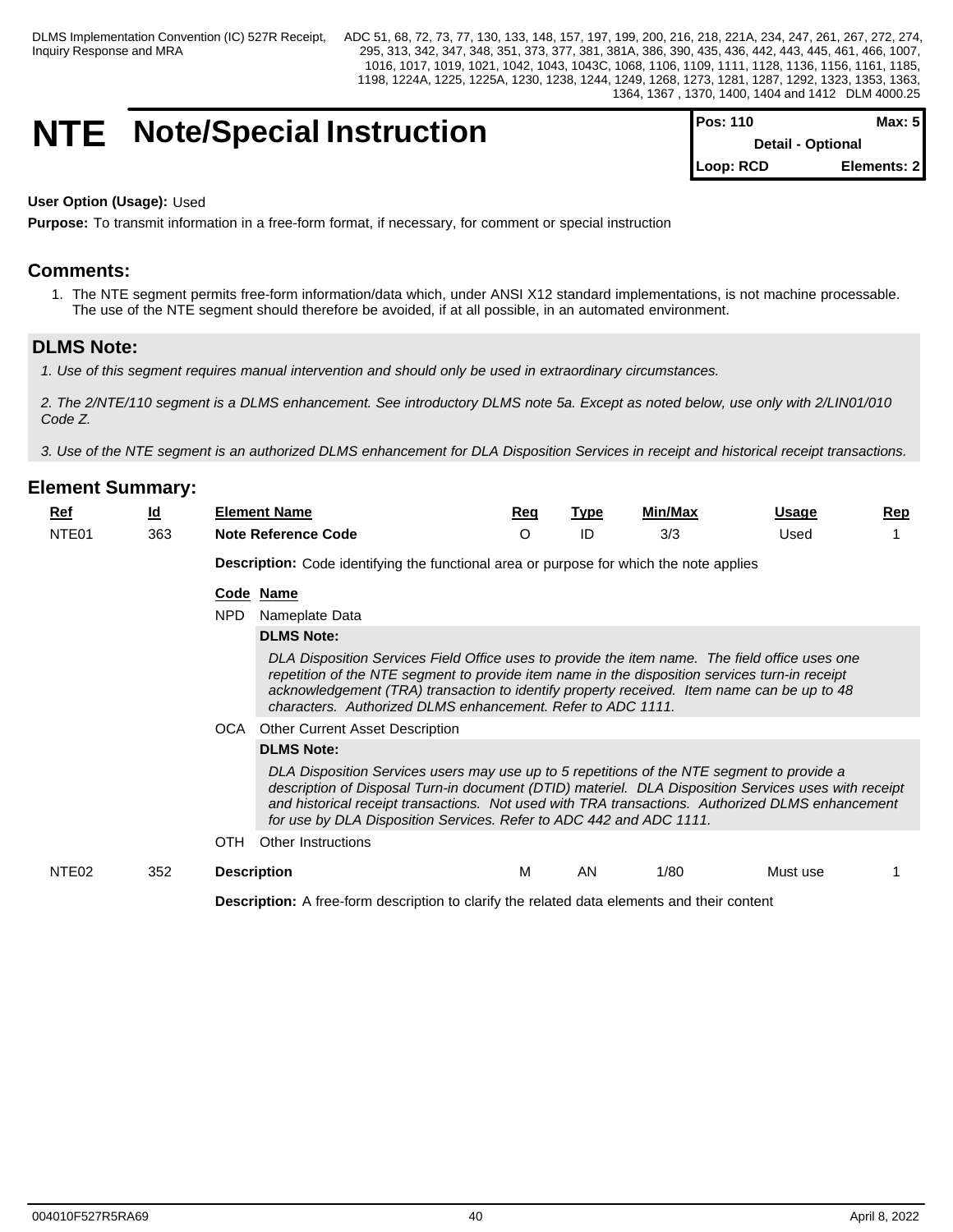# **G66 Transportation Instructions** Pos: 115

| IPos: 115                | Max: 51     |
|--------------------------|-------------|
| <b>Detail - Optional</b> |             |
| Loop: RCD                | Elements: 1 |

**User Option (Usage):** Used

**Purpose:** To specify transportation instructions relating to the shipment

## **DLMS Note:**

*Use only in security assistance MRAs and in inquiries on delinquent MRAs.* 

## **Element Summary:**

| <u>Ref</u> | Id<br>- | <b>Element Name</b>                    | Req | Tvɒ€ | Min/Max | Usage    | Rep<br>$\sim$ |
|------------|---------|----------------------------------------|-----|------|---------|----------|---------------|
| G6602      | ົ 1     | <b>Transportation Method/Type Code</b> |     | ᄔ    | 17 L    | Must use |               |

**Description:** Code specifying the method or type of transportation for the shipment **DLMS Note:** *1. Use to identify the transportation mode of shipment code. DLMS users see the Transportation Method/Type Code Conversion Guide for available codes.*

*2. Must use in inquiries on delinquent MRA; use in MRA for security assistance when known; otherwise, do not use.*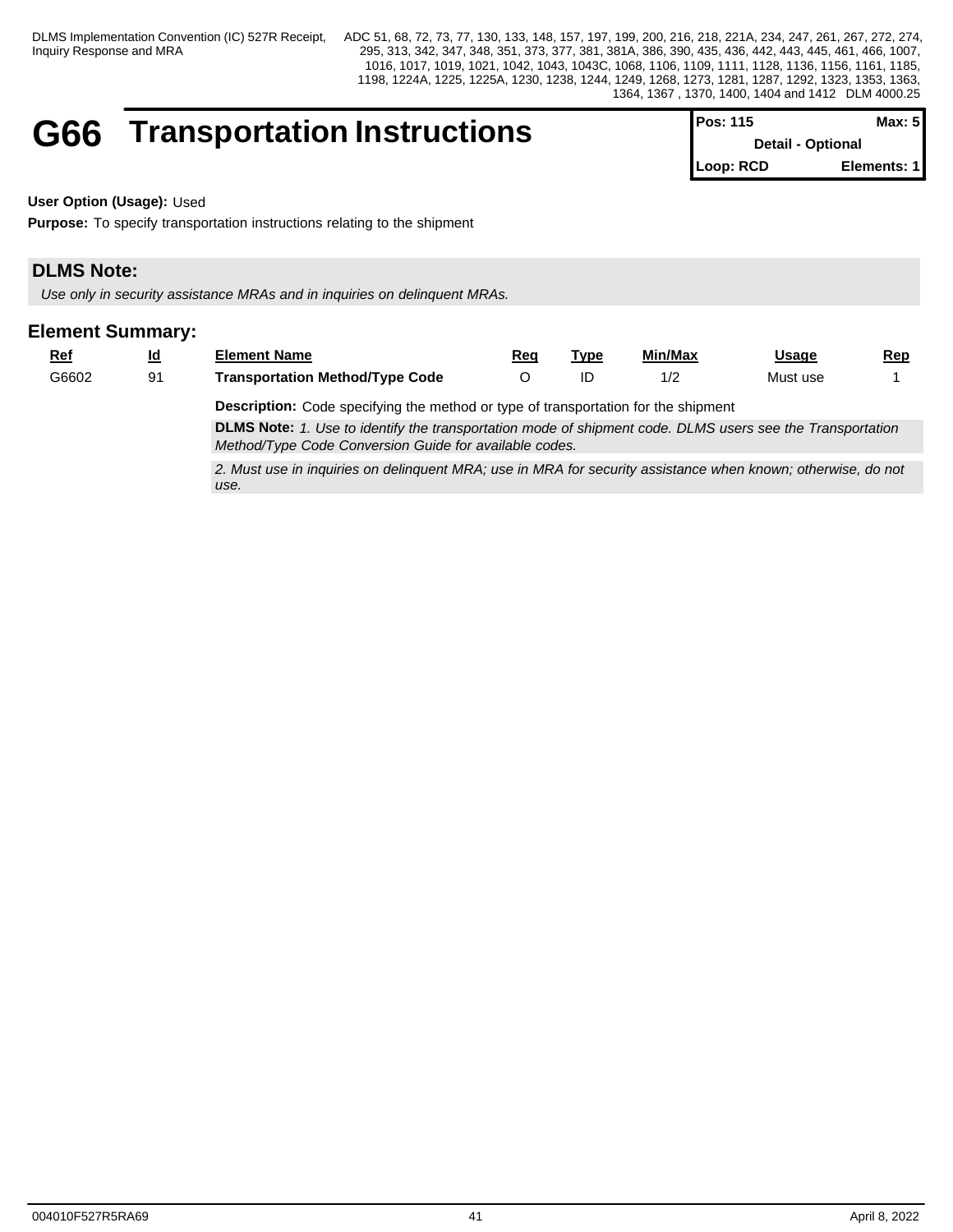## **LM** Code Source Information

| <b>IPos: 120</b> | Max: 1 I                 |
|------------------|--------------------------|
|                  | <b>Detail - Optional</b> |
| Loop: LM         | Elements: 1              |

**User Option (Usage):** Used

**Purpose:** To transmit standard code list identification information

## **Comments:**

1. LM02 identifies the applicable industry code list source information.

## **DLMS Note:**

*Use this 2/LM/120 loop to identify coded information maintained in department or agency documentation.* 

| $Ref$ | $\underline{\mathsf{Id}}$ | <b>Element Name</b>                                                       | Req | <u>Type</u> | Min/Max | <u>Usage</u> | <u>Rep</u> |
|-------|---------------------------|---------------------------------------------------------------------------|-----|-------------|---------|--------------|------------|
| LM01  | 559                       | <b>Agency Qualifier Code</b>                                              | М   | ID          | 2/2     | Must use     |            |
|       |                           | <b>Description:</b> Code identifying the agency assigning the code values |     |             |         |              |            |
|       |                           | Code Name                                                                 |     |             |         |              |            |
|       |                           | Department of Defense (DoD)<br>DF                                         |     |             |         |              |            |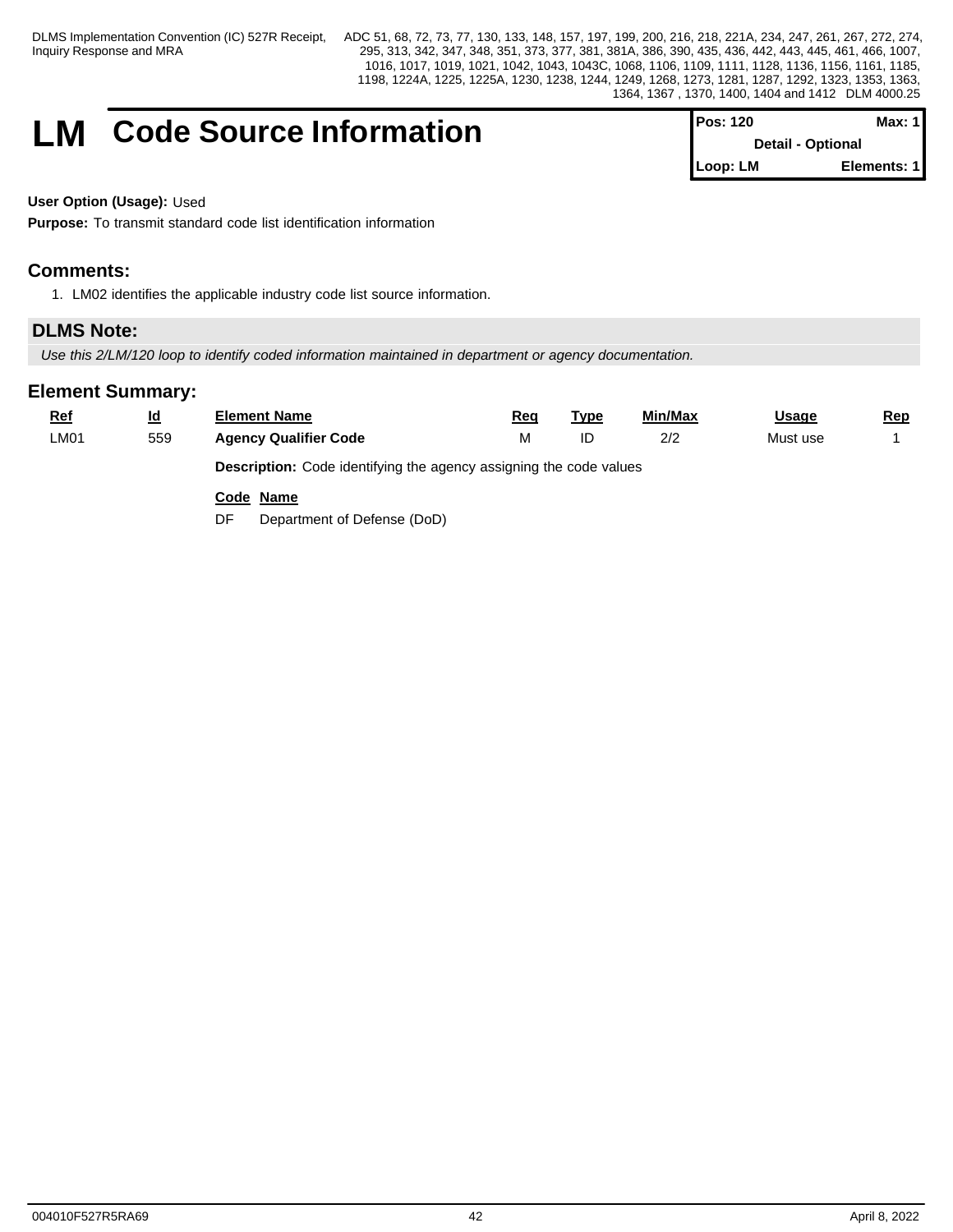DLMS Implementation Convention (IC) 527R Receipt, Inquiry Response and MRA

ADC 51, 68, 72, 73, 77, 130, 133, 148, 157, 197, 199, 200, 216, 218, 221A, 234, 247, 261, 267, 272, 274, 295, 313, 342, 347, 348, 351, 373, 377, 381, 381A, 386, 390, 435, 436, 442, 443, 445, 461, 466, 1007, 1016, 1017, 1019, 1021, 1042, 1043, 1043C, 1068, 1106, 1109, 1111, 1128, 1136, 1156, 1161, 1185, 1198, 1224A, 1225, 1225A, 1230, 1238, 1244, 1249, 1268, 1273, 1281, 1287, 1292, 1323, 1353, 1363, 1364, 1367 , 1370, 1400, 1404 and 1412 DLM 4000.25

**LQ** Industry Code

| <b>Pos: 130</b> | Max: 100                  |
|-----------------|---------------------------|
|                 | <b>Detail - Mandatory</b> |
| Loop: LM        | Elements: 21              |

## **User Option (Usage):** Must use

**Purpose:** Code to transmit standard industry codes

## **Syntax Rules:**

1. C0102 - If LQ01 is present, then LQ02 is required.

## **DLMS Note:**

*Use to identify codes, as appropriate, consistent with management information requirements.* 

| $Ref$ | <u>ld</u> | <b>Element Name</b>             |                                                                                                                                                                                                                                                                                                                                                                                                                                                                                                                                                                                                                         | Req      | <u>Type</u> | Min/Max | <b>Usage</b> | Rep |
|-------|-----------|---------------------------------|-------------------------------------------------------------------------------------------------------------------------------------------------------------------------------------------------------------------------------------------------------------------------------------------------------------------------------------------------------------------------------------------------------------------------------------------------------------------------------------------------------------------------------------------------------------------------------------------------------------------------|----------|-------------|---------|--------------|-----|
| LQ01  | 1270      | <b>Code List Qualifier Code</b> |                                                                                                                                                                                                                                                                                                                                                                                                                                                                                                                                                                                                                         | $\Omega$ | ID          | 1/3     | Must use     |     |
|       |           |                                 | Description: Code identifying a specific industry code list                                                                                                                                                                                                                                                                                                                                                                                                                                                                                                                                                             |          |             |         |              |     |
|       |           |                                 | DLMS Note: 1. Use either code 99 or A1 (but not both), except for ammunition where both codes may be used.<br>Use of both codes for ammunition is a DLMS enhancement; see introductory DLMS note 5a.                                                                                                                                                                                                                                                                                                                                                                                                                    |          |             |         |              |     |
|       |           |                                 | 2. The following codes are authorized.                                                                                                                                                                                                                                                                                                                                                                                                                                                                                                                                                                                  |          |             |         |              |     |
|       |           |                                 |                                                                                                                                                                                                                                                                                                                                                                                                                                                                                                                                                                                                                         |          |             |         |              |     |
|       |           | Code Name                       |                                                                                                                                                                                                                                                                                                                                                                                                                                                                                                                                                                                                                         |          |             |         |              |     |
|       |           | 0                               | Document Identification Code                                                                                                                                                                                                                                                                                                                                                                                                                                                                                                                                                                                            |          |             |         |              |     |
|       |           | <b>DLMS Note:</b>               |                                                                                                                                                                                                                                                                                                                                                                                                                                                                                                                                                                                                                         |          |             |         |              |     |
|       |           | date.                           | 1. The DLSS DIC is retained in the DLMS to facilitate transaction conversion in a mixed DLSS/DLMS<br>environment. Continued support of the DIC in a full DLMS environment will be assessed at a future                                                                                                                                                                                                                                                                                                                                                                                                                  |          |             |         |              |     |
|       |           |                                 | 2. In a mixed DLSS-DLMS environment, when including BG1/BG2 data for Inter-Service Ammunition<br>interface, must use 2 iterations of LQ to provide DIC D6_ as well as either DIC BG1 or BG2 as<br>applicable, to alert DAAS of BG1/ BG2 requirement for non-DLMS Ammunition system trading partners:<br>Naval Operational Logistics Support Center (NOLSC) Ordnance Information System-Wholesale<br>(OIS-W), Program Manager for Ammunition, Marine Corps Systems Command (MARCORSYSCOM)<br>Ordnance Information System-Marine Corps (OIS-M), and Warner Robins Air Logistics Center Combat<br>Ammunition System (CAS). |          |             |         |              |     |
|       |           |                                 | 3. Future streamlined data; see introductory DLMS note 5c.                                                                                                                                                                                                                                                                                                                                                                                                                                                                                                                                                              |          |             |         |              |     |
|       |           | 42                              | <b>Estimated Time of Arrival Code</b>                                                                                                                                                                                                                                                                                                                                                                                                                                                                                                                                                                                   |          |             |         |              |     |
|       |           | 71                              | Service and Agency Code                                                                                                                                                                                                                                                                                                                                                                                                                                                                                                                                                                                                 |          |             |         |              |     |
|       |           | <b>DLMS Note:</b>               |                                                                                                                                                                                                                                                                                                                                                                                                                                                                                                                                                                                                                         |          |             |         |              |     |
|       |           |                                 | 1. For all SA transactions, use to identify the Service ILCO managing the case or program line when the<br>ILCO is not identified in the coded address in the transaction number.                                                                                                                                                                                                                                                                                                                                                                                                                                       |          |             |         |              |     |
|       |           |                                 | 2. DLMS enhancement; see introductory DLMS note 5a.                                                                                                                                                                                                                                                                                                                                                                                                                                                                                                                                                                     |          |             |         |              |     |
|       |           | Project Code<br>78              |                                                                                                                                                                                                                                                                                                                                                                                                                                                                                                                                                                                                                         |          |             |         |              |     |
|       |           | 79                              | <b>Priority Designator Code</b>                                                                                                                                                                                                                                                                                                                                                                                                                                                                                                                                                                                         |          |             |         |              |     |
|       |           | <b>DLMS Note:</b>               |                                                                                                                                                                                                                                                                                                                                                                                                                                                                                                                                                                                                                         |          |             |         |              |     |
|       |           |                                 | 1. Army uses in nonprocurement source receipts to identify priority designator. Use of this data is<br>meaningful to Army only. Army cites data in multiuse rp 60-61 of MILSTRAP legacy DIC D6_. Army<br>authorized DLMS migration enhancement. See DLMS introductory note 5g.                                                                                                                                                                                                                                                                                                                                          |          |             |         |              |     |
|       |           | receipt.                        | 2. Army also uses to communicate the priority designator associated with Army Total Package Fielding                                                                                                                                                                                                                                                                                                                                                                                                                                                                                                                    |          |             |         |              |     |
|       |           | Advice Code<br>80               |                                                                                                                                                                                                                                                                                                                                                                                                                                                                                                                                                                                                                         |          |             |         |              |     |
|       |           | <b>DLMS Note:</b>               |                                                                                                                                                                                                                                                                                                                                                                                                                                                                                                                                                                                                                         |          |             |         |              |     |
|       |           |                                 | 1. Use when submitting a duplicate receipt in reply to a receipt inquiry (Advice Code 3P); when<br>submitting a response to a receipt inquiry when there is a receipt in process (Advice Code 3K); when                                                                                                                                                                                                                                                                                                                                                                                                                 |          |             |         |              |     |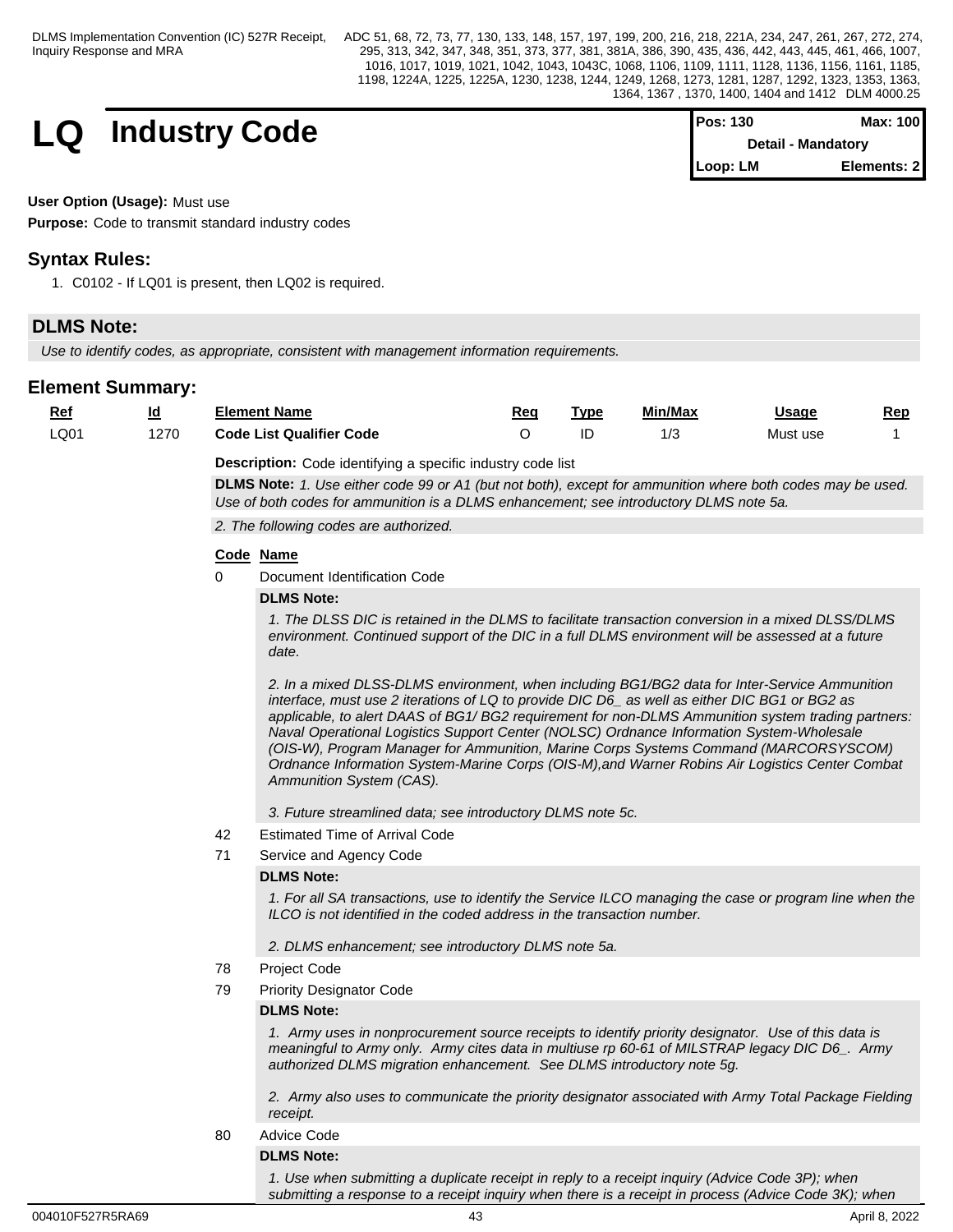## **Code Name**

*there is no receipt in process and no prepositioned materiel receipt (PMR) file (Advice Code 3N); and when there is no receipt in process but there is a PMR file (Advice Code 3M). Otherwise do not use except as noted below. DLMS enhancement, see DLMS introductory note 5a. Refer to ADC 313.*

*2. Army uses in nonprocurement source receipts to identify Army return advice codes. Use of Army return advice code in receipts is meaningful to Army only. Army cites data in multiuse rp 65-66 of MILSTRAP legacy DIC D6\_. Army authorized DLMS migration enhancement. See DLMS introductory note 5g.*

83 Supply Condition Code

## **DLMS Note:**

*Use to identify the materiel condition for the 2/RCD02/040 quantity. Must use in receipt and historical receipt, receipt inquiry, response to receipt inquiry, and disposition services turn-in receipt acknowledgement (TRA) transactions.*

84 Management Code

#### **DLMS Note:**

*Use multiple repetitions to identify all applicable management codes. Do not use with MRA or inquiries for delinquent MRA.*

87 Subsistence Type of Pack Code

#### **DLMS Note:**

*Use for subsistence items only.* 

92 Reason for Disposal Code

#### **DLMS Note:**

*1. Use in receipt and historical receipt transactions to cite the reason when materiel is shipped to Defense Reutilization and Marketing Office (DRMO) upon receipt.*

*2. DLMS enhancement; see introductory DLMS note 5a.*

94 Identification Code

### **DLMS Note:**

*1. Must use in FMS transactions to identify the customer country's requisitioning Service Code: B, D, K, P, or T. This is the SA program Customer Service Designator (codes derived from Qualifier 71, Service and Agency Code). A DM will be submitted to create a new qualifier for this data element.*

*2. DLMS enhancement; see introductory DLMS note 5a.*

98 Reason for Requisitioning Code

## **DLMS Note:**

*1. Use to identify Reason for Requisitioning Code identifying the use of the materiel.* 

*2. Authorized DLMS enhancement under DLA industrial activity support agreement. Refer to ADC 381.*

#### 99 Purpose Code

## **DLMS Note:**

*Use in receipt, historical receipt, receipt inquiry and response to receipt inquiry when known.*

### A1 Ownership Code

## **DLMS Note:**

*Use in receipt, historical receipt, receipt inquiry and response to receipt inquiry when known.* 

A9 Supplemental Data

## **DLMS Note:**

*1. Use to identify supplemental address/data.*

*2. During the DLSS/DLMS transition, this field will be used to perpetuate/populate the DLSS Supplementary Address (SUPPADD) field During this time, field size is restricted to 6 positions; see introductory DLMS note 5d. For receipt, historical receipt, receipt inquiry, and response to receipt inquiry transactions, enter or perpetuate SUPPADD, otherwise leave blank. For MRA transactions, perpetuate from receipt transaction; or for total or partial nonreceipt, perpetuate from due-in record. For TRA transactions, perpetuate from receipt transaction. Refer to ADC 1111.*

*3. Expanded use of this field for supplemental data without size restriction is a DLMS enhancement; see introductory DLMS note 5a.*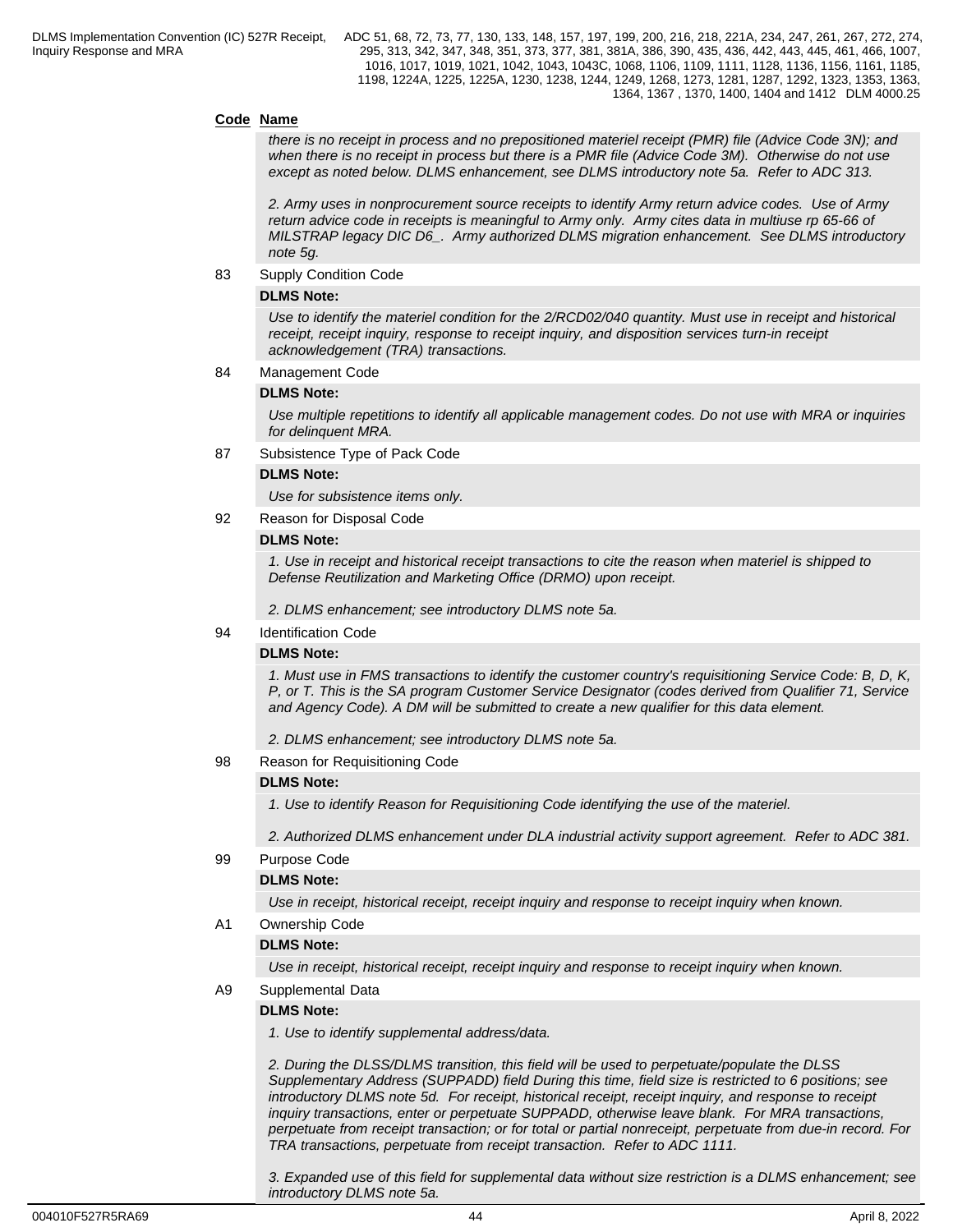## **Code Name**

*4. Under full DLMS, the requirement to pass activity address information within the supplement data field will be streamlined. Activity address data previously contained in the SUPPAAD will be reflected exclusively in the N1 segment. Future streamlined data; see introductory DLMS note 5c.*

AK Distribution Code

**DLMS Note:**

*Future streamlined data; see introductory DLMS note 5c.*

DE Signal Code

## **DLMS Note:**

*1. For receipt, historical receipt, receipt inquiry, and response to receipt inquiry transactions, enter or perpetuate signal code, otherwise leave blank. For MRA transactions, perpetuate from receipt transaction; or for total or partial nonreceipt, perpetuate from due-in record. For TRA transactions, perpetuate from receipt transaction. Refer to ADC 1111.*

*2. Future streamlined data; see introductory DLMS note 5c.*

DF Media and Status Code

#### **DLMS Note:**

*Future streamlined data; see introductory DLMS note 5c.* 

EI Discrepancy Indicator Code

#### **DLMS Note:**

*1. Use in MRA transactions to acknowledge receipt of a discrepant shipment.*

*2. DLA Disposition Field Office uses in TRA transaction to acknowledge receipt of a discrepant shipment. Refer to ADC 1111.*

*3. Use for intra-Army receipt transactions from other than procurement instrument source to identify the type of materiel discrepancy that exists upon receipt of materiel for the Army Single Stock Fund. Army enters this code in MILSTRAP legacy DIC D6\_ multiuse field at rp 80. Authorized Army DLMS migration enhancement for intra-Army use in receipt (other than procurement instrument source) transactions. Refer to ADC 272.*

## EQ Controlled Inventory Item Code

## **DLMS Note:**

*1. For mapping products, use to identify the Controlled Inventory Item Code. Authorized DLMS migration enhancement. See DLMS introductory note 5g.*

*2. Authorized DLMS enhancement for use by DLA Disposition Services in receipt, historical receipt and TRA transactions. Refer to ADC 442 and ADC 1111.*

FC Type Physical Inventory or Transaction History Code

#### **DLMS Note:**

*1. Use only with 1/BR06/20 Action Code W1.*

*2. DLMS enhancement. See introductory DLMS note 5a.*

## FD Demilitarization Code

#### **DLMS Note:**

*Authorized DLMS enhancement for use by DLA Disposition Services in receipt, historical receipt and TRA transactions. Refer to ADC 442 and ADC 1111.*

GQ Group Qualifier Code

#### **DLMS Note:**

*Use to identify the Material Management Aggregation Code (MMAC) for NSNs to be managed by a specific manager (i.e., System, program, aggregation, selected FSC, technology group). This is an Air Force-unique data element meaningful to the Air Force only. Non-Air Force components perpetuate without action.*

*A data maintenance action was approved in version 5010. The approved code/name is "MAC – Material Management Aggregation Code". The code source is identified as the Air Force Manual (AFMAN) 23-110, Volumes 1 and 2.*

NS Hazardous Material Code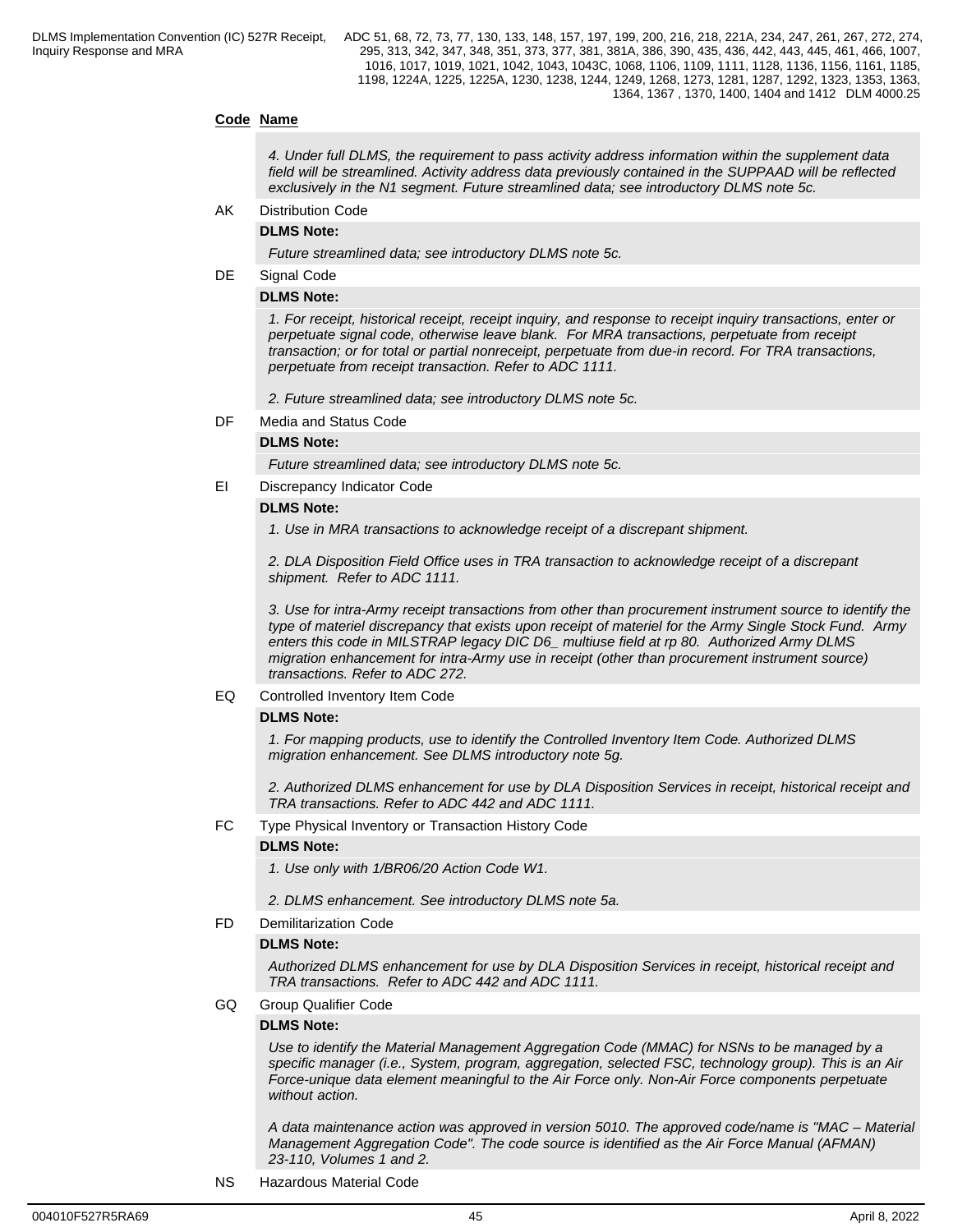## **Code Name**

### **DLMS Note:**

*Authorized DLMS enhancement for use by DLA Disposition Services to identify the Hazardous Materiel Indicator Code in receipt and historical receipt transactions. Refer to ADC 442.*

BCR Business Credit Rating

### **DLMS Note:**

*For temporary use to identify the Exchange Pricing Type of Credit for intra-Army receipt transactions to identify that Exchange Pricing unserviceable condition credit is to be received by the customer. The Exchange Pricing Type of Credit is used only during the 60 day conversion period following the Army's implementation of Exchange Pricing (estimated to be implemented May 1, 2009). When applicable, cite code value UC (Unserviceable Credit). This code is temporary and will be removed from the LQ segment after the conversion period. Refer to ADC 274.*

#### COG Cognizance Symbol

## **DLMS Note:**

*1. Use to identify the materiel cognizance symbol (COG) of the end item. Indicate NSL for non-stock numbered listed items. This is a Navy-unique data element meaningful to Navy only; Non-Navy Components are to perpetuate without action.* 

*2. DLMS enhancement.*

DCT Disposition Category Code

## **DLMS Note:**

*1. The disposition category at time of receipt will be either: Reutilization (RU), Sales (SL), or Disposal (DS). Code DS, RU, or SL will be conveyed in LQ02, where LQ01 conveys DCT. Authorized DLMS enhancement for use by DLA Disposition Services in receipt and historical receipt transactions. Refer to ADC 442.*

*2. Qualifier DCT is a migration code approved for use in X12 version 6050. The approved code/name is "DCT-Disposition Category Code.*

#### DMI Demilitarization Integrity Code

#### **DLMS Note:**

*1. Authorized DLMS enhancement for use by DLA Disposition Services in receipt and historical receipt transactions. Refer to ADC 442.* 

*2. Qualifier DMI is a migration code approved for use in X12 version 6050. The approved code/name is DMI- Demilitarization Integrity Code.*

#### DMP Demilitarization Performed Code

#### **DLMS Note:**

*1. Authorized DLMS enhancement for use by DLA Disposition Services in receipt and historical receipt transactions. Demilitarization Performed Code is published in DRMS-I 4160.14. Refer to ADC 442.*

*2. At this time a local code 'DMP' is established for use in 527R, version 4010. A data maintenance action has been submitted for establishment of 'DMP- Demilitarization Performed Code' in a future version.*

#### DRS Disposition Services Reimbursement Code

## **DLMS Note:**

*1. The Disposition Services Reimbursement Code indicates whether property turned in to DLA Disposition Services is reimbursable. This code is for intra-DLA use and will be published in DRMS Instruction 4160.14. Authorized DLMS enhancement for use by DLA Disposition Services in receipt and historical receipt transactions. Refer to ADC 442.*

*2. At this time a local code 'DRS' is established for use in 527R, version 4010. A data maintenance action has been submitted for establishment of 'DRS - Disposition Services Reimbursement Code' in a future version.*

## DSI Disposition Services Indicator

## **DLMS Note:**

*1. Authorized DLMS enhancement for use by DLA Disposition Services in receipt and historical receipt transactions. Repeat the LQ segment as needed to identify all applicable indicators. Refer to ADC 442 and ADC 1016.*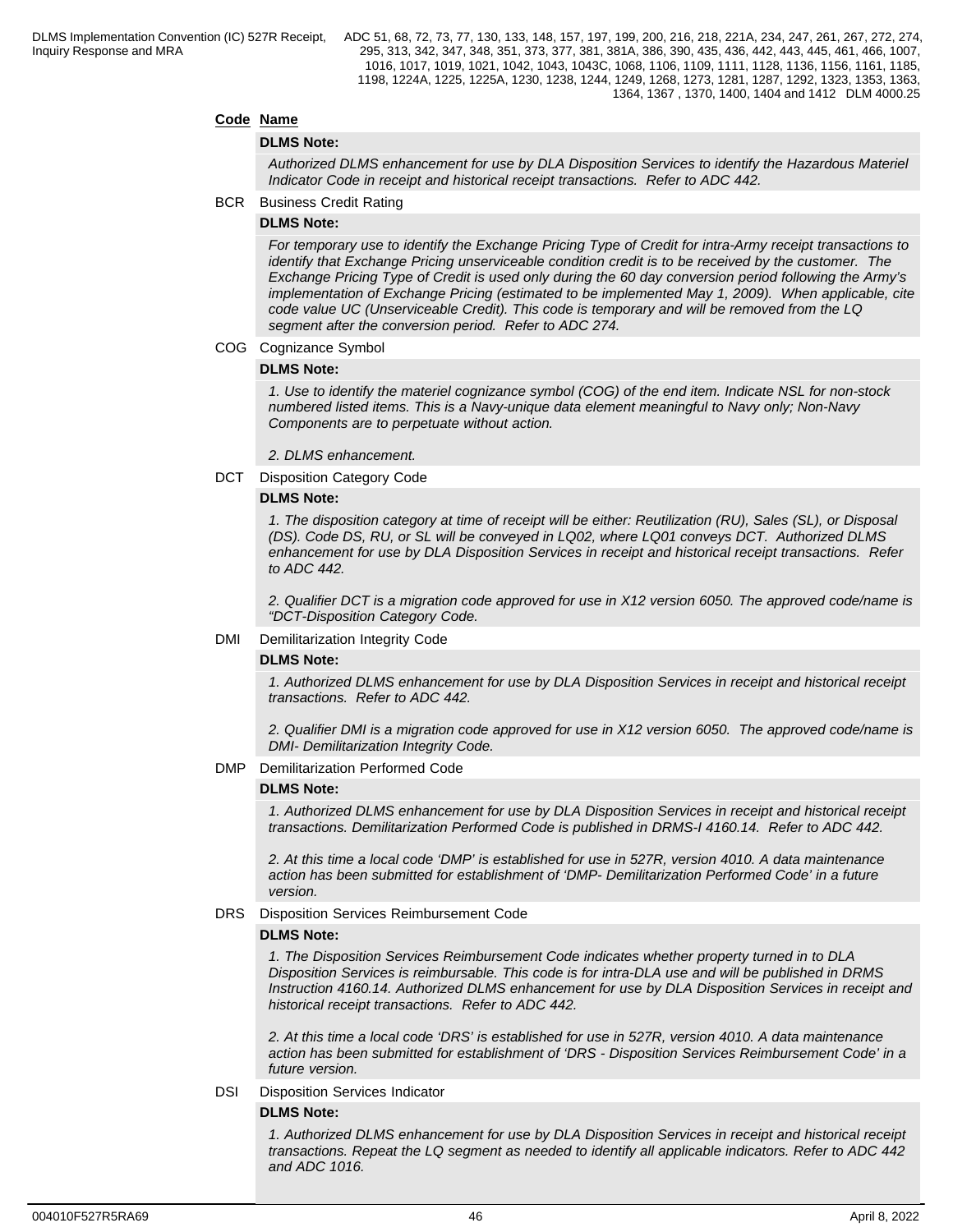## **Code Name**

*2. The following Disposition Services Indicators are authorized for use in the receipt transaction on an intra-DLA basis: AP, CA, CPBV, DI, HM, HW, HWPS, RIP, SALW, and WP. These indicators will be conveyed in LQ02, where LQ01 conveys DSI. Explanations for these indicators are as follows:*

 *AP = Abandoned Property CA = Certificate Available; CPBV = Controlled Property Branch Verified as Not Controlled DI = DEMIL Instructions Available; HM = Hazardous Materiel; HW = Hazardous Waste; HWPS = Hazardous Waste Profile Sheet Available; RIP = Receipt-In-Place; SALW = Small Arms/Light Weapons WP = Wash Post*

*3. Qualifier DSI is a migration code approved for use in X12 version 6050. The approved code/name is DSI- Disposition Services Indicator.*

#### DTS Disposition Services Term Sales Code

## **DLMS Note:**

*1. DLA Disposition Services Field Office uses to identify property designated for delivery order term sales contracts. Authorized DLMS enhancement for use by DLA Disposition Services in receipt and historical receipt transactions. Disposition Services Term Sales Code is published in DRMS-I 4160.14. Refer to ADC 1106.*

*2. At this time a local code 'DTS' is established for use in 527R, version 4010. A data maintenance action has been submitted for establishment of 'DTS - Disposition Services Term Sales Code' in a future version.*

#### IMC Item Management Code

#### **DLMS Note:**

*1. Use to identify the Item Management Code (IMC) for integrated materiel management. This is a Navy-unique data element meaningful to Navy only; Non-Navy Components are to perpetuate without action.*

*2. DLMS enhancement.*

MCC Material Control Code

#### **DLMS Note:**

*1. Use to identify the Material Control Code (MCC) for special inventory reporting. This is a Navy-unique data element meaningful to Navy only; Non-Navy Components are to perpetuate without action.* 

## *2. DLMS enhancement.*

#### RRC Reason for Reversal Code

#### **DLMS Note:**

*1. Use for the Reason for Reversal Code in receipt transactions.*

*2. By DLMS enhancement, DLA storage activities must cite the Reason for Reversal Code on receipt reversals associated with an SDR directing reversal of a receipt reported to the wrong owner. Refer to ADC 1273 and ADC 1323.*

*3. Code RRC (Reason for Reversal Code) is a migration code. A code maintenance request was approved in Version 5050.*

*4. Use in support of DLA Disposition Services to identify an SDR after receipt for receipt reversals. The values identified in Appendix 7.32 for the reason for reversal of the receipt will be conveyed in 2/LQ02/130.*

#### SEC Stock Exchange Code

#### **DLMS Note:**

*Use to identify the Exchange Pricing Indicator for intra-Army nonprocurement source receipt and historical receipt transactions, to identify that the Customer and NIIN on the transaction are Exchange Pricing relevant. Use with LIN01 code R (exchange item). When applicable, cite code value EP (Exchange Pricing). Refer to ADC 274.*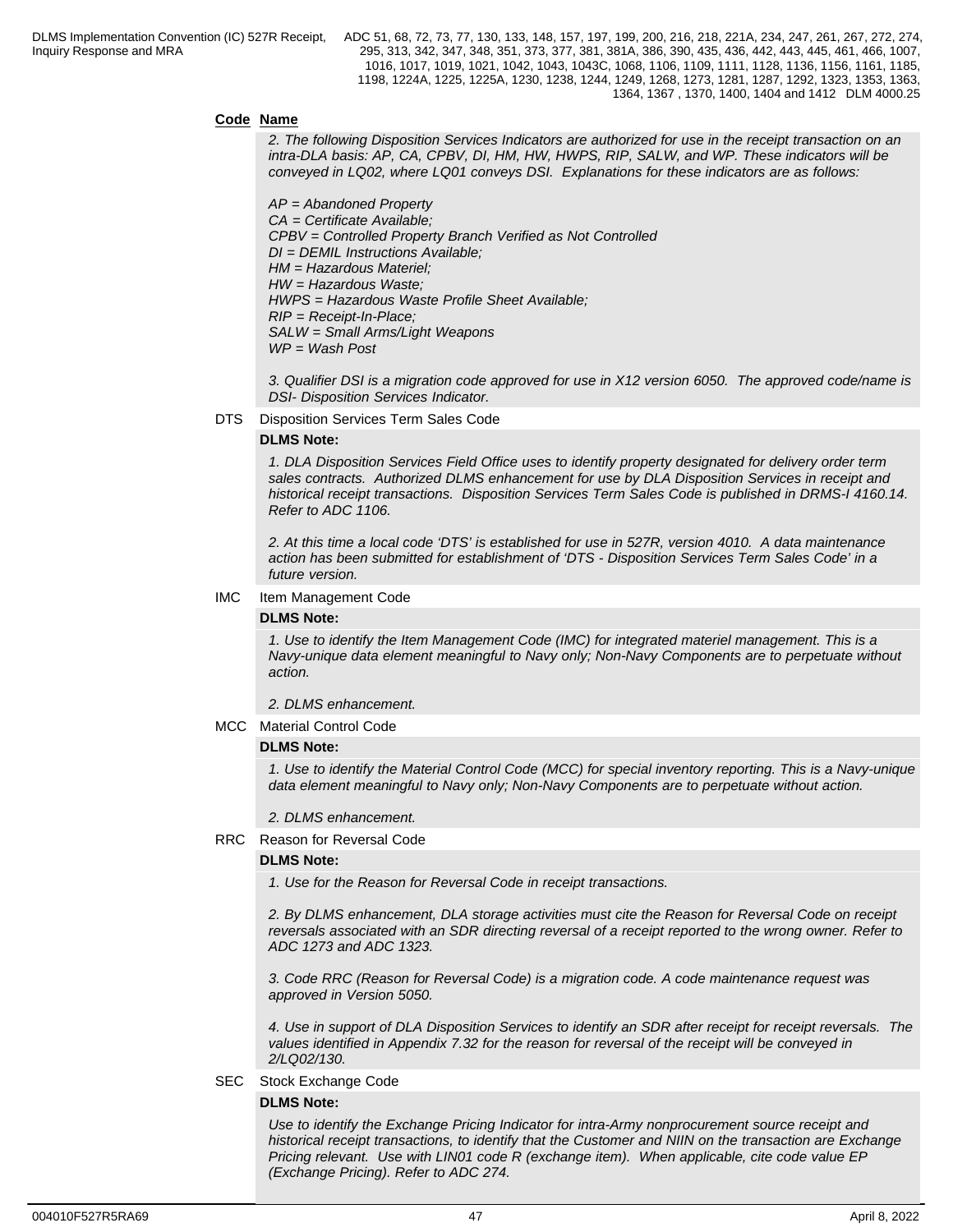## **Code Name**

*A data maintenance action was approved in version 6010. The approved code/name is "EPI – Exchange Pricing Indicator".*

SMI Special Material Identification Code

#### **DLMS Note:**

*1. Use to identify the Special Material Identification Code (SMIC) for an end item. This is a Navy-unique data element meaningful to Navy only; Non-Navy Components are to perpetuate without action.*

*2. DLMS enhancement.*

SRC Serialized Report Code

#### **DLMS Note:**

*1. The Air Force code uses this code to indicate that an item requires serialized management. Applicable to property identified by national stock number (NSN) or Air Force-assigned local stock number (LSN) in accordance with CICP contract requirements. Authorized for Air Force GFP-A. This is the Air Force Serialized Report Code. Refer to ADC 1230.*

*2. Local code SRC is established for use in the 527R, version 4010. A data maintenance action will be submitted to establish 'SRC- Serialized Report Code' in a future version. The following values will be conveyed in 2/LQ02/130:*

- *A Small Arms*
- *C Communications Security (COMSEC)*
- *D Reserved*
- *R Nuclear Weapons Related Material (NWRM) COMSEC*

*W NWRM*

T03 Operation Type

#### **DLMS Note:**

*1. Navy CAV uses with receipts to identify the 'CAV Receipt Type Code'. DLMS is acknowledging Navy CAV II use of a 'CAV Receipt Type Code' in DS 527R as it is required and used by their existing Navy CAV II system, but no other systems should plan to use this code in 527R. Systems other than Navy CAV should rely instead on explicitly stated data in the transaction, such as supply condition code, purpose code, etc. Navy CAV use is an authorized DLMS migration enhancement for Navy CAV use only. See introductory DLMS introductory note 5g.*

*2. Navy CAV temporarily uses 2/LQ01/130 Qualifier A9 to identify the CAV Receipt Type Code, but this use conflicts with the intended DLMS purpose of qualifier A9. Navy CAV shall transition to use of qualifier T03 for CAV Receipt Type Code, in lieu of qualifier A9. Navy anticipates CAV II DLMS changes will be incorporated in the Navy ERP Increment 1.1, scheduled for February 2009.*

#### T05 Inspection Parameters

## **DLMS Note:**

*1. Use to identify the Quality Inspection Code indicating the level of quality inspection to which the item must be procured and inspected.*

*2. Authorized DLMS enhancement under DLA industrial activity support agreement. Refer to ADC 381.*

TTL Template Type Lookup

#### **DLMS Note:**

*For temporary use in intra-Army receipt transactions to identify the Exchange Pricing Conversion Indicator only during the 60 day conversion period following the Army's implementation of Exchange Pricing (estimated to be implemented May 1, 2009) to indicate to the systems that they are to ignore Exchange Pricing rules. When applicable, cite code value CON (Conversion Period). This code is temporary and will be removed from the LQ segment after the conversion period. Refer to ADC 274.*

LQ02 1271 **Industry Code** X AN 1/30 Must use 1

**Description:** Code indicating a code from a specific industry code list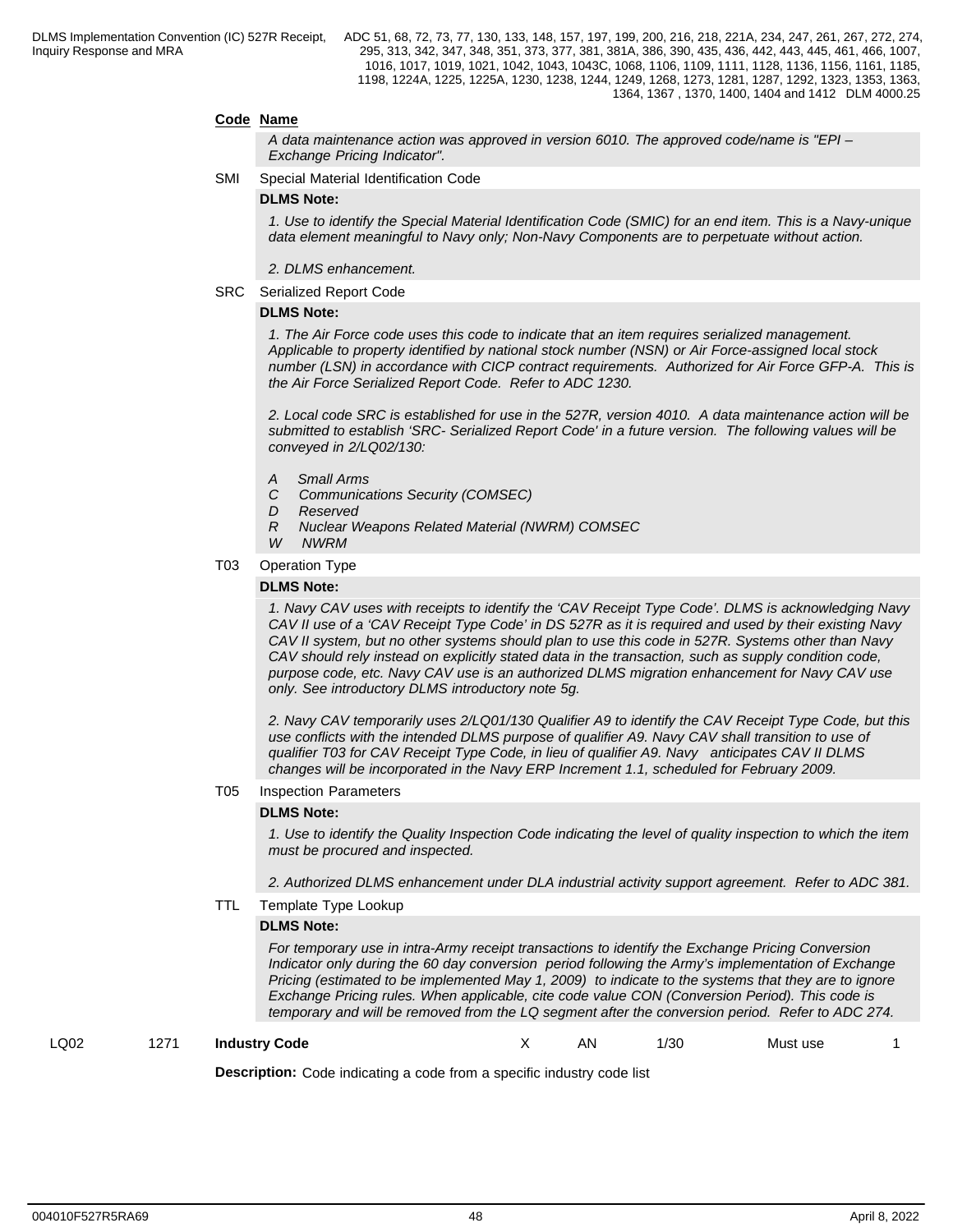| <b>N1</b> | <b>Name</b> | <b>Pos: 210</b>          | <b>Max: 1</b> |  |
|-----------|-------------|--------------------------|---------------|--|
|           |             | <b>Detail - Optional</b> |               |  |
|           |             | Loop: N1                 | Elements: 4   |  |

## **User Option (Usage):** Used

**Purpose:** To identify a party by type of organization, name, and code

## **Syntax Rules:**

- 1. R0203 At least one of N102 or N103 is required.
- 2. P0304 If either N103 or N104 is present, then the other is required.

## **Comments:**

- 1. This segment, used alone, provides the most efficient method of providing organizational identification. To obtain this efficiency the "ID Code" (N104) must provide a key to the table maintained by the transaction processing party.
- 2. N105 and N106 further define the type of entity in N101.

## **DLMS Note:**

*1. Must use one iteration of this 2/N1/210 loop to identify the organization to receive the transaction.*

*2. Use additional iterations to identify other organizations associated with the transaction.*

| Ref              | <u>ld</u> |    | <b>Element Name</b>                                                                                                                                                                                                                                                                                                                                                                                                                         | Req | <b>Type</b> | Min/Max | <b>Usage</b> | <u>Rep</u> |
|------------------|-----------|----|---------------------------------------------------------------------------------------------------------------------------------------------------------------------------------------------------------------------------------------------------------------------------------------------------------------------------------------------------------------------------------------------------------------------------------------------|-----|-------------|---------|--------------|------------|
| N <sub>101</sub> | 98        |    | <b>Entity Identifier Code</b>                                                                                                                                                                                                                                                                                                                                                                                                               | M   | ID          | 2/3     | Must use     |            |
|                  |           |    | Description: Code identifying an organizational entity, a physical location, property or an individual                                                                                                                                                                                                                                                                                                                                      |     |             |         |              |            |
|                  |           |    | <b>DLMS Note:</b> 1. Use one of Z5 or ZD not both.                                                                                                                                                                                                                                                                                                                                                                                          |     |             |         |              |            |
|                  |           |    | 2. The following code are authorized.                                                                                                                                                                                                                                                                                                                                                                                                       |     |             |         |              |            |
|                  |           |    |                                                                                                                                                                                                                                                                                                                                                                                                                                             |     |             |         |              |            |
|                  |           |    | Code Name                                                                                                                                                                                                                                                                                                                                                                                                                                   |     |             |         |              |            |
|                  |           | 41 | Submitter<br><b>DLMS Note:</b>                                                                                                                                                                                                                                                                                                                                                                                                              |     |             |         |              |            |
|                  |           |    | Use in inquiries on delinquent MRA transactions to identify the reporting activity.                                                                                                                                                                                                                                                                                                                                                         |     |             |         |              |            |
|                  |           | BT | <b>Bill-to-Party</b>                                                                                                                                                                                                                                                                                                                                                                                                                        |     |             |         |              |            |
|                  |           |    | <b>DLMS Note:</b>                                                                                                                                                                                                                                                                                                                                                                                                                           |     |             |         |              |            |
|                  |           |    | 1. DLA Disposition Services uses in receipt and historical receipt transactions to identify the Bill To                                                                                                                                                                                                                                                                                                                                     |     |             |         |              |            |
|                  |           |    | DoDAAC. Authorized DLMS enhancement for use by DLA Disposition Services. Refer to ADC 442.                                                                                                                                                                                                                                                                                                                                                  |     |             |         |              |            |
|                  |           |    | 2. Except as noted above, DLMS enhancement; see introductory DLMS note 5a.                                                                                                                                                                                                                                                                                                                                                                  |     |             |         |              |            |
|                  |           | CI | Consignor                                                                                                                                                                                                                                                                                                                                                                                                                                   |     |             |         |              |            |
|                  |           |    | <b>DLMS Note:</b>                                                                                                                                                                                                                                                                                                                                                                                                                           |     |             |         |              |            |
|                  |           |    | 1. Use in Navy Commercial Asset Visibility (CAV) receipts to identify the organization shipping the<br>materiel. Authorized DLMS migration enhancement. See introductory DLMS note 5g.                                                                                                                                                                                                                                                      |     |             |         |              |            |
|                  |           |    | 2. Use in "not from due" receipts to identify the organization shipping the materiel. DLMS enhancement.<br>See introductory DLMS note 5a.                                                                                                                                                                                                                                                                                                   |     |             |         |              |            |
|                  |           |    | 3. For intra-Air Force use in Air Force retail receipts of shipments from Air Force retail activities to<br>identify the DoDAAC of the shipping activity (the Ship-From DoDAAC). Authorized DLMS migration<br>enhancement for intra-Air Force use. See introductory DLMS note 5g. Refer to ADC 1185.                                                                                                                                        |     |             |         |              |            |
|                  |           | KK | <b>Registering Party</b>                                                                                                                                                                                                                                                                                                                                                                                                                    |     |             |         |              |            |
|                  |           |    | <b>DLMS Note:</b>                                                                                                                                                                                                                                                                                                                                                                                                                           |     |             |         |              |            |
|                  |           |    | 1. Use to identify the Component UIT registry. May be used by a Component when their UIT process<br>requires that a copy of the transaction also be sent to a UIT registry for information purposes. Must be<br>used with 2/N106/210 code 'PK-Party to Receive Copy' to identify that this is only an information copy<br>of the transaction, for use with the Component UIT registry. Cite the applicable Routing Identifier in<br>2/N103. |     |             |         |              |            |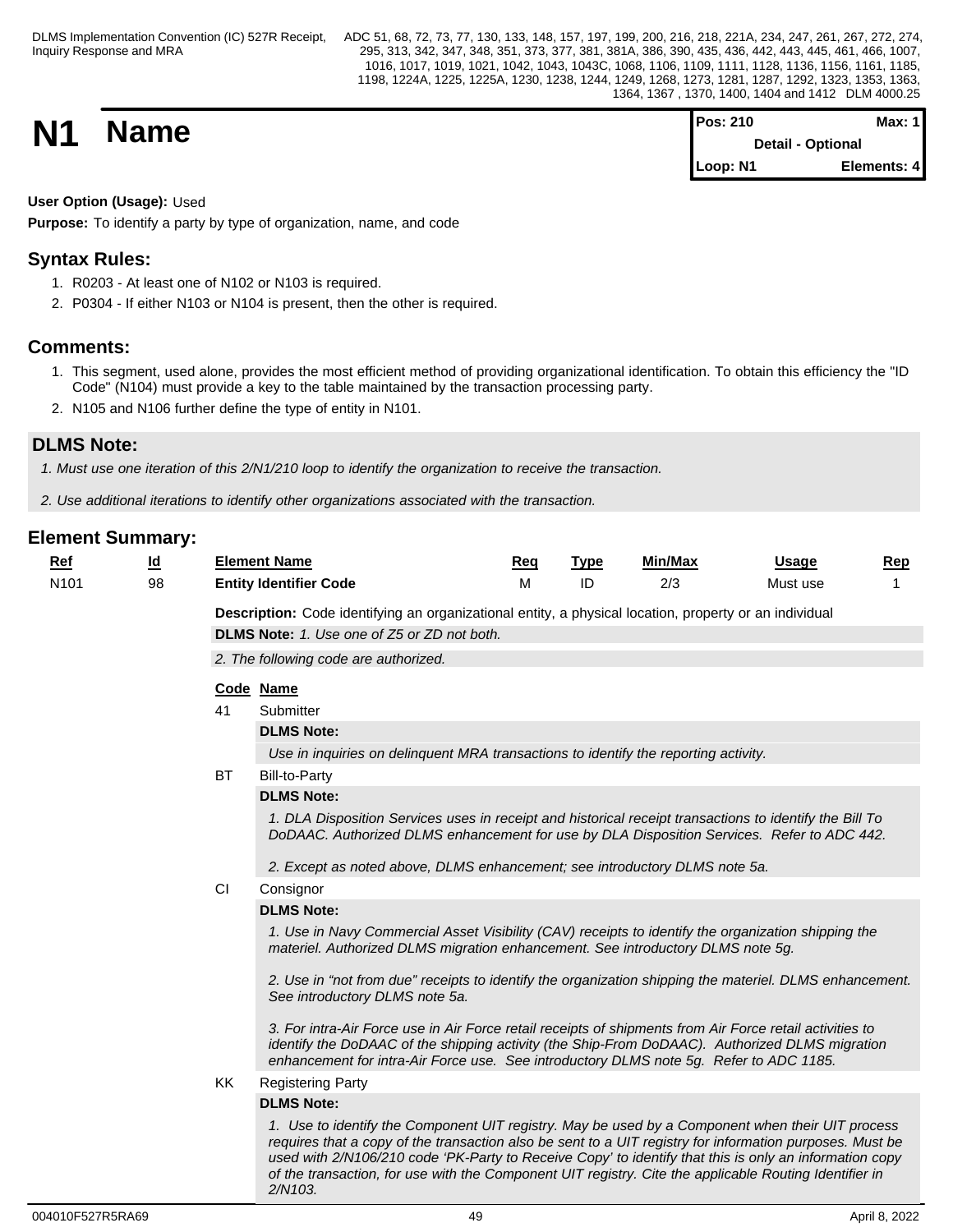## **Code Name**

*2. Authorized DLMS enhancement for Air Force and DSS use with PIC NWRM UIT; For PIC UIT, must use in conjunction with 2/N106 code PK and 1/BR06/20 Action Code FI and cite the applicable Routing Identifier in 2/N103.* 

*3. Except as noted above, DLMS enhancement; see introductory DLMS note 5a.*

OW Owner of Property or Unit

## **DLMS Note:**

*For Air Force GFP accountability, use to identify the Air Force program manager in the accountable property system of record (APSR). Must identify the program manager by RIC. If the program manager DoDAAC does not have an assigned RIC, use the generic Air Force GFP APSR RIC with 2/N106=TO and use a second iteration of the N1 loop (repeating Code OW without 2/N106=TO) to provide the program manager DoDAAC. Refer to ADC 1225.*

RC Receiving Location

### **DLMS Note:**

*1. Use only in receipts, responses concerning overdue receipts, and historical receipt submissions to indicate the organization receiving or designated to receive materiel.*

*2. Authorized DLMS enhancement for Inter-Service Ammunition use with receipts to identify the consignee (DIC BG1/BG2 rp 66-71). Use with N103 code 10-DODAAC. (Refer to ADC 261 and ADC 445.)*

*3. Use to identify the physical location of GFP while in CICP custody. The location may be the CICP, the CICP's warehouse or subcontractor. Must identify this location by a DoDAAC. Must use for Air Force GFP accountability. Refer to ADC 1225.* 

#### WZ Final Maintenance Organization

#### **DLMS Note:**

*1. For USAMMA Medical use in ARI/Receipt transactions to identify the assembly/maintenance organization for medical/surgical component assembly. This organization will complete kit assemblies and ship to final destination activity.*

*2. DLMS Component-unique enhancement. See introductory DLMS note 5e.*

## Z4 Owning Inventory Control Point

## **DLMS Note:**

*1. Use to identify the supply source.*

*2. Use in Army Total Package Fielding receipts to identify the Fielding Command.*

## Z5 Management Control Activity

## **DLMS Note:**

*Use in MRA transactions for GFM shipments to contractor when the MCA requires the MRA in addition to the ICP.*

## ZB Party to Receive Credit

## **DLMS Note:**

*1. Use only in nonprocurement source "not-from-due" receipts to indicate the organization which will receive credit for the turn-in.*

*2. Authorized for DLA Disposition Services use in receipt and historical receipt transactions to identify the party to receive credit for reimbursable materiel. Refer to ADC 442.*

## ZD Party to Receive Reports

## **DLMS Note:**

*1. Use in MRA transactions to cite additional organizations requiring MRA.*

*2. Use in Navy Commercial Asset Visibility (CAV) receipts to identify the party to receive report. CAV expresses party to receive report as a DoDAAC (N903 code 10). CAV use is an authorized DLMS migration enhancement. See DLMS introductory note 5g.*

*3. Used between Navy and DLA for Navy MRAs submitted directly to other Component Source of Supply, so DLA will be able to support follow-on actions on behalf of the Navy under a DLA industrial activity support agreement. Refer to ADC 377.*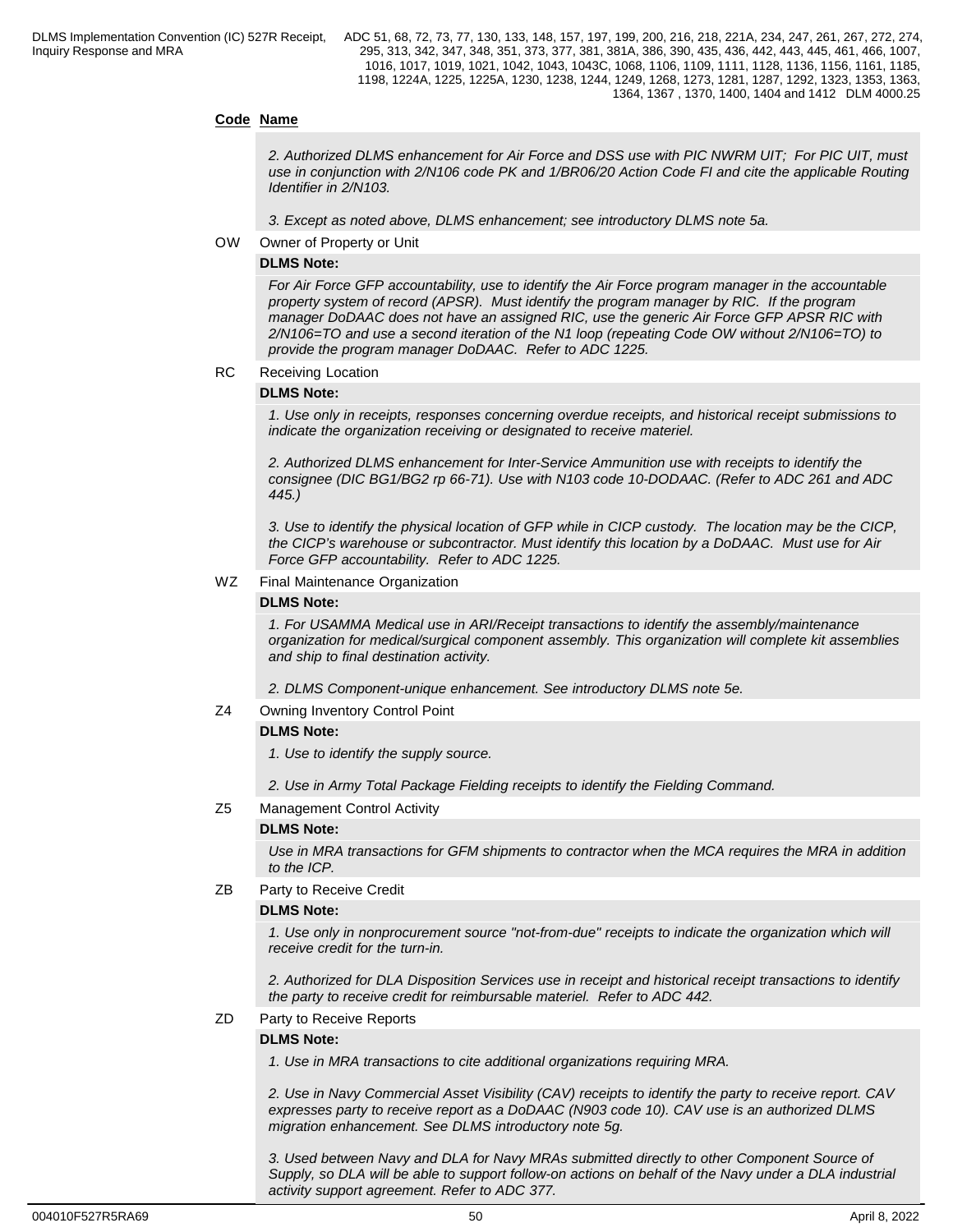## **Code Name**

*4. Use in receipt transactions to identify additional organizations requiring notification of receipt when the receipt is related to a PQDR exhibit.*

*5. Disposition Services Field Office uses with disposition services turn-in receipt acknowledgement (TRA) transaction to identify the DoDAAC of the recipient of TRA transaction. This will be the DoDAAC of the activity identified in the disposal turn-in document (DTID) number. Refer to ADC 1111.*

*6. For Air Force GFP accountability, use to identify the Air Force program manager in the accountable property system of record (APSR) when the contractor inventory control point (CICP) must transmit an image of this transaction to a separately maintained property system. Must identify the program manager by RIC. If the program manager DoDAAC does not have an assigned RIC, use the generic Air Force GFP APSR RIC with 2/N106=PK and use a second iteration of the N1 loop (repeating Code ZD without 2/N106=PK) to provide the program manager DoDAAC. Use in conjunction with N106 Code PK to provide an image of the MRA or TRA transaction (image is identified by 1/BR06/020 Action Code FI) to update inventory intransit balance in the APSR associated with the CICP (identified in 1/N101/070 Code Z4). Refer to ADC 1238.*

*7. Use to provide the image of receipt transactions to DAAS as required by DoDM 4140.01 Volume 5. Authorized DLMS enhancement, see introductory DLMS Note 5g. Refer to ADC 1292.*

*8. Must use when requesting a system generated MRA. When requesting a system generated MRA via the image of receipt transaction, the originating system will need a second loop to identify the RIC where the MRA should be directed. Refer to ADC 1292.*

N103 66 **Identification Code Qualifier** Must Note 1/2 Must use 1

**Description:** Code designating the system/method of code structure used for Identification Code (67)

|      |    |     | Code Name                                                                                                                                                                |   |    |      |          |    |
|------|----|-----|--------------------------------------------------------------------------------------------------------------------------------------------------------------------------|---|----|------|----------|----|
|      |    | 10  | Department of Defense Activity Address Code (DODAAC)                                                                                                                     |   |    |      |          |    |
|      |    |     | <b>DLMS Note:</b>                                                                                                                                                        |   |    |      |          |    |
|      |    |     | 1. DLMS enhancement; see introductory DLMS note 5a.                                                                                                                      |   |    |      |          |    |
|      |    |     | 2. CAV uses for receipts in conjunction with N101 codes Z4 and ZD.                                                                                                       |   |    |      |          |    |
|      |    |     | 3. Authorized DLMS enhancement for Inter-Service Ammunition use with N101 code RC to identify<br>consignee DoDAAC (DIC BG1/BG2 rp 66-71). (Refer to ADC 261 and ADC 445. |   |    |      |          |    |
|      |    |     | 4. DLA Disposition Services Field Office uses in the TRA transaction with N101 code ZD.                                                                                  |   |    |      |          |    |
|      |    |     | 5. Authorized for intra-Air Force use with N101 Code CI to identify the Ship-From DoDAAC. See<br>introductory DLMS note 5g. Refer to ADC 1185.                           |   |    |      |          |    |
|      |    |     | 6. Authorized for intra-Air Force use with N101 Codes OW and RC. Refer to ADC 1225.                                                                                      |   |    |      |          |    |
|      |    | 33  | Commercial and Government Entity (CAGE)                                                                                                                                  |   |    |      |          |    |
|      |    |     | <b>DLMS Note:</b>                                                                                                                                                        |   |    |      |          |    |
|      |    |     | 1. Use only in conjunction with N101 code CI when a DODAAC is not assigned.                                                                                              |   |    |      |          |    |
|      |    |     | 2. DLMS enhancement. See introductory DLMS note 5a.                                                                                                                      |   |    |      |          |    |
|      |    | M4  | Department of Defense Routing Identifier Code (RIC)                                                                                                                      |   |    |      |          |    |
|      |    | UR. | Uniform Resource Locator (URL)                                                                                                                                           |   |    |      |          |    |
|      |    |     | <b>DLMS Note:</b>                                                                                                                                                        |   |    |      |          |    |
|      |    |     | 1. Use when appropriate to identify the Component UIT registry.                                                                                                          |   |    |      |          |    |
|      |    |     | 2. DLMS enhancement; see introductory DLMS note 5a.                                                                                                                      |   |    |      |          |    |
| N104 | 67 |     | <b>Identification Code</b>                                                                                                                                               | X | AN | 2/80 | Must use | -1 |
|      |    |     | <b>Description:</b> Code identifying a party or other code                                                                                                               |   |    |      |          |    |
|      |    |     |                                                                                                                                                                          |   |    |      |          |    |

**Description:** Code identifying an organizational entity, a physical location, property or an individual

N106 98 **Entity Identifier Code** O ID 2/3 Used 1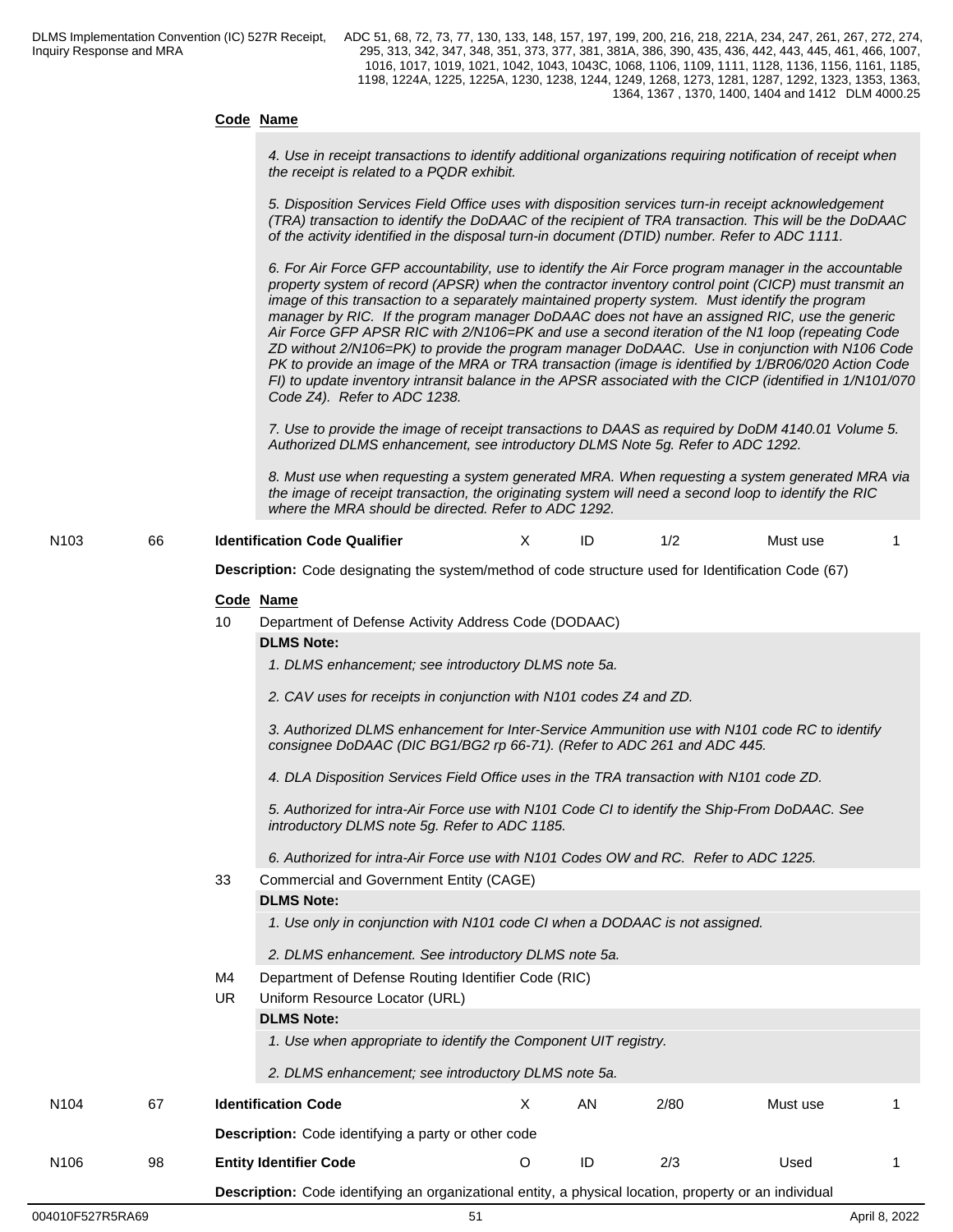| <u>Rei</u> | __ | Element Name                                                 | Rec | Tvpe | Min/Max | Jsaqe | Rep |
|------------|----|--------------------------------------------------------------|-----|------|---------|-------|-----|
|            |    | <b>DLMS Note</b><br>e following codes are authorized.<br>The |     |      |         |       |     |

#### **Code Name**

PK Party to Receive Copy

#### **DLMS Note:**

*1. Use when appropriate to send an information copy of the transaction to a Component UIT registry. For use with N101 code KK.*

*2. Authorized DLMS enhancement for Air Force and DSS use with PIC NWRM UIT. For PIC UIT, must use in conjunction with 2/N101 code KK and 1/BR06/20 Action Code FI and cite the applicable Routing Identifier in 2/N103.*

*3. Use to provide a copy of the receipt to Product Data Reporting and Evaluation Program-Automated Information System (PDREP-AIS) for PQDR exhibit tracking when the PQDR Report Control Number (RCN) is included. For use with N101 code ZD and DoDAAC N45112. Refer to ADC 1007.* 

*4. For Air Force GFP accountability, use with N101 Code ZD to provide an image of an MRA or TRA to the APSR. Do not use N101 Code TO with Air Force CICP MRA and TRA image transactions to the APSR.*

*5. Use to provide an image of receipt transactions to DAAS as required by DoDM 4140.01 Volume 5.*

 *6. Must use when requesting a system generated MRA. Use in combination with 1/BR06/020 Action Code FI, N101 Code ZD, and N106 Code PK. Refer to ADC 1292.* 

*7. Authorized DLMS enhancement as noted above for specific implementations; see introductory DLMS note 5g. For all other applications, see introductory DLMS note 5a.*

#### TO Message To

#### **DLMS Note:**

*Must use with the appropriate 2/N101/210 code to indicate the organization cited in N104 is receiving the transaction, except when N106 Code PK is authorized for use to provide information copies or images of the transaction to the party to receive copy, and TO is not required.*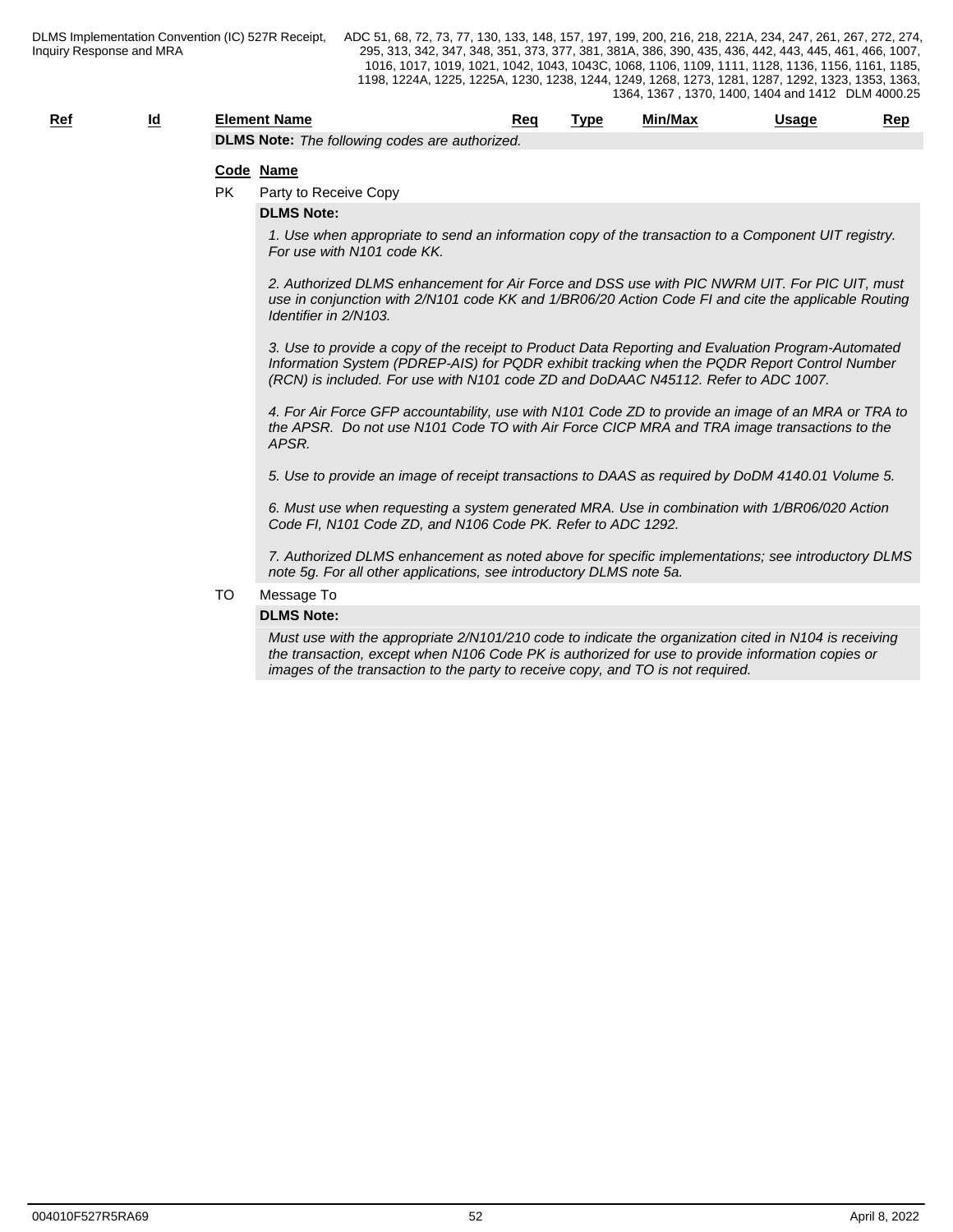## **REF** Reference Identification

| <b>Pos: 250</b> | Max: 1 I                 |
|-----------------|--------------------------|
|                 | <b>Detail - Optional</b> |
| Loop: REF       | Elements: 4              |

## **User Option (Usage):** Used

**Purpose:** To specify identifying information

## **Syntax Rules:**

1. R0203 - At least one of REF02 or REF03 is required.

## **Semantics:**

1. REF04 contains data relating to the value cited in REF02.

## **DLMS Note:**

*1. The entire 2/REF/250 loop is an authorized DLMS enhancement for use to provide item unique identification (IUID) serialized data as noted below for specific implementations; see introductory DLMS note 5e. For all other applications, see introductory DLMS note 5a.*

*2. This transaction will support item identification based upon serial number/UII. Must use 2/REF/250 loop when authorized for including UII, serial number, and/or batch/lot number in the transaction. When item requires both UII and serial number, enter the UII in 2/REF/250 and enter the serial number in 2/N9/270. Repeat the 2/REF/250 loop for each item to be identified by UII, serial number, or batch/lot number. Use the appropriate data elements to satisfy the desired functionality.* 

*3. Authorized for DLA Distribution Center receip t processing to identify the UII for reparable items returned to DoD inventory by repair contractors (2/LIN01/010 Code E). Refer to ADC 1042.* 

*4. Authorized for DLA Disposition Services use in receipt, and TRA to identify the serial number for Small Arms/Light Weapons (SA/LW) or industrial plant equipment. For the receipt, the serial number/UII is used by both the DLA Disposition Services Field Offices and the DLA Disposition Services ICP. For the TRA, DLA Disposition Services Field Office provides the serial number/UII to the TRA recipient. Refer to ADC 442 and ADC 1111.*

*5. In support of Financial Improvement and Audit Readiness (FIAR) compliance, capital equipment candidates require serialization data visibility. Authorized for use with receipts for accountability and management of capital equipment. Prepare the receipt with the serial number and when available, include the UII. Refer to ADC 1198.*

*6. Under DOD IUID policy, UIT programs require serialization data visibility. Authorized for use with receipts for all UIT programs with the exception of SA/LW. Prepare the receipt with the serial number and when available, include the UII. For SA/LW, refer to the separate program procedures pending transition to DLMS logistics transactions. Refer to ADC 1244.*

*7. Authorized for use with receipts for the reporting of Air Force GFP accountability of serially tracked assets between the Air Force CICP and Air Force APSR systems. Authorized for use with serial number, UII, and batch/lot number. Refer to ADC 1230.* 

*8. Commercial Asset Visibility (CAV) uses in receipts to identify the serial number of the repair item.*

| <b>Element Summary:</b> |                           |    |                                                                                                                                                                                                                                                      |            |             |         |              |            |
|-------------------------|---------------------------|----|------------------------------------------------------------------------------------------------------------------------------------------------------------------------------------------------------------------------------------------------------|------------|-------------|---------|--------------|------------|
| <u>Ref</u>              | $\underline{\mathsf{Id}}$ |    | <b>Element Name</b>                                                                                                                                                                                                                                  | <u>Req</u> | <b>Type</b> | Min/Max | <b>Usage</b> | <u>Rep</u> |
| REF01                   | 128                       |    | <b>Reference Identification Qualifier</b>                                                                                                                                                                                                            | M          | ID          | 2/3     | Must use     |            |
|                         |                           |    | <b>Description:</b> Code qualifying the Reference Identification                                                                                                                                                                                     |            |             |         |              |            |
|                         |                           |    | <b>DLMS Note:</b> For DLMS use, only the following codes are authorized.                                                                                                                                                                             |            |             |         |              |            |
|                         |                           |    | Code Name                                                                                                                                                                                                                                            |            |             |         |              |            |
|                         |                           | BT | <b>Batch Number</b>                                                                                                                                                                                                                                  |            |             |         |              |            |
|                         |                           |    | <b>DLMS Note:</b>                                                                                                                                                                                                                                    |            |             |         |              |            |
|                         |                           |    | 1. Use to identify the batch, lot, or production run. The batch/lot number may not exceed 20 characters<br>in accordance with IUID policy.                                                                                                           |            |             |         |              |            |
|                         |                           |    | 2. Use 'BT' in 2/REF/250 when UII or serial number does not apply for the item. When UII or serial<br>number is required in addition to batch/lot number, enter the UII or serial number in 2/REF/250 and<br>enter the batch/lot number in 2/N9/270. |            |             |         |              |            |
|                         |                           |    | $\sim$ $\sim$ $\sim$ $\sim$ $\sim$                                                                                                                                                                                                                   |            |             |         |              |            |

SE Serial Number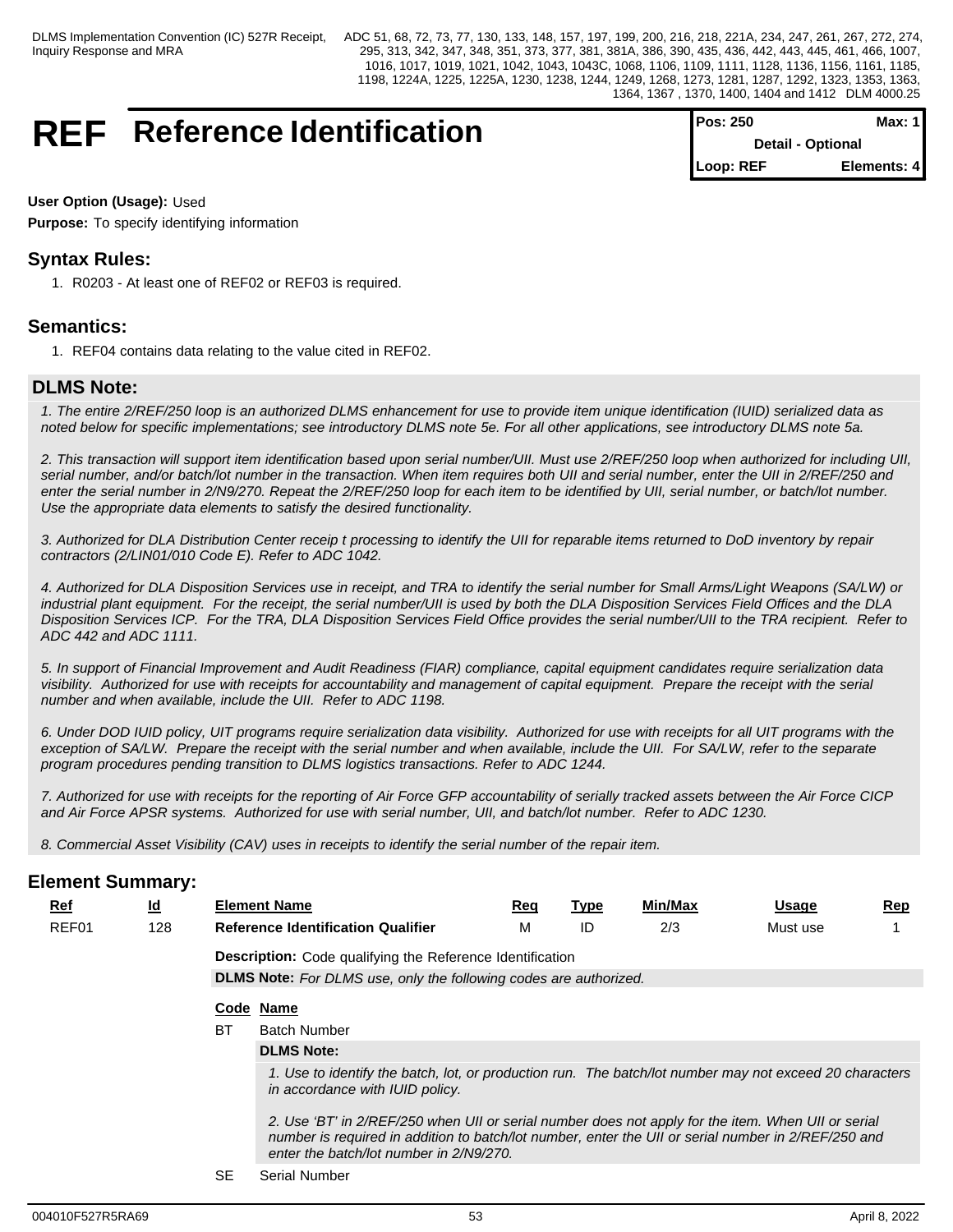|          |      |           | Code Name                                                                                                                                                                                                                                                                                                      |   |      |      |          |  |
|----------|------|-----------|----------------------------------------------------------------------------------------------------------------------------------------------------------------------------------------------------------------------------------------------------------------------------------------------------------------|---|------|------|----------|--|
|          |      |           | <b>DLMS Note:</b>                                                                                                                                                                                                                                                                                              |   |      |      |          |  |
|          |      |           | Use to identify the serial number when the UII (code U3) is not used. When UII and serial number are<br>both being identified, provide the serial number in2/N9/270. The serial number may not exceed 30 and<br>may only include alpha numeric characters, dashes and forward slashes. Spaces are not allowed. |   |      |      |          |  |
|          |      | U3        | Unique Supplier Identification Number (USIN)                                                                                                                                                                                                                                                                   |   |      |      |          |  |
|          |      |           | <b>DLMS Note:</b>                                                                                                                                                                                                                                                                                              |   |      |      |          |  |
|          |      |           | Use to identify the UII. Place UII value in REF03. The UII may not exceed 50 characters in accordance<br>with IUID Policy. A data maintenance action was approved in version 5020. The approved code/name<br>is "UII - Department of Defense Unique Item Identifier.                                           |   |      |      |          |  |
| REF02    | 127  |           | <b>Reference Identification</b>                                                                                                                                                                                                                                                                                | X | AN   | 1/30 | Used     |  |
|          |      |           | Description: Reference information as defined for a particular Transaction Set or as specified by the Reference<br><b>Identification Qualifier</b>                                                                                                                                                             |   |      |      |          |  |
|          |      |           | <b>DLMS Note:</b> Use to indicate serial number when REF01=SE.                                                                                                                                                                                                                                                 |   |      |      |          |  |
| REF03    | 352  |           | <b>Description</b>                                                                                                                                                                                                                                                                                             | X | AN   | 1/80 | Used     |  |
|          |      |           | Description: A free-form description to clarify the related data elements and their content                                                                                                                                                                                                                    |   |      |      |          |  |
|          |      |           | <b>DLMS Note:</b> Use to indicate UII value when REF01=U3.                                                                                                                                                                                                                                                     |   |      |      |          |  |
| REF04    | C040 |           | Reference Identifier                                                                                                                                                                                                                                                                                           | O | Comp |      | Used     |  |
|          |      | Qualifier | Description: To identify one or more reference numbers or identification numbers as specified by the Reference                                                                                                                                                                                                 |   |      |      |          |  |
|          |      | Syntax:   |                                                                                                                                                                                                                                                                                                                |   |      |      |          |  |
|          |      |           | 1. P0304 - If either C04003 or C04004 is present, then the other is required.                                                                                                                                                                                                                                  |   |      |      |          |  |
|          |      |           | 2. P0506 - If either C04005 or C04006 is present, then the other is required.                                                                                                                                                                                                                                  |   |      |      |          |  |
| REF04-01 | 128  |           | <b>Reference Identification Qualifier</b>                                                                                                                                                                                                                                                                      | M | ID   | 2/3  | Must use |  |
|          |      |           | Description: Code qualifying the Reference Identification                                                                                                                                                                                                                                                      |   |      |      |          |  |
|          |      |           | <b>DLMS Note:</b> For DLMS use, only the following codes are authorized.                                                                                                                                                                                                                                       |   |      |      |          |  |
|          |      |           | Code Name                                                                                                                                                                                                                                                                                                      |   |      |      |          |  |
|          |      | 0N        | Attached To                                                                                                                                                                                                                                                                                                    |   |      |      |          |  |
|          |      |           | <b>DLMS Note:</b>                                                                                                                                                                                                                                                                                              |   |      |      |          |  |
|          |      |           | Authorized DLMS enhancement for Inter-Service Ammunition use. Use when REF01=BT to identify the<br>Lot Size for the lot number identified in REF02. DLMS Component unique enhancement (DIC BG1/BG2,<br>rp 25-29). See introductory DLMS note 5.e. Refer to ADC 261 and ADC 445.                                |   |      |      |          |  |
| REF04-02 | 127  |           | <b>Reference Identification</b>                                                                                                                                                                                                                                                                                | м | AN.  | 1/30 | Must use |  |
|          |      |           | Description: Reference information as defined for a particular Transaction Set or as specified by the Reference                                                                                                                                                                                                |   |      |      |          |  |
|          |      |           |                                                                                                                                                                                                                                                                                                                |   |      |      |          |  |

Identification Qualifier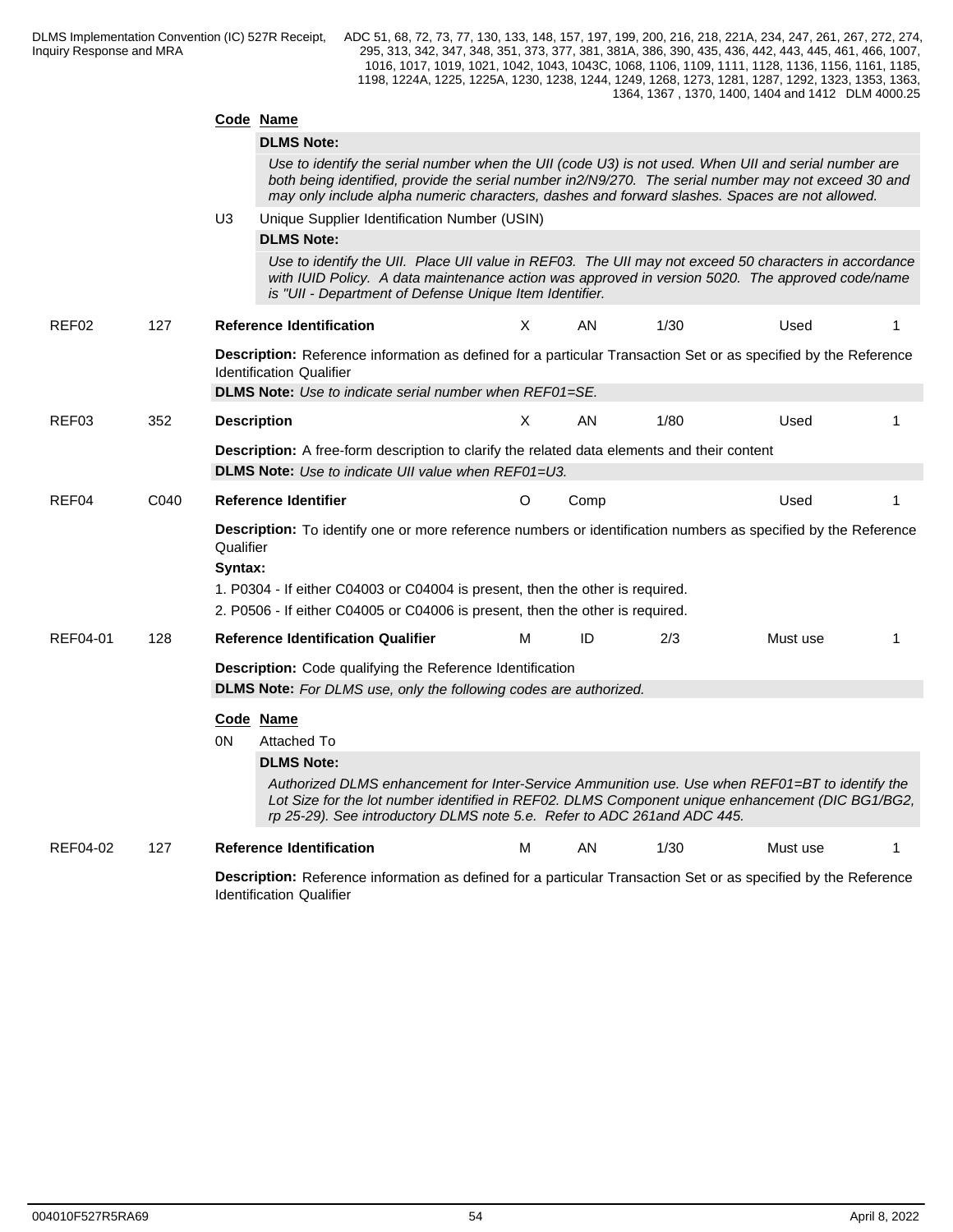## **G62 Date/Time**

| Pos: 260                 | Max: 10     |  |
|--------------------------|-------------|--|
| <b>Detail - Optional</b> |             |  |
| Loop: REF                | Elements: 2 |  |

**User Option (Usage):** Used

**Purpose:** To specify pertinent dates and times

## **Syntax Rules:**

- 1. R0103 At least one of G6201 or G6203 is required.
- 2. P0102 If either G6201 or G6202 is present, then the other is required.
- 3. P0304 If either G6203 or G6204 is present, then the other is required.

## **DLMS Note:**

*Use to identify dates related to data represented in 2/REF/250. DLMS enhancement; see introductory DLMS note 5a.*

| <b>Ref</b> | <u>ld</u> |             | <b>Element Name</b>                                                                                                                                                                                                                                                            | Req          | <b>Type</b> | Min/Max | Usage    | <b>Rep</b> |
|------------|-----------|-------------|--------------------------------------------------------------------------------------------------------------------------------------------------------------------------------------------------------------------------------------------------------------------------------|--------------|-------------|---------|----------|------------|
| G6201      | 432       |             | <b>Date Qualifier</b>                                                                                                                                                                                                                                                          | $\mathsf{x}$ | ID          | 2/2     | Must use |            |
|            |           |             | Description: Code specifying type of date                                                                                                                                                                                                                                      |              |             |         |          |            |
|            |           |             | <b>DLMS Note:</b> For DLMS use, only the following codes are authorized.                                                                                                                                                                                                       |              |             |         |          |            |
|            |           |             | Code Name                                                                                                                                                                                                                                                                      |              |             |         |          |            |
|            |           | 36          | <b>Expiration Date</b>                                                                                                                                                                                                                                                         |              |             |         |          |            |
|            |           |             | <b>DLMS Note:</b>                                                                                                                                                                                                                                                              |              |             |         |          |            |
|            |           |             | Authorized DLMS enhancement for Inter-Service Ammunition use to identify the expiration date of the<br>reported item. DLMS Component unique enhancement (DIC BG1/BG2, rp 9-11). See introductory note<br>5e. Refer to ADC 261 and ADC 445.                                     |              |             |         |          |            |
|            |           | <b>BF</b>   | Pack Date                                                                                                                                                                                                                                                                      |              |             |         |          |            |
|            |           |             | <b>DLMS Note:</b>                                                                                                                                                                                                                                                              |              |             |         |          |            |
|            |           |             | Use to indicate date packed for reported materiel.                                                                                                                                                                                                                             |              |             |         |          |            |
|            |           | BI          | Inspection                                                                                                                                                                                                                                                                     |              |             |         |          |            |
|            |           |             | <b>DLMS Note:</b>                                                                                                                                                                                                                                                              |              |             |         |          |            |
|            |           |             | Use to indicate date of inspection for reported materiel.                                                                                                                                                                                                                      |              |             |         |          |            |
|            |           | <b>BJ</b>   | Shelf-Life Expiration                                                                                                                                                                                                                                                          |              |             |         |          |            |
|            |           |             | <b>DLMS Note:</b>                                                                                                                                                                                                                                                              |              |             |         |          |            |
|            |           |             | Use to indicate expiration date for shelf-life materiel.                                                                                                                                                                                                                       |              |             |         |          |            |
|            |           | BK          | <b>Warranty Expiration</b>                                                                                                                                                                                                                                                     |              |             |         |          |            |
|            |           |             | <b>DLMS Note:</b>                                                                                                                                                                                                                                                              |              |             |         |          |            |
|            |           |             | Use to indicate date when warranty on materiel expires.                                                                                                                                                                                                                        |              |             |         |          |            |
|            |           | <b>BL</b>   | Manufacture                                                                                                                                                                                                                                                                    |              |             |         |          |            |
|            |           |             | <b>DLMS Note:</b>                                                                                                                                                                                                                                                              |              |             |         |          |            |
|            |           |             | Use to indicate manufacturing date of the materiel.                                                                                                                                                                                                                            |              |             |         |          |            |
|            |           | BX          | Action                                                                                                                                                                                                                                                                         |              |             |         |          |            |
|            |           |             | <b>DLMS Note:</b>                                                                                                                                                                                                                                                              |              |             |         |          |            |
|            |           |             | Use to identify the maintenance due date (the date that maintenance is due on the item). Authorized<br>DLMS enhancement for Inter-Service Ammunition use. DLMS Component unique enhancement (DIC<br>BG1/BG2, rp 9-11). See introductory note 5e. Refer to ADC 261 and ADC 445. |              |             |         |          |            |
| G6202      | 373       | <b>Date</b> |                                                                                                                                                                                                                                                                                | $\times$     | DT          | 8/8     | Must use | 1          |
|            |           |             | Description: Date expressed as CCYYMMDD                                                                                                                                                                                                                                        |              |             |         |          |            |
|            |           |             |                                                                                                                                                                                                                                                                                |              |             |         |          |            |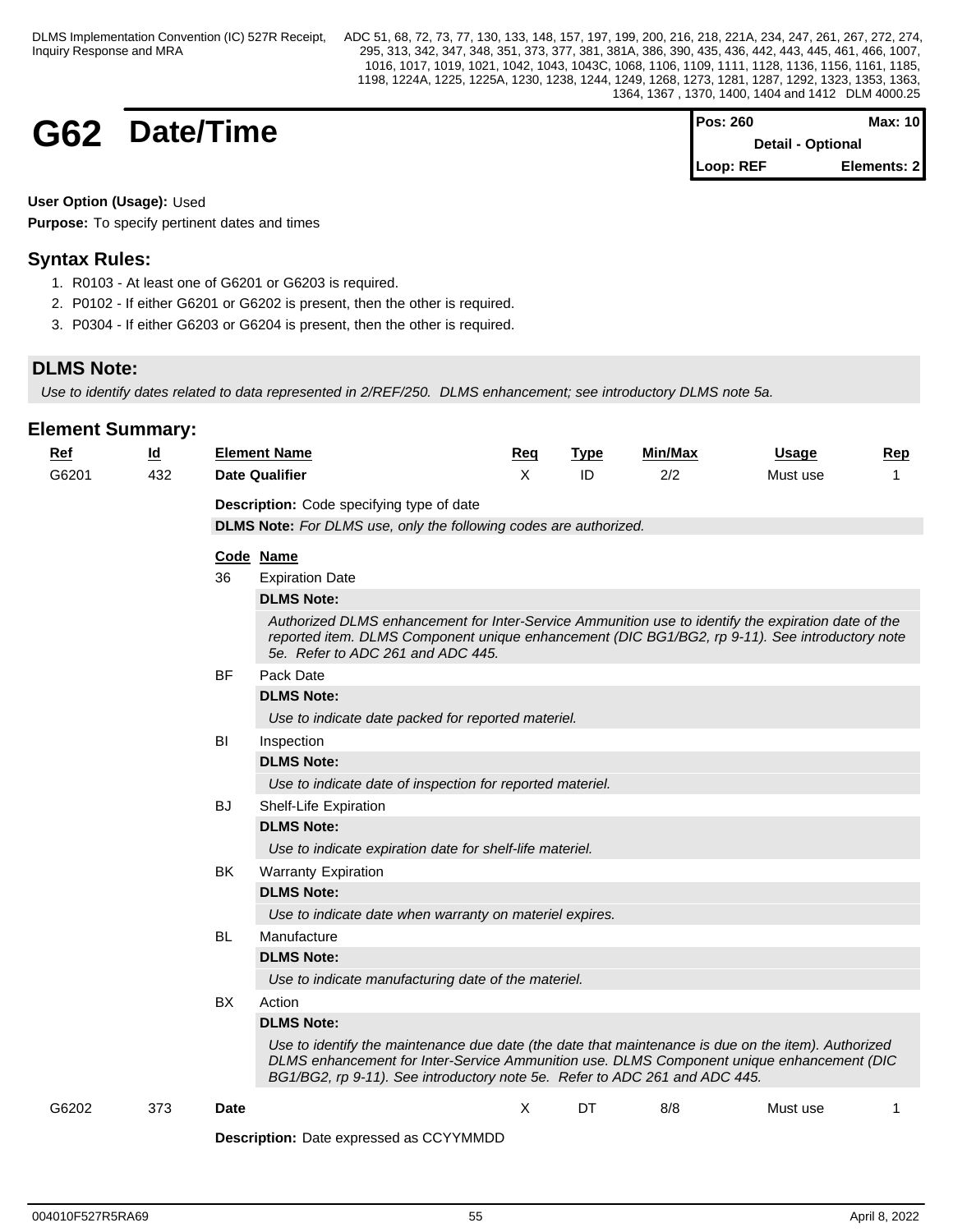## **N9** Reference Identification

| <b>IPos: 270</b>         | Max: >11    |  |
|--------------------------|-------------|--|
| <b>Detail - Optional</b> |             |  |
| Loop: REF                | Elements: 2 |  |

## **User Option (Usage):** Used

**Purpose:** To transmit identifying information as specified by the Reference Identification Qualifier

## **Syntax Rules:**

- 1. R0203 At least one of N902 or N903 is required.
- 2. C0605 If N906 is present, then N905 is required.

## **Semantics:**

- 1. N906 reflects the time zone which the time reflects.
- 2. N907 contains data relating to the value cited in N902.

## **DLMS Note:**

*Use multiple repetitions to identify the characteristic(s) not defined in the 2/REF/250 segment.*

Identification Qualifier

| $Ref$ | <u>ld</u> |           | <b>Element Name</b>                                                                                                                                                                                                                  | <u>Req</u> | Type | Min/Max | Usage    | <b>Rep</b> |  |  |  |
|-------|-----------|-----------|--------------------------------------------------------------------------------------------------------------------------------------------------------------------------------------------------------------------------------------|------------|------|---------|----------|------------|--|--|--|
| N901  | 128       |           | <b>Reference Identification Qualifier</b>                                                                                                                                                                                            | M          | ID   | 2/3     | Must use |            |  |  |  |
|       |           |           | <b>Description:</b> Code qualifying the Reference Identification                                                                                                                                                                     |            |      |         |          |            |  |  |  |
|       |           |           | <b>DLMS Note:</b> 1. The following codes are used to identify the characteristics related to the item designated in the<br>2/REF/250 segment.<br>2. For DLMS use, only the following codes are authorized.                           |            |      |         |          |            |  |  |  |
|       |           |           |                                                                                                                                                                                                                                      |            |      |         |          |            |  |  |  |
|       |           |           | Code Name                                                                                                                                                                                                                            |            |      |         |          |            |  |  |  |
|       |           | ВT        | <b>Batch Number</b>                                                                                                                                                                                                                  |            |      |         |          |            |  |  |  |
|       |           |           | <b>DLMS Note:</b>                                                                                                                                                                                                                    |            |      |         |          |            |  |  |  |
|       |           |           | Use to identify the batch, lot, or production run when UII or serial number is identified in 2/REF/250.<br>The batch/lot number may not exceed 20 characters in accordance with IUID policy.                                         |            |      |         |          |            |  |  |  |
|       |           | <b>SE</b> | Serial Number                                                                                                                                                                                                                        |            |      |         |          |            |  |  |  |
|       |           |           | <b>DLMS Note:</b>                                                                                                                                                                                                                    |            |      |         |          |            |  |  |  |
|       |           |           | Use to identify the serial number when UII (code U3) is used in 2/REF01/250. The serial number may<br>not exceed 30 characters and may only include alpha numeric characters, dashes and forward slashes.<br>Spaces are not allowed. |            |      |         |          |            |  |  |  |
| N902  | 127       |           | <b>Reference Identification</b>                                                                                                                                                                                                      | X          | AN   | 1/30    | Must use |            |  |  |  |
|       |           |           | <b>Description:</b> Reference information as defined for a particular Transaction Set or as specified by the Reference                                                                                                               |            |      |         |          |            |  |  |  |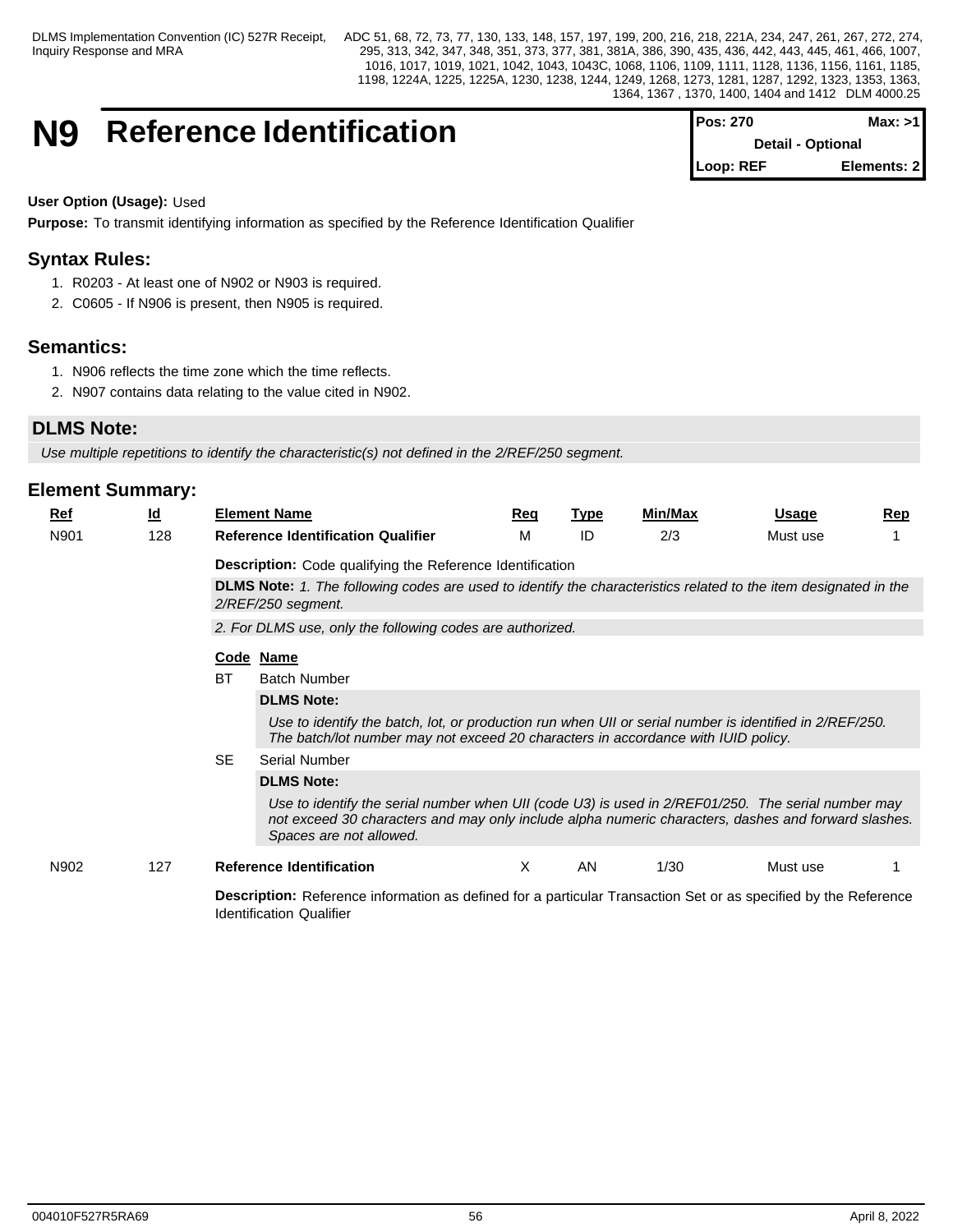## **QTY** Quantity

| <b>Pos: 310</b>          | Max: 1      |
|--------------------------|-------------|
| <b>Detail - Optional</b> |             |
| Loop: QTY                | Elements: 2 |

## **User Option (Usage):** Used

**Purpose:** To specify quantity information

## **Syntax Rules:**

- 1. R0204 At least one of QTY02 or QTY04 is required.
- 2. E0204 Only one of QTY02 or QTY04 may be present.

## **Semantics:**

1. QTY04 is used when the quantity is non-numeric.

## **DLMS Note:**

*Use of the QTY segment is an authorized DLMS enhancement for DLA Disposition Services only. Refer to ADC 442.*

| <u>Ref</u> | <u>ld</u> |                                                                                                                                                           | <b>Element Name</b>                                                                                                                                                                                                                                                                                                                         | Req | <b>Type</b> | Min/Max | Usage    | <b>Rep</b> |  |  |  |  |  |
|------------|-----------|-----------------------------------------------------------------------------------------------------------------------------------------------------------|---------------------------------------------------------------------------------------------------------------------------------------------------------------------------------------------------------------------------------------------------------------------------------------------------------------------------------------------|-----|-------------|---------|----------|------------|--|--|--|--|--|
| QTY01      | 673       |                                                                                                                                                           | <b>Quantity Qualifier</b>                                                                                                                                                                                                                                                                                                                   | М   | ID          | 2/2     | Must use |            |  |  |  |  |  |
|            |           |                                                                                                                                                           | <b>Description:</b> Code specifying the type of quantity                                                                                                                                                                                                                                                                                    |     |             |         |          |            |  |  |  |  |  |
|            |           |                                                                                                                                                           | Code Name                                                                                                                                                                                                                                                                                                                                   |     |             |         |          |            |  |  |  |  |  |
|            |           | OC                                                                                                                                                        | <b>Order Count</b>                                                                                                                                                                                                                                                                                                                          |     |             |         |          |            |  |  |  |  |  |
|            |           |                                                                                                                                                           | <b>DLMS Note:</b>                                                                                                                                                                                                                                                                                                                           |     |             |         |          |            |  |  |  |  |  |
|            |           |                                                                                                                                                           | DLA Disposition Services uses to identify the Disposition Services Complete Container Count. This<br>represents the total number of DTIDs in a specified disposition services container, and therefore the<br>number of receipts expected for a given container. DLMS enhancement authorized for use by DLA<br><b>Disposition Services.</b> |     |             |         |          |            |  |  |  |  |  |
|            |           | TD                                                                                                                                                        | <b>Total to Date</b>                                                                                                                                                                                                                                                                                                                        |     |             |         |          |            |  |  |  |  |  |
|            |           |                                                                                                                                                           | <b>DLMS Note:</b>                                                                                                                                                                                                                                                                                                                           |     |             |         |          |            |  |  |  |  |  |
|            |           |                                                                                                                                                           | DLA Disposition Services uses to identify the Disposition Services Current Container Count. This<br>represents the number of receipt transactions for a given disposition services container, that the DLA<br>Disposition Services has processed so far. DLMS enhancement authorized for use by DLA Disposition<br>Services.                |     |             |         |          |            |  |  |  |  |  |
| QTY02      | 380       | Quantity                                                                                                                                                  |                                                                                                                                                                                                                                                                                                                                             | X.  | R.          | 1/15    | Used     |            |  |  |  |  |  |
|            |           |                                                                                                                                                           | <b>Description:</b> Numeric value of quantity                                                                                                                                                                                                                                                                                               |     |             |         |          |            |  |  |  |  |  |
|            |           |                                                                                                                                                           | <b>DLMS Note:</b> 1. Express as a whole number with no decimals.                                                                                                                                                                                                                                                                            |     |             |         |          |            |  |  |  |  |  |
|            |           | 2. A field size exceeding 5 positions may not be received or understood by the recipient's automated processing<br>system. See introductory DLMS note 5d. |                                                                                                                                                                                                                                                                                                                                             |     |             |         |          |            |  |  |  |  |  |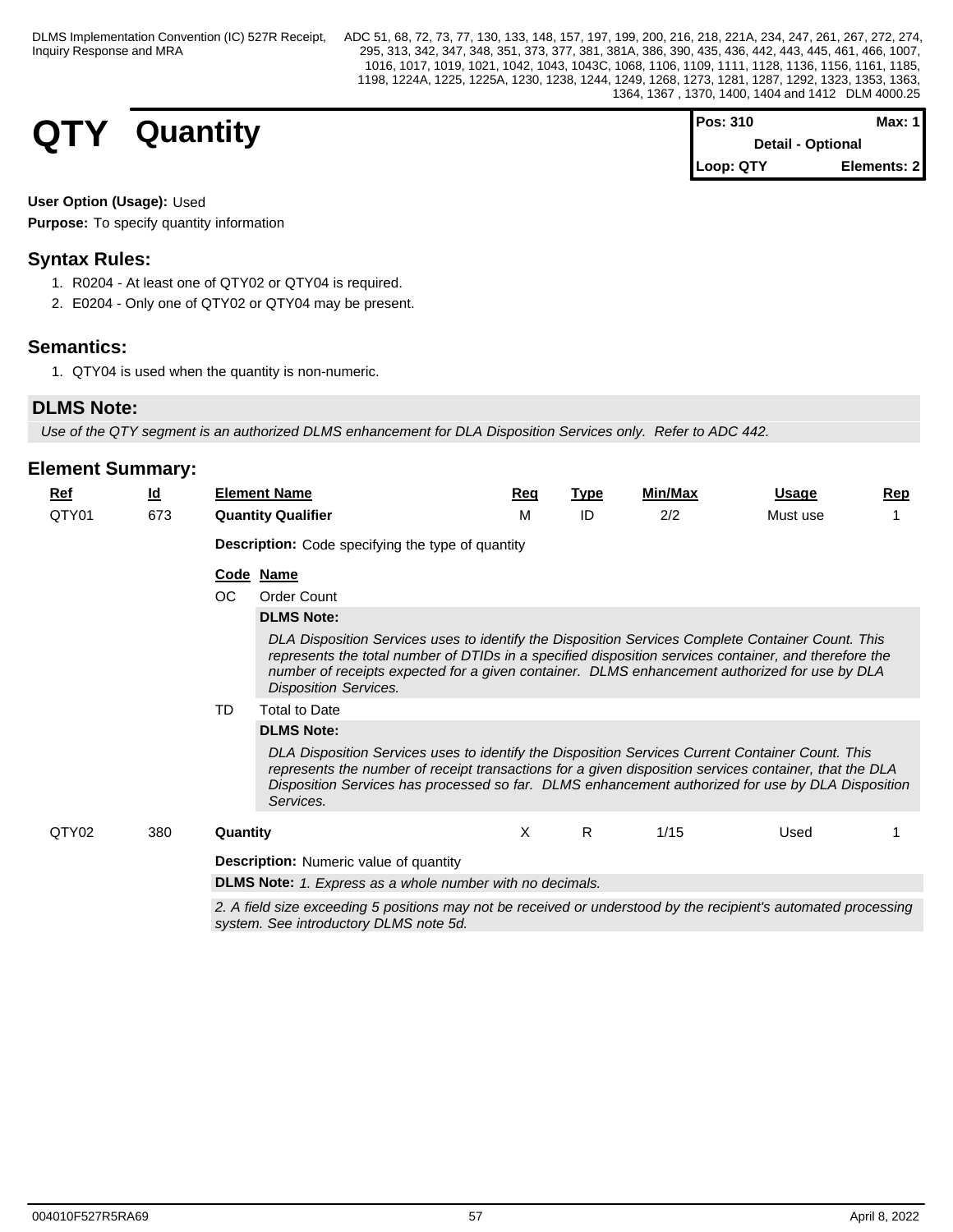## **FA1** Type of Financial Accounting Data

| <b>IPos: 345</b>         | Max: 1 <b>I</b> |
|--------------------------|-----------------|
| <b>Detail - Optional</b> |                 |
| Loop: FA1                | Elements: 2     |

**User Option (Usage):** Used

Purpose: To specify the organization controlling the content of the accounting citation, and the purpose associated with the accounting citation

## **Semantics:**

- 1. FA101 Identifies the organization controlling the assignment of financial accounting information.
- 2. FA102 Identifies the purpose of the accounting allowance or charge information.

## **DLMS Note:**

*DLMS enhancement. See introductory DLMS note 5a.* 

| <b>Ref</b> | $\underline{\mathsf{Id}}$ |                                                                    | <b>Element Name</b>                                                                                                             | Req     | <b>Type</b> | Min/Max | <b>Usage</b> | <b>Rep</b>   |  |
|------------|---------------------------|--------------------------------------------------------------------|---------------------------------------------------------------------------------------------------------------------------------|---------|-------------|---------|--------------|--------------|--|
| FA101      | 559                       |                                                                    | <b>Agency Qualifier Code</b>                                                                                                    | M       | ID          | 2/2     | Must use     | $\mathbf 1$  |  |
|            |                           | Description: Code identifying the agency assigning the code values |                                                                                                                                 |         |             |         |              |              |  |
|            |                           |                                                                    | DLMS Note: This data element is required for X12 syntax. Select the code that corresponds to the organization                   |         |             |         |              |              |  |
|            |                           | transaction.                                                       | that is responsible for the assignment of the DoDAAC used to construct the controlling document number for the                  |         |             |         |              |              |  |
|            |                           |                                                                    | Code Name                                                                                                                       |         |             |         |              |              |  |
|            |                           | <b>DF</b>                                                          | Department of Defense (DoD)                                                                                                     |         |             |         |              |              |  |
|            |                           |                                                                    | <b>DLMS Note:</b>                                                                                                               |         |             |         |              |              |  |
|            |                           |                                                                    | Use to indicate that the Component is a Department of Defense agency, including Defense Logistics<br>Agency. Refer to ADC 1043. |         |             |         |              |              |  |
|            |                           | DN                                                                 | Department of the Navy                                                                                                          |         |             |         |              |              |  |
|            |                           |                                                                    | <b>DLMS Note:</b>                                                                                                               |         |             |         |              |              |  |
|            |                           |                                                                    | Includes the United States Marine Corps.                                                                                        |         |             |         |              |              |  |
|            |                           | DY                                                                 | Department of Air Force                                                                                                         |         |             |         |              |              |  |
|            |                           | DZ                                                                 | Department of Army                                                                                                              |         |             |         |              |              |  |
|            |                           | FG                                                                 | <b>Federal Government</b>                                                                                                       |         |             |         |              |              |  |
| FA102      | 1300                      |                                                                    | Service, Promotion, Allowance, or<br><b>Charge Code</b>                                                                         | $\circ$ | ID          | 4/4     | Must use     | $\mathbf{1}$ |  |
|            |                           |                                                                    | Description: Code identifying the service, promotion, allowance, or charge                                                      |         |             |         |              |              |  |
|            |                           |                                                                    | Code Name                                                                                                                       |         |             |         |              |              |  |
|            |                           |                                                                    | A170 Adjustments                                                                                                                |         |             |         |              |              |  |
|            |                           |                                                                    | <b>DLMS Note:</b>                                                                                                               |         |             |         |              |              |  |
|            |                           |                                                                    | Use only for adjustments not specified by any other code.                                                                       |         |             |         |              |              |  |
|            |                           |                                                                    | A520 Base Charge                                                                                                                |         |             |         |              |              |  |
|            |                           |                                                                    | <b>DLMS Note:</b>                                                                                                               |         |             |         |              |              |  |
|            |                           |                                                                    | Use for materiel charges only.                                                                                                  |         |             |         |              |              |  |
|            |                           |                                                                    | C930 Export Shipping Charge                                                                                                     |         |             |         |              |              |  |
|            |                           |                                                                    | D340 Goods and Services Charge                                                                                                  |         |             |         |              |              |  |
|            |                           |                                                                    | <b>DLMS Note:</b>                                                                                                               |         |             |         |              |              |  |
|            |                           |                                                                    | Use for both materiel and related services.                                                                                     |         |             |         |              |              |  |
|            |                           |                                                                    | F060 Other Accessorial Service Charge                                                                                           |         |             |         |              |              |  |
|            |                           |                                                                    | F560 Premium Transportation                                                                                                     |         |             |         |              |              |  |
|            |                           | 1260                                                               | <b>Transportation Direct Billing</b>                                                                                            |         |             |         |              |              |  |
|            |                           |                                                                    | <b>DLMS Note:</b>                                                                                                               |         |             |         |              |              |  |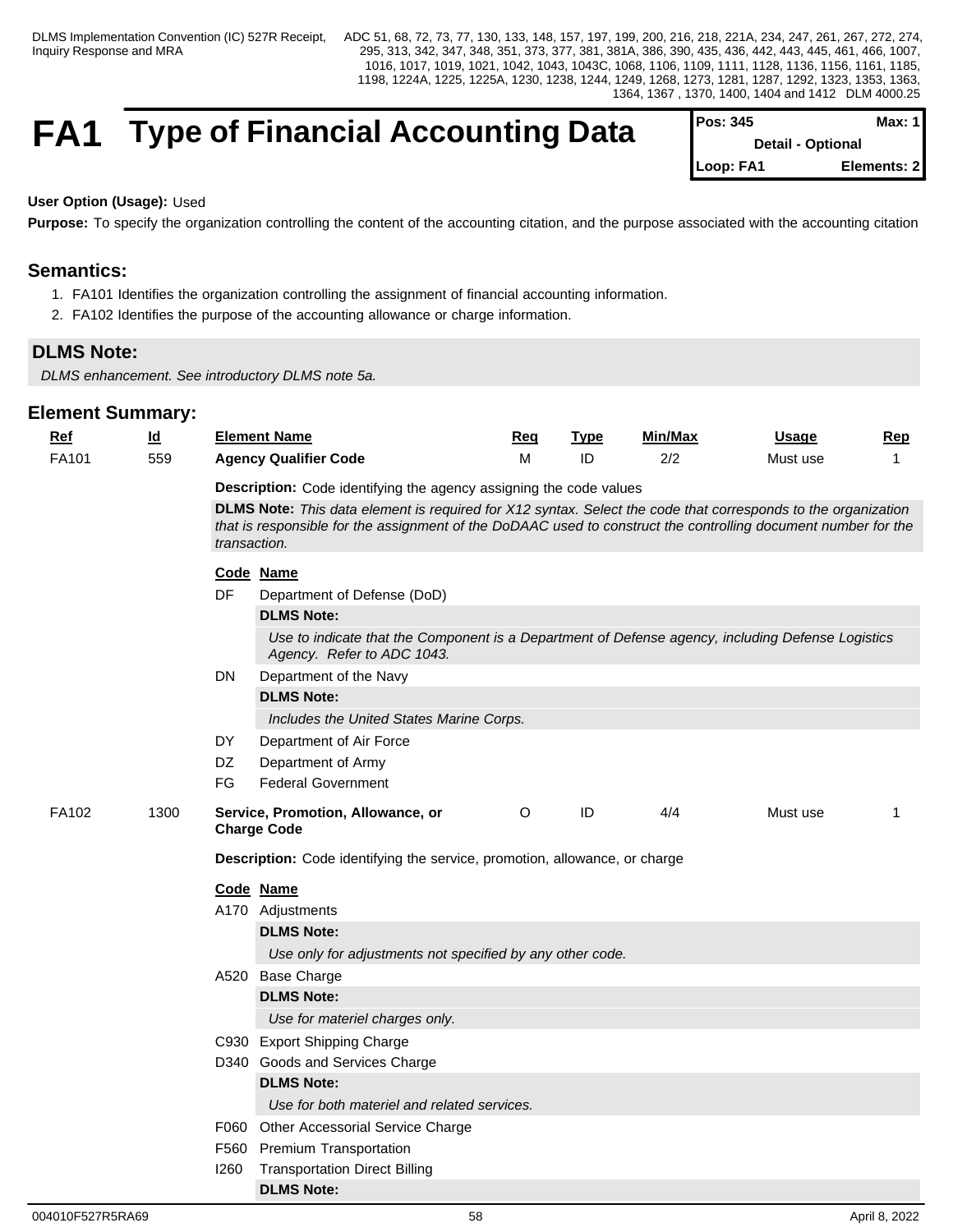## **Code Name**

*Use for non-premium transportation.* 

R060 Packing, Crating, and Handling Charge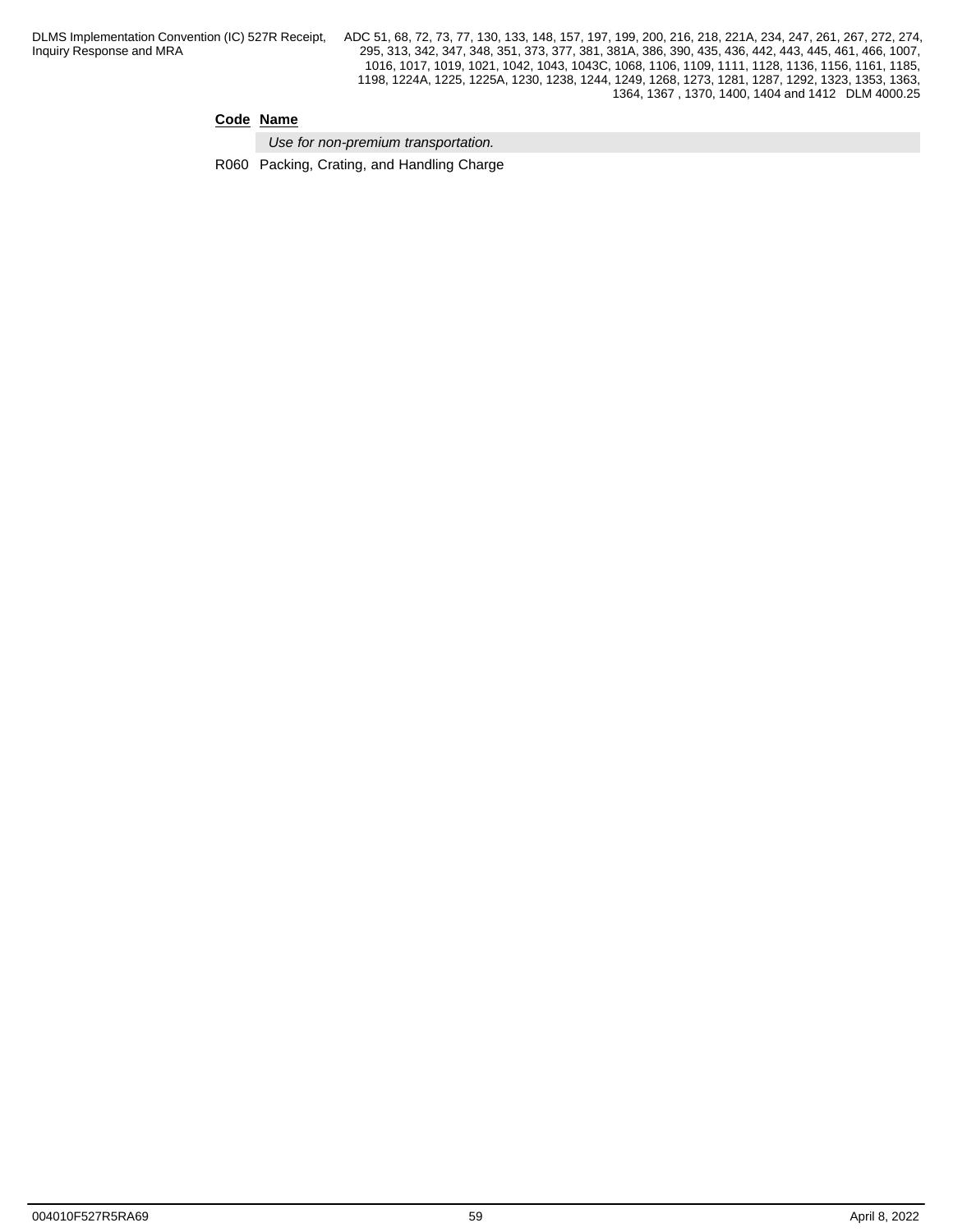## **FA2** Accounting Data

| <b>IPos: 346</b> | Max: >11                  |
|------------------|---------------------------|
|                  | <b>Detail - Mandatory</b> |
| Loop: FA1        | Elements: 21              |

**User Option (Usage):** Must use

**Purpose:** To specify the detailed accounting data

## **DLMS Note:**

*Use this 2/FA2/286 segment to identify the various components of the line of accounting.* 

## **Element Summary:**

| <u>Ref</u> | $\underline{\mathsf{Id}}$ |                 | <b>Element Name</b>                                                                                                                                                                                                                                                                                                                                                                                                                                                                                                                                                         | Req | <b>Type</b> | Min/Max | <b>Usage</b> | Rep |
|------------|---------------------------|-----------------|-----------------------------------------------------------------------------------------------------------------------------------------------------------------------------------------------------------------------------------------------------------------------------------------------------------------------------------------------------------------------------------------------------------------------------------------------------------------------------------------------------------------------------------------------------------------------------|-----|-------------|---------|--------------|-----|
| FA201      | 1196                      |                 | <b>Breakdown Structure Detail Code</b>                                                                                                                                                                                                                                                                                                                                                                                                                                                                                                                                      | м   | ID          | 2/2     | Must use     |     |
|            |                           |                 | Description: Codes identifying details relating to a reporting breakdown structure tree                                                                                                                                                                                                                                                                                                                                                                                                                                                                                     |     |             |         |              |     |
|            |                           |                 | DLMS Note: Except as noted for codes B5 and 18, all FA201 codes are DLMS enhancements, see introductory                                                                                                                                                                                                                                                                                                                                                                                                                                                                     |     |             |         |              |     |
|            |                           |                 | DLMS note 5a.                                                                                                                                                                                                                                                                                                                                                                                                                                                                                                                                                               |     |             |         |              |     |
|            |                           |                 | Code Name                                                                                                                                                                                                                                                                                                                                                                                                                                                                                                                                                                   |     |             |         |              |     |
|            |                           | 18              | <b>Funds Appropriation</b>                                                                                                                                                                                                                                                                                                                                                                                                                                                                                                                                                  |     |             |         |              |     |
|            |                           |                 | <b>DLMS Note:</b>                                                                                                                                                                                                                                                                                                                                                                                                                                                                                                                                                           |     |             |         |              |     |
|            |                           |                 | 1. Use to indicate the basic appropriation number.                                                                                                                                                                                                                                                                                                                                                                                                                                                                                                                          |     |             |         |              |     |
|            |                           |                 |                                                                                                                                                                                                                                                                                                                                                                                                                                                                                                                                                                             |     |             |         |              |     |
|            |                           |                 | 2. Authorized DLMS enhancement for DLA use with AMMA receipt and historical receipt transactions<br>when applicable. Refer to ADC 351.                                                                                                                                                                                                                                                                                                                                                                                                                                      |     |             |         |              |     |
|            |                           |                 | 3. Authorized DLMS enhancement for DLA Disposition Services use in receipt and historical receipt<br>transactions. Refer to ADC 442.                                                                                                                                                                                                                                                                                                                                                                                                                                        |     |             |         |              |     |
|            |                           |                 | 4. Components are advised that the Department of Defense is in the process of implementing Standard<br>Financial Information Structure (SFIS) for all systems carrying/processing financial information (e.g.,<br>lines of accounting, fund codes). ADC 435 provides DLMS procedures for SFIS. While Qualifier 18 will<br>be retained in the 527R at this time to support legacy processes noted above during transition to SFIS,<br>Components and Agencies will be required to migrate to SFIS procedures and must address process<br>changes in future change proposals. |     |             |         |              |     |
|            |                           | <b>B5</b>       | <b>Fund Code</b>                                                                                                                                                                                                                                                                                                                                                                                                                                                                                                                                                            |     |             |         |              |     |
|            |                           |                 | <b>DLMS Note:</b>                                                                                                                                                                                                                                                                                                                                                                                                                                                                                                                                                           |     |             |         |              |     |
|            |                           |                 | 1. May be used with nonprocurement source receipt transactions when applicable.                                                                                                                                                                                                                                                                                                                                                                                                                                                                                             |     |             |         |              |     |
|            |                           |                 |                                                                                                                                                                                                                                                                                                                                                                                                                                                                                                                                                                             |     |             |         |              |     |
|            |                           |                 | 2. DLA uses with AMMA procurement source receipt transactions when applicable. Refer to ADC 351                                                                                                                                                                                                                                                                                                                                                                                                                                                                             |     |             |         |              |     |
|            |                           | $\overline{11}$ | Abbreviated Department of Defense (DoD) Budget and Accounting Classification Code (BACC)                                                                                                                                                                                                                                                                                                                                                                                                                                                                                    |     |             |         |              |     |
|            |                           | IA              | Security Cooperation Implementing Agency                                                                                                                                                                                                                                                                                                                                                                                                                                                                                                                                    |     |             |         |              |     |
|            |                           |                 | <b>DLMS Note:</b><br>1. Use for DLA Disposition Services PMR for FMS requisitioned materiel with associated freeze action<br>pending approval. Refer to ADC 1156.                                                                                                                                                                                                                                                                                                                                                                                                           |     |             |         |              |     |
|            |                           |                 | 2. Qualifier IA is a migration code approved for use in X12 version 7020.                                                                                                                                                                                                                                                                                                                                                                                                                                                                                                   |     |             |         |              |     |
|            |                           | L1              | Accounting Installation Number                                                                                                                                                                                                                                                                                                                                                                                                                                                                                                                                              |     |             |         |              |     |
|            |                           |                 | <b>DLMS Note:</b>                                                                                                                                                                                                                                                                                                                                                                                                                                                                                                                                                           |     |             |         |              |     |
|            |                           |                 | Use to indicate the Authorization Accounting Authority (AAA)/Accounting and Disbursing Station<br>Number (ADSN)/Fiscal Station Number (FSN).                                                                                                                                                                                                                                                                                                                                                                                                                                |     |             |         |              |     |
|            |                           | S1              | Security Cooperation Customer Code                                                                                                                                                                                                                                                                                                                                                                                                                                                                                                                                          |     |             |         |              |     |
|            |                           |                 | <b>DLMS Note:</b>                                                                                                                                                                                                                                                                                                                                                                                                                                                                                                                                                           |     |             |         |              |     |
|            |                           |                 |                                                                                                                                                                                                                                                                                                                                                                                                                                                                                                                                                                             |     |             |         |              |     |

*1. Use for DLA Disposition Services MRO/RDO for FMS requisitioned materiel with associated freeze action pending approval. Refer to ADC 1156.*

*2. Qualifier S1 is a migration code approved for use in X12 version 7020.*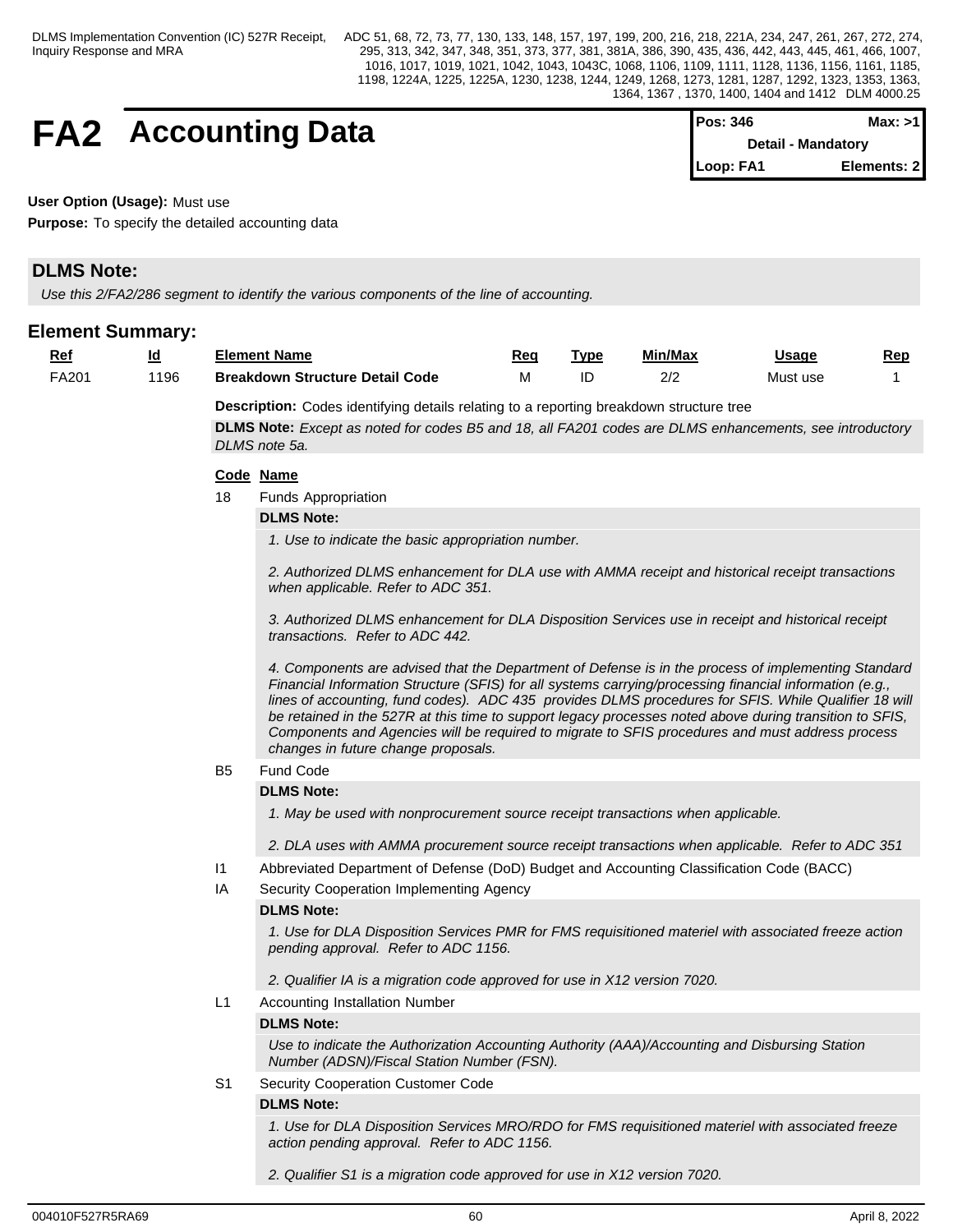## **Code Name**

|       |      | S2 | Security Cooperation Case Designator                                                                                                             |   |     |      |          |  |
|-------|------|----|--------------------------------------------------------------------------------------------------------------------------------------------------|---|-----|------|----------|--|
|       |      |    | <b>DLMS Note:</b>                                                                                                                                |   |     |      |          |  |
|       |      |    | 1. Use for DLA Disposition Services MRO/RDO for FMS requisitioned materiel with associated freeze<br>action pending approval. Refer to ADC 1156. |   |     |      |          |  |
|       |      |    | 2. Qualifier S2 is a migration code approved for use in X12 version 7020.                                                                        |   |     |      |          |  |
| FA202 | 1195 |    | <b>Financial Information Code</b>                                                                                                                | м | AN. | 1/80 | Must use |  |

**Description:** Code representing financial accounting information